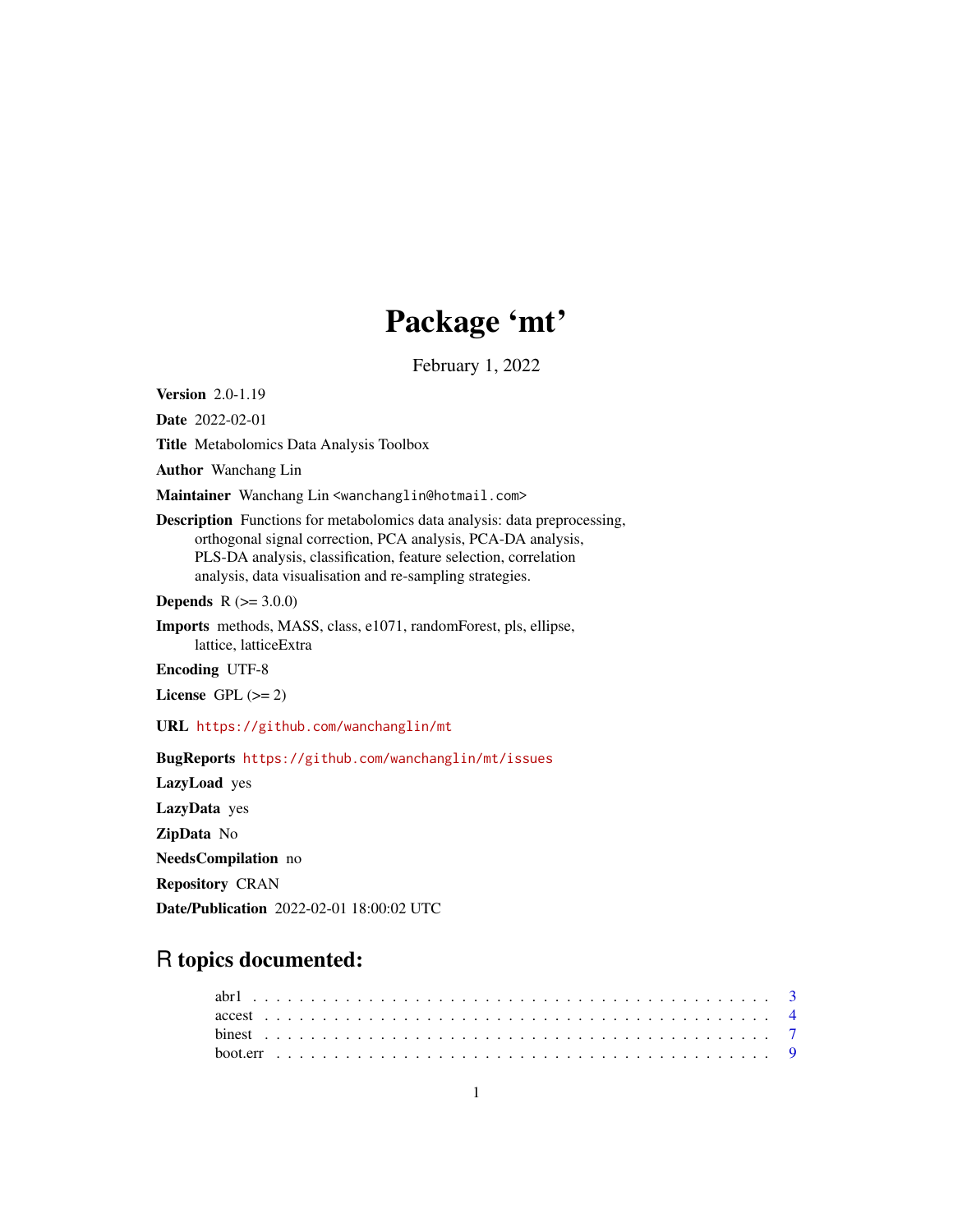|                                                                                                       | 10 |
|-------------------------------------------------------------------------------------------------------|----|
|                                                                                                       | 11 |
|                                                                                                       | 12 |
|                                                                                                       | 15 |
|                                                                                                       | 17 |
|                                                                                                       | 21 |
|                                                                                                       | 22 |
|                                                                                                       | 24 |
|                                                                                                       | 25 |
|                                                                                                       | 27 |
|                                                                                                       | 29 |
|                                                                                                       | 31 |
|                                                                                                       | 33 |
|                                                                                                       | 36 |
| fs.auc                                                                                                | 38 |
|                                                                                                       | 39 |
|                                                                                                       | 40 |
| fs.pca                                                                                                | 42 |
|                                                                                                       | 43 |
|                                                                                                       | 45 |
| fs.rf                                                                                                 | 47 |
|                                                                                                       | 48 |
|                                                                                                       |    |
|                                                                                                       | 50 |
|                                                                                                       | 51 |
| $fs.wilcox$                                                                                           | 53 |
|                                                                                                       | 54 |
|                                                                                                       | 56 |
|                                                                                                       | 57 |
|                                                                                                       | 58 |
|                                                                                                       | 61 |
|                                                                                                       | 62 |
|                                                                                                       | 63 |
|                                                                                                       | 64 |
|                                                                                                       | 65 |
|                                                                                                       | 66 |
|                                                                                                       | 68 |
|                                                                                                       | 70 |
|                                                                                                       | 72 |
|                                                                                                       | 74 |
|                                                                                                       | 75 |
|                                                                                                       | 79 |
|                                                                                                       | 80 |
| $pca. plot. wrap \ldots \ldots \ldots \ldots \ldots \ldots \ldots \ldots \ldots \ldots \ldots \ldots$ | 81 |
|                                                                                                       | 84 |
|                                                                                                       | 86 |
|                                                                                                       | 88 |
|                                                                                                       | 89 |
|                                                                                                       | 90 |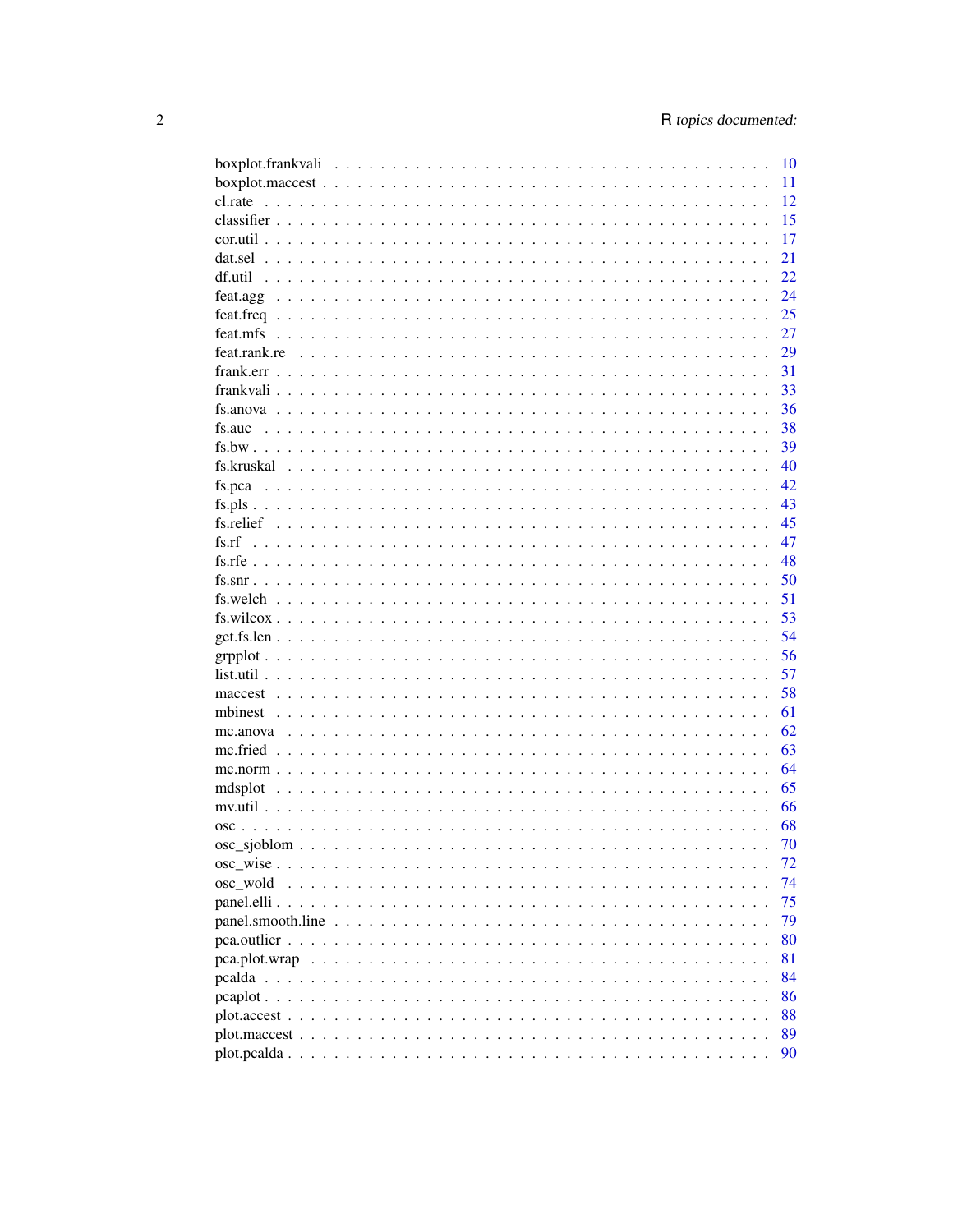<span id="page-2-0"></span>

### **Index** 2008 **[110](#page-109-0)**

abr1 *abr1 Data*

## Description

An FIE-MS data.

## Usage

data(abr1)

## Details

abr1 is an FIE-MS data matrices developed from analysis of samples representing a time course of pathogen attack in a model plant species (Brachypodium distachyon). The data was developed in a single batch with all samples randomised using a Thermo LTQ linear ion trap. Both positive and negative ion mode are given (abr1\$pos and abr1\$neg).

## Value

A list with the following elements:

| fact | A data frame containing experimental meta-data.                          |
|------|--------------------------------------------------------------------------|
| pos  | A data frame for positive data with 120 observations and 2000 variables. |
| neg  | A data frame for negative data with 120 observations and 2000 variables. |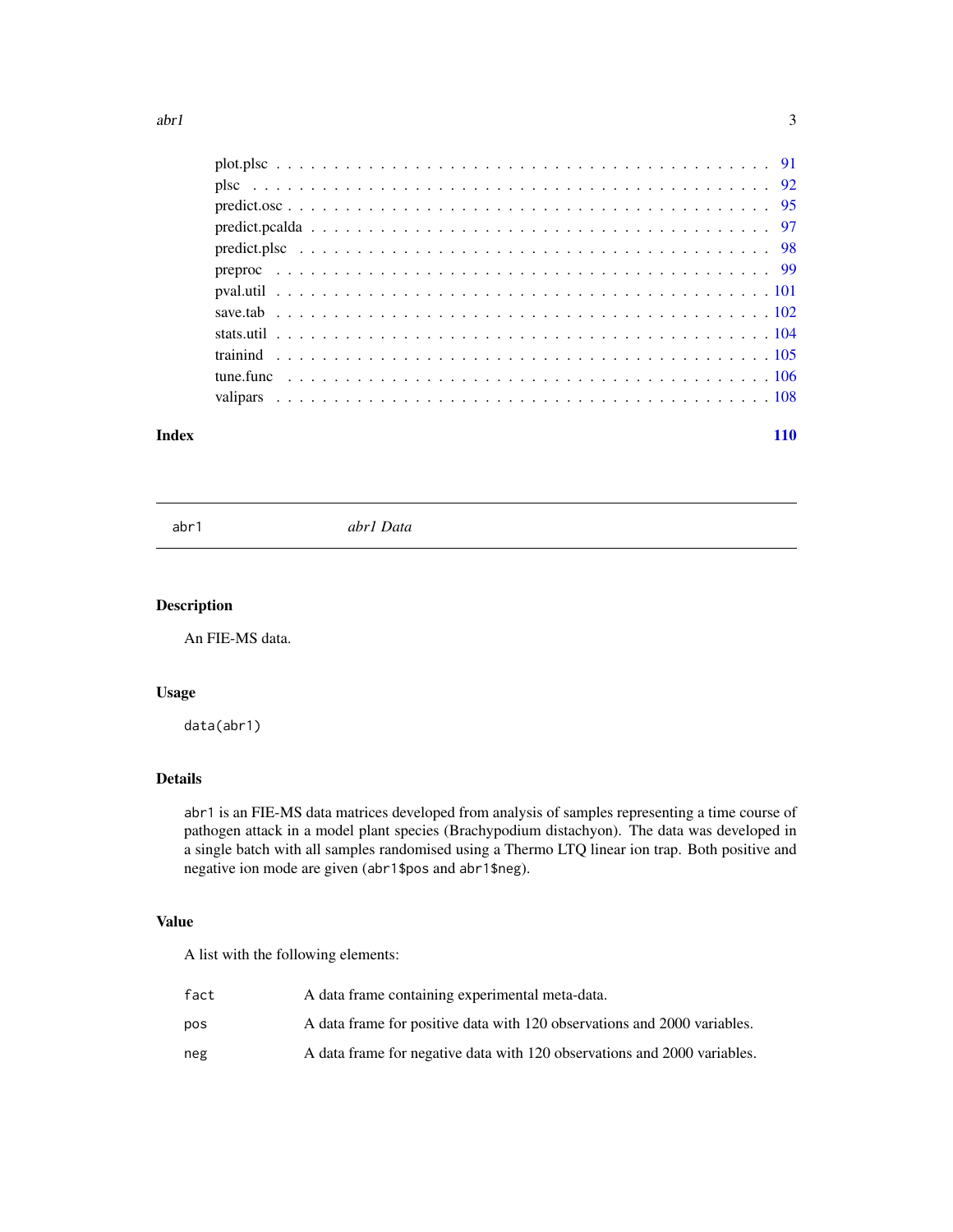4 access and  $\alpha$  access and  $\alpha$  access and  $\alpha$  access access and  $\alpha$  access and  $\alpha$  access and  $\alpha$  access and  $\alpha$  access and  $\alpha$  access and  $\alpha$  access and  $\alpha$  access and  $\alpha$  access and  $\alpha$  access and  $\alpha$  acces

#### Examples

```
# Load data set
data(abr1)
# Select data set
dat <- abr1$neg
# number of observations and variables
dim(dat)
# Transform data
dat.log <- preproc(dat, method = "log")
dat.sqrt <- preproc(dat, method = "sqrt")
dat.asinh <- preproc(dat, method = "asinh")
op \leq par(mfrow=c(2, 2), pch=16)
matplot(t(dat),main="Original",type="l",col="blue",
     ylab="Intensity")
matplot(t(dat.log),main="Log",type="l",col="green",
     ylab="Intensity")
matplot(t(dat.sqrt),main="Sqrt",type="l",col="red",
     ylab="Intensity")
matplot(t(dat.asinh),main="ArcSinh)",type="l",col="black",
     ylab="Intensity")
par(op)
mtext("Data set", line=2.5, font=3, cex=1.5)
```
<span id="page-3-1"></span>accest *Estimate Classification Accuracy By Resampling Method*

## Description

Estimate classification accuracy rate by resampling method.

#### Usage

```
accest(dat, ...)
## Default S3 method:
accest(dat, cl, method, pred.func=predict,pars = valipars(),
       tr.idx = NULL, ...)## S3 method for class 'formula'
accest(formula, data = NULL, ..., subset, na.action = na.omit)
aaam.cl(x,y,method, pars = valipars(),...)
aaam.mcl(x, y, \text{method}, \text{pars} = \text{valipars}(), \dots)
```
<span id="page-3-0"></span>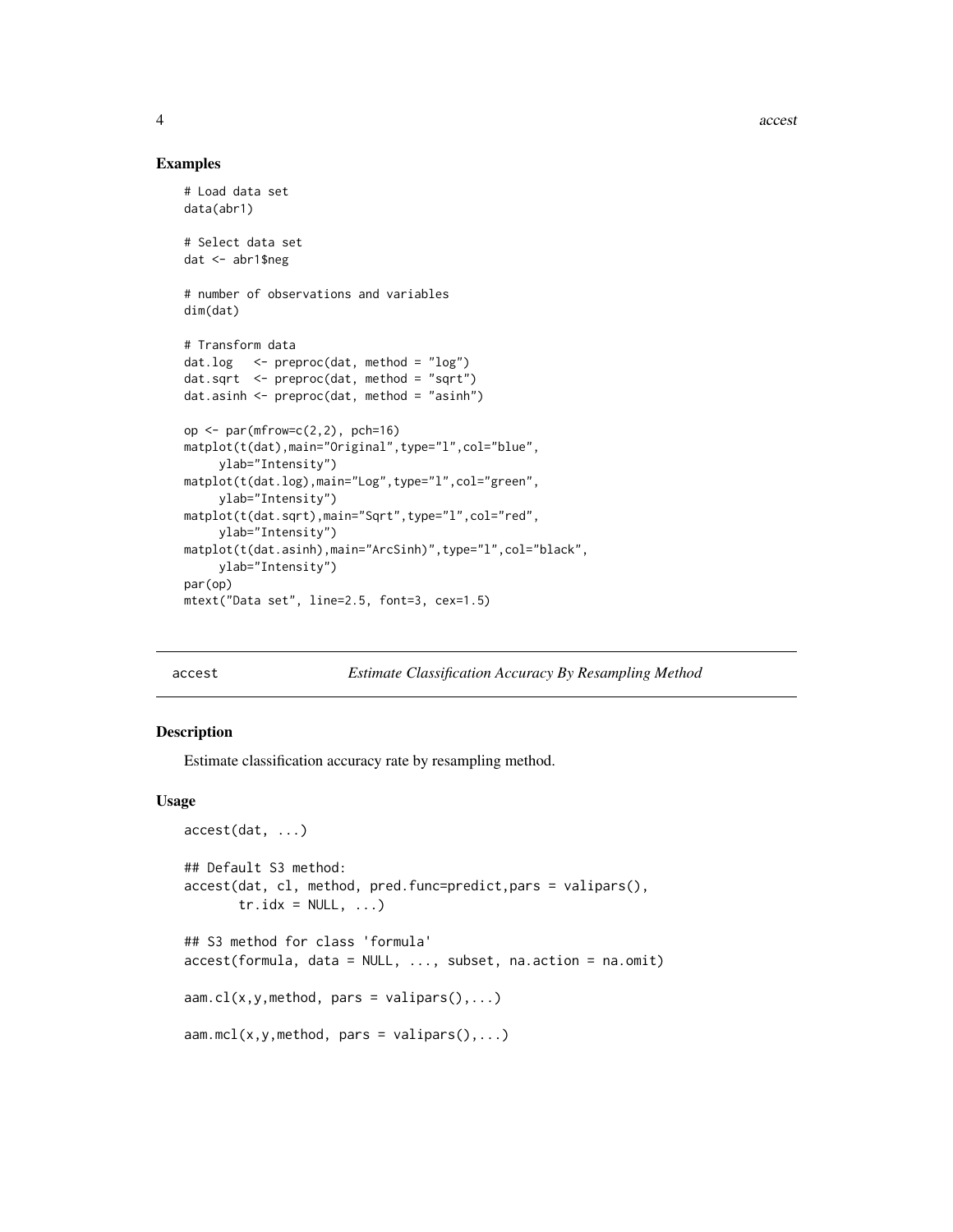#### accest 5

## Arguments

| formula   | A formula of the form groups $\sim x1 + x2 + $ That is, the response is the group-<br>ing factor and the right hand side specifies the (non-factor) discriminators.                                                |
|-----------|--------------------------------------------------------------------------------------------------------------------------------------------------------------------------------------------------------------------|
| data      | Data frame from which variables specified in formula are preferentially to be<br>taken.                                                                                                                            |
| dat, x    | A matrix or data frame containing the explanatory variables if no formula is<br>given as the principal argument.                                                                                                   |
| cl,y      | A factor specifying the class for each observation if no formula principal argu-<br>ment is given.                                                                                                                 |
| method    | Classification method whose accuracy rate is to be estimated, such as randomForest,<br>svm, knn and 1da. For details, see note below. Either a function or a character<br>string naming the function to be called. |
| pred.func | Predict method (default is predict). Either a function or a character string<br>naming the function to be called.                                                                                                  |
| pars      | A list of parameters using by the resampling method such as <i>Leave-one-out</i><br>cross-validation, Cross-validation, Bootstrap and Randomised validation (hold-<br><i>out</i> ). See valipars for details.      |
| tr.idx    | User defined index of training samples. Can be generated by trainind.                                                                                                                                              |
| $\ddots$  | Additional parameters to method.                                                                                                                                                                                   |
| subset    | Optional vector, specifying a subset of observations to be used.                                                                                                                                                   |
| na.action | Function which indicates what should happen when the data contains NA's, de-<br>faults to na, omit.                                                                                                                |

## Details

The accuracy rates of classification are estimated by techniques such as *Random Forest*, *Support Vector Machine*, *k-Nearest Neighbour Classification* and *Linear Discriminant Analysis* based on resampling methods, including *Leave-one-out cross-validation*, *Cross-validation*, *Bootstrap* and *Randomised validation (holdout)*.

## Value

accest returns an object including the components:

| method   | Classification method used.                        |
|----------|----------------------------------------------------|
| acc      | Overall accuracy rate.                             |
| acc.iter | Average accuracy rate for each iteration.          |
| acc.all  | Accuracy rate for each iteration and replication.  |
| auc      | Overall area under receiver operating curve (AUC). |
| auc.iter | Average AUC for each iteration.                    |
| auc. all | AUC for each iteration and replication.            |
| mar      | Overall prediction margin.                         |
| mar.iter | Average prediction margin for each iteration.      |
|          |                                                    |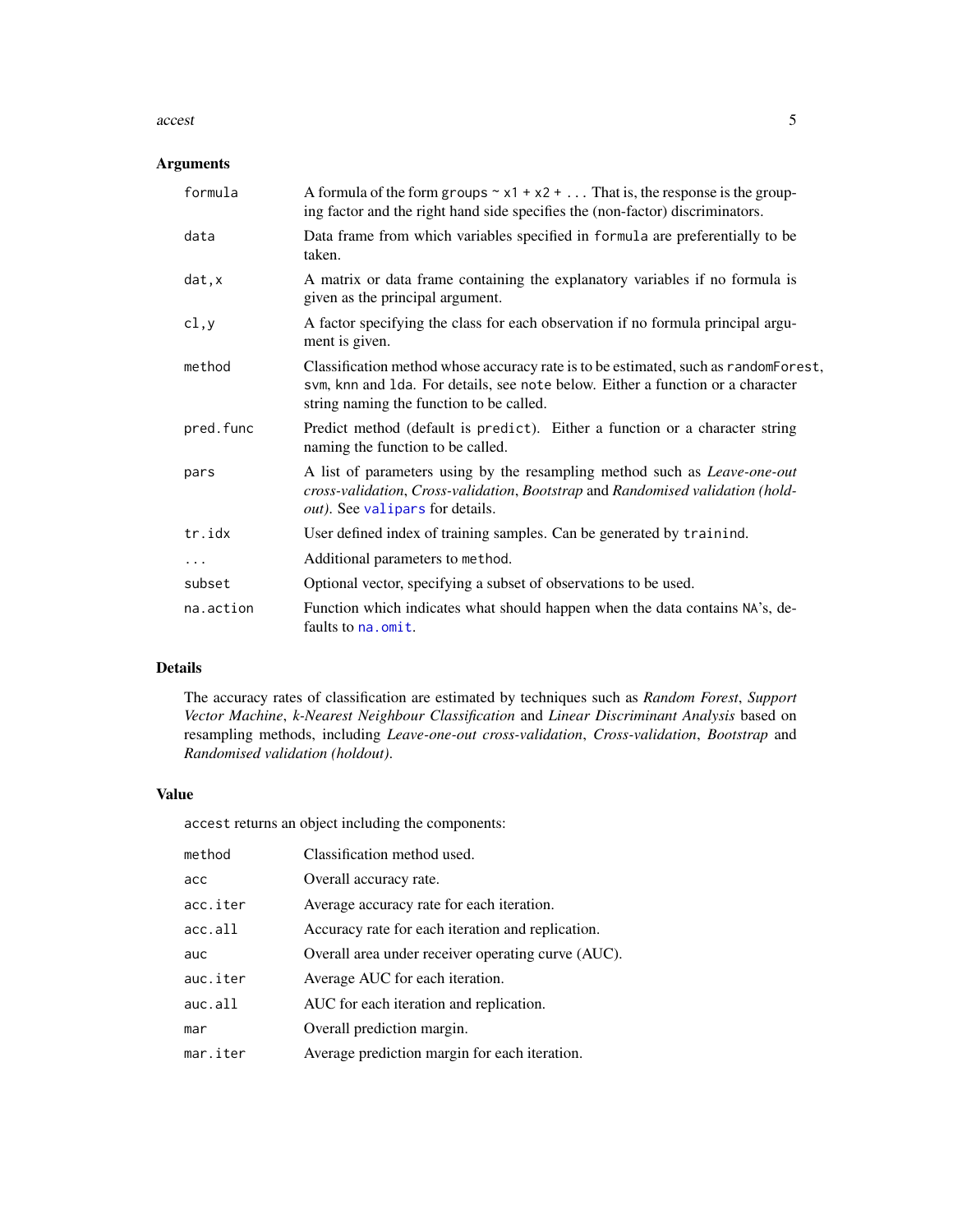6 access of the contract of the contract of the contract of the contract of the contract of the contract of the contract of the contract of the contract of the contract of the contract of the contract of the contract of th

| $mar.$ all | Prediction margin for each iteration and replication.                                         |
|------------|-----------------------------------------------------------------------------------------------|
| err        | Overall error rate.                                                                           |
| err.iter   | Average error rate for each iteration.                                                        |
| err.all    | Error rate for each iteration and replication.                                                |
| sampling   | Sampling scheme used.                                                                         |
| niter      | Number of iteration.                                                                          |
| nreps      | Number of replications in each iteration if resampling is not loocy.                          |
| conf       | Overall confusion matrix.                                                                     |
| res.all    | All results which can be further processed.                                                   |
| acc.boot   | A list of bootstrap accuracy such as .632 and .632+ if the resampling method<br>is bootstrap. |

aam.cl returns a vector with acc (accuracy), auc(area under ROC curve) and mar(class margin).

aam.mcl returns a matrix with columns of acc (accuracy), auc(area under ROC curve) and mar(class margin).

## Note

The accest can take any classification models if their argument format is model (formula, data, subset, na. action, ...) and their corresponding method predict.model(object,newdata,...) can either return the only predicted class label or a list with a component called class, such as lda and pcalda.

If classifier method provides posterior probabilities, the prediction margin mar will be generated, otherwise NULL.

If classifier method provides posterior probabilities and the classification is for two-class problem, auc will be generated, otherwise NULL.

aam.cl is a wrapper function of accest, returning accuracy rate, AUC and classification margin. aam.mcl accepts multiple classifiers in one running.

#### Author(s)

Wanchang Lin

## See Also

[binest](#page-6-1), [maccest](#page-57-1), [valipars](#page-107-1), [trainind](#page-104-1), [classifier](#page-14-1)

```
# Iris data
data(iris)
# Use KNN classifier and bootstrap for resampling
acc \leq -\text{accept}(Species \leq \ldots, data = iris, method = "knn",pars = valipars(sampling = "boot", niter = 2, nreps=5))acc
summary(acc)
acc$acc.boot
```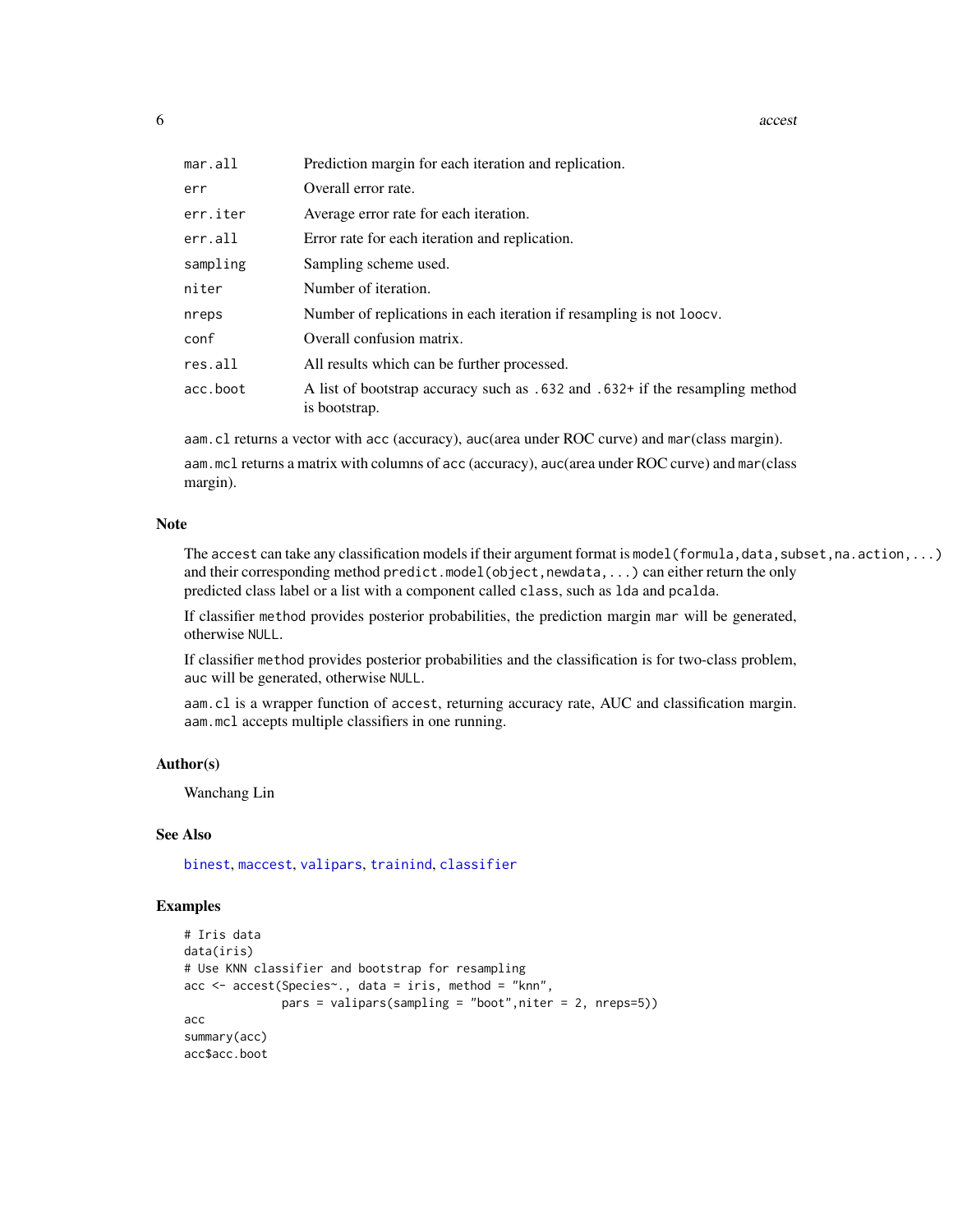#### <span id="page-6-0"></span>binest 7

```
# alternatively the traditional interface:
x \leftarrow subset(iris, select = -Species)y <- iris$Species
## -----------------------------------------------------------------------
# Random Forest with 5-fold stratified cv
pars <- valipars(sampling = "cv",niter = 4, nreps=5, strat=TRUE)
tr.idx <- trainind(y,pars=pars)
acc1 \leq -accest(x, y, method = "randomForest", pars = pars, tr.idx=tr.idx)acc1
summary(acc1)
# plot the accuracy in each iteration
plot(acc1)
## -----------------------------------------------------------------------
# Forensic Glass data in chap.12 of MASS
data(fgl, package = "MASS") # in MASS package
# Randomised validation (holdout) of SVM for fgl data
acc2 \leq accet(type^*, data = fgl, method = "swm", cost = 100, gamma = 1,pars = valipars(sampling = "rand", niter = 10, nreps=4, div = 2/3))
acc2
summary(acc2)
# plot the accuracy in each iteration
plot(acc2)
## -----------------------------------------------------------------------
## Examples of amm.cl and aam.mcl
aam.1 <- aam.cl(x,y,method="svm",pars=pars)
aam.2 <- aam.mcl(x,y,method=c("svm","randomForest"),pars=pars)
## If use two classes, AUC will be calculated
idx \leftarrow (y == "setosa")
aam.3 <- aam.cl(x[!idx,],factor(y[!idx]),method="svm",pars=pars)
aam.4 <- aam.mcl(x[!idx,],factor(y[!idx]),method=c("svm","randomForest"),pars=pars)
```
<span id="page-6-1"></span>

binest *Binary Classification*

#### **Description**

Binary classification.

#### Usage

```
binest(dat, cl, choices = NULL, method, pars=valipars(),...)
```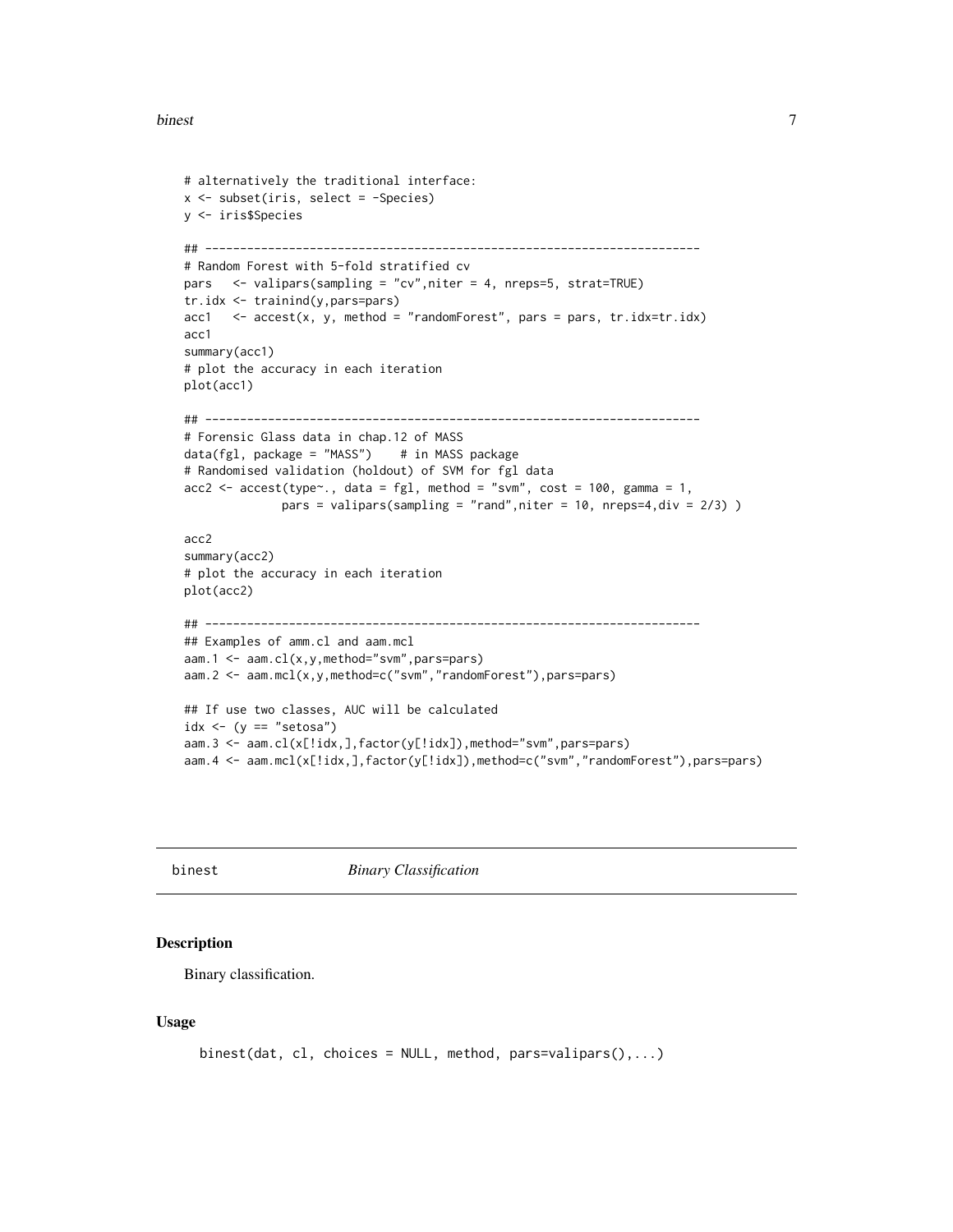## Arguments

| dat      | A matrix or data frame containing the explanatory variables.                                             |
|----------|----------------------------------------------------------------------------------------------------------|
| cl       | A factor specifying the class for each observation.                                                      |
| choices  | The vector or list of class labels to be chosen for binary classification. For<br>details, see dat. sel. |
| method   | Classification method to be used. For details, see accest.                                               |
| pars     | A list of parameters of the resampling method. For details, see valipars.                                |
| $\ddots$ | Additional parameters to method.                                                                         |

#### Value

A list with components:

| com      | A matrix of combination of the binary class labels.                              |
|----------|----------------------------------------------------------------------------------|
| acc      | A table of classification accuracy for the binary combination in each iteration. |
| method   | Classification method used.                                                      |
| sampling | Sampling scheme used.                                                            |
| niter    | Number of iterations.                                                            |
| nreps    | Number of replications in each iteration if resampling is not loocy.             |
|          |                                                                                  |

#### Author(s)

Wanchang Lin

#### See Also

[accest](#page-3-1), [valipars](#page-107-1), [dat.sel](#page-20-1)

```
# iris data set
data(iris)
dat <- subset(iris, select = -Species)
cl <- iris$Species
## PCALDA with cross-validation
pars <- valipars(sampling="cv",niter = 6, nreps = 5)
binpcalda <- binest(dat,cl,choices=c("setosa"), method="pcalda", pars = pars)
## SVM with leave-one-out cross-validation. SVM kernel is 'linear'.
pars <- valipars(sampling="loocv")
binsvm <- binest(dat,cl,choices=c("setosa","virginica"), method="svm",
                pars = pars, kernel="linear")
## randomForest with bootstrap
pars <- valipars(sampling="boot",niter = 5, nreps = 5)
binrf <- binest(dat,cl,choices=c("setosa","virginica"),
               method="randomForest", pars = pars)
```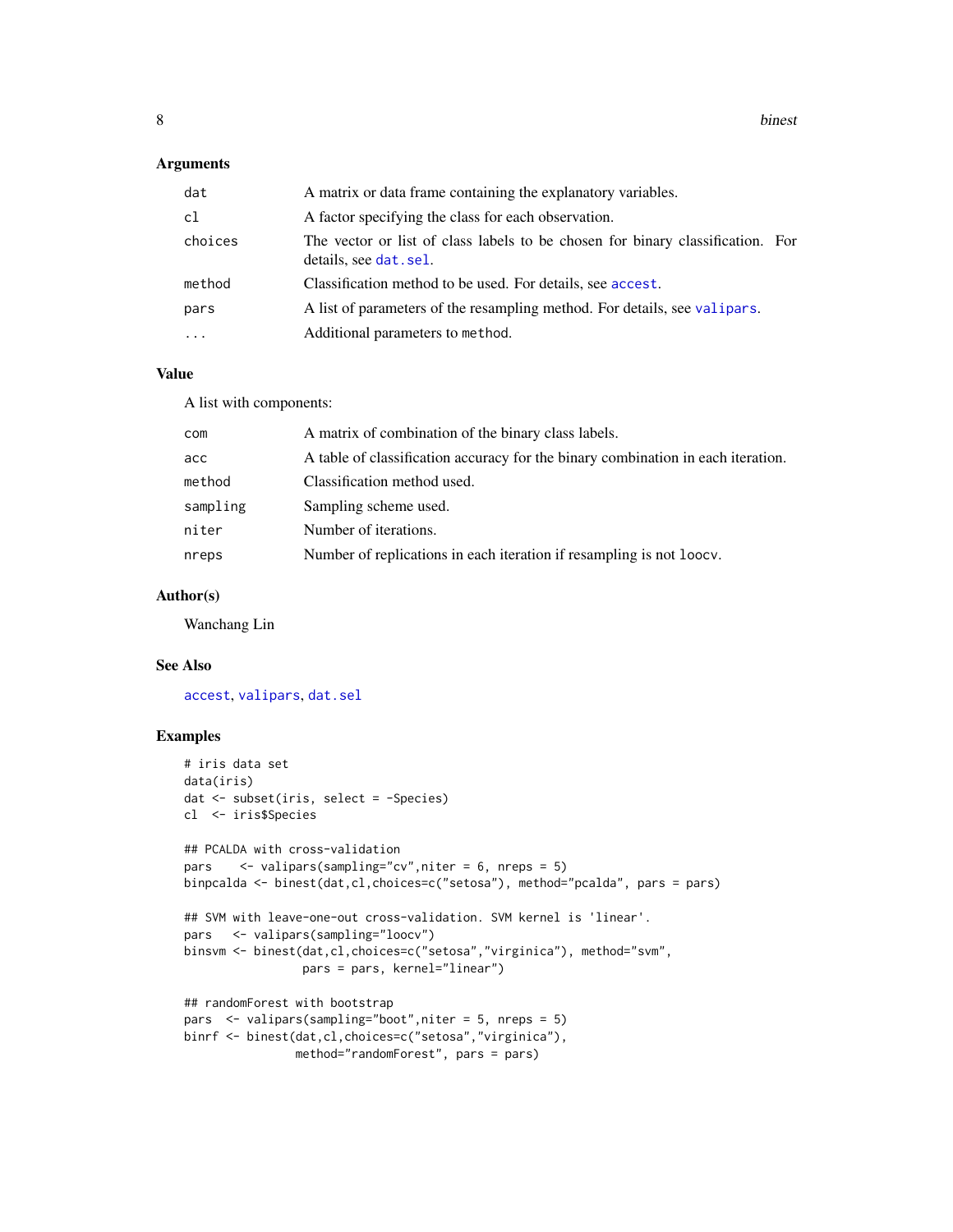```
## KNN with randomised validation. The number of neighbours is 3.
pars <- valipars(sampling="rand",niter = 5, nreps = 5)
binknn <- binest(dat,cl,choices = list(c("setosa","virginica"),
                                       c("virginica","versicolor")),
                 method="knn", pars = pars, k = 3)
```
boot.err *Calculate .632 and .632+ Bootstrap Error Rate*

## Description

Calculate .632 bootstrap and .632 plus bootstrap error rate.

## Usage

boot.err(err, resub)

## Arguments

| err   | Average error rate of bootstrap samples.                                                                                                                                           |
|-------|------------------------------------------------------------------------------------------------------------------------------------------------------------------------------------|
| resub | A list including apparent error rate, class label and the predicted class label of<br>the original training data (not resampled training data). Can be generated by<br>classifier. |

## Value

A list with the following components:

| ae    | Apparent error rate.                                  |
|-------|-------------------------------------------------------|
| boot  | Average error rate of bootstrap samples (Same as err) |
| b632  | .632 bootstrap error rate.                            |
| b632p | .632 plus bootstrap error rate.                       |

## Author(s)

Wanchang Lin

#### References

Witten, I. H. and Frank, E. (2005) *Data Mining - Practical Machine Learning and Techniques*. Elsevier.

Efron, B. and Tibshirani, R. (1993) *An Introduction to the Bootstrap*. Chapman & Hall.

Efron, B. and Tibshirani, R. (1997) Improvements on cross-validation: the .632+ bootstrap method. *Journal of the American Statistical Association*, 92, 548-560.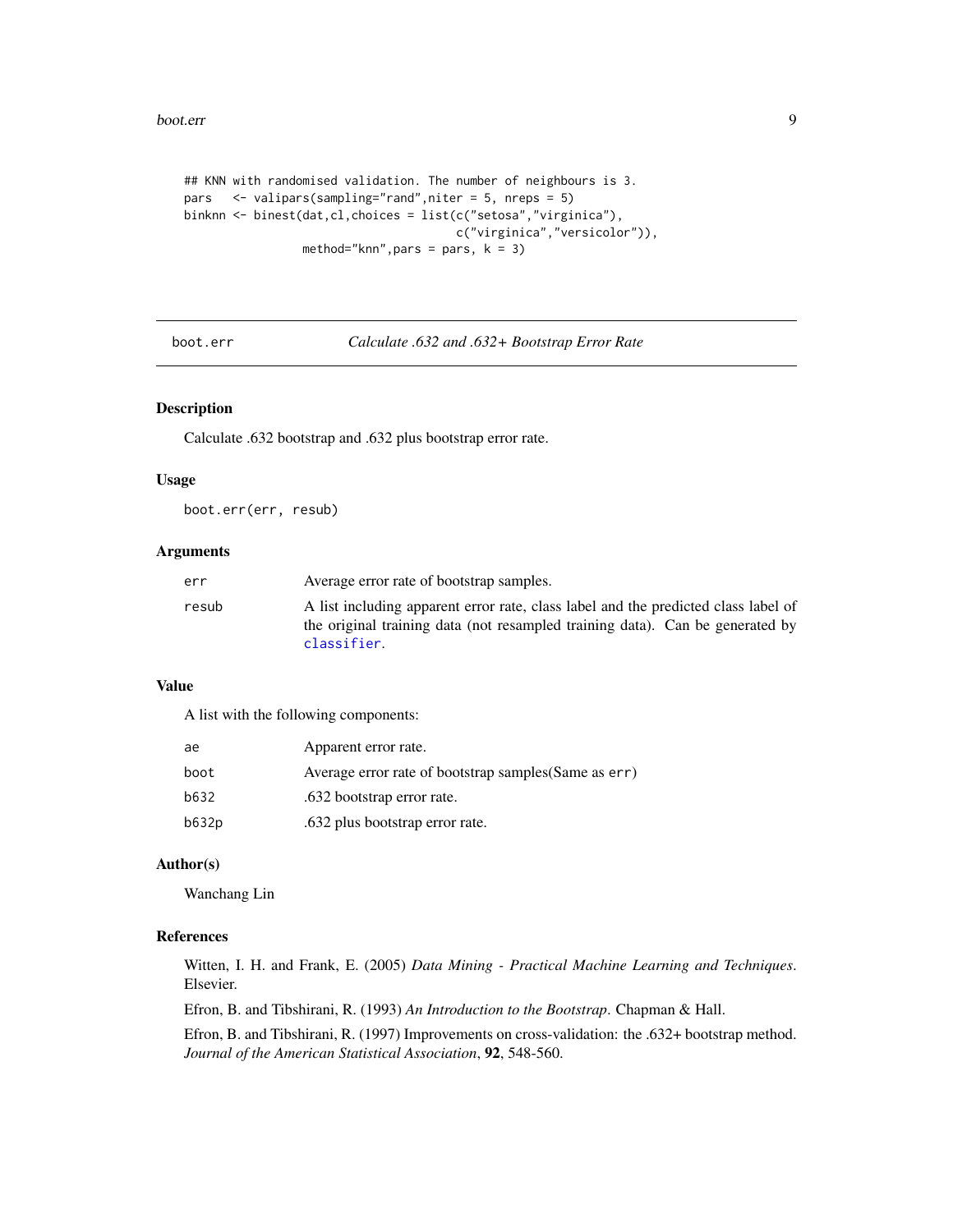## See Also

[classifier](#page-14-1)

## Examples

```
## iris data set
data(iris)
x <- subset(iris, select = -Species)
y <- iris$Species
## 10 bootstrap training samples
pars <- valipars(sampling = "boot", niter = 1, nreps = 10)
tr.idx <- trainind(y, pars=pars)[[1]]
## bootstrap error rate
err <- sapply(tr.idx, function(i){
 pred <- classifier(x[i,,drop = FALSE],y[i],x[-i,,drop = FALSE],y[-i],
                    method = "knn")$err
})
## average bootstrap error rate
err <- mean(err)
## apparent error rate
resub <- classifier(x,y,method = "knn")
##
err.boot <- boot.err(err, resub)
```
<span id="page-9-1"></span>boxplot.frankvali *Boxplot Method for Class 'frankvali'*

## Description

Boxplot method for error rate of each feature subset.

## Usage

```
## S3 method for class 'frankvali'
boxplot(x, \ldots)
```
## Arguments

|          | An object of class frankvali.                                  |
|----------|----------------------------------------------------------------|
| $\cdots$ | Additional arguments to the plot, such as main, xlab and ylab. |

<span id="page-9-0"></span>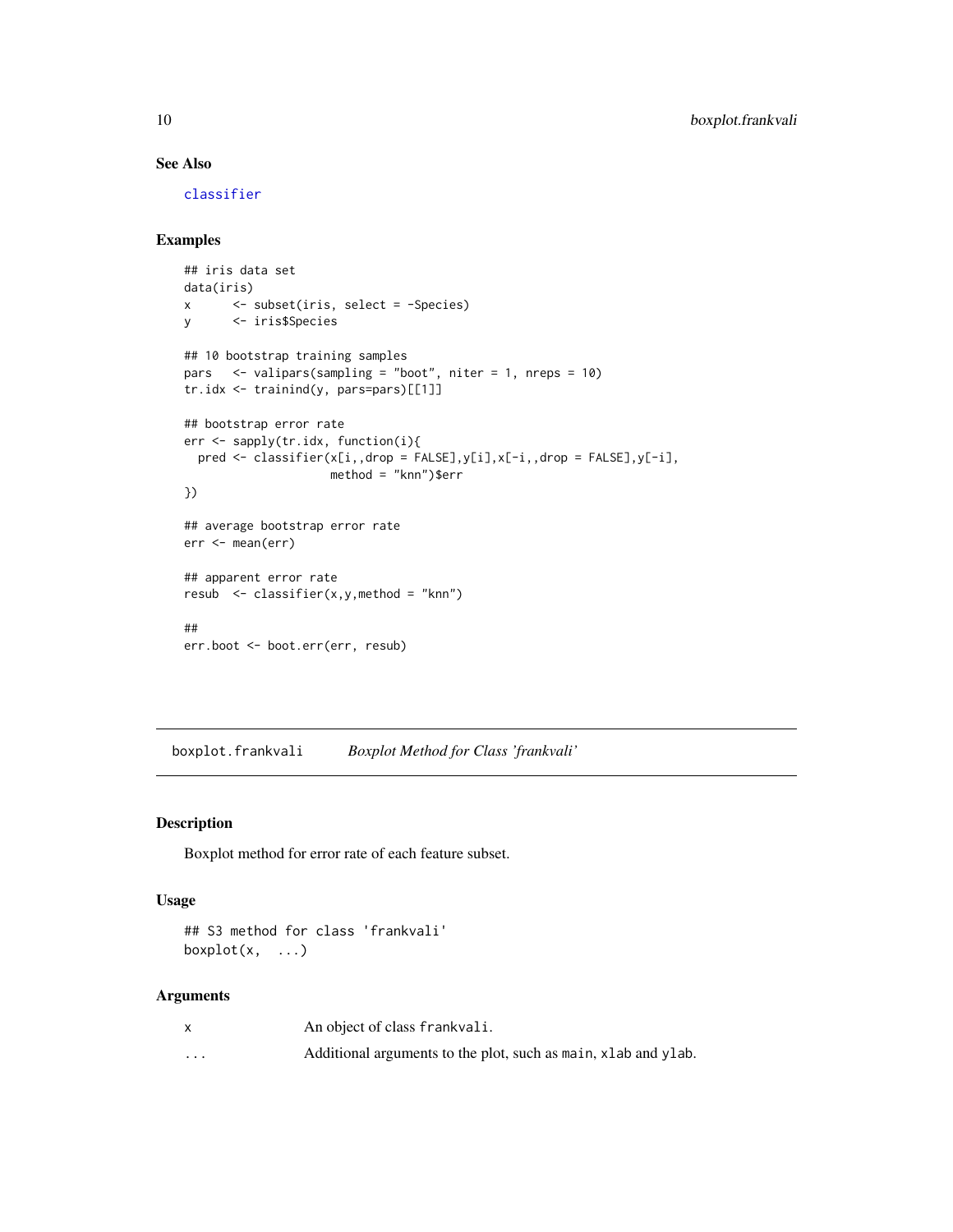## <span id="page-10-0"></span>boxplot.maccest 11

## Details

This function is a method for the generic function boxplot() for class frankvali. It plots the error rate of each feature subset.

## Value

Returns boxplot of class frankvali.

## Author(s)

Wanchang Lin

## See Also

[frankvali](#page-32-1)

## Examples

```
data(abr1)
dat <- abr1$pos[,110:500]
x <- preproc(dat, method="log10")
y <- factor(abr1$fact$class)
dat <- dat.sel(x, y, choices=c("1","2"))
x.1 <- dat[[1]]$dat
y.1 <- dat[[1]]$cls
pars <- valipars(sampling="cv",niter=2,nreps=4)
res \leq frankvali(x.1, y.1, fs.method = "fs.rfe", fs.len = "power2",
                  cl.method = "knn",pars = pars)
res
summary(res)
boxplot(res)
```
boxplot.maccest *Boxplot Method for Class 'maccest'*

#### Description

Boxplot method for the accuracy rate of each classifier.

#### Usage

```
## S3 method for class 'maccest'
boxplot(x, \ldots)
```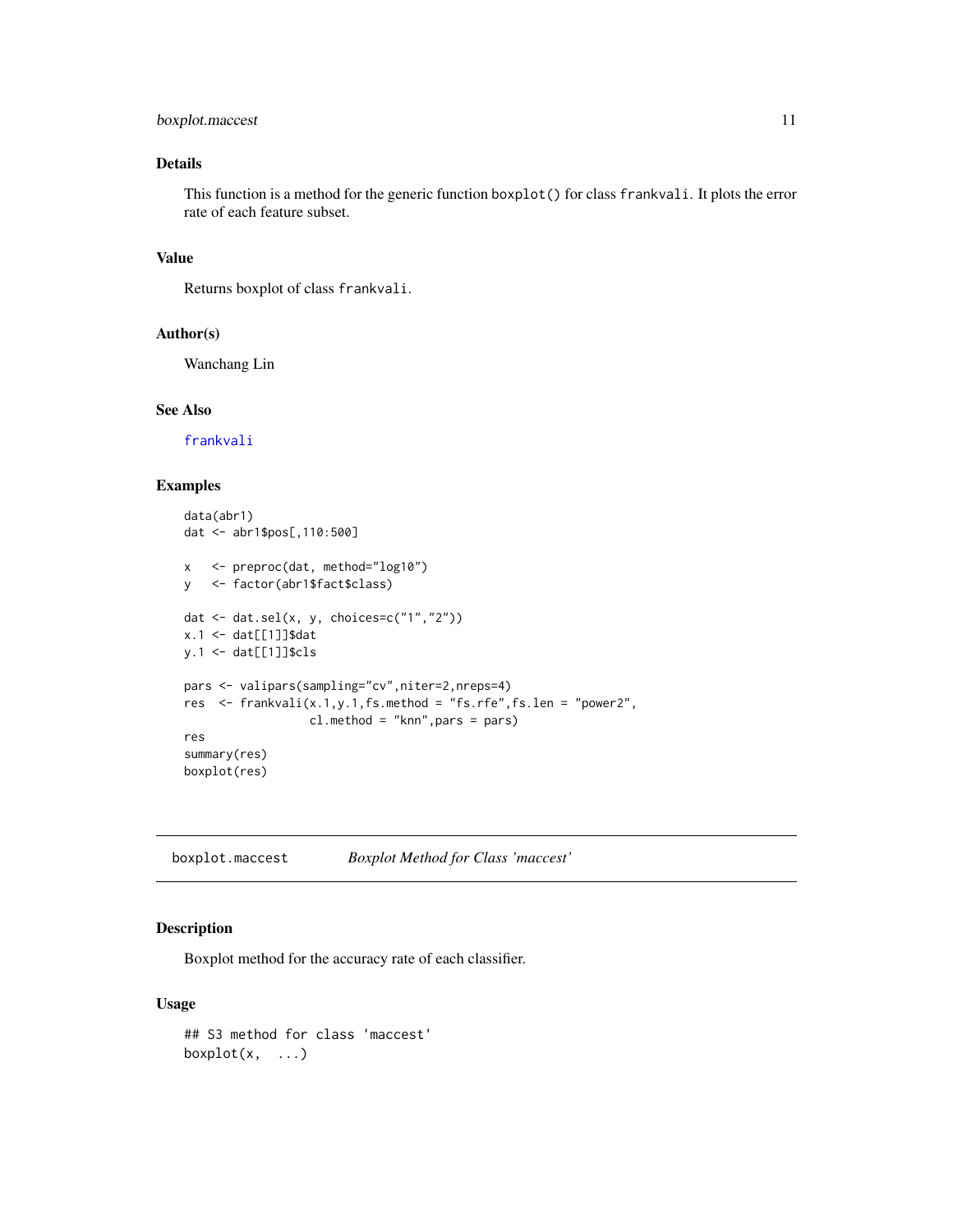<span id="page-11-0"></span>12 cl. rate

#### Arguments

|   | An object of class maccest.                                    |
|---|----------------------------------------------------------------|
| . | Additional arguments to the plot, such as main, xlab and ylab. |

## Details

This function is a method for the generic function boxplot() for class maccest. It plots the accurary rate for each classifier.

## Value

Returns boxplot of class maccest.

## Author(s)

Wanchang Lin

## See Also

[maccest](#page-57-1), [plot.maccest](#page-88-1)

#### Examples

```
# Iris data
data(iris)
x <- subset(iris, select = -Species)
y <- iris$Species
method <- c("randomForest","svm","knn")
pars <- valipars(sampling="cv", niter = 2, nreps=5)
tr.idx <- trainind(y, pars=pars)
res <- maccest(x, y, method=method, pars=pars,
                 comp="anova",kernel="linear")
res
```
boxplot(res)

cl.rate *Assess Classification Performances*

## Description

Assess classification performances.

#### Usage

```
cl.rate(obs, pre)
cl.perf(obs, pre, pos=levels(as.factor(obs))[2])
cl.roc(stat, label, pos=levels(as.factor(label))[2], plot=TRUE, ...)
cl.auc(stat, label, pos=levels(as.factor(label))[2])
```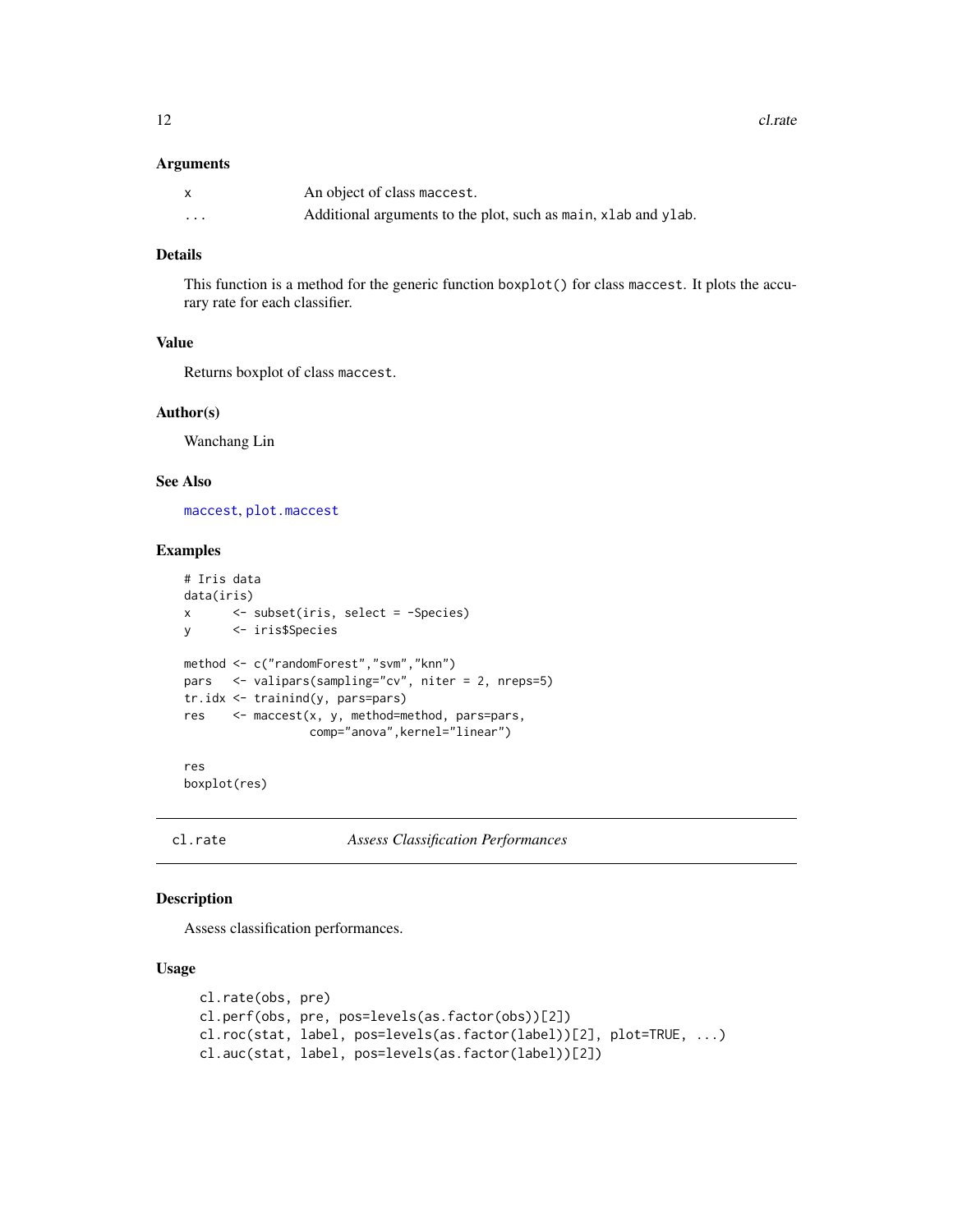#### cl.rate 13

## Arguments

| obs   | Factor or vector of observed class.                    |
|-------|--------------------------------------------------------|
| pre   | Factor or vector of predicted class.                   |
| stat  | Factor or vector of statistics for positives/cases.    |
| label | Factor or vector of label for categorical data.        |
| pos   | Characteristic string for positive.                    |
| plot  | Logical flag indicating whether ROC should be plotted. |
|       | Further arguments for plotting.                        |

## Details

cl.perf gets the classification performances such as accuracy rate and false positive rate. cl.roc computes receiver operating characteristics (ROC). cl. auc calculates area under ROC curve. Three functions are only for binary class problems.

## Value

cl.rate returns a list with components:

| acc      | Accuracy rate of classification.                                   |
|----------|--------------------------------------------------------------------|
| err      | Error rate of classification.                                      |
| con.mat  | Confusion matrix.                                                  |
| kappa    | Kappa Statistics.                                                  |
|          | cl.perf returns a list with components:                            |
| acc      | Accuracy rate                                                      |
| tpr      | True positive rate                                                 |
| fpr      | False positive rate                                                |
| sens     | Sensitivity                                                        |
| spec     | Specificity                                                        |
| con.mat  | Confusion matrix.                                                  |
| kappa    | Kappa Statistics.                                                  |
| positive | Positive level.                                                    |
|          | c1. roc returns a list with components:                            |
| perf     | A data frame of acc, tpr, fpr, sens, spec and cutoff (thresholds). |
| auc      | Area under ROC curve                                               |
| positive | Positive level.                                                    |

cl.auc returns a scalar value of AUC.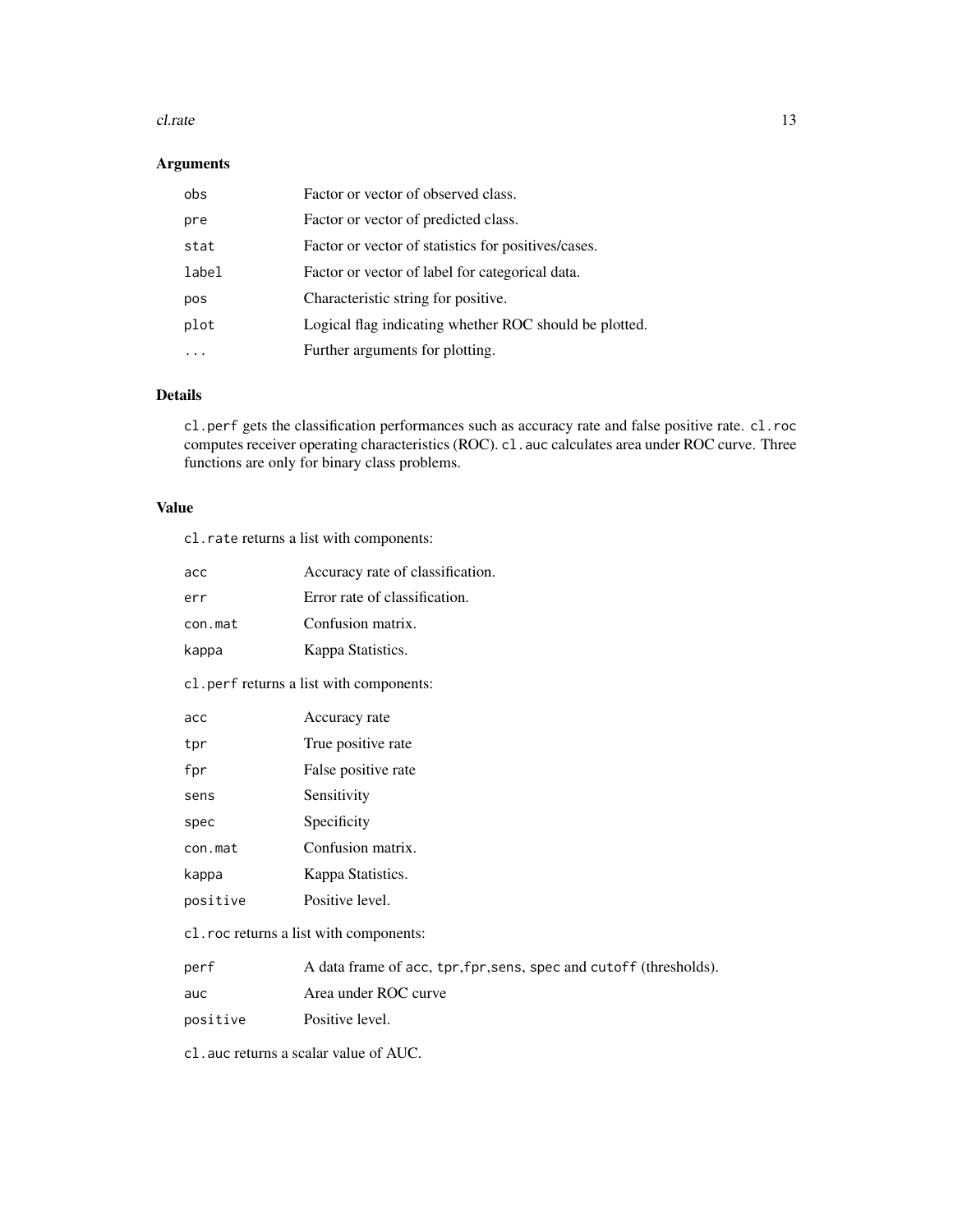## Note

AUC varies between 0.5 and 1.0 for sensible models; the higher the better. If it is less than 0.5, it should be corrected by 1 -AUC. Or re-run it by using 1 -stat.

#### Author(s)

Wanchang Lin

#### References

Fawcett, F. (2006) *An introduction to ROC analysis*. *Pattern Recognition Letters*. vol. 27, 861-874.

```
## Measurements of Forensic Glass Fragments
library(MASS)
data(fgl, package = "MASS") # in MASS package
dat <- subset(fgl, grepl("WinF|WinNF",type))
## dat <- subset(fgl, type %in% c("WinF", "WinNF"))
x \le subset(dat, select = -type)
y <- factor(dat$type)
## construct train and test data
idx \langle - sample(1:nrow(x), round((2/3)*nrow(x)), replace = FALSE)
tr.x \leq x[idx, ]tr.y \leq -y[idx]te.x \leq -x[-idx,]te.y \leftarrow y[-idx]
model <- lda(tr.x, tr.y)
## predict the test data results
pred <- predict(model, te.x)
## classification performances
obs <- te.y
pre <- pred$class
cl.rate(obs, pre)
cl.perf(obs, pre, pos="WinNF")
## change positive as "WinF"
cl.perf(obs, pre, pos="WinF")
## ROC and AUC
pos <- "WinNF" ## or "WinF"
stat <- pred$posterior[,pos]
## levels(obs) <- c(\emptyset,1)cl.auc (stat,obs, pos=pos)
cl.roc (stat,obs, pos=pos)
## test examples for ROC and AUC
```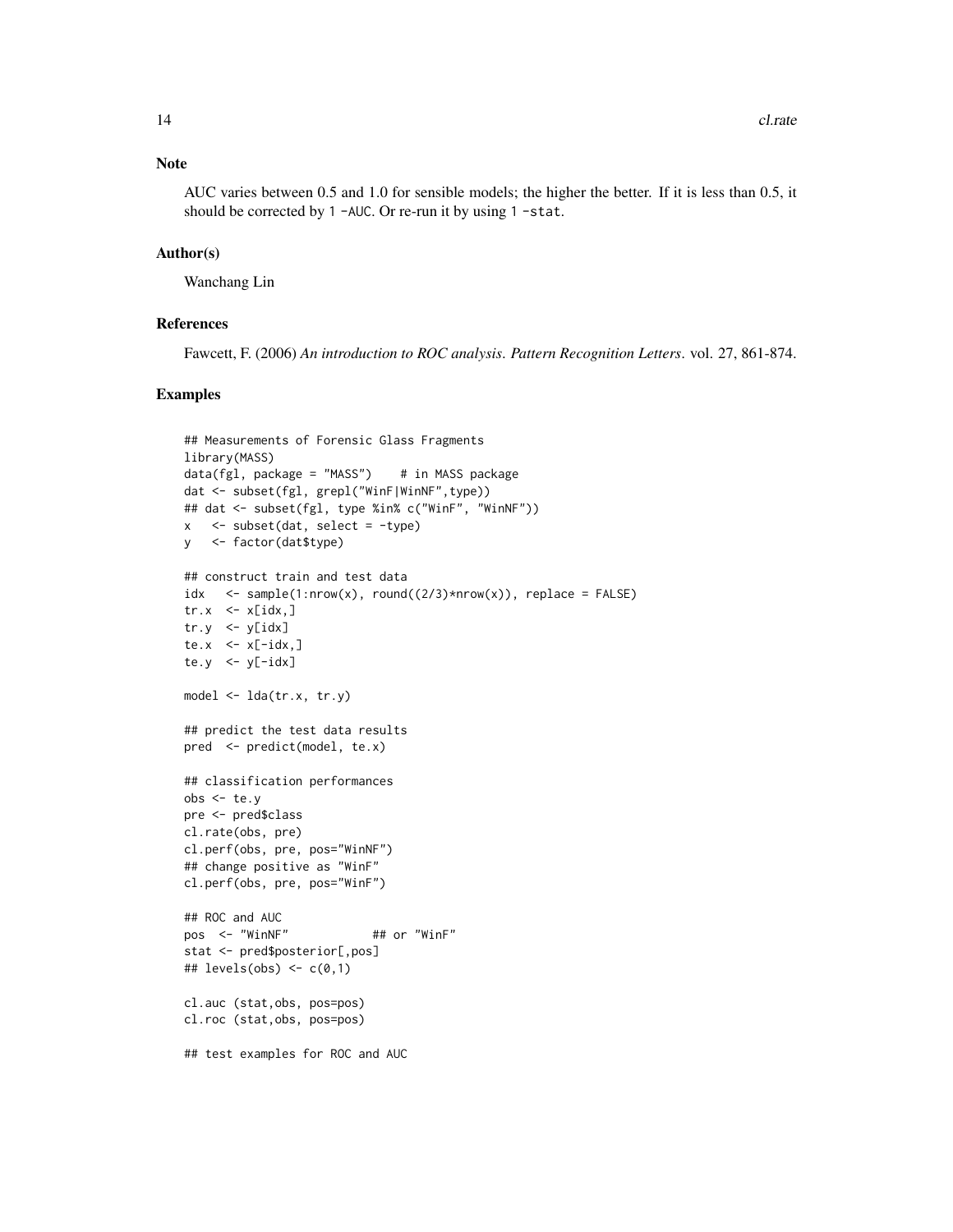#### <span id="page-14-0"></span> $\alpha$  classifier that the classifier that the classifier that the classifier that  $\alpha$  is the classifier that  $\alpha$  is the classifier that  $\alpha$  is the classifier that  $\alpha$  is the classifier that  $\alpha$  is the classifier that

```
label <- rbinom(30,size=1,prob=0.2)
stat <- rnorm(30)
cl.roc(stat,label, pos=levels(factor(label))[2],plot = TRUE)
cl.auc(stat,label,pos=levels(factor(label))[2])
## if auc is less than 0.5, it should be adjusted by 1 - auc.
## Or re-run them:
cl.roc(1 - stat,label, pos=levels(factor(label))[2],plot = TRUE)
cl.auc(1 - stat,label,pos=levels(factor(label))[2])
```
<span id="page-14-1"></span>

#### classifier *Wrapper Function for Classifiers*

## Description

Wrapper function for classifiers. The classification model is built up on the training data and error estimation is performed on the test data.

## Usage

```
classifier(dat.tr, cl.tr, dat.te=NULL, cl.te=NULL, method,
           pred.func=predict,...)
```
## Arguments

| dat.tr    | A data frame or matrix of training data. The classification model are built on it.                                                                                                                                                                                                                                                                 |
|-----------|----------------------------------------------------------------------------------------------------------------------------------------------------------------------------------------------------------------------------------------------------------------------------------------------------------------------------------------------------|
| cl.tr     | A factor or vector of training class.                                                                                                                                                                                                                                                                                                              |
| dat.te    | A data frame or matrix of test data. Error rates are calculated on this data set.                                                                                                                                                                                                                                                                  |
| cl.te     | A factor or vector of test class.                                                                                                                                                                                                                                                                                                                  |
| method    | Classification method to be used. Any classification methods can be employed<br>if they have method predict (except knn) with output of predicted class label or<br>one component with name of class in the returned list, such as random Forest,<br>sym, knn and Ida. Either a function or a character string naming the function to<br>be called |
| pred.func | Predict method (default is predict). Either a function or a character string<br>naming the function to be called.                                                                                                                                                                                                                                  |
|           | Additional parameters to method.                                                                                                                                                                                                                                                                                                                   |
|           |                                                                                                                                                                                                                                                                                                                                                    |

## Value

A list including components:

| err  | Error rate of test data.          |
|------|-----------------------------------|
| cl   | The original class of test data.  |
| pred | The predicted class of test data. |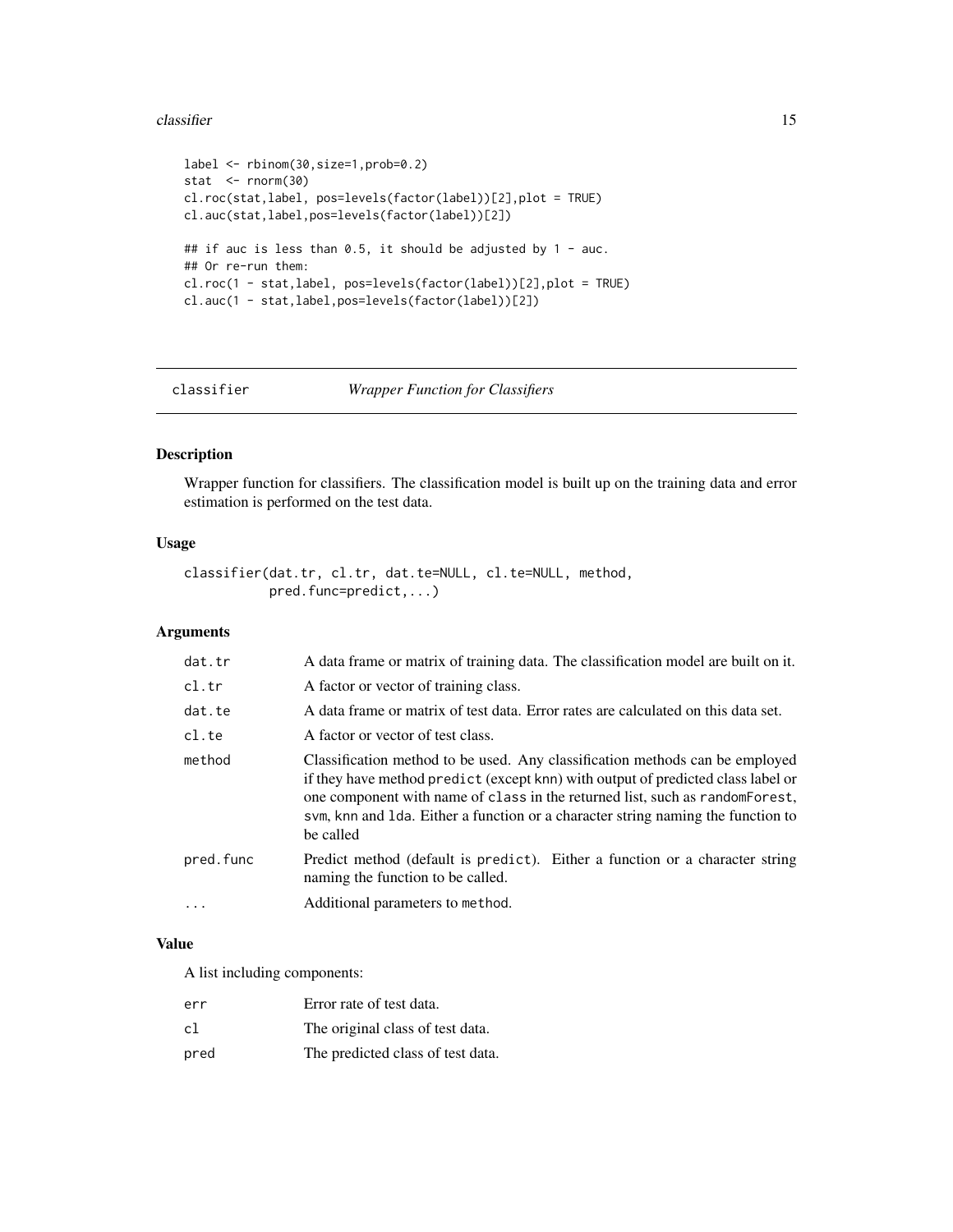| posterior | Posterior probabilities for the classes if method provides posterior output.                                                                                                                                                                                                                                         |
|-----------|----------------------------------------------------------------------------------------------------------------------------------------------------------------------------------------------------------------------------------------------------------------------------------------------------------------------|
| acc       | Accuracy rate of classification.                                                                                                                                                                                                                                                                                     |
| margin    | The margin of predictions from classifier method if it provides posterior output.                                                                                                                                                                                                                                    |
|           | The margin of a data point is defined as the proportion of probability for the<br>correct class minus maximum proportion of probabilities for the other classes.<br>Positive margin means correct classification, and vice versa. This idea come<br>from package <b>randomForest</b> . For more details, see margin. |
| auc       | The area under receiver operating curve (AUC) if classifier method produces<br>posterior probabilities and the classification is for two-class problem.                                                                                                                                                              |

#### Note

The definition of margin is based on the posterior probabilities. Classifiers, such as [randomForest](#page-0-0), [svm](#page-0-0), [lda](#page-0-0), [qda](#page-0-0), [pcalda](#page-83-1) and [plslda](#page-91-1), do output posterior probabilities. But [knn](#page-0-0) does not.

#### Author(s)

Wanchang Lin

#### See Also

[accest](#page-3-1), [maccest](#page-57-1)

```
data(abr1)
dat <- preproc(abr1$pos[,110:500], method="log10")
cls <- factor(abr1$fact$class)
## tmp <- dat.sel(dat, cls, choices=c("1","2"))
## dat <- tmp[[1]]$dat
## cls <- tmp[[1]]$cls
idx \leq sample(1:nrow(dat), round((2/3)*nrow(dat)), replace = FALSE)
## constrcuct train and test data
train.dat <- dat[idx,]
train.cl <- cls[idx]
test.dat < -dat[-idx, ]test.cl <- cls[-idx]
## estimates accuracy
res <- classifier(train.dat, train.cl, test.dat, test.cl,
                 method="randomForest")
res
## get confusion matrix
cl.rate(obs=res$cl, res$pred) ## same as: cl.rate(obs=test.cl, res$pred)
## Measurements of Forensic Glass Fragments
data(fgl, package = "MASS") # in MASS package
dat <- subset(fgl, grepl("WinF|WinNF",type))
```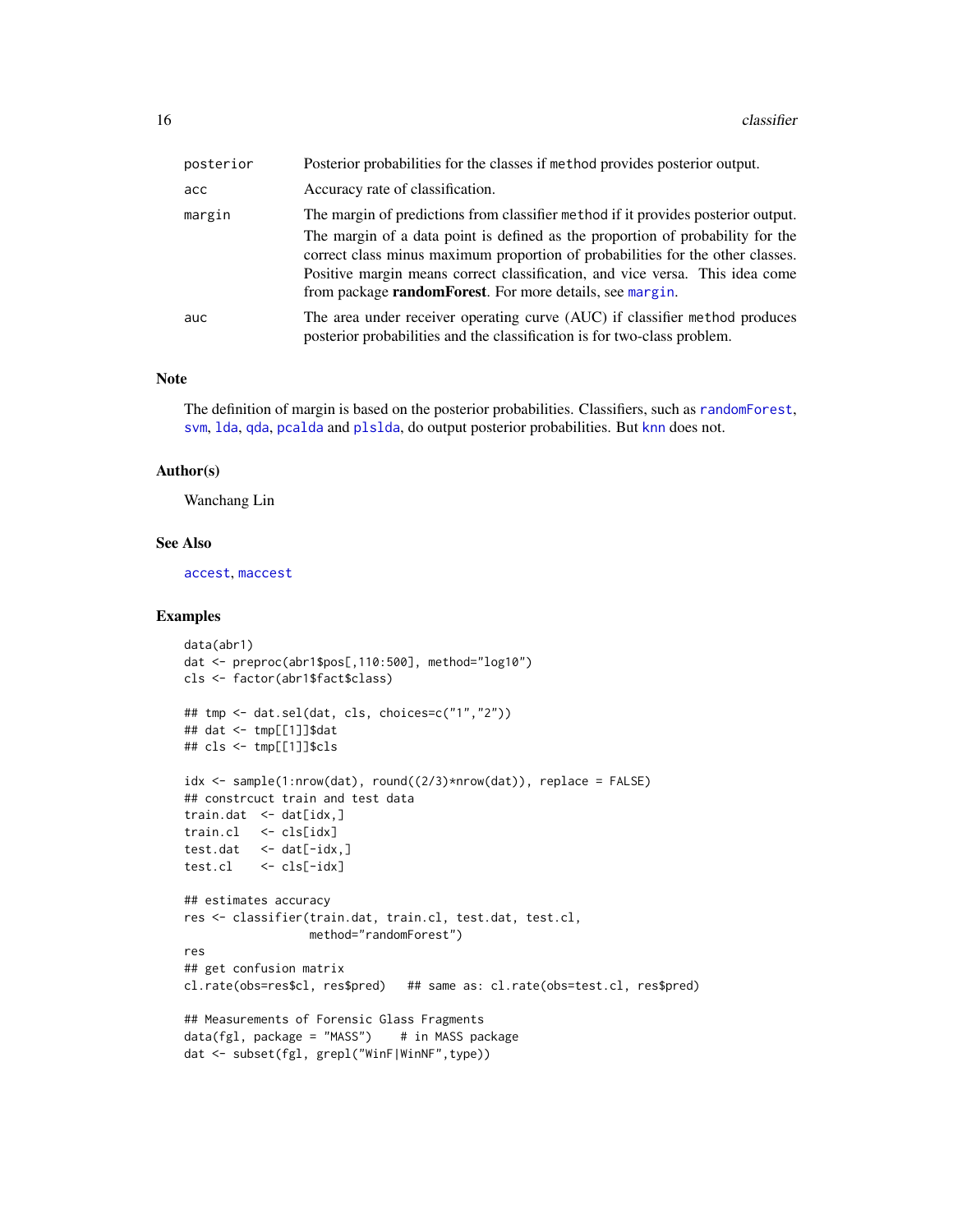#### <span id="page-16-0"></span>cor.util the control of the control of the control of the control of the control of the control of the control of the control of the control of the control of the control of the control of the control of the control of the

```
## dat <- subset(fgl, type %in% c("WinF", "WinNF"))
x <- subset(dat, select = -type)
y <- factor(dat$type)
## construct train and test data
idx \langle - sample(1:nrow(x), round((2/3)*nrow(x)), replace = FALSE)
tr.x \leq x[idx, ]tr.y \leq y[idx]te.x \leq x[-idx,]
te.y \leq y[-idx]res.1 <- classifier(tr.x, tr.y, te.x, te.y, method="svm")
res.1
cl.rate(obs=res.1$cl, res.1$pred)
## classification performance for the two-class case.
pos <- "WinF" \qquad ## select positive level
cl.perf(obs=res.1$cl, pre=res.1$pred, pos=pos)
## ROC and AUC
cl.roc(stat=res.1$posterior[,pos],label=res.1$cl, pos=pos)
```
#### cor.util *Correlation Analysis Utilities*

#### Description

Functions to handle correlation analysis on data set.

#### Usage

```
cor.cut(mat,cutoff=0.75,abs.f = FALSE,
       use = "pairwise.complete.obs", method = "pearson",...)
cor.hcl(mat, cutoff=0.75, use = "pairwise.complete.obs",
       method = "pearson",fig.f=TRUE, hang=-1,
       horiz = FALSE, main = "Cluster Dendrogram",
       ylab = ifelse(!horiz, "1 - correlation",""),
       xlab = ifelse(horiz, "1 - correlation", ""), ...cor.heat(mat, use = "pairwise.complete.obs", method = "pearson",
         dend = c("right", "top", "none"), ...)
corrgram.circle(co,
                col.regions = colorRampPalette(c("red", "white", "blue")),
                scales = list(x = list(root = 90)), ...corrgram.ellipse(co,label=FALSE,
                 col.regions = colorRampPalette(c("red", "white", "blue")),
```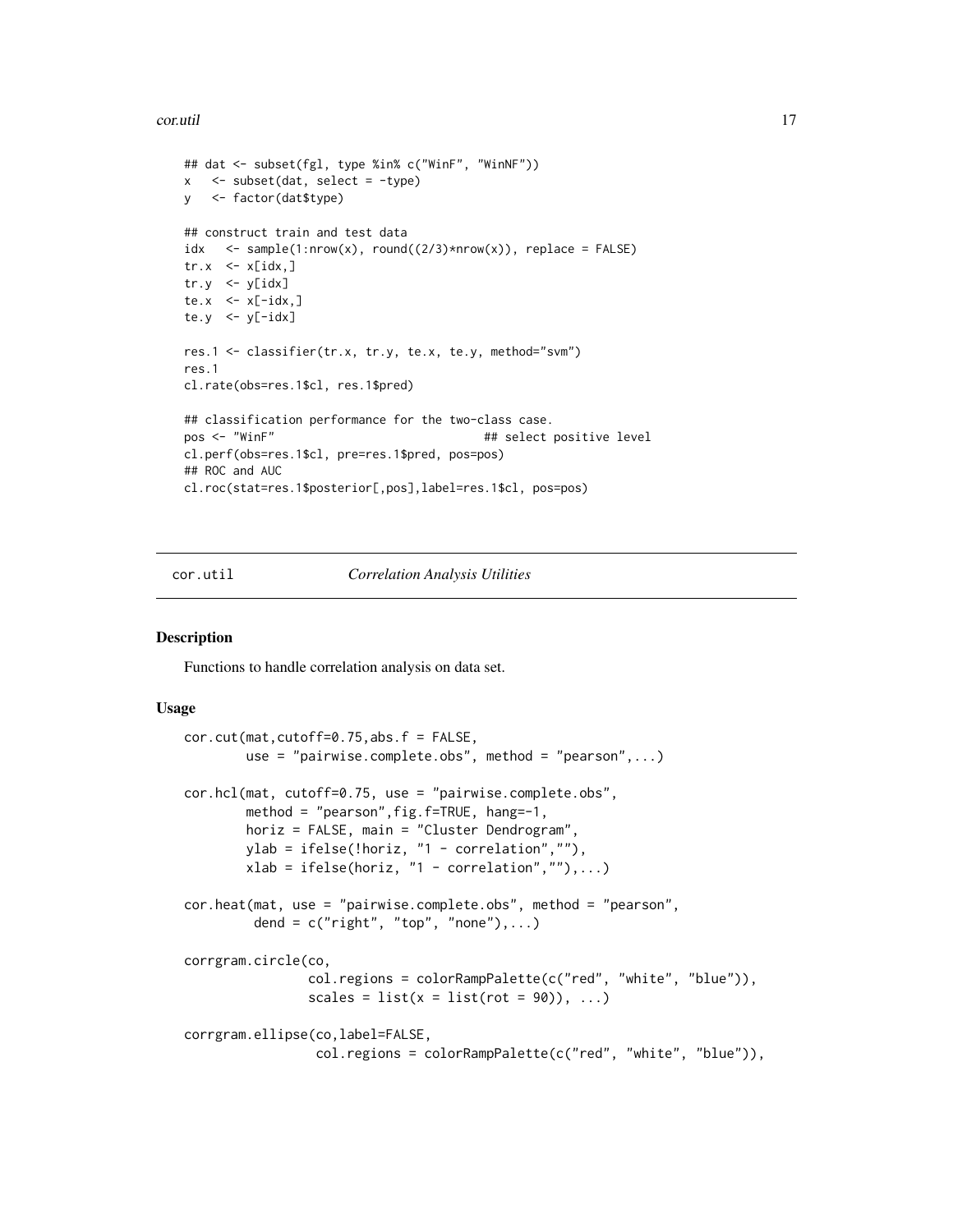18 cor.util

```
scales = list(x = list(root = 90)), ...cor.heat.gram(mat.1, mat.2, use = "pairwise.complete.obs",
             method = "pearson", main="Heatmap of correlation",
             cex=0.75, ...hm.cols(low = "green", high = "red", n = 123)
```
## Arguments

| mat, mat.1, mat.2 |                                                                                                                                                                                                                                                                                      |  |
|-------------------|--------------------------------------------------------------------------------------------------------------------------------------------------------------------------------------------------------------------------------------------------------------------------------------|--|
|                   | A data frame or matrix. It should be noticed that mat. 1 and mat. 2 must have<br>the same number of row.                                                                                                                                                                             |  |
| cutoff            | A scalar value of threshold.                                                                                                                                                                                                                                                         |  |
| abs.f             | Logical flag indicating whether the absolute values should be used.                                                                                                                                                                                                                  |  |
| fig.f             | Logical flag indicating whether the dendrogram of correlation matrix should be<br>plotted.                                                                                                                                                                                           |  |
| hang              | The fraction of the plot height by which labels should hang below the rest of<br>the plot. A negative value will cause the labels to hang down from 0. See<br>plot.hclust.                                                                                                           |  |
| horiz             | Logical indicating if the dendrogram should be drawn <i>horizontally</i> or not.                                                                                                                                                                                                     |  |
| main, xlab, ylab  |                                                                                                                                                                                                                                                                                      |  |
|                   | Graphical parameters, see plot. default.                                                                                                                                                                                                                                             |  |
| dend              | Character string indicating whether to draw 'right', 'top' or 'none' dendrograms.                                                                                                                                                                                                    |  |
| use               | Argument for cor. An optional character string giving a method for comput-<br>ing covariances in the presence of missing values. This must be (an abbre-<br>viation of) one of the strings "everything", "all.obs", "complete.obs",<br>"na.or.complete", or "pairwise.complete.obs". |  |
| method            | Argument for cor. A character string indicating which correlation coefficient (or<br>covariance) is to be computed. One of "pearson", "kendall", or "spearman",<br>can be abbreviated.                                                                                               |  |
| co                | Correlation matrix                                                                                                                                                                                                                                                                   |  |
| label             | A logical value indicating whether the correlation coefficient should be plotted.                                                                                                                                                                                                    |  |
| $\cdots$          | Additional parameters to lattice.                                                                                                                                                                                                                                                    |  |
| col.regions       | Color vector to be used                                                                                                                                                                                                                                                              |  |
| scales            | A list determining how the x- and y-axes (tick marks and labels) are drawn.<br>More details, see xyplot.                                                                                                                                                                             |  |
| cex               | A numeric multiplier to control character sizes for axis labels.                                                                                                                                                                                                                     |  |
| low               | Colour for low value                                                                                                                                                                                                                                                                 |  |
| high              | Colour for high value                                                                                                                                                                                                                                                                |  |
| n                 | The number of colors $(>= 1)$ to be in the palette                                                                                                                                                                                                                                   |  |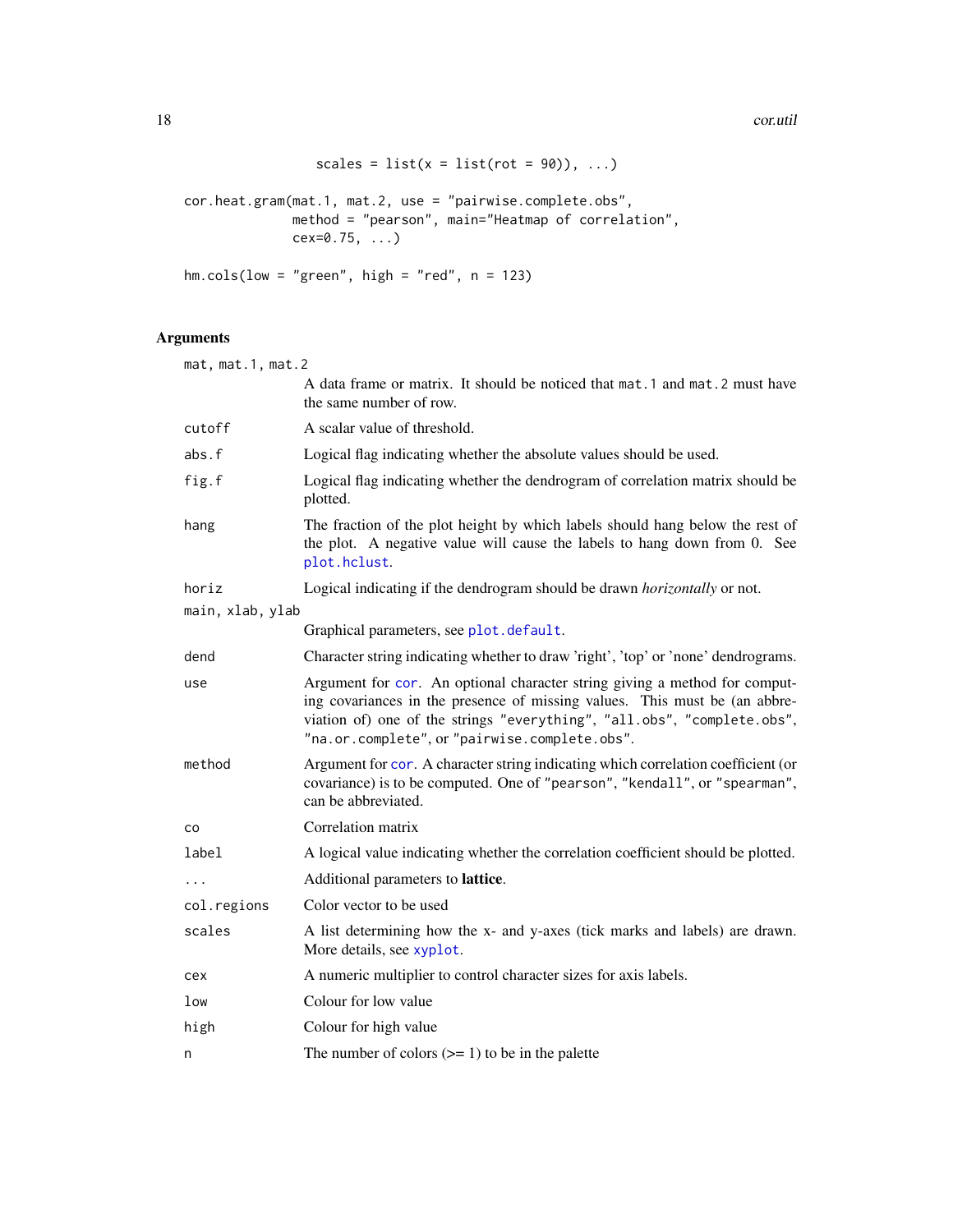#### cor.util and the core of the core of the core of the core of the core of the core of the core of the core of the core of the core of the core of the core of the core of the core of the core of the core of the core of the c

## Details

cor.cut returns the pairs with correlation coefficient larger than cutoff.

cor.hcl computes hierarchical cluster analysis based on correlation coefficient. For other graphical parameters, see [plot.dendrogram](#page-0-0).

cor.heat display correlation heatmap using lattice.

corrgram.circle and corrgram.ellipse display corrgrams with circle and ellipse. The functions are modified from codes given in Deepayan Sarkar's Lattice: Multivariate Data Visualization with R,13.3.3 Corrgrams as customized level plots,pp:238-241.

cor.heat.gram handles the correlation of two data sets which have the same row number. The best application is correlation between MS data (metabolites) and meta/clinical data.

hm.cols creates a vector of n contiguous colors for heat map.

#### Value

cor.cut returns a data frame with three columns, in which the first and second columns are variable names and their correlation (lager than cutoff) are given in the third column.

cor.hcl returns a list with components of each cluster group and all correlation coefficients.

cor.heat returns an object of class "trellis".

corrgram.circle returns an object of class "trellis".

corrgram.ellipse returns an object of class "trellis".

cor.heat.gram returns a list including the components:

- cor.heat: An object of class "trellis" for correlation heatmap ordered by the hierarchical clustering.
- cor.gram: An object of class "trellis" for corrgrams with circle ordered by the hierarchical clustering.
- cor.short: A matrix of correlation coefficient in short format.
- cor.long: A matrix of correlation coefficient in long format.

#### Author(s)

Wanchang Lin

#### References

Michael Friendly (2002). *Corrgrams: Exploratory displays for correlation matrices*. The American Statistician, 56, 316–324.

D.J. Murdoch, E.D. Chow (1996). *A graphical display of large correlation matrices*. The American Statistician, 50, 178–180.

Deepayan Sarkar (2008). *Lattice: Multivariate Data Visualization with R*. Springer.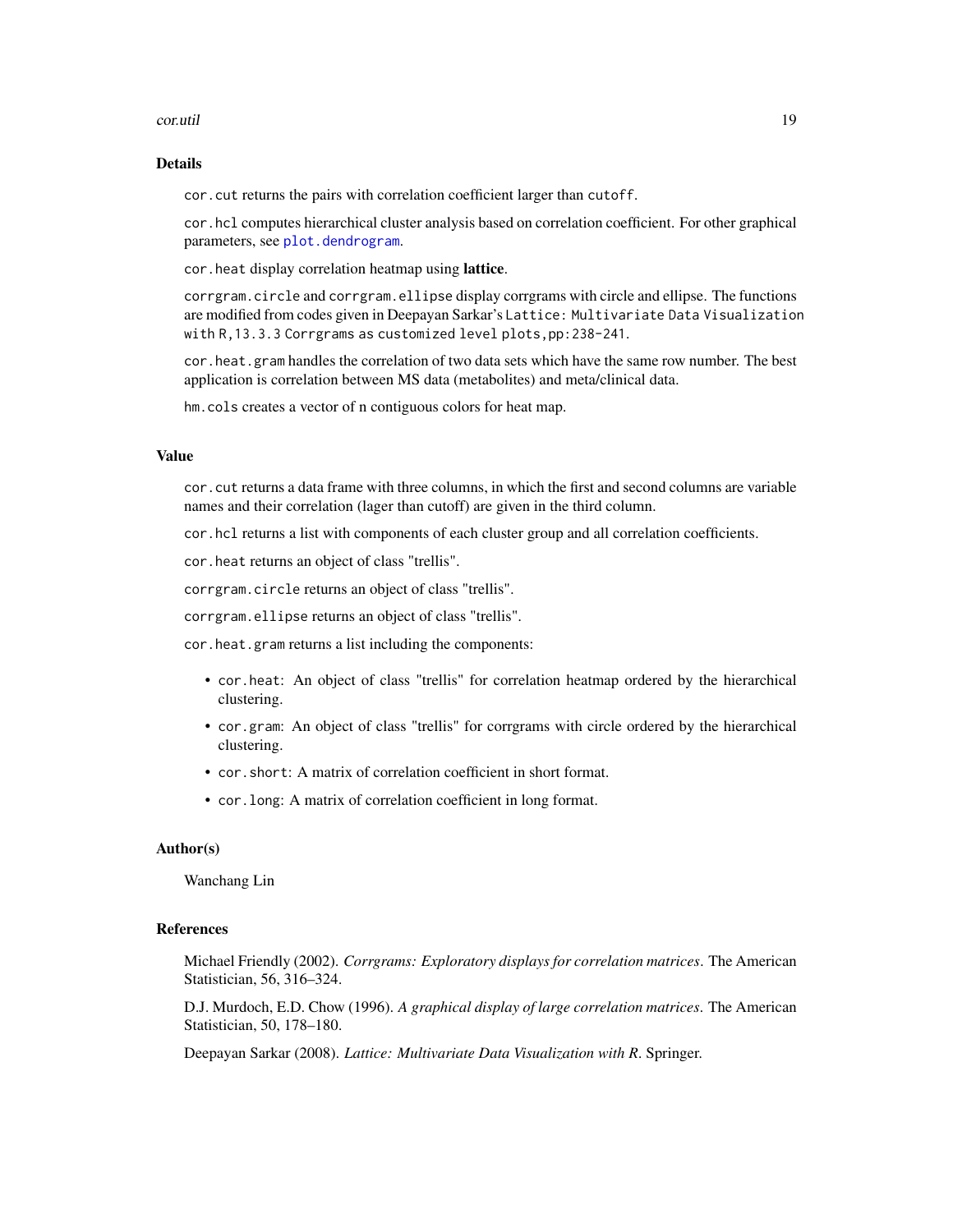```
data(iris)
cor.cut(iris[,1:4],cutoff=0.8, use="pairwise.complete.obs")
cor.hcl(iris[,1:4], cutoff=0.75, fig.f = TRUE)ph <- cor.heat(iris[,1:4], dend="top")
ph
update(ph, scales = list(x = list(root = 45)))## change heatmap color scheme
cor.heat(iris[,1:4], dend="right", xlab="", ylab="",
  col.regions = colorRampPalette(c("green", "black", "red")))
## or use hm.cols
cor.heat(iris[,1:4], dend="right", xlab="", ylab="", col.regions = hm.cols())
## prepare data set
data(abr1)
cls <- factor(abr1$fact$class)
dat <- preproc(abr1$pos[,110:1930], method="log10")
## feature selection
res <- fs.rf(dat,cls)
## take top 20 features
fs <- res$fs.order[1:20]
## construct the data set for correlation analysis
mat < -dat[, fs]cor.cut(mat,cutoff=0.9)
ch <- cor.hcl(mat,cutoff=0.75,fig.f = TRUE, xlab="Peaks")
## plot dendrogram horizontally with coloured labels.
ch <- cor.hcl(mat,cutoff=0.75,fig.f = TRUE, horiz=TRUE,center=TRUE,
              nodePar = list(lab.cex = 0.6, lab.col = "forest green", pch = NA),xlim=c(2,0)names(ch)
cor.heat(mat,dend="right")
cor.heat(mat,dend="right",col.regions = colorRampPalette(c("yellow", "red")))
## use corrgram with order by the hierarchical clustering
co <- cor(mat, use="pairwise.complete.obs")
ord <- order.dendrogram(as.dendrogram(hclust(as.dist(1-co))))
corrgram.circle(co[ord,ord], main="Corrgrams with circle")
corrgram.ellipse(co[ord,ord], label = TRUE, main = "Corrgrams with circle",
                 col.regions = hm.cols())
## if without ordering
corrgram.circle(co, main="Corrgrams with circle")
## example of cor.heat.gram
fs.1 <- res$fs.order[21:50]
mat.1 \leftarrow dat[,fs.1]
```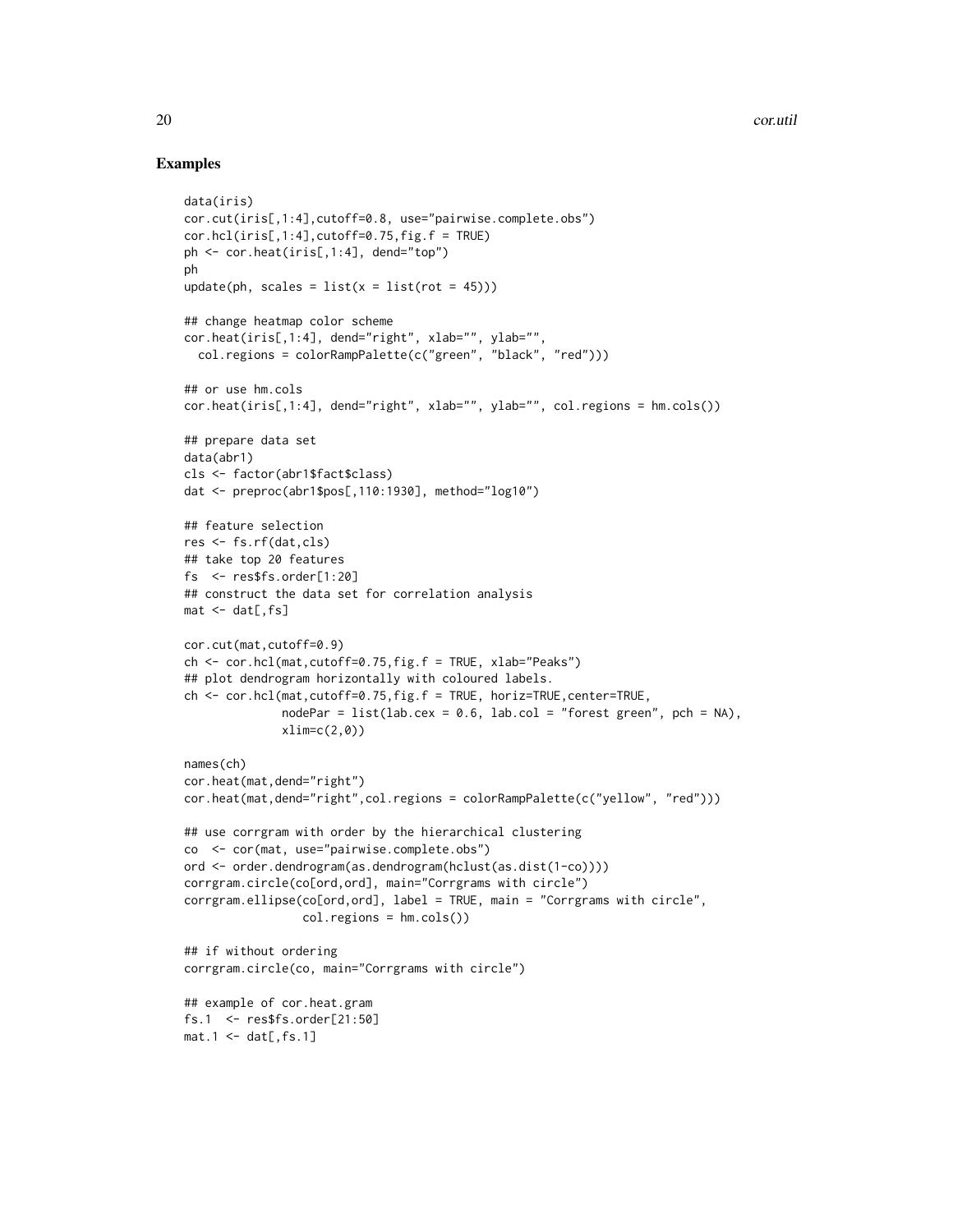#### <span id="page-20-0"></span>dat.sel 21

```
res.cor <-
  cor.heat.gram(mat, mat.1, main="Heatmap of correlation between mat.1 and mat.2")
names(res.cor)
res.cor$cor.heat
res.cor$cor.gram
```
<span id="page-20-1"></span>dat.sel *Generate Pairwise Data Set*

## Description

Generate index or data set of pairwise combination based on class labels.

#### Usage

```
combn.pw(cls, choices = NULL)
```
dat.sel(dat, cls, choices = NULL)

## Arguments

| dat     | A data frame or matrix of data set.                                     |
|---------|-------------------------------------------------------------------------|
| cls     | A factor or vector of class labels or categorical data.                 |
| choices | The vector or list of class labels to be chosen for binary combination. |

## Details

If choices is NULL, all binary combinations will be computed. If choices has one class label, the comparisons between this one and any other classes will be calculated. If choices has more than two classes, all binary combinations in choices will be generated. For details, see examples below.

## Value

combn.pw returns a data frame of index (logical values).

dat.set returns a list of list with components:

| dat | Pairwise data set.    |
|-----|-----------------------|
| cls | Pairwise class label. |

#### Author(s)

Wanchang Lin

## See Also

Applications of dat.sel in [pca.plot.wrap](#page-80-1), [lda.plot.wrap](#page-80-2) and [pls.plot.wrap](#page-80-2).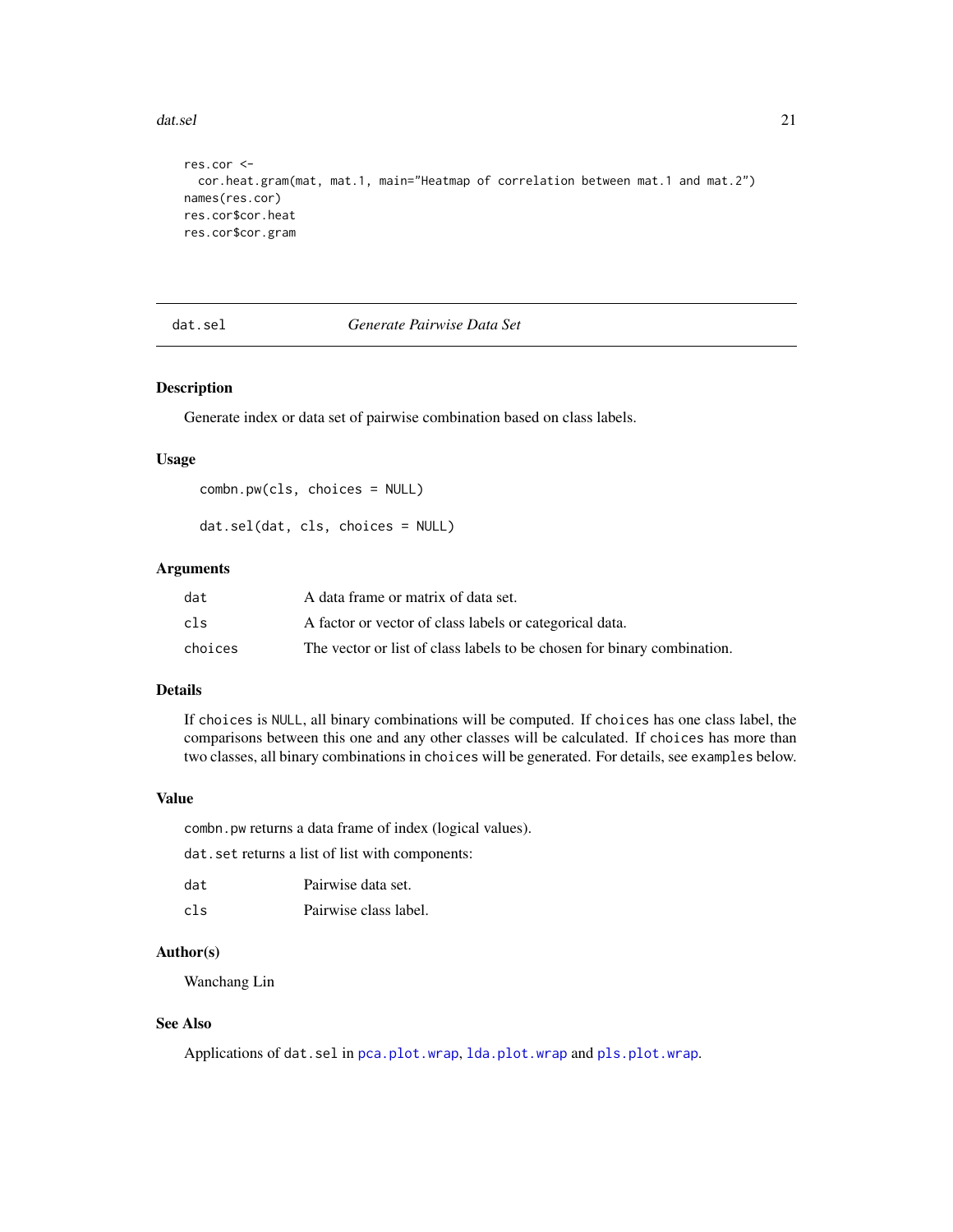## Examples

```
data(iris)
x <- subset(iris, select = -Species)
y <- iris$Species
## generate data set with class "setosa" and "virginica"
binmat.1 <- dat.sel(x,y,choices=c("setosa","virginica"))
names(binmat.1)
## generate data sets for "setosa" vs other classes. These are:
## "setosa" and "versicolor", "setosa" and "virginica".
binmat.2 <- dat.sel(x,y,choices=c("setosa"))
names(binmat.2)
## generate data set with combination of each class. These are:
## "setosa" and "versicolor", "setosa" and "virginica",
## "versicolor" and "virginica"
binmat.3 <- dat.sel(x,y,choices= NULL)
names(binmat.3)
data(abr1)
cls <- factor(abr1$fact$class)
dat <- preproc(abr1$pos, method="log")
## There are some examples of 'choices'
choices <- c("2")
choices <- c("2","3","4")
choices <- list(c("2","3"),c("4","5"))
choices <- NULL
idx <- combn.pw(cls,choices=choices)
dat.pw <- dat.sel(dat, cls,choices=choices)
```
df.util *Summary Utilities*

## Description

Functions to summarise data.

#### Usage

```
df.summ(dat, method=vec.summ,...)
vec.summ(x)
```
vec.summ.1(x)

<span id="page-21-0"></span>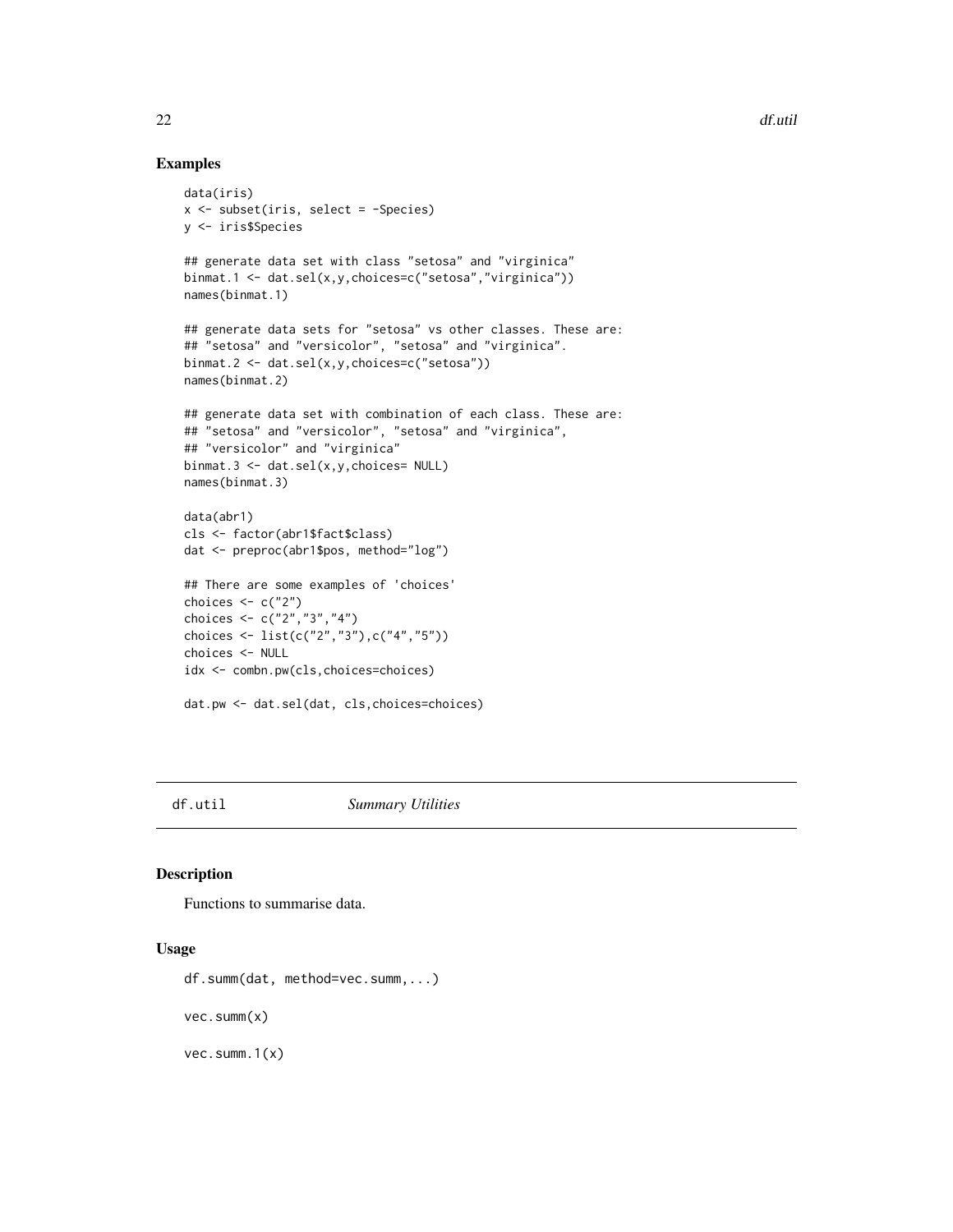#### df.util 23

#### **Arguments**

| dat       | A data frame or matrix of data set.                                                                   |
|-----------|-------------------------------------------------------------------------------------------------------|
| x         | A vector value.                                                                                       |
| method    | Summary method such as vec. summ and vec. summ. 1. For user-defined meth-<br>ods, see examples below. |
| $\ddotsc$ | Additional parameters to method function.                                                             |

### Value

df.summ returns a summarised data frame.

vec.summ returns an vector of number of variables (exclusing NAs), minimum, mean, median, maximum and standard derivation.

vec.summ.1 returns an vector of number of variables (exclusing NAs), mean, median, 95% confidence interval of median, IQR and standard derivation.

#### Author(s)

Wanchang Lin

```
data(abr1)
dat <- (abr1$pos)[,110:150]
cls <- factor(abr1$fact$class)
## sort out missing value
dat <- mv.zene(dat)
## summary of an individual column
vec.summ(dat[,2])
vec.summ.1(dat[,2])
## summary of data frame
summ <- df.summ(dat) ## default: vec.summ
summ.1 <- df.summ(dat, method=vec.summ.1)
## summary by groups
by(dat, list(cls=cls), df.summ)
## User-defined summary function:
vec.segment <- function(x, bar=c("SD", "SE", "CI"))
{
 bar <- match.arg(bar)
 centre \leq mean(x, na.rm = TRUE)
 if (bar == "SD") {
   stderr \leq sd(x, na.rm = TRUE) ## Standard derivation (SD)
   lower <- centre - stderr
```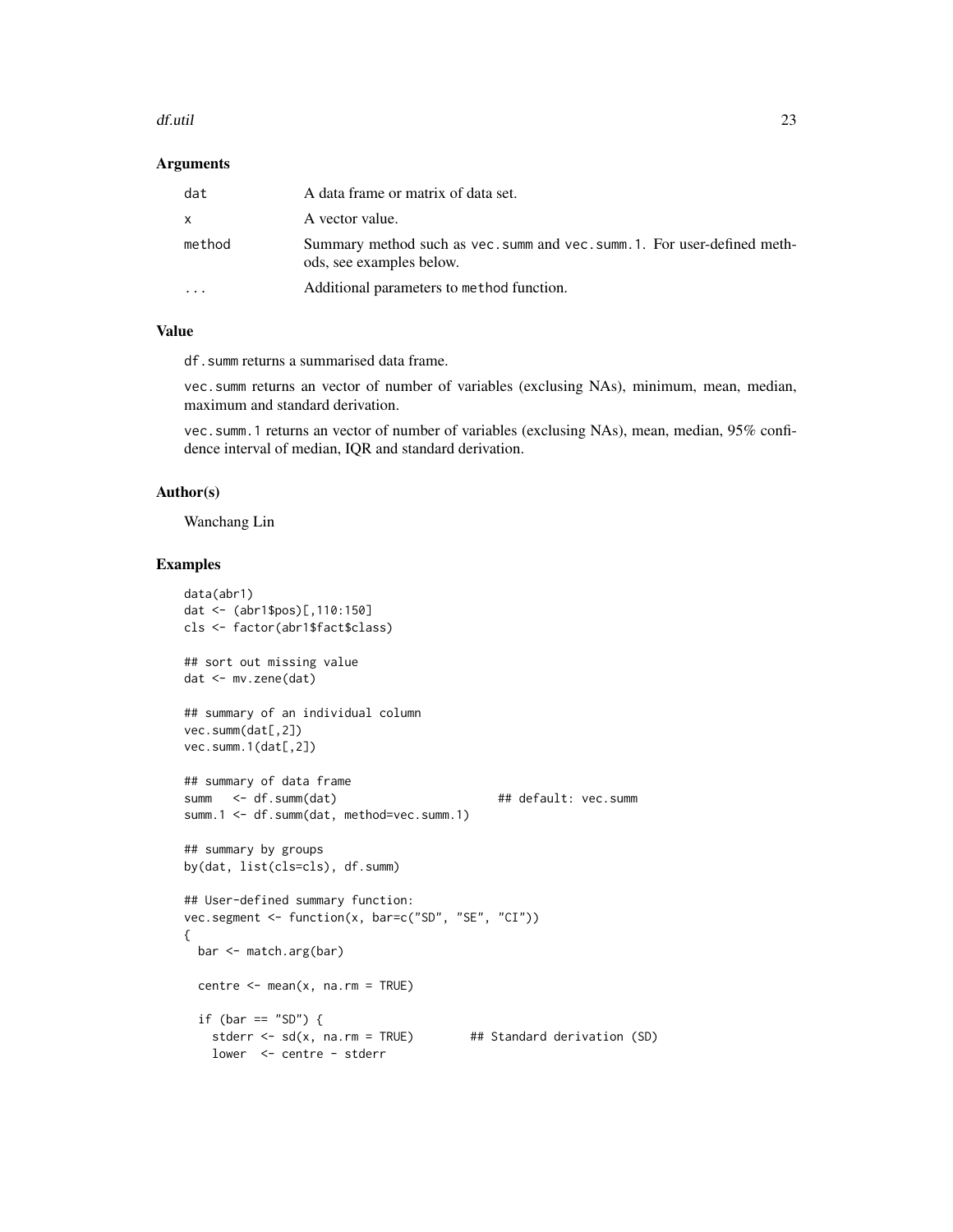```
upper <- centre + stderr
 } else if (bar == "SE") { # Standard error(SE) of mean
   stderr \leq sd(x, na.rm = TRUE)/sqrt(sum(!is.na(x)))
   ## stderr <- sqrt(var(x, na.rm = TRUE)/length(x[complete.cases(x)]))
   lower <- centre - stderr
   upper <- centre + stderr
 } else if (bar == "CI") { # Confidence interval (CI), here 95%.
   conf <- t.test(x)$conf.int
   lower <- conf[1]
   upper <- conf[2]
 } else {
    stop("'method' invalid")
 }
 res <- c(lower=lower, centre=centre, upper=upper)
 return(res)
}
## test it
vec.segment(dat[,2])
summ.2 <- df.summ(dat, method=vec.segment, bar="SE")
## ----------------------------------------------------------
#' iris data
df.summ(iris)
#' Group summary
## library(plyr)
## ddply(iris, .(Species), df.summ)
## (tmp <- dlply(iris, .(Species), df.summ, method=vec.segment))
##do.call("rbind", tmp)
#' or you can use summarise to get the group summary for single variable:
## ddply(iris, .(Species), summarise,
## mean=mean(Sepal.Length), std=sd(Sepal.Length))
```
feat.agg *Rank aggregation by Borda count algorithm*

#### Description

Use Borda count to get the final feature order.

## Usage

```
feat.agg(fs.rank.list)
```
#### Arguments

fs.rank.list A data frame of feature orders by different feature selectors.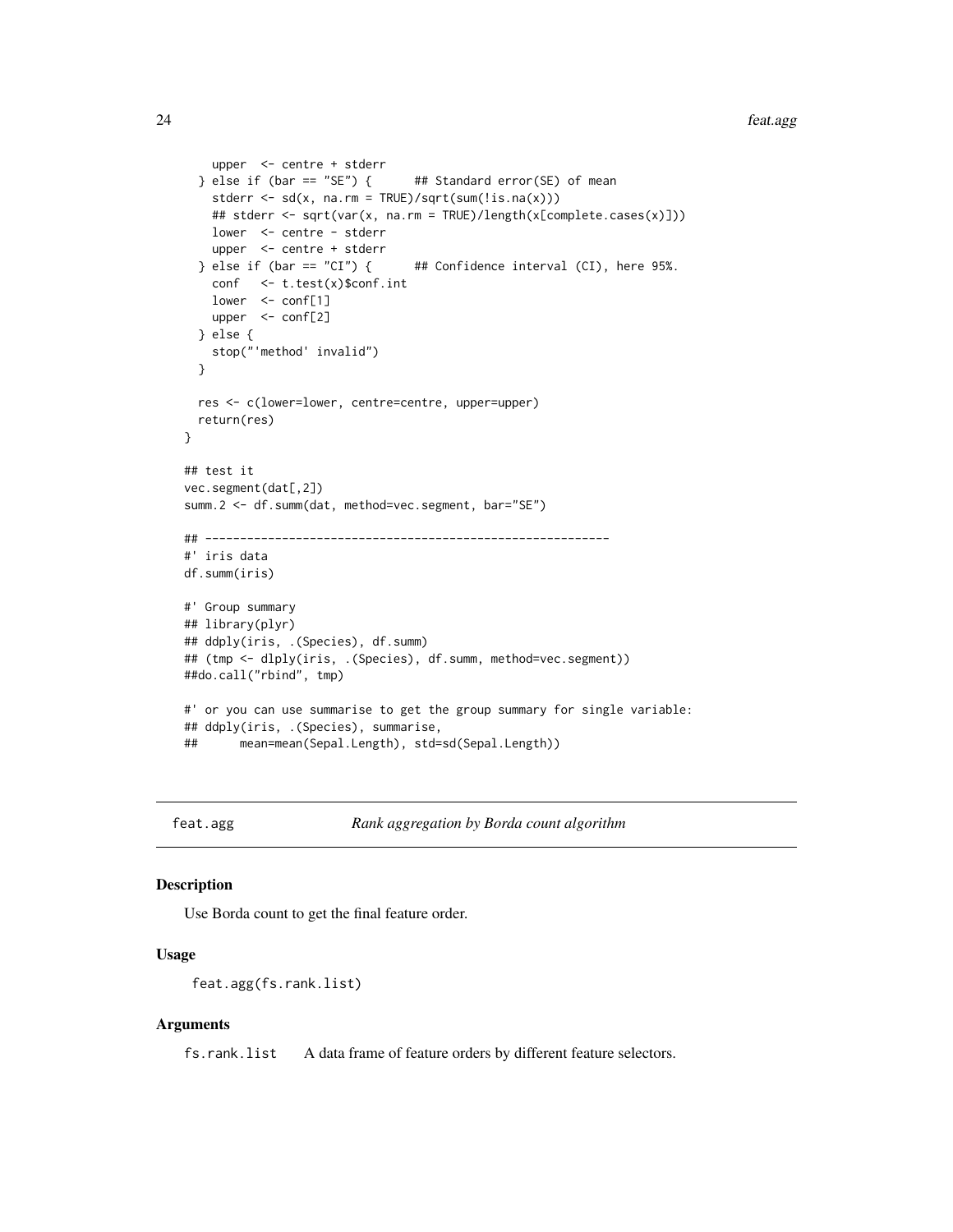#### <span id="page-24-0"></span>feat.freq 25

## Value

A list with components:

| fs.order | Final feature order.                 |
|----------|--------------------------------------|
| fs.rank  | Aggregated rank list by Borda count. |

## Author(s)

Wanchang Lin

## See Also

[feat.rank.re](#page-28-1), [feat.mfs](#page-26-1)

## Examples

```
data(abr1)
dat <- preproc(abr1$pos[,200:400], method="log10")
cls <- factor(abr1$fact$class)
## feature selection without resampling
fs <- feat.mfs(dat, cls, method=c("fs.anova","fs.rf","fs.rfe"),
               is.resam=FALSE)
## rank aggregation
fs.1 <- feat.agg(fs$fs.rank)
names(fs.1)
```
<span id="page-24-1"></span>feat.freq *Frequency and Stability of Feature Selection*

## Description

Frequency and stability of feature selection.

## Usage

```
feat.freq(x,rank.cutoff=50,freq.cutoff=0.5)
```
## Arguments

| $\mathsf{x}$ | A matrix or data frame of feature orders.        |
|--------------|--------------------------------------------------|
| rank.cutoff  | A numeric value for cutoff of top features.      |
| freg.cutoff  | A numeric value for cutoff of feature frequency. |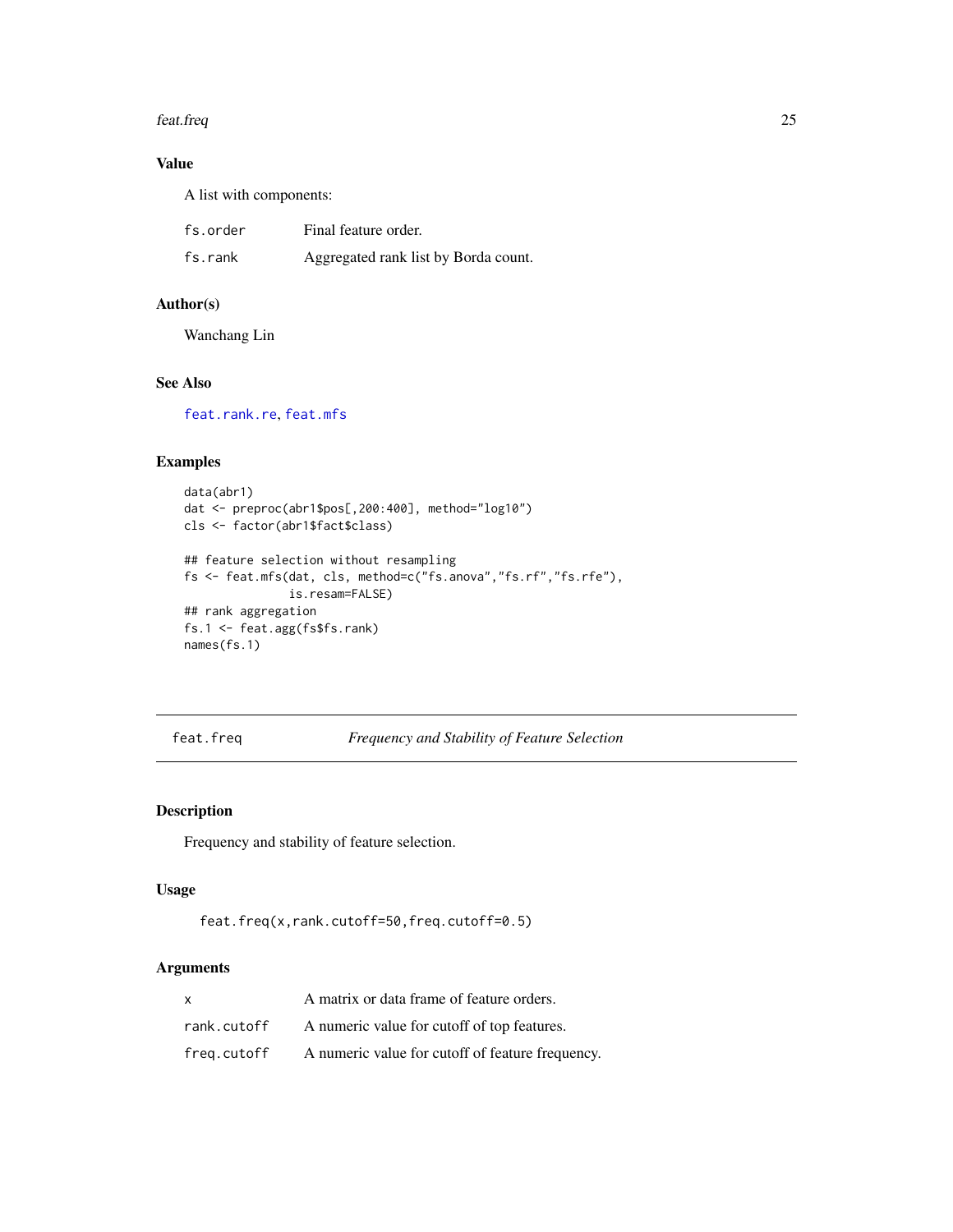26 feat.freq

## Value

A list with components:

| freq.all    | Feature frequencies.                          |
|-------------|-----------------------------------------------|
| freg        | Feature frequencies larger than freq. cutoff. |
| stability   | Stability rate of feature ranking.            |
| rank.cutoff | Top feature order cut-off used.               |
| freg.cutoff | Feature frequency cut-off used.               |

## Author(s)

Wanchang Lin

#### References

Davis, C. A., et al., (2006) Reliable gene signatures for microarray classification: assessment of stability and performance. *Bioinformatics*, vol.22, no.19, 2356 - 2363.

Michiels, S., et al., (2005) Prediction of cancer outcome with microarrays: a multiple random validation strategy. *Lancet*, vol.365, 488 - 492.

## See Also

[feat.rank.re](#page-28-1)

```
## prepare data set
data(abr1)
cls <- factor(abr1$fact$class)
dat <- abr1$pos
## dat <- abr1$pos[,110:1930]
## fill zeros with NAs
dat <- mv.zene(dat)
## missing values summary
mv <- mv.stats(dat, grp=cls)
mv ## View the missing value pattern
## filter missing value variables
## dim(dat)
dat \leq dat[, mv$mv.var \leq 0.15]
## dim(dat)
## fill NAs with mean
dat <- mv.fill(dat,method="mean")
## log transformation
dat <- preproc(dat, method="log10")
```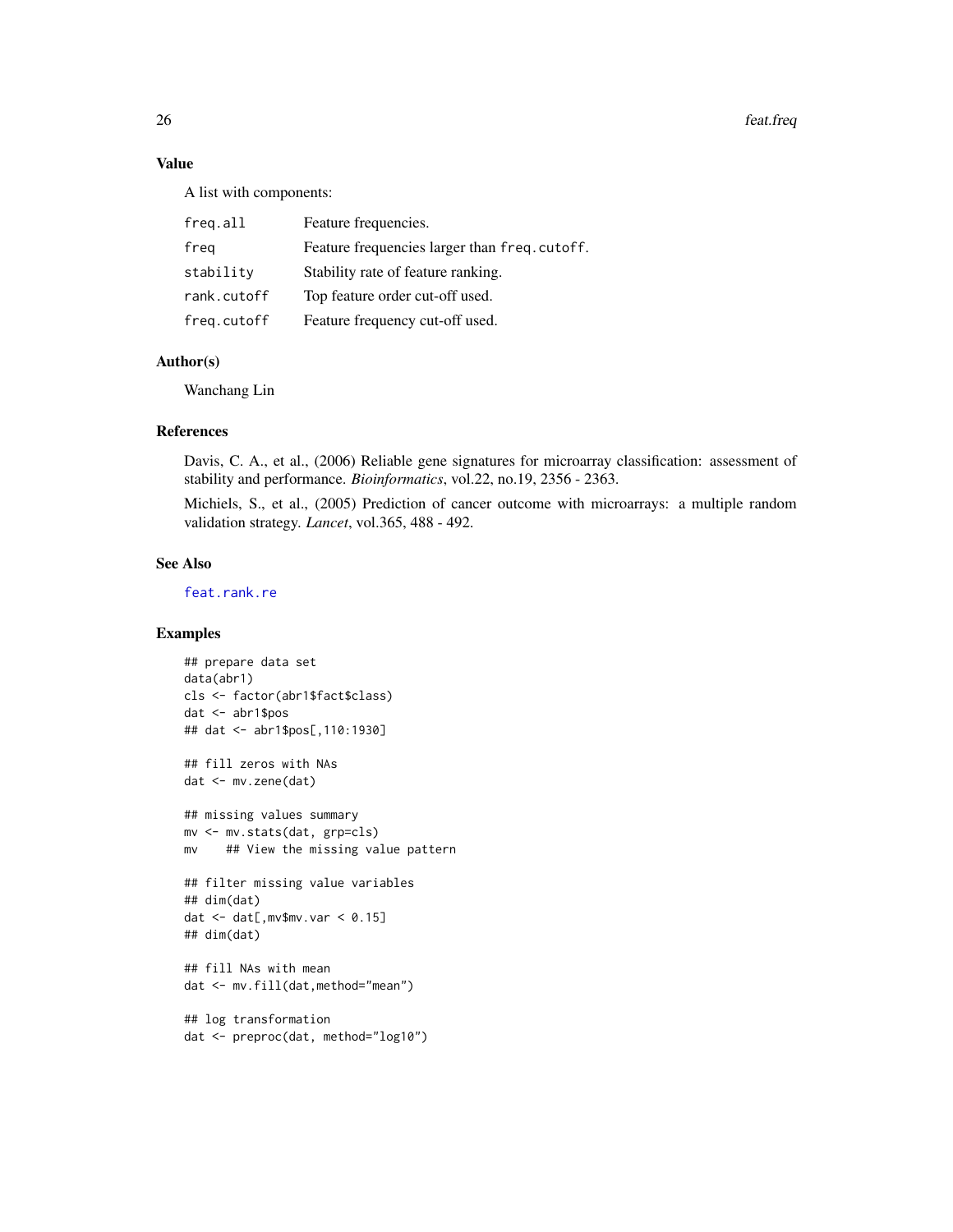#### <span id="page-26-0"></span>feat.mfs 27

```
## select class "1" and "2" for feature ranking
ind <- grepl("1|2", cls)
mat <- dat[ind,,drop=FALSE]
mat <- as.matrix(mat)
grp <- cls[ind, drop=TRUE]
## use resampling method of bootstrap
pars <- valipars(sampling="boot",niter=10, nreps=5)
z <- feat.rank.re(mat,grp,method="fs.plsvip",pars = pars)
## compute the frequency and stability of feature selection
freq <- feat.freq(z$order.list,rank.cutoff=50,freq.cutoff=0.5)
```
<span id="page-26-1"></span>

feat.mfs *Multiple Feature Selection*

## Description

Multiple feature selection with or without resampling procedures.

## Usage

```
feat.mfs(x,y,method, pars = valipars(), is.resam = TRUE, ...)feat.mfs.stab(fs.res,rank.cutoff = 20,freq.cutoff = 0.5)
feat.mfs.stats(fs.stats,cumu.plot=FALSE, main="Stats Plot",
              ylab="Values", xlab="Index of variable", ...)
```
#### Arguments

| X                                | A matrix or data frame containing the explanatory variables.         |  |
|----------------------------------|----------------------------------------------------------------------|--|
| y                                | A factor specifying the class for each observation.                  |  |
| method                           | Multiple feature selection/ranking method to be used.                |  |
| pars                             | A list of resampling scheme. See valipars for details.               |  |
| is.resam                         | A logical value indicating whether the resampling should be applied. |  |
| fs.res                           | A list obtained by running feat.mfs.                                 |  |
| rank.cutoff                      | Cutoff of top features for frequency calculating.                    |  |
| freg.cutoff                      | Cutoff of feature frequency.                                         |  |
| fs.stats                         | A matrix of feature statistics or values outputted by feat.mfs       |  |
| cumu.plot                        | A logical value indicating the cumulative scores should be plotted.  |  |
| main, xlab, ylab Plot parameters |                                                                      |  |
| $\cdots$                         | Additional parameters.                                               |  |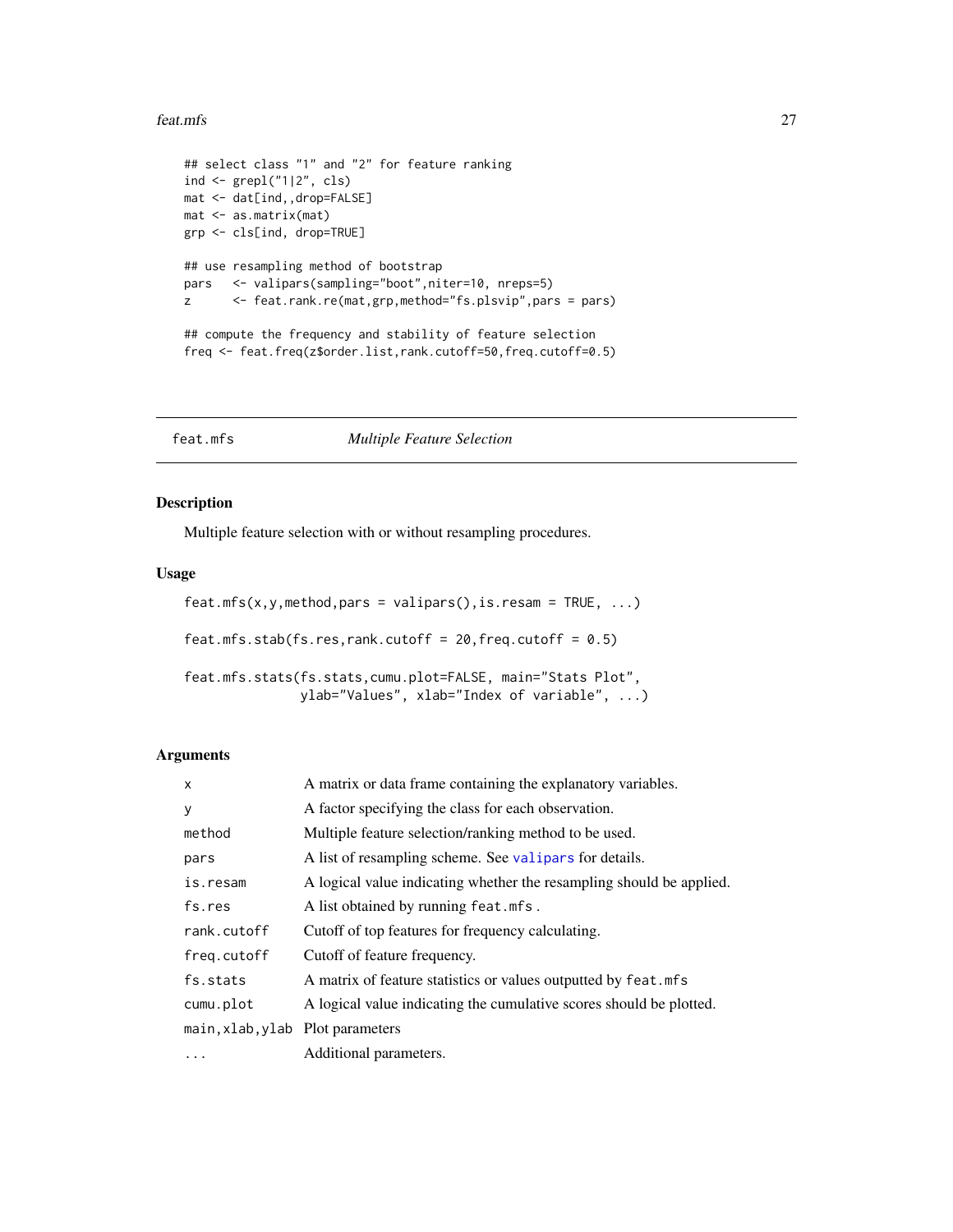## Details

feat.mfs.stab summarises multiple feature selection only when resampling strategy is employed (i.e. is.resam is TRUE when calling feat.mfs). It obtains these results based on feat.mfs's returned value called all.

feat.mfs.stats handles the statistical values or scores. Its purpose is to provide a guidance in selecting the best number of features by spotting the elbow point. This method should work in conjunction with plotting of p-values and their corresponding adjusted values such as FDR and Bonferroni in the multiple hypothesis test.

#### Value

feat.mfs returns a list with components:

| fs.order | A data frame of feature order from best to worst.                     |
|----------|-----------------------------------------------------------------------|
| fs.rank  | A matrix of feature ranking scores.                                   |
| fs.stats | A matrix of feature statistics or values.                             |
| all      | A list of output of feat. rank. re for each feature selection method. |
|          |                                                                       |

feat.mfs.stab returns a list with components:

| fs.freq | Feature frequencies larger than freq. cutoff.                   |
|---------|-----------------------------------------------------------------|
| fs.subs | Feature with frequencies larger than freq. cutoff.              |
| fs.stab | Stability rate of feature ranking.                              |
| fs.cons | A matrix of feature consensus table based on feature frequency. |
|         |                                                                 |

feat.mfs.stats returns a list with components:

| stats.tab  | A statistical values with their corresponding names. |
|------------|------------------------------------------------------|
| stats.long | Long-format of statistical values for plotting.      |

stats.p An object of class "trellis".

## Note

The feature order can be computed directly from the overall statistics fs.stats. It is, however, slightly different from fs.order obtained by rank aggregation when resampling is employed.

The fs.cons and fs.freq are computed based on fs.order.

#### Author(s)

Wanchang Lin

#### See Also

[feat.rank.re](#page-28-1), [feat.freq](#page-24-1)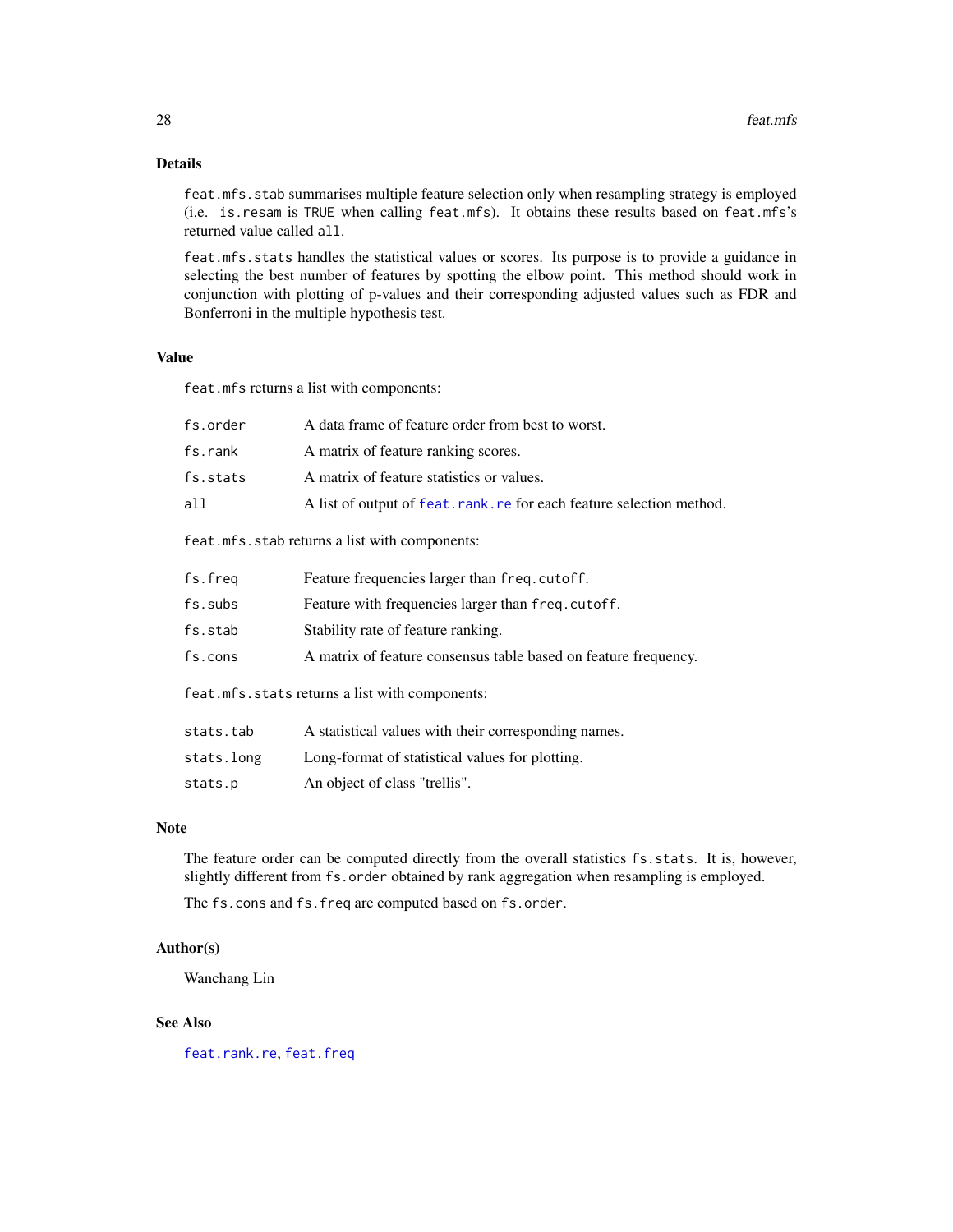#### <span id="page-28-0"></span>feat.rank.re 29

#### Examples

```
## Not run:
library(lattice)
data(abr1)
dat <- preproc(abr1$pos[,200:400], method="log10")
cls <- factor(abr1$fact$class)
tmp <- dat.sel(dat, cls, choices=c("1","2"))
x <- tmp[[1]]$dat
y <- tmp[[1]]$cls
fs.method <- c("fs.anova","fs.rf","fs.rfe")
fs.pars <- valipars(sampling="cv",niter=10,nreps=5)
fs \le feat.mfs(x, y, fs.method, fs.pars) ## with resampling
names(fs)
## frequency, consensus and stabilities of feature selection
fs.stab <- feat.mfs.stab(fs)
print(fs.stab$fs.cons,digits=2,na.print="")
## plot feature selection frequency
freq <- fs.stab$fs.freq
dotplot(freq$fs.anova, type="o", main="Feature Selection Frequencies")
barchart(freq$fs.anova)
## rank aggregation
fs.agg <- feat.agg(fs$fs.rank)
## stats table and plotting
fs.stats <- fs$fs.stats
tmp <- feat.mfs.stats(fs.stats, cumu.plot = TRUE)
tmp$stats.p
fs.tab <- tmp$stats.tab
## convert to matrix
fs.tab <- list2df(un.list(fs.tab))
## without resampling
fs.1 <- feat.mfs(x, y, method=fs.method, is.resam = FALSE)
## End(Not run)
```

```
feat.rank.re Feature Ranking with Resampling Method
```
#### Description

Feature selection with resampling method.

#### Usage

```
feat.rank.re(x,y,method=,pars = valipars(),tr.idx=NULL,...)
```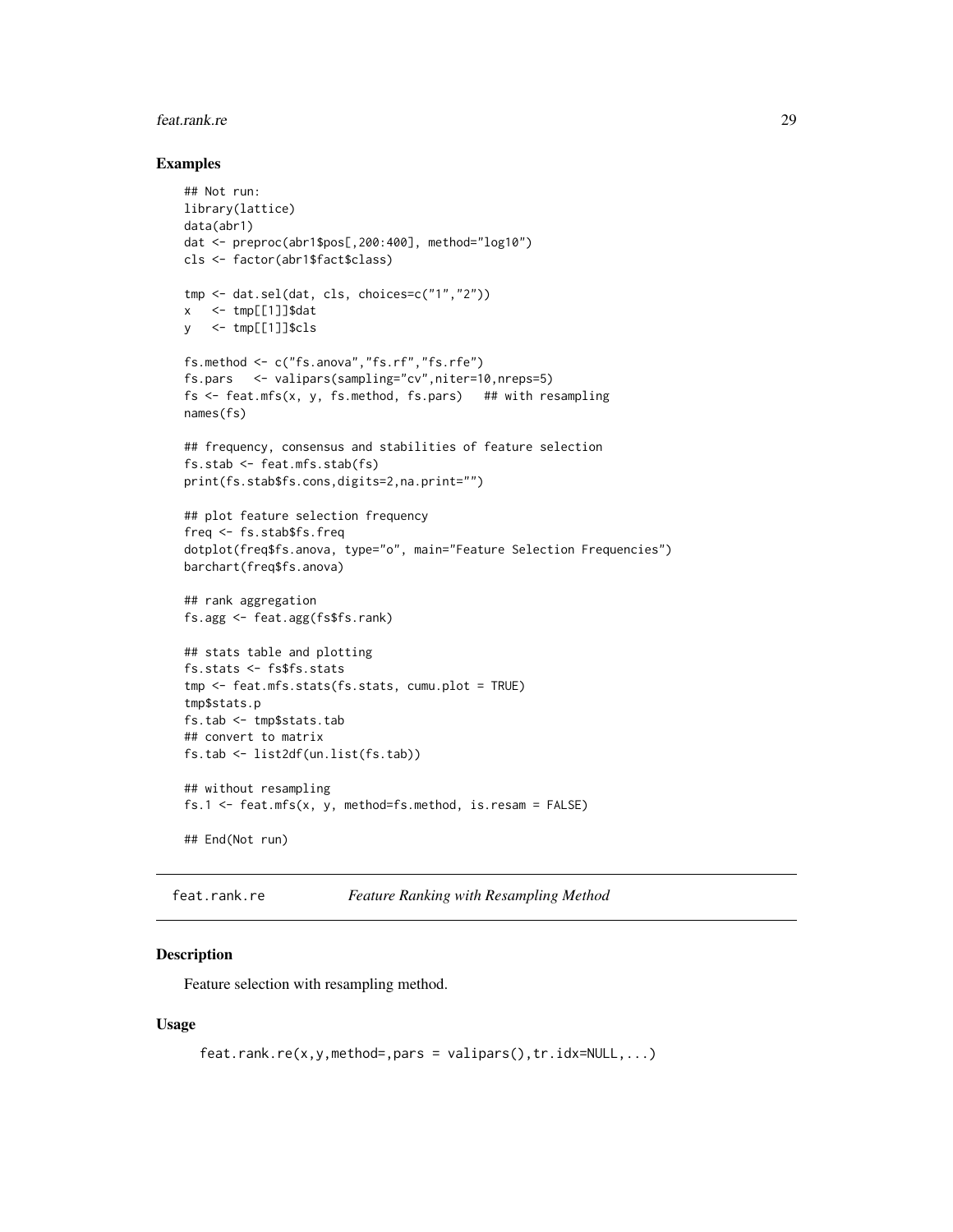## Arguments

| $\mathsf{x}$ | A matrix or data frame containing the explanatory variables.                                                                                                                                                                |  |
|--------------|-----------------------------------------------------------------------------------------------------------------------------------------------------------------------------------------------------------------------------|--|
| У            | A factor specifying the class for each observation.                                                                                                                                                                         |  |
| method       | Feature selection method to be used. For each method used in this function,<br>the output must be a list including two components, fs. rank (rank scores of<br>features) and fs.order (feature orders in descending order). |  |
| pars         | A list of resampling scheme method such as <i>Leave-one-out cross-validation</i> ,<br><i>Cross-validation, Bootstrap and Randomised validation (holdout). See valipars</i><br>for details.                                  |  |
| tr.idx<br>.  | User defined index of training samples. Can be generated by trainind.<br>Additional parameters to method.                                                                                                                   |  |
|              |                                                                                                                                                                                                                             |  |

## Value

A list with components:

| method     | Feature selection method used.                      |  |
|------------|-----------------------------------------------------|--|
| fs.rank    | A vector of final feature ranking list.             |  |
| fs.order   | A vector of final feature order from best to worst. |  |
| rank.list  | Feature rank lists of all computation.              |  |
| order.list | Feature order lists of all computation.             |  |
| pars       | Resampling parameters.                              |  |
| tr.idx     | Index of training samples.                          |  |
| all        | All results come from re-sampling.                  |  |

## Author(s)

Wanchang Lin

## See Also

[valipars](#page-107-1), [feat.freq](#page-24-1), [frankvali](#page-32-1)

## Examples

```
## prepare data set
data(abr1)
cls <- factor(abr1$fact$class)
dat <- abr1$pos
## dat <- abr1$pos[,110:1930]
```
## fill zeros with NAs dat <- mv.zene(dat)

## missing values summary mv <- mv.stats(dat, grp=cls)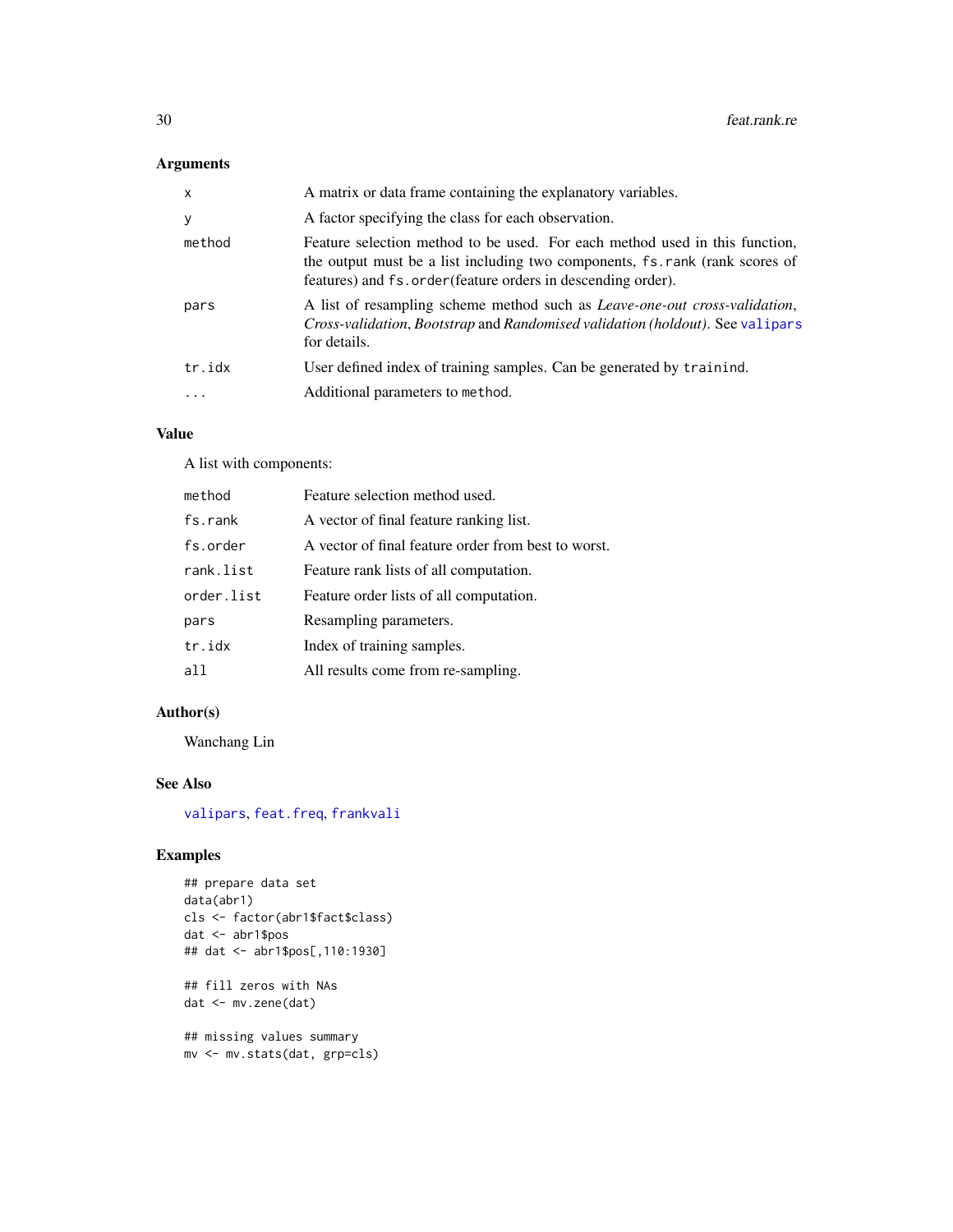#### <span id="page-30-0"></span>frank.err 31

```
## mv ## View the missing value pattern
## filter missing value variables
## dim(dat)
dat \leq dat[, mv$mv.var \leq 0.15]
## dim(dat)
## fill NAs with mean
dat <- mv.fill(dat,method="mean")
## log transformation
dat <- preproc(dat, method="log10")
## select class "1" and "2" for feature ranking
ind \leftarrow which (cls==1 | cls==2)x <- dat[ind,,drop=FALSE]
y <- cls[ind, drop=TRUE]
## feature selection
pars <- valipars(sampling="boot",niter=2,nreps=5)
tr.idx <- trainind(y,pars=pars)
z <- feat.rank.re(x,y,method="fs.auc",pars = pars)
names(z)
```
<span id="page-30-1"></span>

#### frank.err *Feature Ranking and Validation on Feature Subset*

## Description

Get feature ranking on the training data and validate selected feature subsets by estimating their classification error rate.

## Usage

```
frank.err(dat.tr, cl.tr, dat.te, cl.te, cl.method="svm",
          fs.method="fs.auc", fs.order=NULL, fs.len="power2", ...)
```
## Arguments

| dat.tr | A data frame or matrix of training data. Feature ranking and classification model<br>are carried on this data set. |  |
|--------|--------------------------------------------------------------------------------------------------------------------|--|
| cl.tr  | A factor or vector of training class.                                                                              |  |
| dat.te | A data frame or matrix of test data. Error rates are calculated on this data set.                                  |  |
| cl.te  | A factor or vector of test class.                                                                                  |  |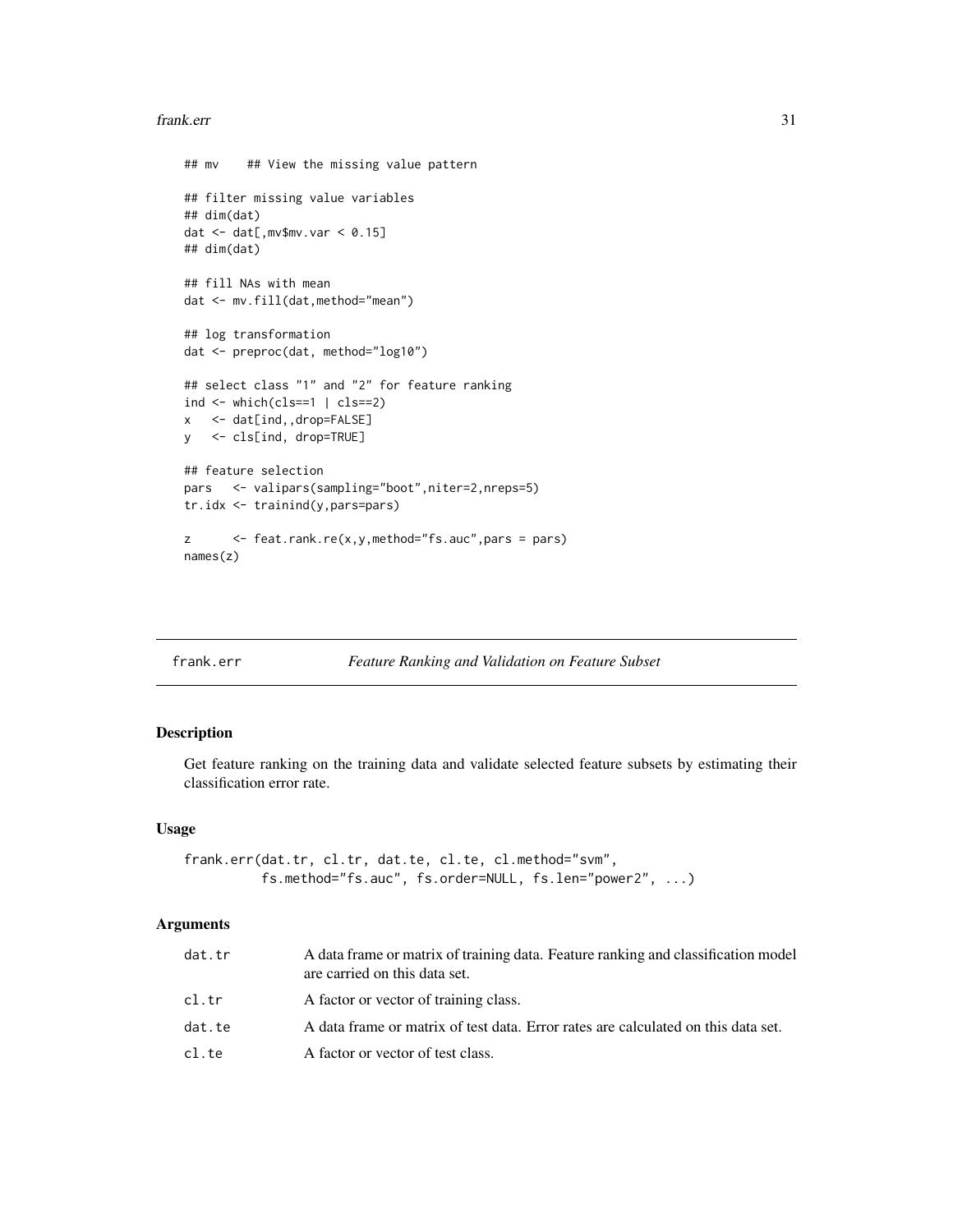| cl.method | Classification method to be used. Any classification methods can be employed<br>if they have method predict (except knn) with output of predicted class label or<br>one component with name of class in the returned list, such as random Forest,<br>svm, knn and 1da. |
|-----------|------------------------------------------------------------------------------------------------------------------------------------------------------------------------------------------------------------------------------------------------------------------------|
| fs.method | Feature ranking method. If fs. order is not NULL, it is ignored.                                                                                                                                                                                                       |
| fs.order  | A vector of feature order. Default is NULL and then the feature selection will be<br>performed on the training data.                                                                                                                                                   |
| fs.len    | The lengths of feature subsets used for validation. For details, see get. fs. len.                                                                                                                                                                                     |
| $\cdots$  | Additional parameters to fs. method or cl. method.                                                                                                                                                                                                                     |

#### Value

A list with components:

| cl.method | Classification method used.                         |  |
|-----------|-----------------------------------------------------|--|
| fs.len    | The lengths of feature subsets used for validation. |  |
| error     | Error rate for each feature length.                 |  |
| fs.method | Feature ranking method used.                        |  |
| fs.order  | Feature order vector.                               |  |
| fs.rank   | Feature ranking score vector.                       |  |

## Author(s)

Wanchang Lin

#### See Also

[frankvali](#page-32-1), [get.fs.len](#page-53-1)

## Examples

```
data(abr1)
dat <- abr1$pos
x <- preproc(dat[,110:500], method="log10")
y <- factor(abr1$fact$class)
dat \leq dat.sel(x, y, choices=c("1","6"))
x.1 \leftarrow \text{dat}[[1]]$dat
y.1 <- dat[[1]]$cls
idx \leq samelet(1: nrow(x.1), round((2/3)*nrow(x.1)), replace=False)## construct train and test data
train.dat \leq x.1[idx,]
train.cl <- y.1[idx]
test.dat \leq x.1[-idx,]test(cl \le -y.l[-idx]
```
## validate feature selection on some feature subsets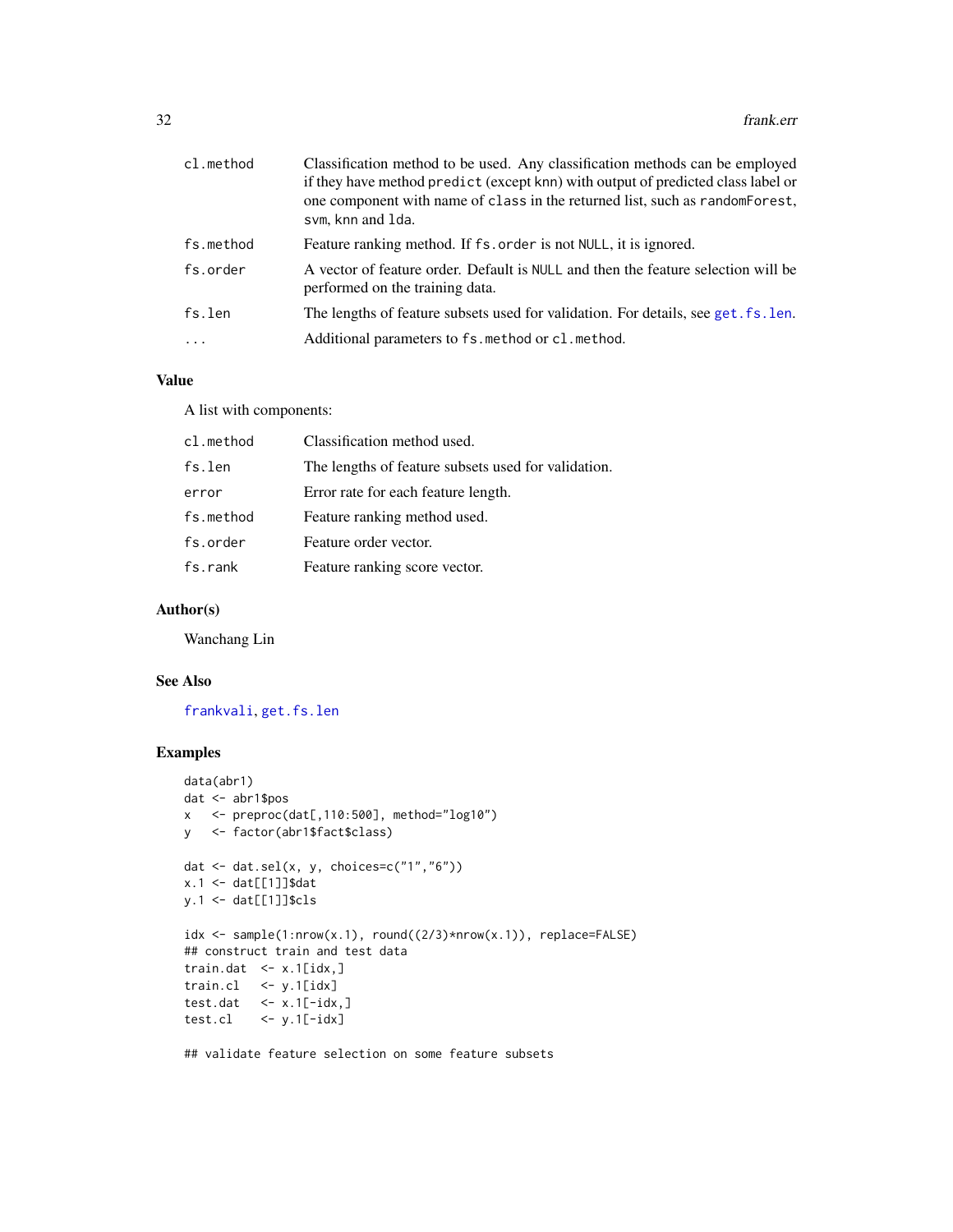#### <span id="page-32-0"></span>frankvali 33

```
res <- frank.err(train.dat, train.cl, test.dat, test.cl,
                 cl.method="knn", fs.method="fs.auc",
                 fs.len="power2")
names(res)
## full feature order list
res$fs.order
## validation on subsets of feature order
res$error
## or first apply feature selection
fs <- fs.auc(train.dat,train.cl)
## then apply error estimation for each selected feature subset
res.1 <- frank.err(train.dat, train.cl, test.dat, test.cl,
                   cl.method="knn", fs.order=fs$fs.order,
                   fs.len="power2")
```
res.1\$error

<span id="page-32-1"></span>frankvali *Estimates Feature Ranking Error Rate with Resampling*

#### **Description**

Estimates error rate of feature ranking with resampling methods.

#### Usage

```
frankvali(dat, ...)
## Default S3 method:
frankvali(dat,cl,cl.method = "svm", fs.method="fs.auc",
          fs.order=NULL, fs.len="power2", pars = valipars(),
          tr.idx=NULL,...)
## S3 method for class 'formula'
frankvali(formula, data = NULL, ..., subset, na.action = na.omit)
fs.cl(dat,cl,fs.order=colnames(dat), fs.len=1:ncol(dat),
      cl.method = "svm", pars = valipars(), all.fs=FALSE, \ldots)
fs.cl.1(dat,cl,fs.order=colnames(dat), cl.method = "svm",
        pars = valipars(), agg_f=FALSE,...)
```
#### Arguments

formula A formula of the form groups  $\sim x_1 + x_2 + ...$  That is, the response is the grouping factor and the right hand side specifies the (non-factor) discriminators.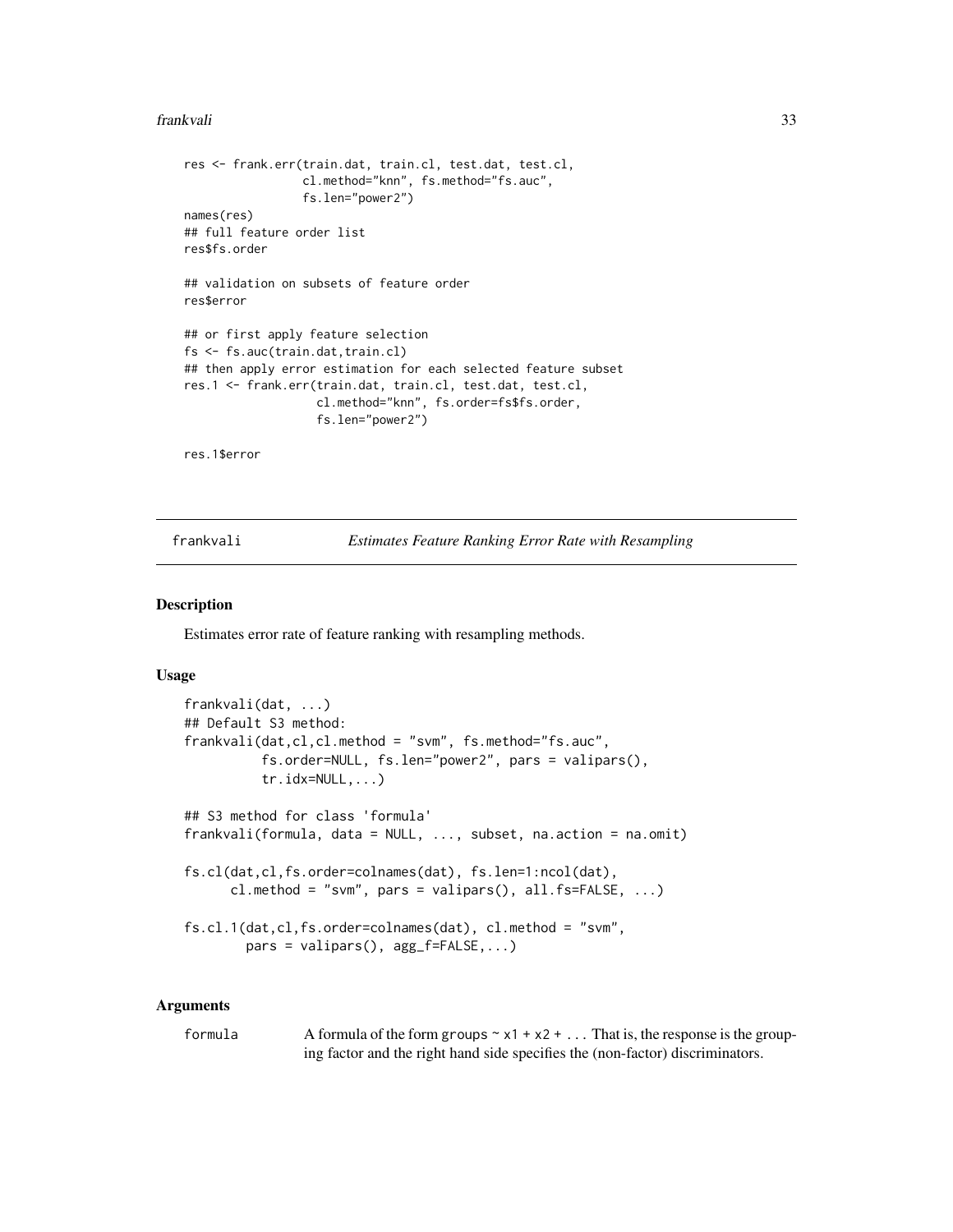| data      | Data frame from which variables specified in formula are preferentially to be<br>taken.                                                                                                                                                                                                                   |
|-----------|-----------------------------------------------------------------------------------------------------------------------------------------------------------------------------------------------------------------------------------------------------------------------------------------------------------|
| dat       | A matrix or data frame containing the explanatory variables if no formula is<br>given as the principal argument.                                                                                                                                                                                          |
| cl        | A factor specifying the class for each observation if no formula principal argu-<br>ment is given.                                                                                                                                                                                                        |
| cl.method | Classification method to be used. Any classification methods can be employed<br>if they have method predict (except knn) with output of predicted class label or<br>one component with name of class in the returned list, such as randomForest,<br>svm, knn and 1da.                                     |
| fs.method | Feature ranking method to be used. If fs.order is not NULL, it will be overrid-<br>den.                                                                                                                                                                                                                   |
| fs.order  | A vector of ordered feature order. In frankvali its default is NULL and then the<br>feature selection will be performed on the training data.                                                                                                                                                             |
| fs.len    | Feature length used for validation. For details, see get. fs. len.                                                                                                                                                                                                                                        |
| pars      | A list of resampling scheme method such as Cross-validation, Stratified cross-<br>validation, Leave-one-out cross-validation, Randomised validation (holdout),<br>Bootstrap, .632 bootstrap and .632 plus bootstrap, and control parameters for<br>the calculation of accuracy. See valipars for details. |
| tr.idx    | User defined index of training samples. Can be generated by trainind.                                                                                                                                                                                                                                     |
| all.fs    | A logical value indicating whether all features should be used for evaluation.                                                                                                                                                                                                                            |
| agg_f     | A logical value indicating whether aggregated features should be used for eval-<br>uation.                                                                                                                                                                                                                |
| $\cdots$  | Additional parameters to fs. method or cl. method.                                                                                                                                                                                                                                                        |
| subset    | Optional vector, specifying a subset of observations to be used.                                                                                                                                                                                                                                          |
| na.action | Function which indicates what should happen when the data contains NA's, de-<br>faults to na. omit.                                                                                                                                                                                                       |

## Details

These functions validate the selected feature subsets by classification and resampling methods.

It can take any classification model if its argument format is model(formula,data,subset,...) and their corresponding method predict.model(object,newdata,...) can either return the only predicted class label or in a list with name as class, such as lda and pcalda.

The resampling method can be one of cv, scv, loocv, boot, 632b and 632pb.

The feature ranking method can take one of fs.rf, fs.auc, fs.welch, fs.anova, fs.bw, fs.snr, fs.kruskal, fs.relief and fs.rfe.

## Value

frankvali returns an object of class including the components:

| fs.method | Feature ranking method used. |
|-----------|------------------------------|
| cl.method | Classification method used.  |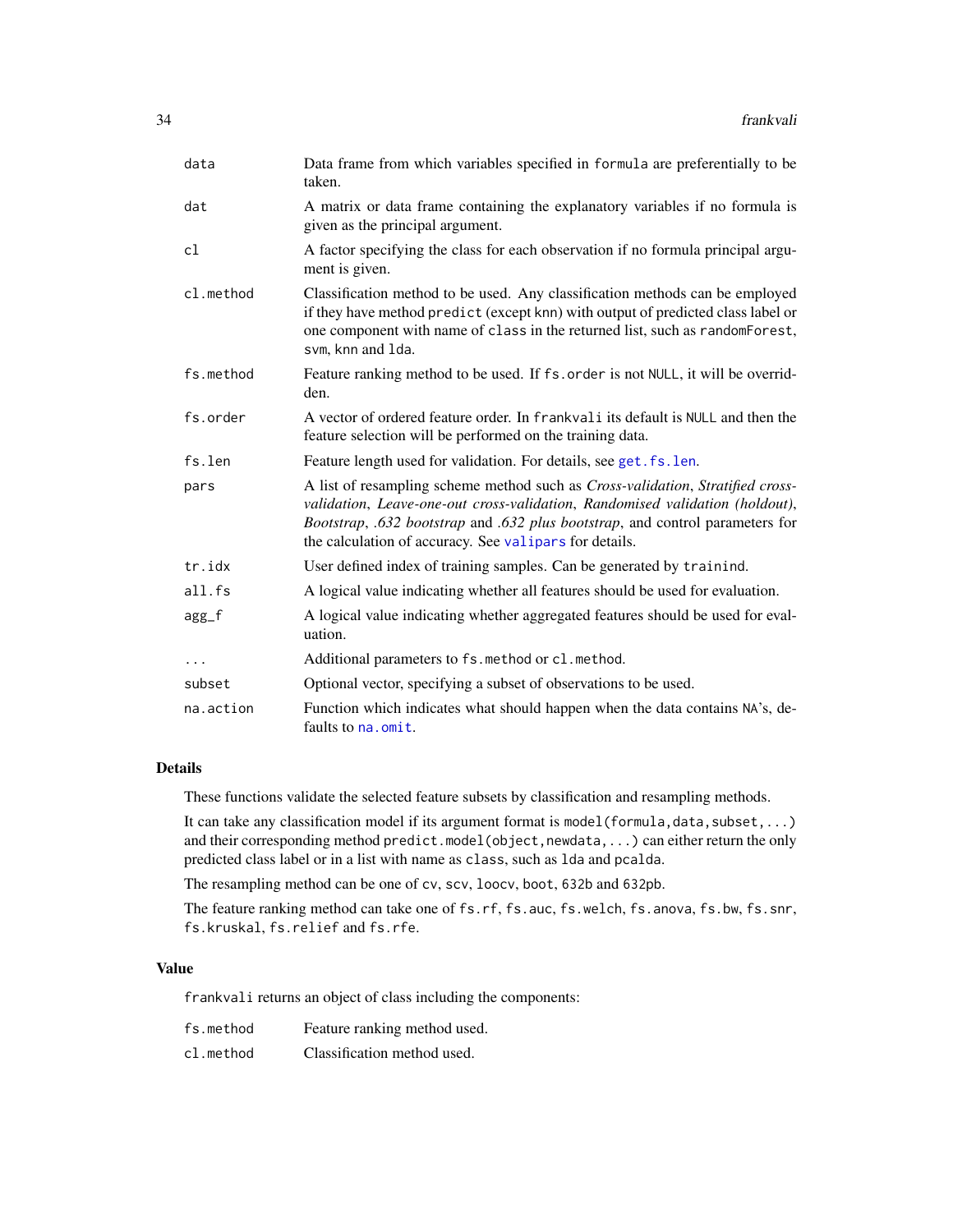#### frankvali 35

| fs.len   | Feature lengths used.                                                                        |
|----------|----------------------------------------------------------------------------------------------|
| fs.rank  | Final feature ranking. It is obtained based on fs. list by Borda vote method.                |
| err.all  | Error rate for all computation.                                                              |
| err.iter | Error rate for each iteration.                                                               |
| err.avg  | Average error rate for all iterations.                                                       |
| sampling | Sampling scheme used.                                                                        |
| niter    | Number of iterations.                                                                        |
| nboot    | Number of bootstrap replications if the sampling method is one of boot, 632b<br>and $632pb.$ |
| nfold    | Fold of cross-validations if the sampling is cv or scv.                                      |
| nrand    | Number of replications if the sampling is random.                                            |
| fs.list  | Feature list of all computation if fs. order is NULL.                                        |

fs.cl and fs.cl.1 return a matrix with columns of acc (accuracy), auc(area under ROC curve) and mar(class margin).

## Note

fs.cl is the simplified version of frankvali. Both frankvali and fs.cl are used for validation of aggregated features from top to bottom only, but fs.cl.1 can be used for validation of either individual or aggregated features.

#### Author(s)

Wanchang Lin

## See Also

[feat.rank.re](#page-28-1), [frank.err](#page-30-1), [valipars](#page-107-1), [boxplot.frankvali](#page-9-1), [get.fs.len](#page-53-1)

```
data(abr1)
dat <- abr1$pos
x <- preproc(dat[,110:500], method="log10")
y <- factor(abr1$fact$class)
dat <- dat.sel(x, y, choices=c("1","2"))
x.1 <- dat[[1]]$dat
y.1 <- dat[[1]]$cls
len <- c(1:20,seq(25,50,5),seq(60,90,10),seq(100,300,50))
pars <- valipars(sampling="boot",niter=2, nreps=4)
res <- frankvali(x.1,y.1,cl.method = "knn", fs.method="fs.auc",
                 fs.len=len, pars = pars)
res
summary(res)
boxplot(res)
```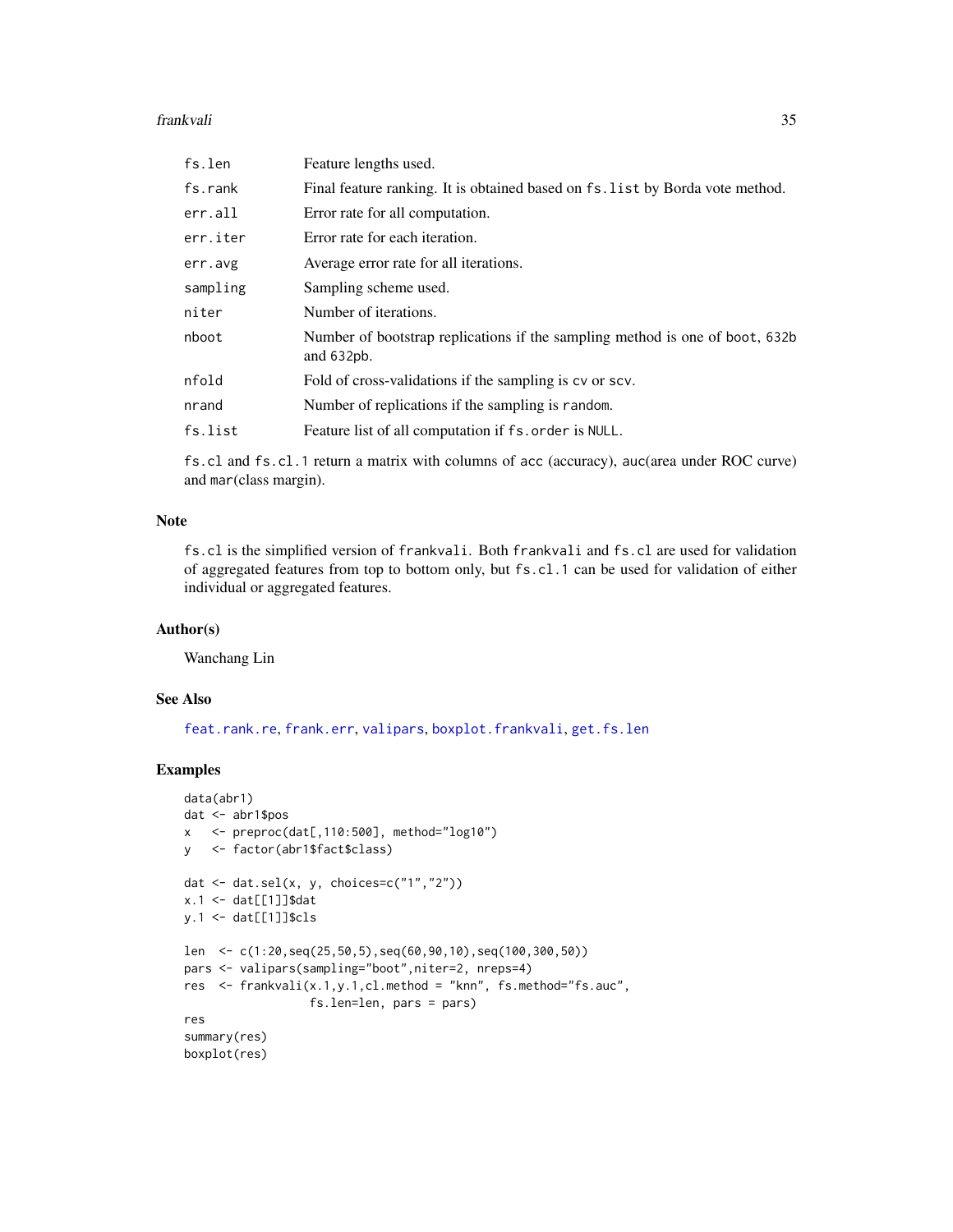```
## Not run:
## or apply feature selection with re-sampling procedure at first
fs \leq feat.rank.re(x.1,y.1,method="fs.auc", pars = pars)
## then estimate error of feature selection.
res.1 <- frankvali(x.1,y.1,cl.method = "knn", fs.order=fs$fs.order,
                    fs.len=len, pars = pars)
res.1
## use formula
data.bin <- data.frame(y.1,x.1)
pars <- valipars(sampling="cv",niter=2,nreps=4)
res.2 <- frankvali(y.1~., data=data.bin,fs.method="fs.rfe",fs.len=len,
                    cl.method = "knn",pars = pars)
res.2
## examples of fs.cl and fs.cl.1
fs \le fs.rf(x.1, y.1)
res.3 <- fs.cl(x.1,y.1,fs.order=fs$fs.order, fs.len=len,
               cl.method = "svm", pars = pars, all.fs=TRUE)
ord <- fs$fs.order[1:50]
## aggregated features
res.4 \le fs.cl.1(x.1,y.1,fs.order=ord, cl.method = "svm", pars = pars,
                 agg_f=TRUE)
## individual feature
res.5 <- fscl.1(x.1,y.1,fs.order=ord, cl.method = "swm", pars = pars,agg_f=FALSE)
```
## End(Not run)

fs.anova *Feature Selection Using ANOVA*

#### Description

Feature selection using ANOVA.

#### Usage

 $fs.$ anova $(x,y,...)$ 

#### Arguments

| x       | A data frame or matrix of data set. |
|---------|-------------------------------------|
| V       | A factor or vector of class.        |
| $\cdot$ | Arguments to pass to method.        |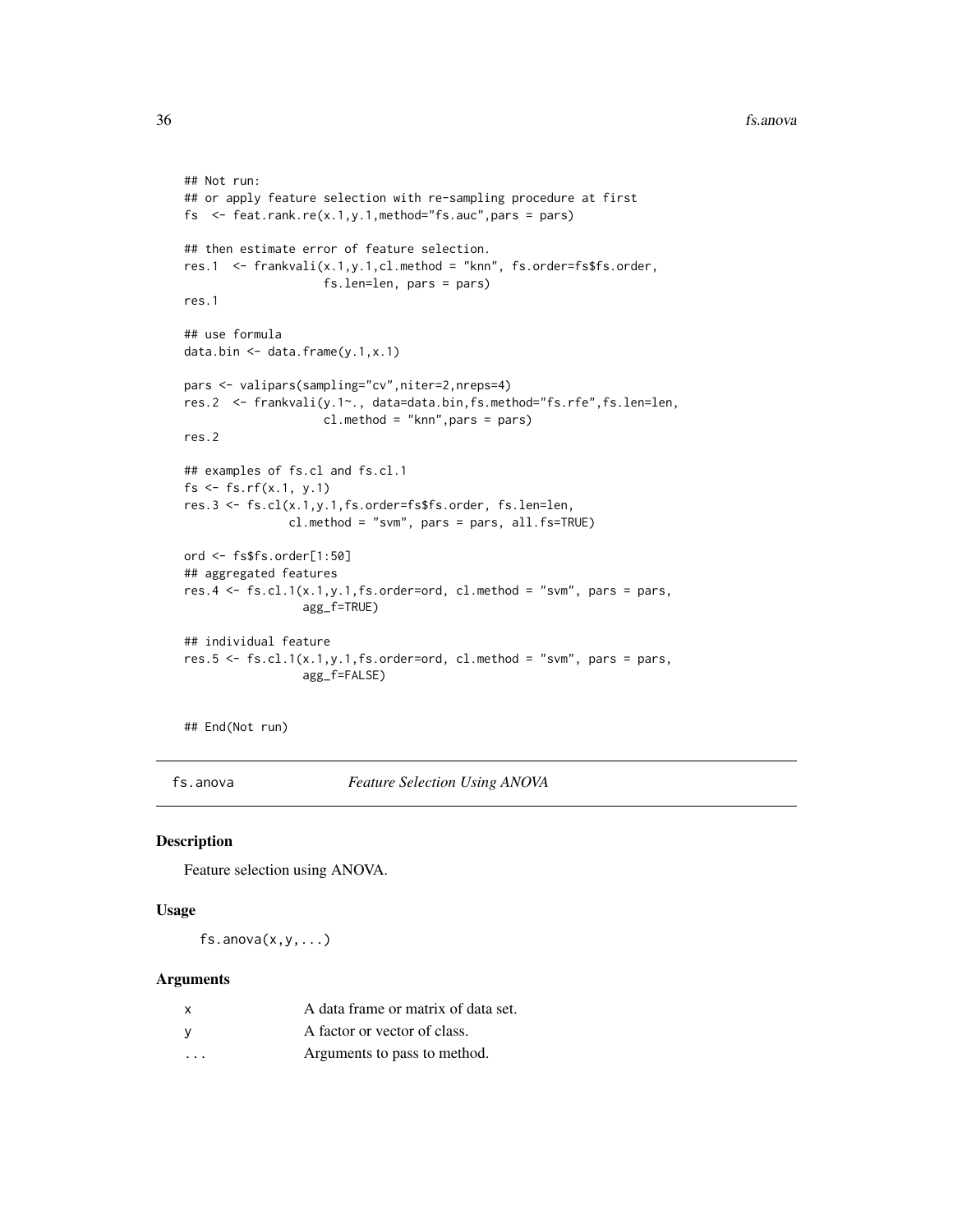#### fs.anova 37

# Value

A list with components:

| fs.rank  | A vector of feature ranking scores.           |
|----------|-----------------------------------------------|
| fs.order | A vector of feature order from best to worst. |
| stats    | A vector of statistics.                       |
| pval     | A vector of p values.                         |

## Author(s)

Wanchang Lin

```
## prepare data set
data(abr1)
cls <- factor(abr1$fact$class)
dat <- abr1$pos
## dat <- abr1$pos[,110:1930]
## fill zeros with NAs
dat <- mv.zene(dat)
## missing values summary
mv <- mv.stats(dat, grp=cls)
mv ## View the missing value pattern
## filter missing value variables
## dim(dat)
dat \leq dat[, mv$mv.var \leq 0.15]
## dim(dat)
## fill NAs with mean
dat <- mv.fill(dat,method="mean")
## log transformation
dat <- preproc(dat, method="log10")
## select class "1" and "2" for feature ranking
ind <- grepl("1|2", cls)
mat <- dat[ind,,drop=FALSE]
mat <- as.matrix(mat)
grp <- cls[ind, drop=TRUE]
## apply ANOVA method for feature selection/ranking
```

```
res <- fs.anova(mat,grp)
names(res)
```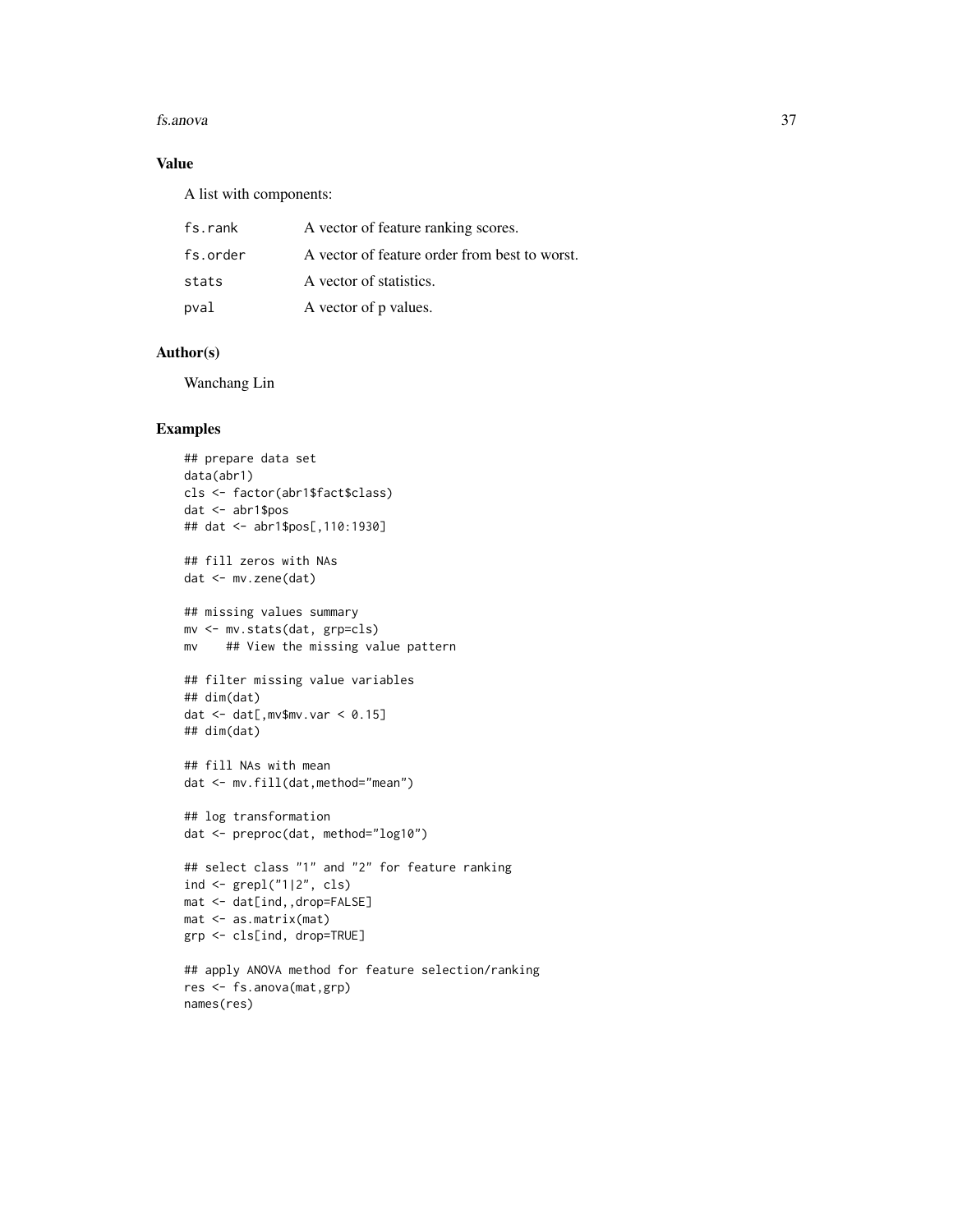## Description

Feature selection using area under receiver operating curve (AUC).

## Usage

 $fs.auc(x,y,...)$ 

## Arguments

| $\times$                | A data frame or matrix of data set.  |
|-------------------------|--------------------------------------|
| <b>V</b>                | A factor or vector of class.         |
| $\cdot$ $\cdot$ $\cdot$ | Arguments to pass (current ignored). |

### Value

A list with components:

| fs.rank  | A vector of feature ranking scores.           |
|----------|-----------------------------------------------|
| fs.order | A vector of feature order from best to worst. |
| stats    | A vector of measurements.                     |

## Note

This function is for two-class problem only.

### Author(s)

Wanchang Lin

```
## prepare data set
data(abr1)
cls <- factor(abr1$fact$class)
dat <- abr1$pos
## dat <- abr1$pos[,110:1930]
## fill zeros with NAs
dat <- mv.zene(dat)
## missing values summary
mv <- mv.stats(dat, grp=cls)
mv ## View the missing value pattern
```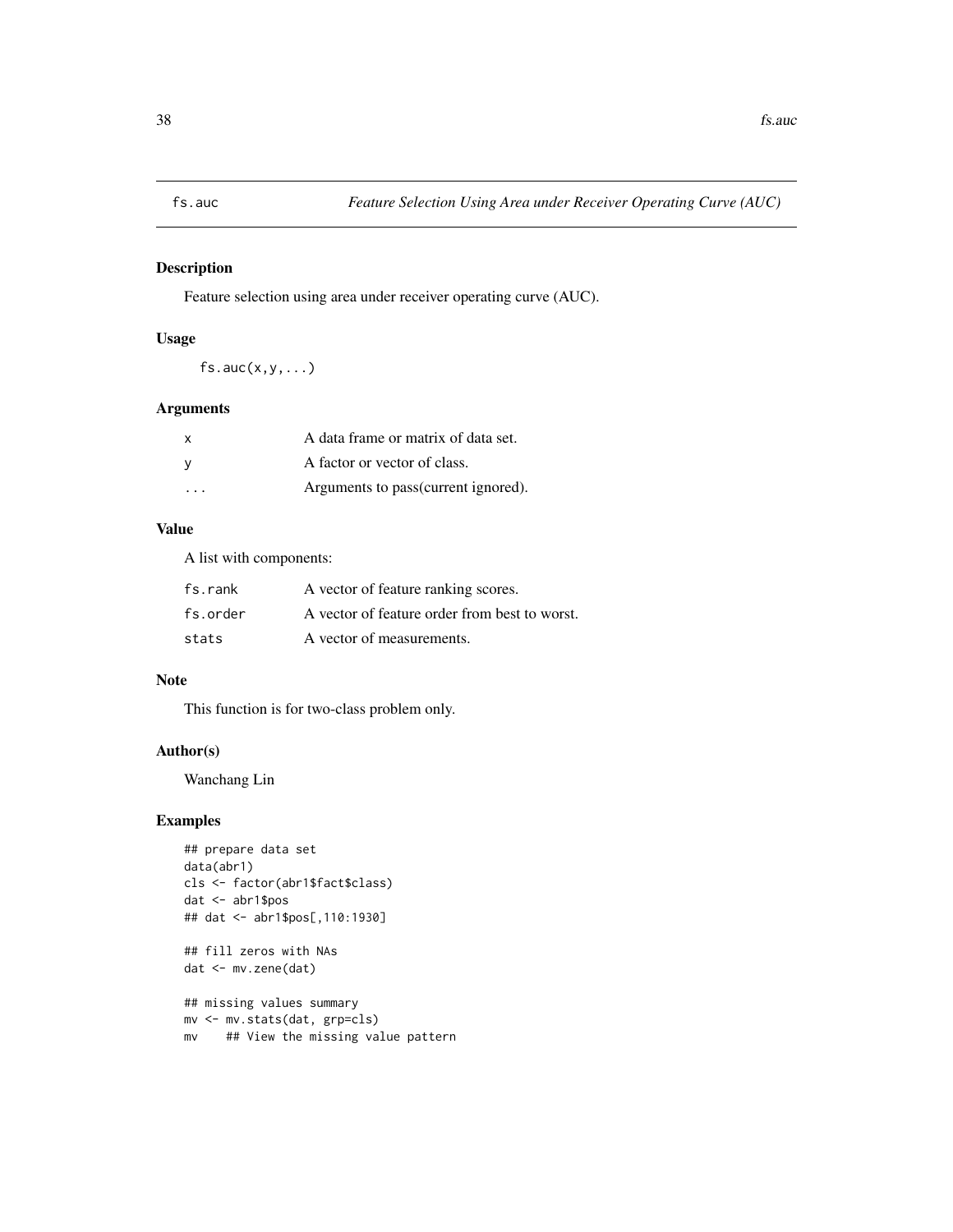#### $f_s.bw$  39

```
## filter missing value variables
## dim(dat)
dat <- dat[,mv$mv.var < 0.15]
## dim(dat)
## fill NAs with mean
dat <- mv.fill(dat,method="mean")
## log transformation
dat <- preproc(dat, method="log10")
## select class "1" and "2" for feature ranking
ind <- grepl("1|2", cls)
mat <- dat[ind,,drop=FALSE]
mat <- as.matrix(mat)
grp <- cls[ind, drop=TRUE]
## apply AUC method for feature selection/ranking
res <- fs.auc(mat,grp)
names(res)
```
fs.bw *Feature Selection Using Between-Group to Within-Group (BW) Ratio*

## **Description**

Feature selection using ratio of between-group to within-group sums of squares (BW).

## Usage

 $fs.bw(x,y,...)$ 

### Arguments

| x       | A data frame or matrix of data set.  |
|---------|--------------------------------------|
| v       | A factor or vector of class.         |
| $\cdot$ | Arguments to pass (current ignored). |

### Value

A list with components:

| fs.rank  | A vector of feature ranking scores.           |
|----------|-----------------------------------------------|
| fs.order | A vector of feature order from best to worst. |
| stats    | A vector of measurements.                     |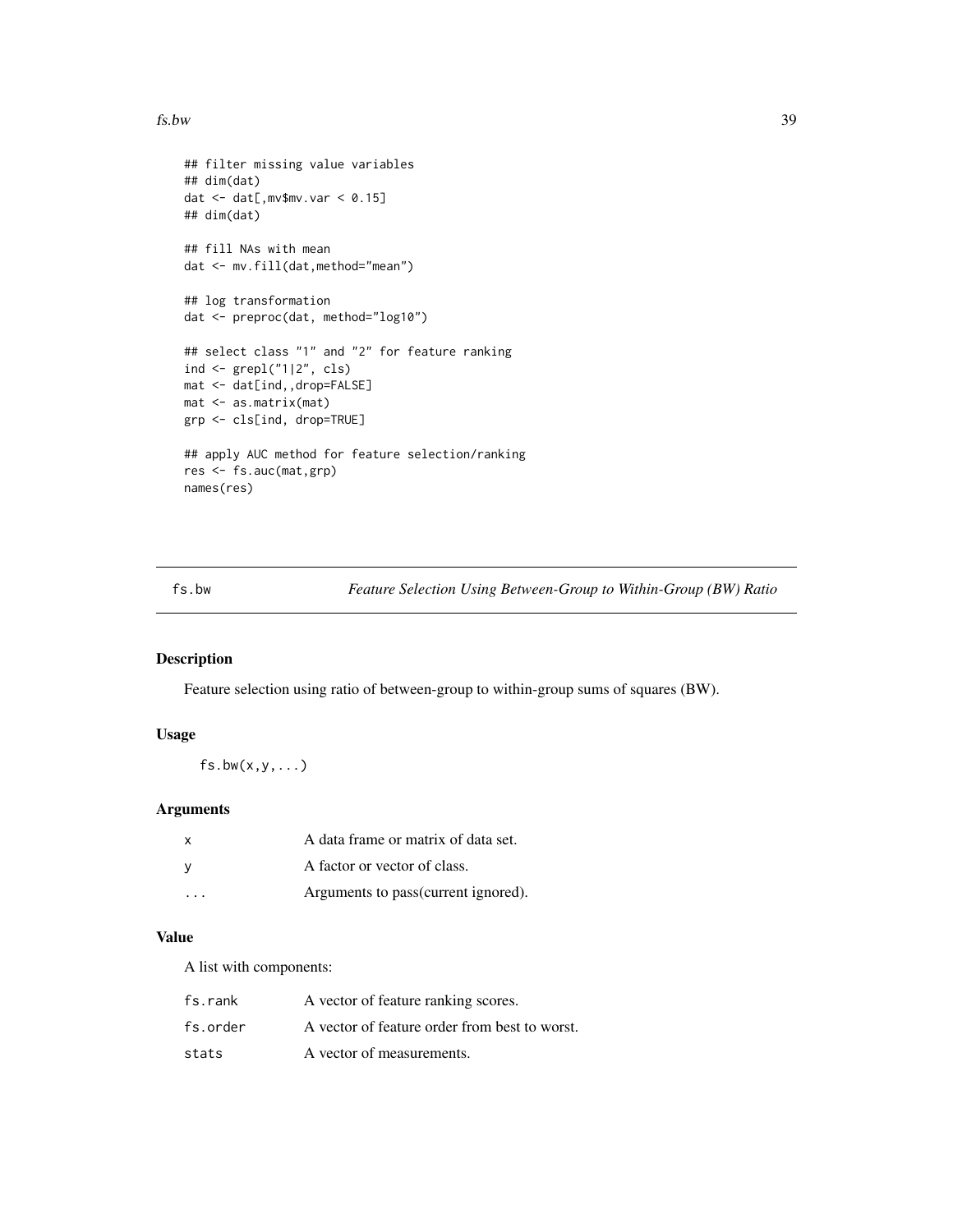### Author(s)

Wanchang Lin

### References

Dudoit, S., Fridlyand, J. and Speed, T.P. Comparison of discrimination methods for classification of tumours using gene expression data. *Journal of the American Statistical Association*. Vol.97, No.457, 77-87.

```
## prepare data set
data(abr1)
cls <- factor(abr1$fact$class)
dat <- abr1$pos
## dat <- abr1$pos[,110:1930]
## fill zeros with NAs
dat <- mv.zene(dat)
## missing values summary
mv <- mv.stats(dat, grp=cls)
mv ## View the missing value pattern
## filter missing value variables
## dim(dat)
dat \leq dat[, mv$mv.var \leq 0.15]
## dim(dat)
## fill NAs with mean
dat <- mv.fill(dat,method="mean")
## log transformation
dat <- preproc(dat, method="log10")
## select class "1" and "2" for feature ranking
ind <- grepl("1|2", cls)
mat <- dat[ind,,drop=FALSE]
mat <- as.matrix(mat)
grp <- cls[ind, drop=TRUE]
## apply BW ratio method for feature selection/ranking
res <- fs.bw(mat,grp)
names(res)
```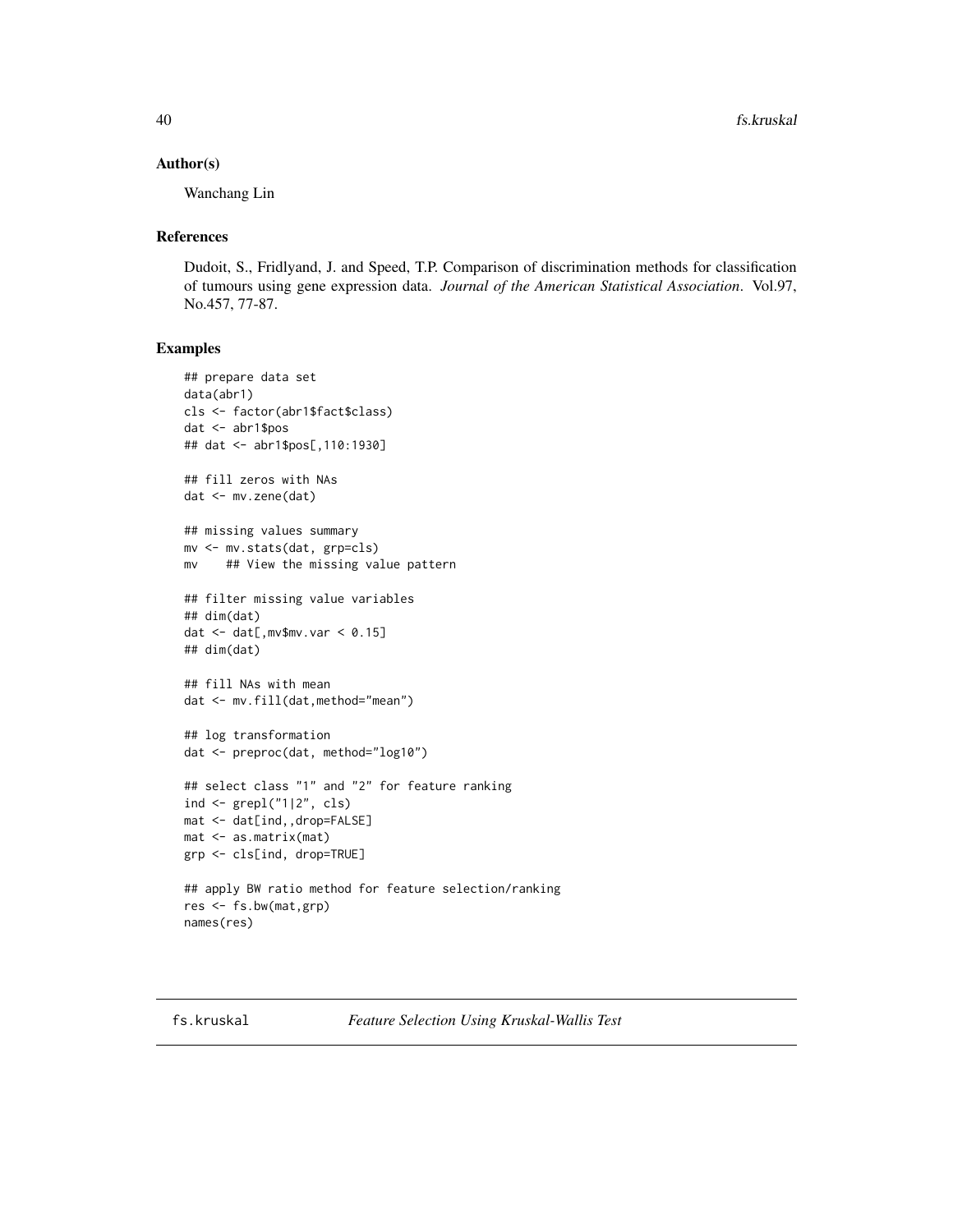#### fs.kruskal 41

## Description

Feature selection using Kruskal-Wallis test.

### Usage

fs.kruskal(x,y,...)

### Arguments

| X        | A data frame or matrix of data set. |
|----------|-------------------------------------|
| <b>V</b> | A factor or vector of class.        |
| .        | Arguments to pass to method.        |

### Value

A list with components:

| fs.rank  | A vector of feature ranking scores.           |
|----------|-----------------------------------------------|
| fs.order | A vector of feature order from best to worst. |
| stats    | A vector of statistics.                       |
| pval     | A vector of p values.                         |

## Author(s)

Wanchang Lin

# Examples

```
## prepare data set
data(abr1)
cls <- factor(abr1$fact$class)
dat <- abr1$pos
## dat <- abr1$pos[,110:1930]
## fill zeros with NAs
dat <- mv.zene(dat)
## missing values summary
mv <- mv.stats(dat, grp=cls)
mv ## View the missing value pattern
## filter missing value variables
## dim(dat)
dat \leq dat[, mv$mv.var \leq 0.15]
## dim(dat)
## fill NAs with mean
dat <- mv.fill(dat,method="mean")
```
## log transformation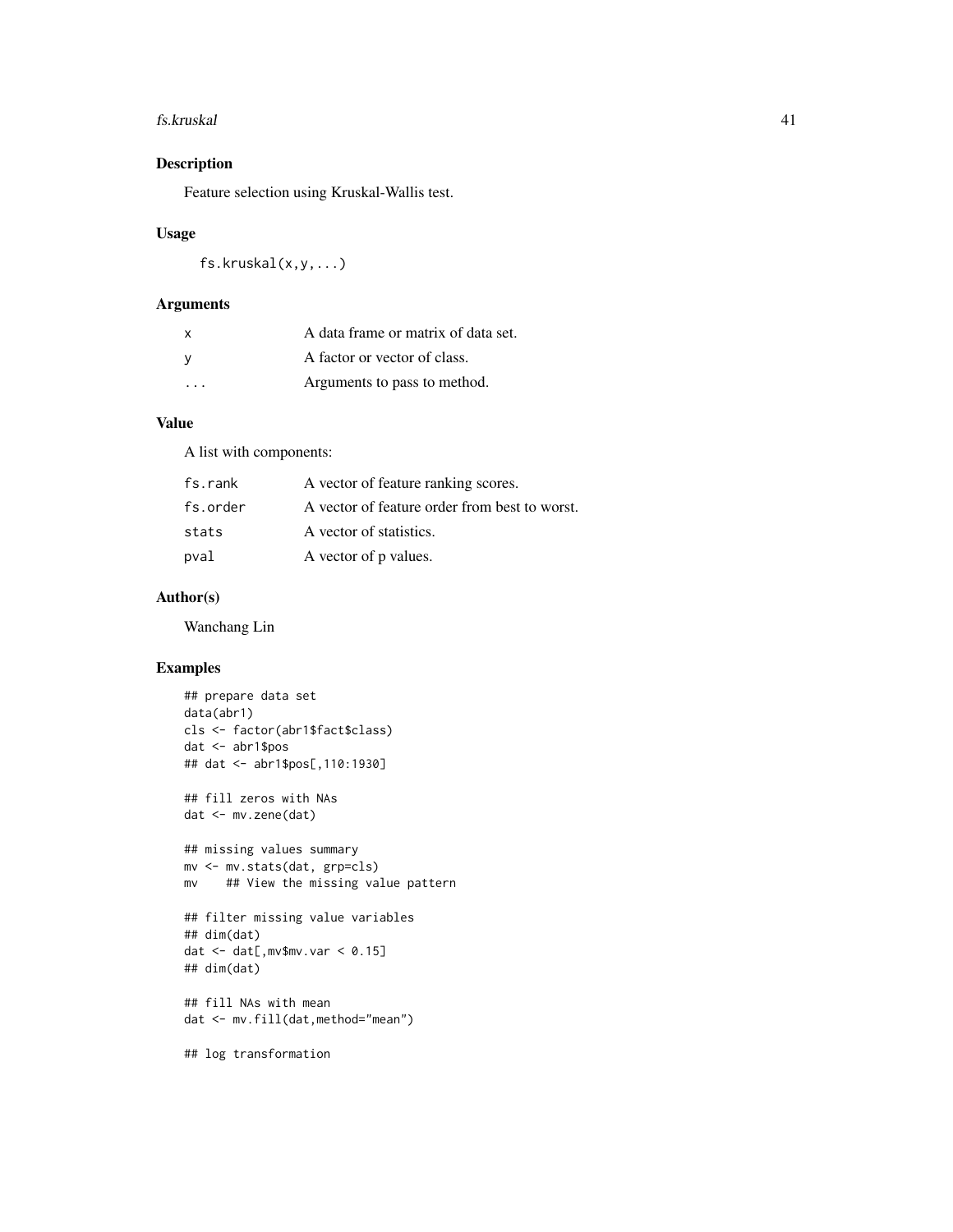```
dat <- preproc(dat, method="log10")
## select class "1" and "2" for feature ranking
ind <- grepl("1|2", cls)
mat <- dat[ind,,drop=FALSE]
mat <- as.matrix(mat)
grp <- cls[ind, drop=TRUE]
## apply Kruskal-Wallis test method for feature selection/ranking
res <- fs.kruskal(mat,grp)
```

```
names(res)
```
### fs.pca *Feature Selection by PCA*

#### Description

Feature selection using PCA loadings.

## Usage

 $fs.pca(x, thres=0.8, ...)$ 

## Arguments

|                         | A data frame or matrix of data set.                                     |
|-------------------------|-------------------------------------------------------------------------|
| thres                   | The threshold of the cumulative percentage of PC's explained variances. |
| $\cdot$ $\cdot$ $\cdot$ | Additional arguments to promp.                                          |

### Details

Since PCA loadings is a matrix with respect to PCs, the Mahalanobis distance of loadings is applied to select the features. (Other ways, for example, the sum of absolute values of loadings, or squared root of loadings, can be used.)

It should be noticed that this feature selection method is unsupervised.

#### Value

A list with components:

| fs.rank  | A vector of feature ranking scores.           |
|----------|-----------------------------------------------|
| fs.order | A vector of feature order from best to worst. |
| stats    | A vector of measurements.                     |

### Author(s)

Wanchang Lin

42 fs.pca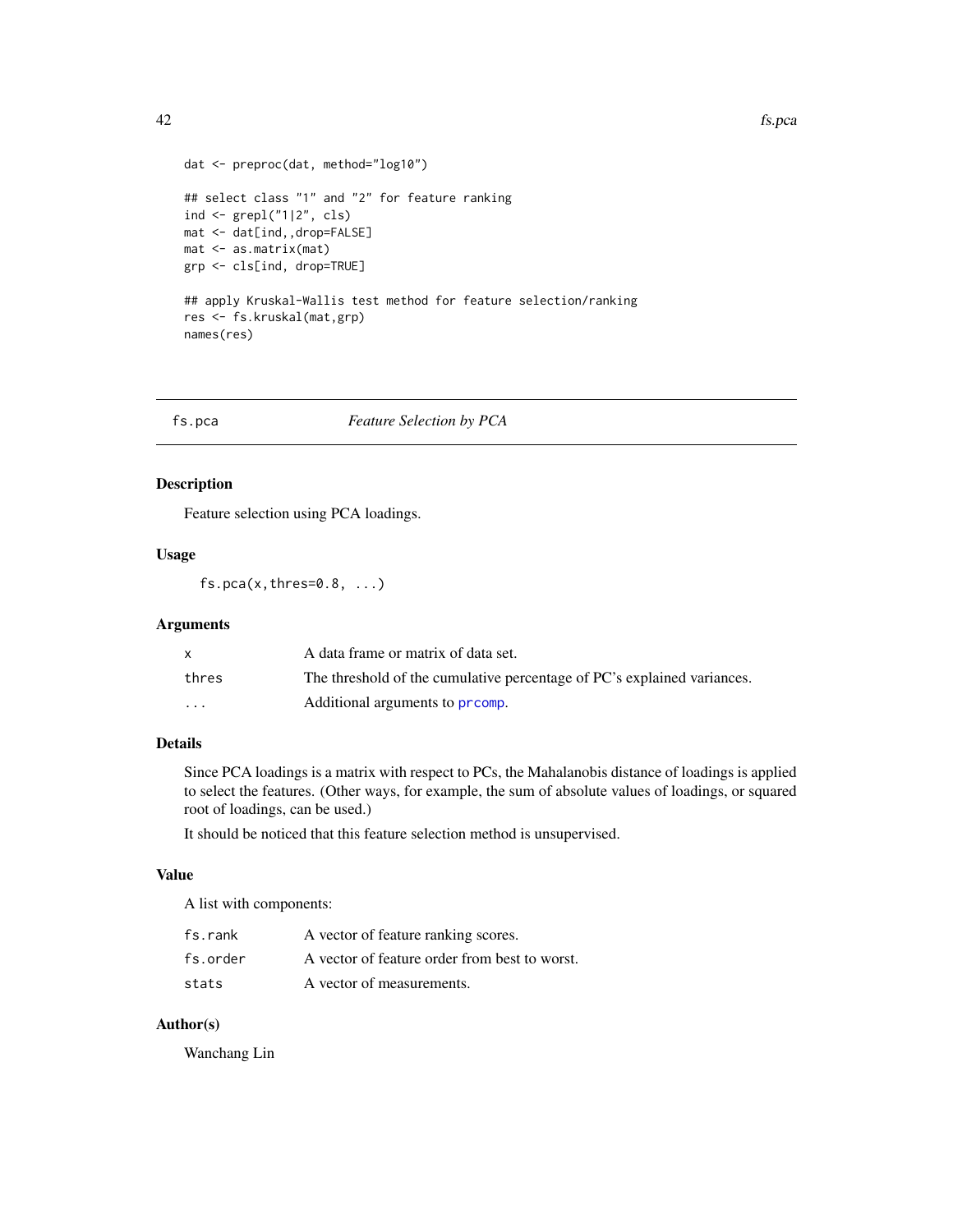fs.pls 43

## See Also

[feat.rank.re](#page-28-0)

### Examples

```
## prepare data set
data(abr1)
cls <- factor(abr1$fact$class)
dat <- abr1$pos
## dat <- abr1$pos[,110:1930]
## fill zeros with NAs
dat <- mv.zene(dat)
## missing values summary
mv <- mv.stats(dat, grp=cls)
mv ## View the missing value pattern
## filter missing value variables
## dim(dat)
dat \leq dat[, mv$mv.var \leq 0.15]
## dim(dat)
## fill NAs with mean
dat <- mv.fill(dat,method="mean")
## log transformation
dat <- preproc(dat, method="log10")
## select class "1" and "2" for feature ranking
ind \leq grepl("1|2", cls)
mat <- dat[ind,,drop=FALSE]
mat <- as.matrix(mat)
grp <- cls[ind, drop=TRUE]
## feature selection by PCA
res <- fs.pca(dat)
names(res)
```
fs.pls *Feature Selection Using PLS*

### Description

Feature selection using coefficient of regression and VIP values of PLS.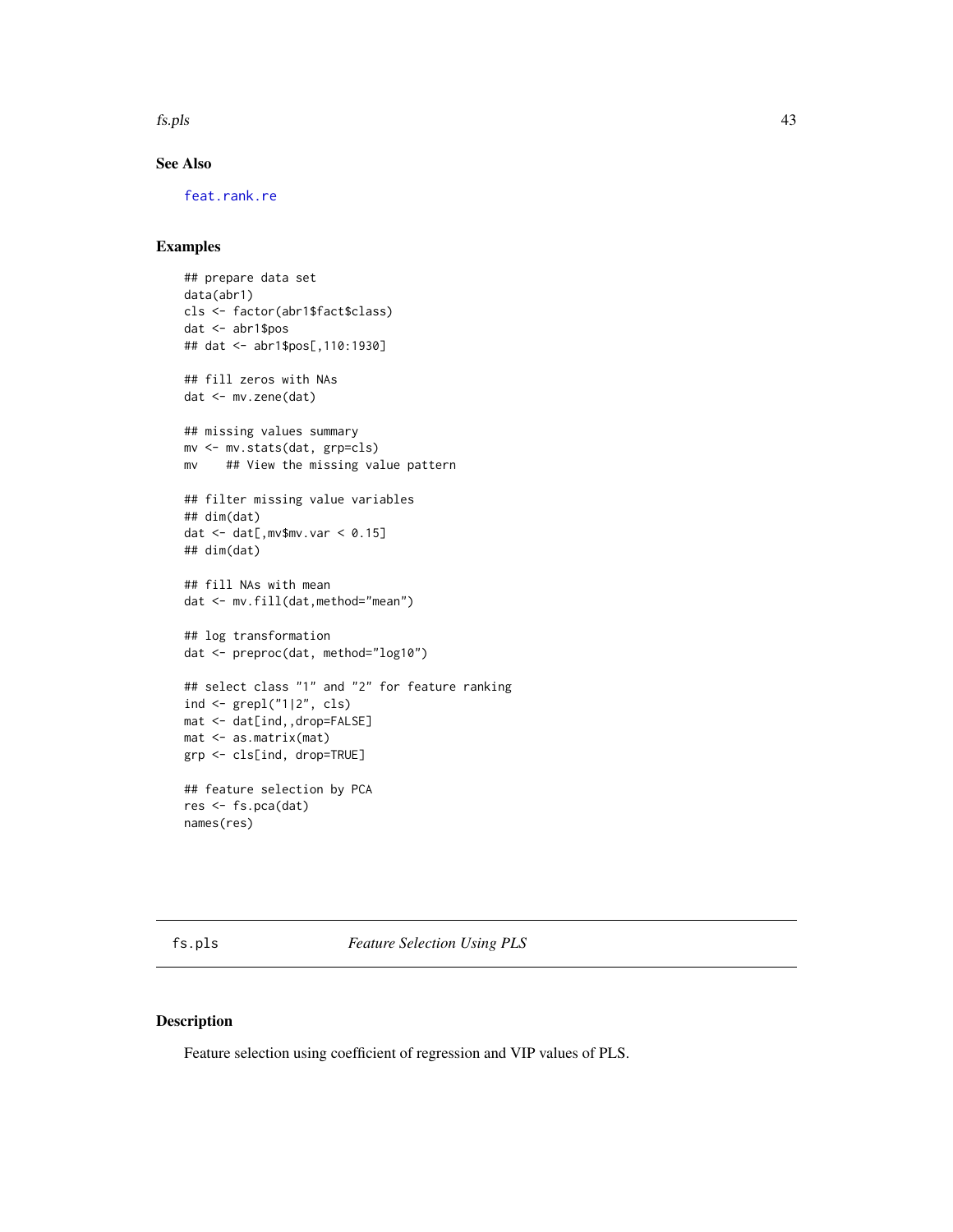## Usage

```
fs. pls(x, y, pls="simple", ncomp=10, ...)fs.plsvip(x,y, ncomp=10,...)fs.plsvip.1(x,y, ncomp=10,...)fs.plsvip.2(x,y, ncomp=10,...)
```
## Arguments

| $\mathsf{x}$ | A data frame or matrix of data set.                                                       |
|--------------|-------------------------------------------------------------------------------------------|
| У            | A factor or vector of class.                                                              |
| pls          | A method for calculating PLS scores and loadings. The following methods are<br>supported: |
|              | • simpls: SIMPLS algorithm.                                                               |
|              | • kernelpls: kernel algorithm.                                                            |
|              | • oscorespls: orthogonal scores algorithm.                                                |
|              | For details, see simpls. fit, kernelpls. fit and oscorespls. fit in package<br>pls.       |
| ncomp        | The number of components to be used.                                                      |
| $\ddotsc$    | Arguments passed to or from other methods.                                                |

# Details

fs.pls ranks the features by regression coefficient of PLS. Since the coefficient is a matrix due to the dummy multiple response variables designed for the classification (category) problem, the Mahalanobis distance of coefficient is applied to select the features. (Other ways, for example, the sum of absolute values of coefficient, or squared root of coefficient, can be used.)

fs.plsvip and fs.plsvip.1 carry out feature selection based on the the Mahalanobis distance and absolute values of PLS's VIP, respectively.

fs.plsvip.2 is similar to fs.plsvip and fs.plsvip.1, but the category response is not treated as dummy multiple response matrix.

### Value

A list with components:

| fs.rank  | A vector of feature ranking scores.           |
|----------|-----------------------------------------------|
| fs.order | A vector of feature order from best to worst. |
| stats    | A vector of measurements.                     |

## Author(s)

Wanchang Lin

## See Also

[feat.rank.re](#page-28-0)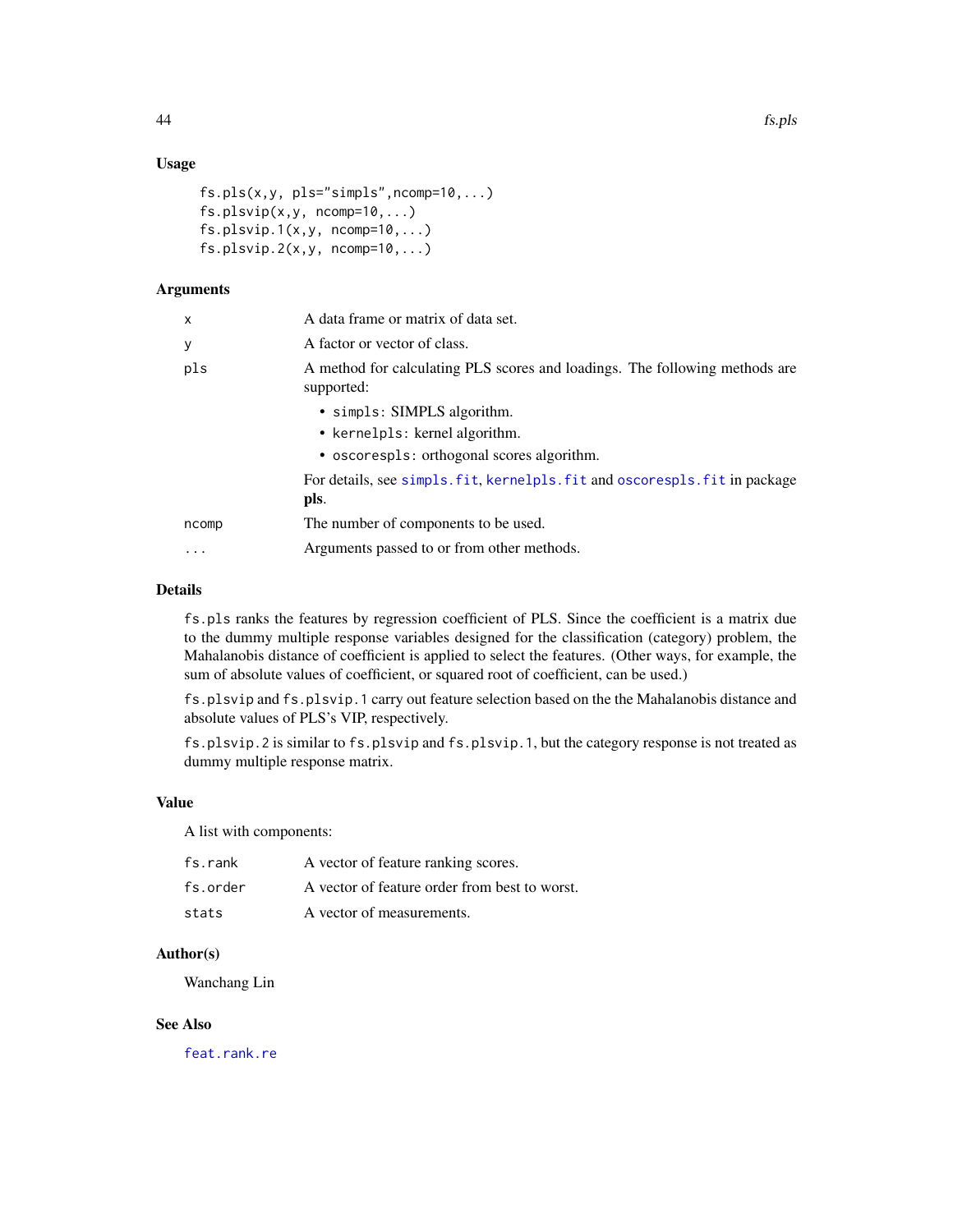### fs.relief 45

### Examples

```
## prepare data set
data(abr1)
cls <- factor(abr1$fact$class)
dat <- abr1$pos
## dat <- abr1$pos[,110:1930]
## fill zeros with NAs
dat <- mv.zene(dat)
## missing values summary
mv <- mv.stats(dat, grp=cls)
mv ## View the missing value pattern
## filter missing value variables
## dim(dat)
dat \leq dat[, mv$mv.var \leq 0.15]
## dim(dat)
## fill NAs with mean
dat <- mv.fill(dat,method="mean")
## log transformation
dat <- preproc(dat, method="log10")
## select class "1" and "2" for feature ranking
ind <- grepl("1|2", cls)
mat <- dat[ind,,drop=FALSE]
mat <- as.matrix(mat)
grp <- cls[ind, drop=TRUE]
## apply PLS methods for feature selection
res.pls <- fs.pls(mat,grp, ncomp=4)
res.plsvip <- fs.plsvip(mat,grp, ncomp=4)
res.plsvip.1 <- fs.plsvip.1(mat,grp, ncomp=4)
res.plsvip.2 <- fs.plsvip.2(mat,grp, ncomp=4)
## check differences among these methods
fs.order <- data.frame(pls = res.pls$fs.order,
                      plsvip = res.plsvip$fs.order,
                       plsvip.1 = res.plsvip.1$fs.order,
                       plsvip.2 = res.plsvip.2$fs.order)
head(fs.order, 20)
```
fs.relief *Feature Selection Using RELIEF Method*

#### Description

Feature selection using RELIEF method.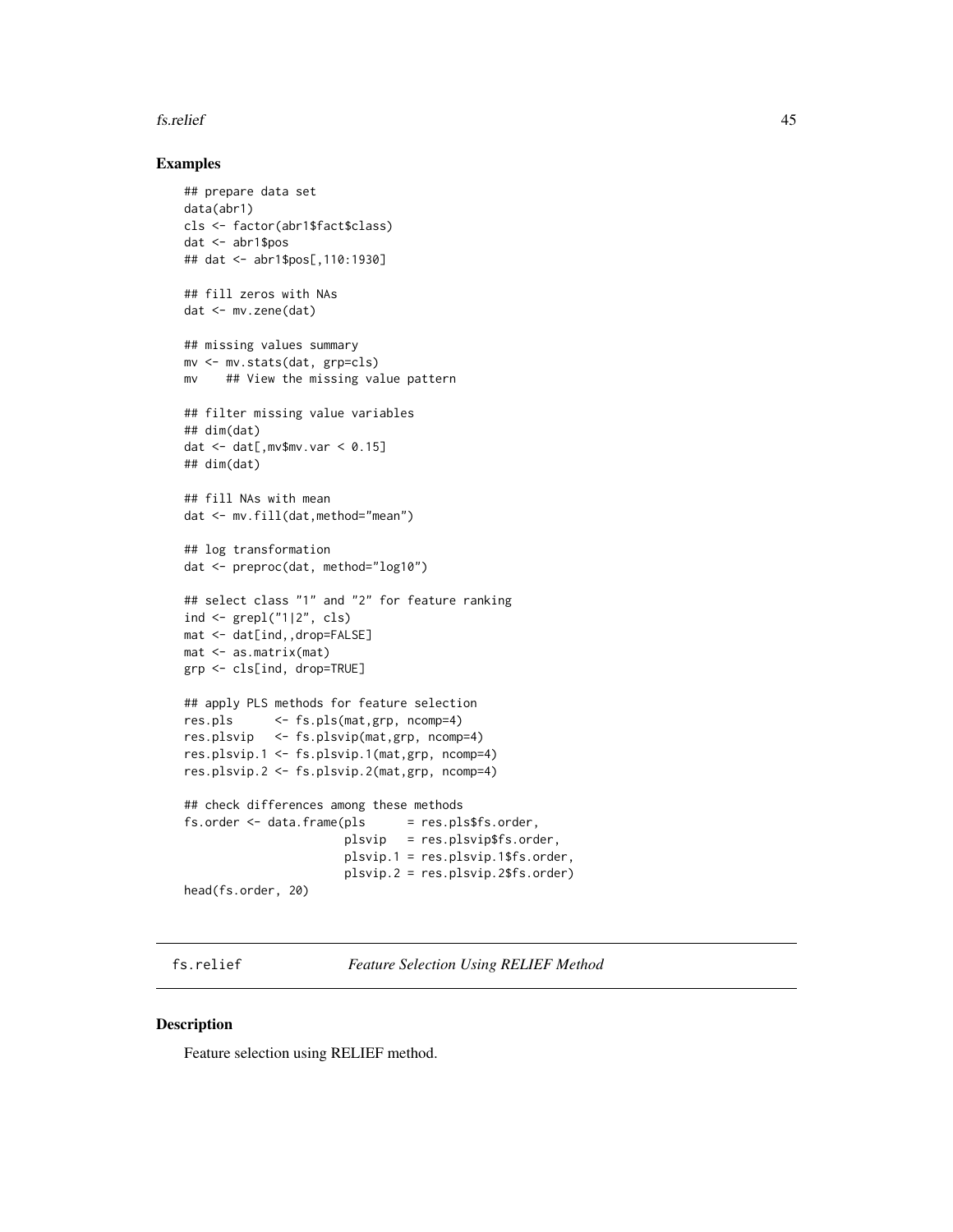#### Usage

 $fs.$ relief(x,y, m=NULL, k=10, ...)

### Arguments

| $\mathsf{x}$ | A data frame or matrix of data set.                                                                              |
|--------------|------------------------------------------------------------------------------------------------------------------|
| y            | A factor or vector of class.                                                                                     |
| m            | Number of instances to sample without replacement. Default is NULL which<br>takes all instances for computation. |
| k            | Number of nearest neighbours used to estimate feature relevance.                                                 |
|              | Arguments to pass to method (current ignore).                                                                    |

#### Details

This function implements the Relief algorithm's extension called ReliefF, which applies to multiclass problem and searches for k of its nearest neighbours from the same class, called *hits*, and also k nearest neighbours from each of the different classes, called *misses*.

#### Value

A list with components:

| fs.rank  | A vector of feature ranking scores.           |
|----------|-----------------------------------------------|
| fs.order | A vector of feature order from best to worst. |
| stats    | A vector of measurements.                     |

### Author(s)

Wanchang Lin

### References

Kira, K. and Rendel, L. (1992). The Feature Selection Problem: Traditional Methods and a new algorithm. *Proc. Tenth National Conference on Artificial Intelligence*, MIT Press, 129 - 134.

Kononenko, I., Simes, E., and Robnik-Sikonja, M. (1997). Overcoming the Myopia of Induction Learning Algorithms with RELIEFF. *Applied Intelligence*, Vol.7, 1, 39-55.

Kononenko, I. (1994) Estimating Attributes: Analysis and Extensions of RELIEF, *European Conference on Machine Learning*, Ed. Francesco Bergadano and Luc De Raedt, 171-182, Springer

Robnik-Sikonja, M. and Kononenko, I. (2003) Theoretical and Empirical Analysis of ReliefF and RReliefF, *Machine Learning*, 53, 23 - 69.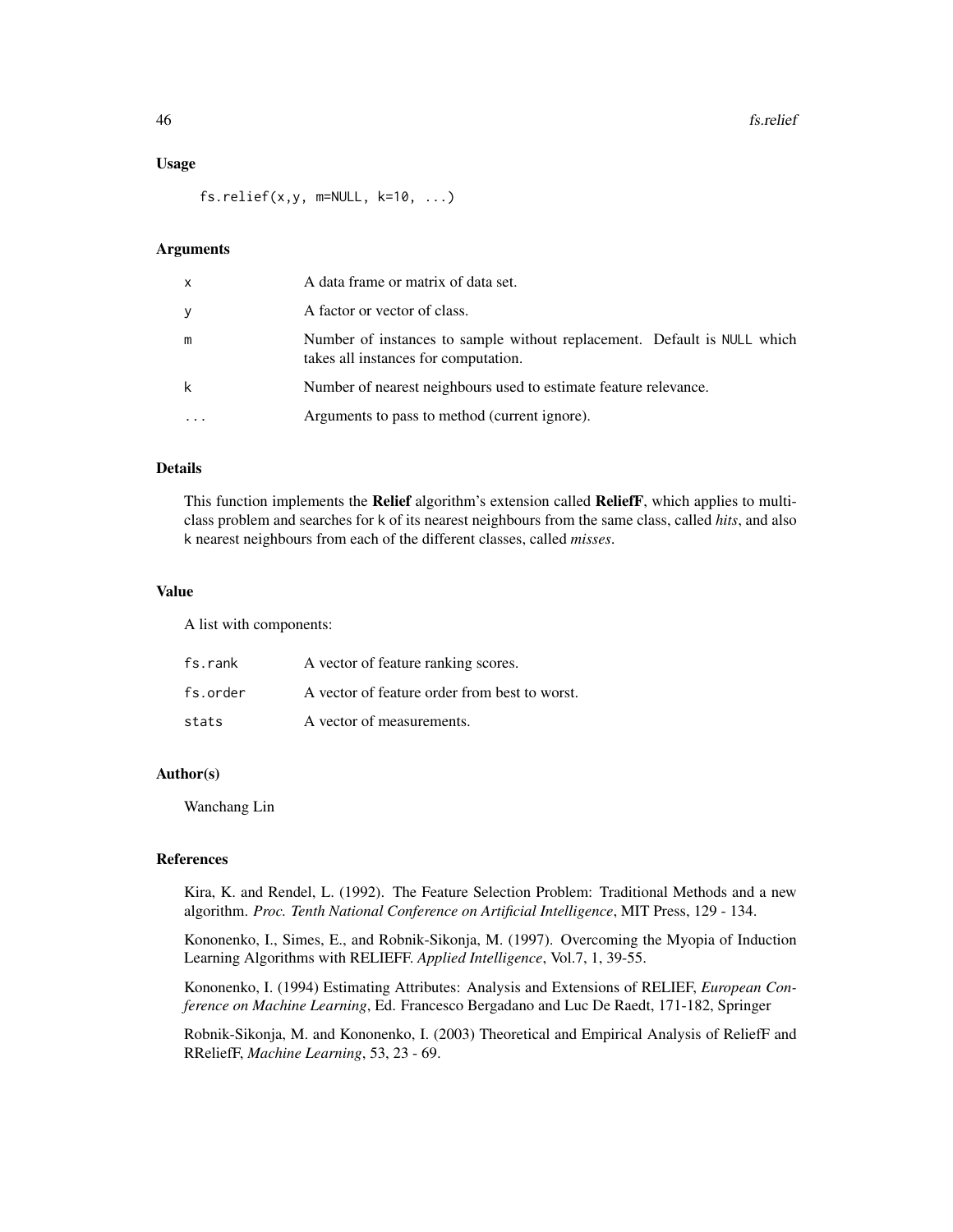#### fs.rf 47

## Examples

```
data(iris)
x <- subset(iris, select = -Species)
y <- iris$Species
fs \le fs.relief(x, y, m=20,k=10)
```
fs.rf *Feature Selection Using Random Forests (RF)*

# Description

Feature selection using Random Forests (RF).

## Usage

 $fs.rf(x,y,...)$  $fs.rf.1(x,y,fs.len="power2",...)$ 

## Arguments

|           | A data frame or matrix of data set.                                           |
|-----------|-------------------------------------------------------------------------------|
|           | A factor or vector of class.                                                  |
| fs.len    | Method or numeric sequence for feature lengths. For details, see get. fs. len |
| $\ddotsc$ | Arguments to pass to random Forests.                                          |

# Details

fs.rf.1 select features based on successively eliminating the least important variables.

### Value

A list with components:

| fs.rank  | A vector of feature ranking scores.                                                                                                  |
|----------|--------------------------------------------------------------------------------------------------------------------------------------|
| fs.order | A vector of feature order from best to worst.                                                                                        |
| stats    | A vector of measurements. For fs. rf, it is Random Forest important score. For<br>fs.rf.1, it is a dummy variable (current ignored). |

## Author(s)

Wanchang Lin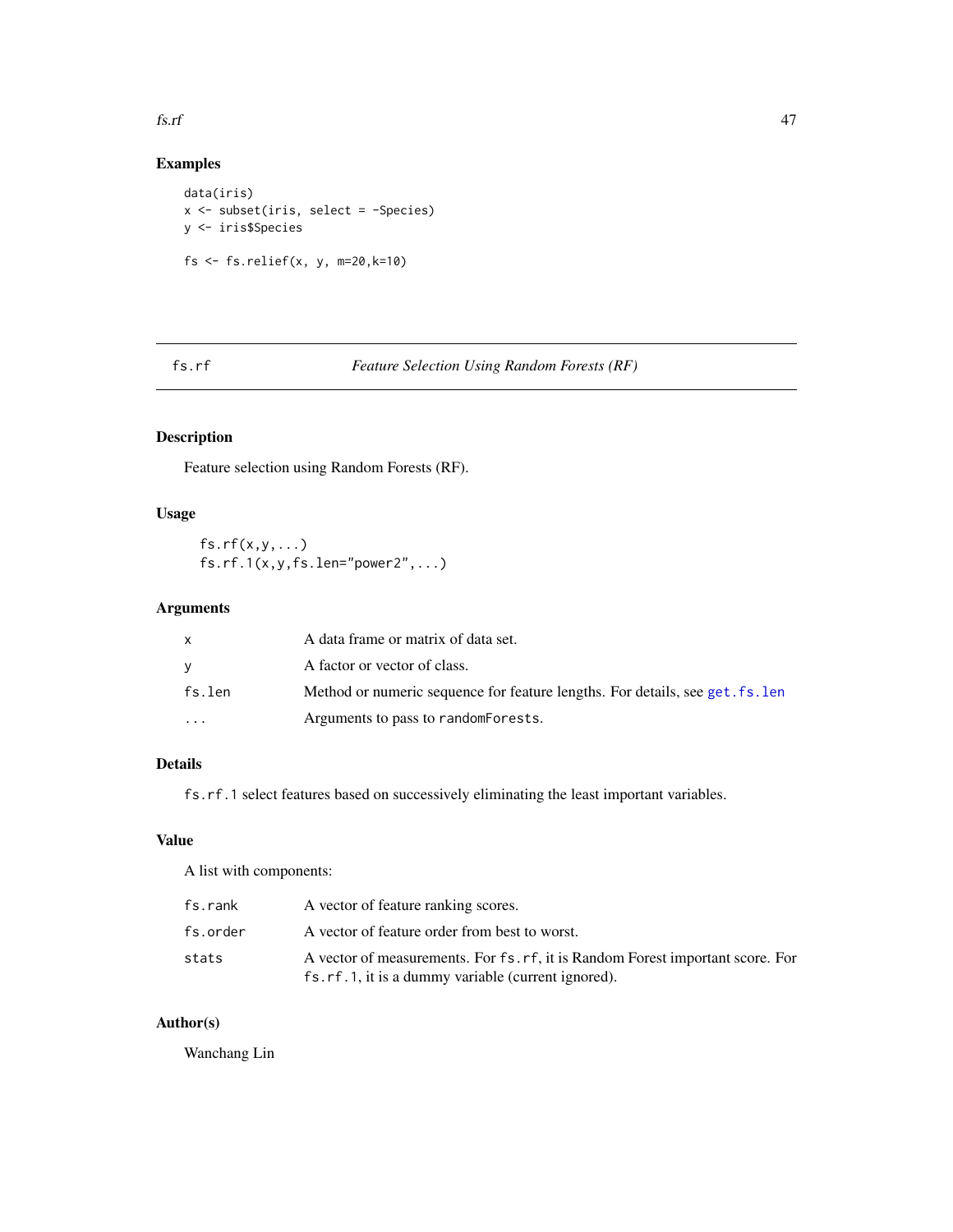#### Examples

```
data(abr1)
cls <- factor(abr1$fact$class)
dat <- abr1$pos
## fill zeros with NAs
dat <- mv.zene(dat)
## missing values summary
mv <- mv.stats(dat, grp=cls)
mv ## View the missing value pattern
## filter missing value variables
dat \leq dat[, mv$mv.var \leq 0.15]
## fill NAs with mean
dat <- mv.fill(dat,method="mean")
## log transformation
dat <- preproc(dat, method="log10")
## select class "1" and "2" for feature ranking
ind <- grepl("1|2", cls)
mat <- dat[ind,,drop=FALSE]
mat <- as.matrix(mat)
grp <- cls[ind, drop=TRUE]
## apply random forests for feature selection/ranking
res <- fs.rf(mat,grp)
res.1 <- fs.rf.1(mat,grp)
## compare the results
fs <- cbind(fs.rf=res$fs.order, fs.rf.1=res.1$fs.order)
## plot the important score of 'fs.rf' (not 'fs.rf.1')
score <- res$stats
score <- sort(score, decreasing = TRUE)
plot(score)
```
<span id="page-47-0"></span>

fs.rfe *Feature Selection Using SVM-RFE*

#### Description

Feature selection using Support Vector Machine based on Recursive Feature Elimination (SVM-RFE)

#### Usage

fs.rfe(x,y,fs.len="power2",...)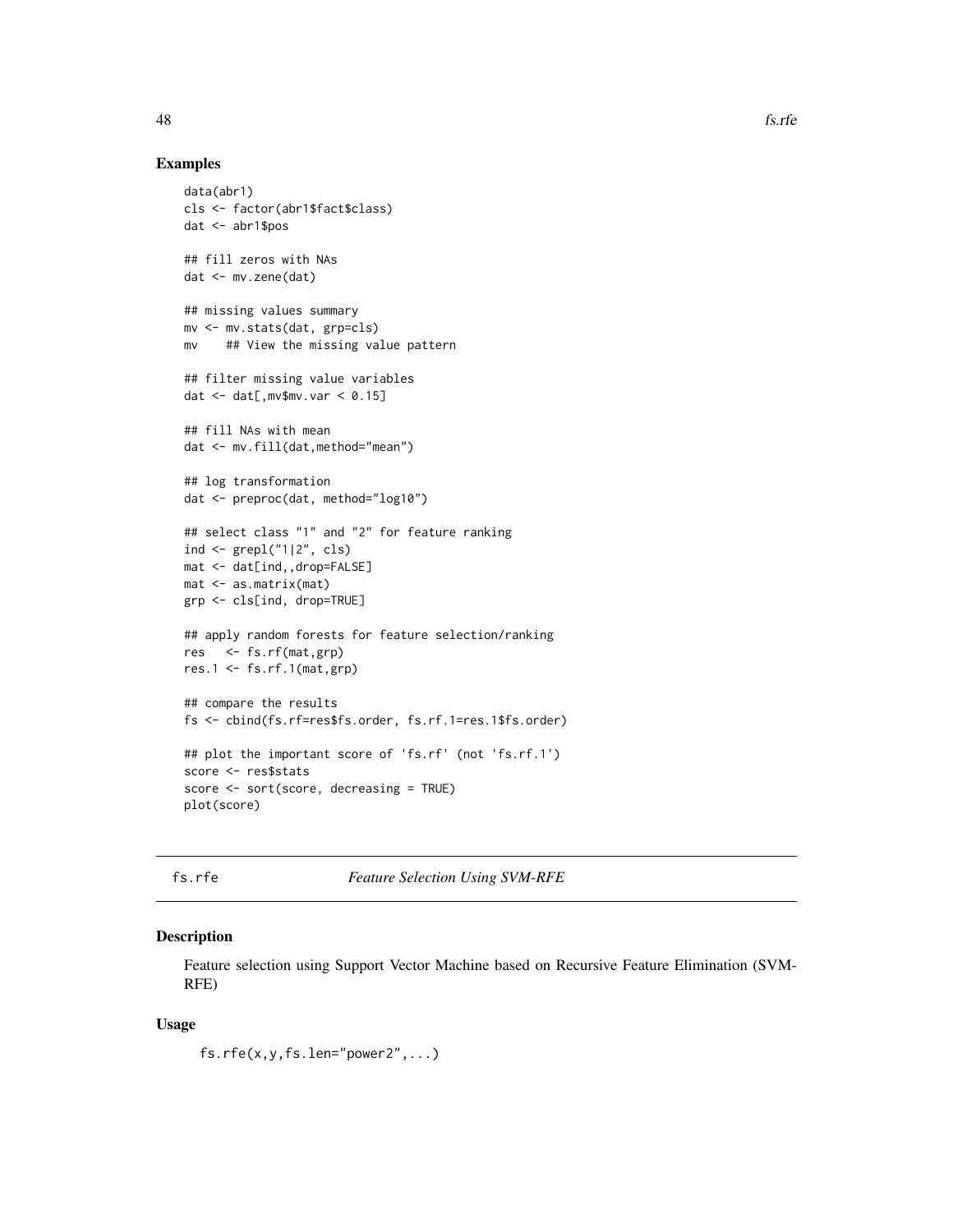#### fs.rfe 49

### Arguments

|           | A data frame or matrix of data set.                                                     |  |
|-----------|-----------------------------------------------------------------------------------------|--|
| v         | A factor or vector of class.                                                            |  |
| fs.len    | Method for feature lengths used in SVM-RFE computation. For details, see<br>get.fs.len. |  |
| $\ddotsc$ | Arguments to pass to sym.                                                               |  |

### Value

A list with components:

| fs.rank  | A vector of feature ranking scroes.           |
|----------|-----------------------------------------------|
| fs.order | A vector of feature order from best to worst. |

## Author(s)

Wanchang Lin

### See Also

[feat.rank.re](#page-28-0), [get.fs.len](#page-53-0)

```
## prepare data set
data(abr1)
cls <- factor(abr1$fact$class)
dat <- abr1$pos
## dat <- abr1$pos[,110:1930]
## fill zeros with NAs
dat <- mv.zene(dat)
## missing values summary
mv <- mv.stats(dat, grp=cls)
mv ## View the missing value pattern
## filter missing value variables
## dim(dat)
dat \leq dat[, mv$mv.var \leq 0.15]
## dim(dat)
## fill NAs with mean
dat <- mv.fill(dat,method="mean")
## log transformation
dat <- preproc(dat, method="log10")
## select class "1" and "2" for feature ranking
ind \leq grepl("1|2", cls)
```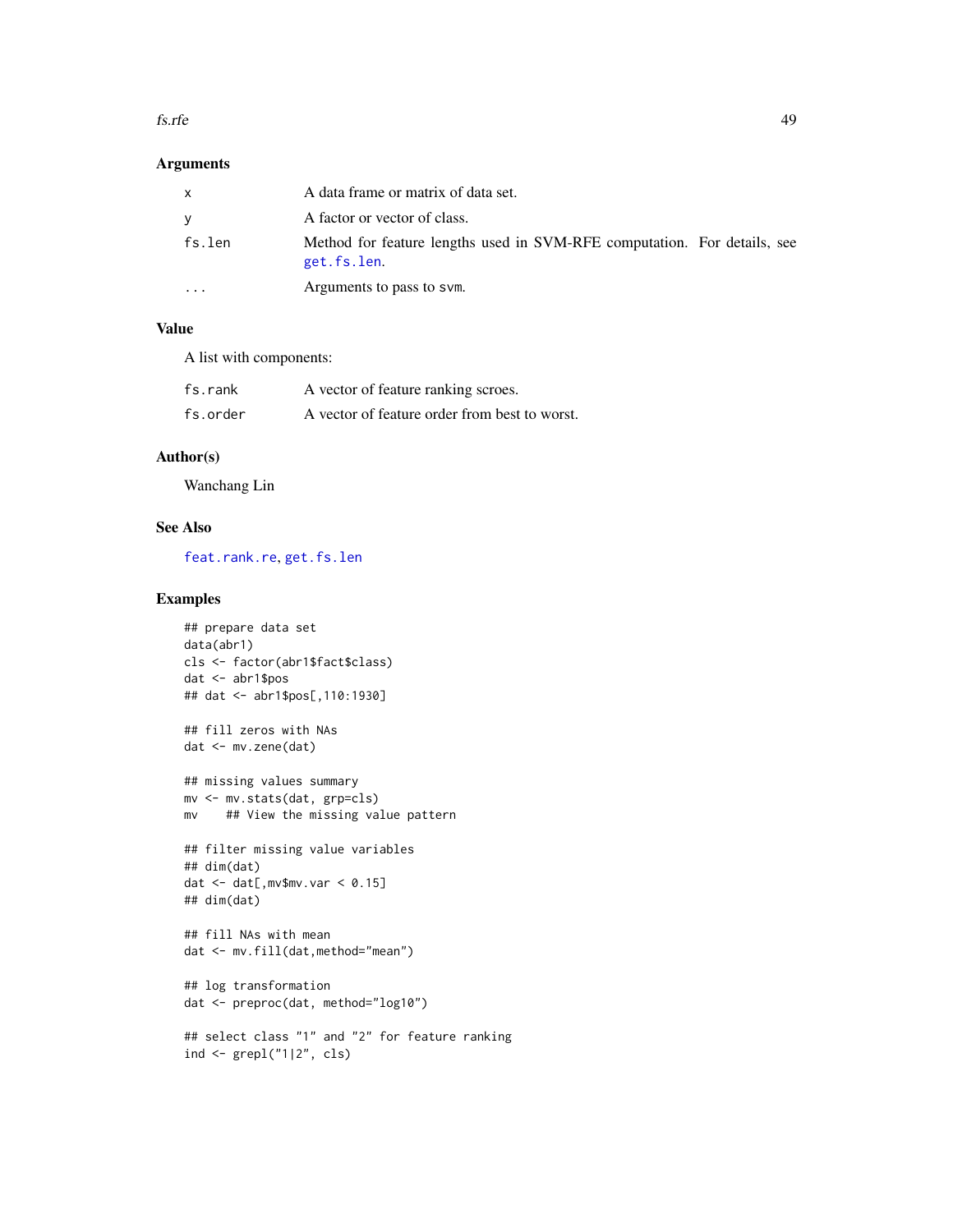$50$  fs.snr

```
mat <- dat[ind,,drop=FALSE]
mat <- as.matrix(mat)
grp <- cls[ind, drop=TRUE]
## apply RFE method for feature selection/ranking
res <- fs.rfe(mat,grp)
names(res)
```
fs.snr *Feature Selection Using Signal-to-Noise Ratio (SNR)*

# Description

Feature selection using signal-to-noise ratio (SNR).

## Usage

 $fs.snr(x,y,...)$ 

## Arguments

| $\mathsf{x}$ | A data frame or matrix of data set.  |
|--------------|--------------------------------------|
| - V          | A factor or vector of class.         |
| .            | Arguments to pass (current ignored). |

### Value

A list with components:

| fs.rank  | A vector of feature ranking scores.           |
|----------|-----------------------------------------------|
| fs.order | A vector of feature order from best to worst. |
| stats    | A vector of measurements.                     |

### Note

This function is for two-class problem only.

### Author(s)

Wanchang Lin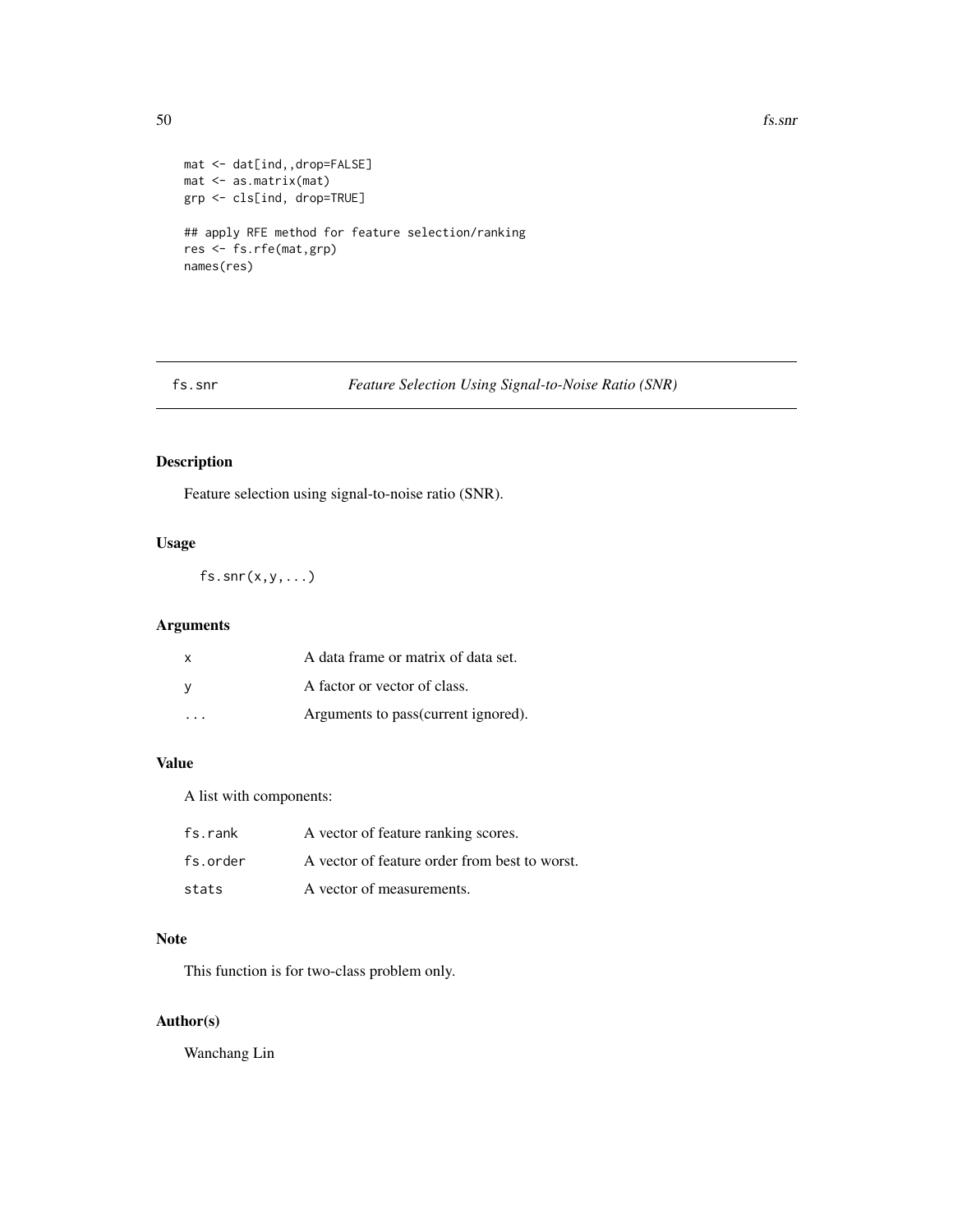#### $f$ s.welch  $51$

## Examples

```
## prepare data set
data(abr1)
cls <- factor(abr1$fact$class)
dat <- abr1$pos
## dat <- abr1$pos[,110:1930]
## fill zeros with NAs
dat <- mv.zene(dat)
## missing values summary
mv <- mv.stats(dat, grp=cls)
mv ## View the missing value pattern
## filter missing value variables
## dim(dat)
dat \leq dat[, mv$mv.var \leq 0.15]
## dim(dat)
## fill NAs with mean
dat <- mv.fill(dat,method="mean")
## log transformation
dat <- preproc(dat, method="log10")
## select class "1" and "2" for feature ranking
ind <- grepl("1|2", cls)
mat <- dat[ind,,drop=FALSE]
mat <- as.matrix(mat)
grp <- cls[ind, drop=TRUE]
## apply SNR method for feature selection/ranking
res <- fs.snr(mat,grp)
names(res)
```
fs.welch *Feature Selection Using Welch Test*

## Description

Feature selection using Welch test.

### Usage

 $fs.we1ch(x,y,...)$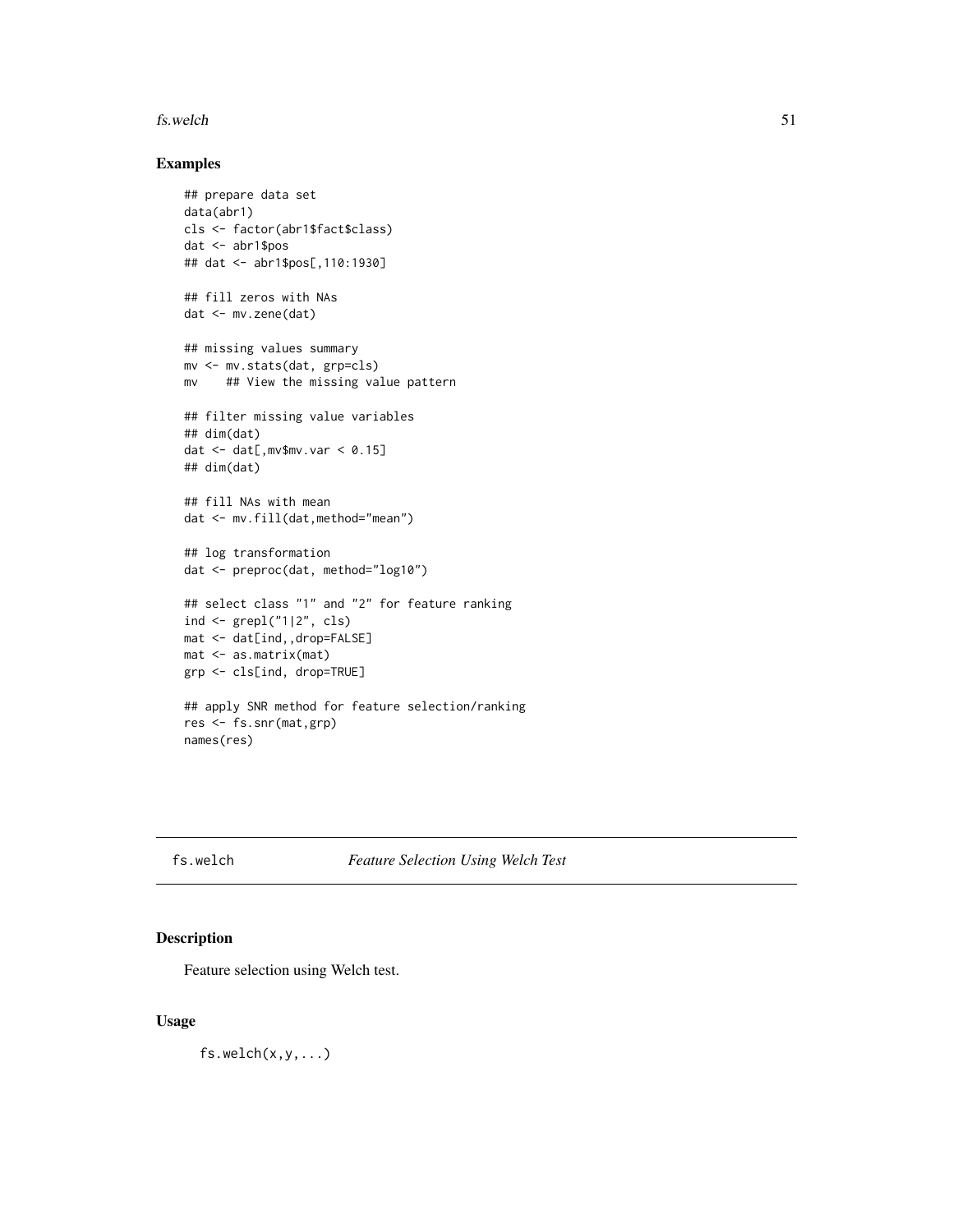### Arguments

| <b>X</b> | A data frame or matrix of data set. |
|----------|-------------------------------------|
|          | A factor or vector of class.        |
| $\cdot$  | Arguments to pass to method.        |

## Value

A list with components:

| fs.rank  | A vector of feature ranking scores.           |
|----------|-----------------------------------------------|
| fs.order | A vector of feature order from best to worst. |
| stats    | A vector of statistics.                       |
| pval     | A vector of p values.                         |

### Note

This function is for two-class problem only.

## Author(s)

Wanchang Lin

```
## prepare data set
data(abr1)
cls <- factor(abr1$fact$class)
dat <- abr1$pos
## dat <- abr1$pos[,110:1930]
## fill zeros with NAs
dat <- mv.zene(dat)
## missing values summary
mv <- mv.stats(dat, grp=cls)
mv ## View the missing value pattern
## filter missing value variables
## dim(dat)
dat \leq dat[, mv$mv.var \leq 0.15]
## dim(dat)
## fill NAs with mean
dat <- mv.fill(dat,method="mean")
## log transformation
dat <- preproc(dat, method="log10")
## select class "1" and "2" for feature ranking
ind \leq grepl("1|2", cls)
```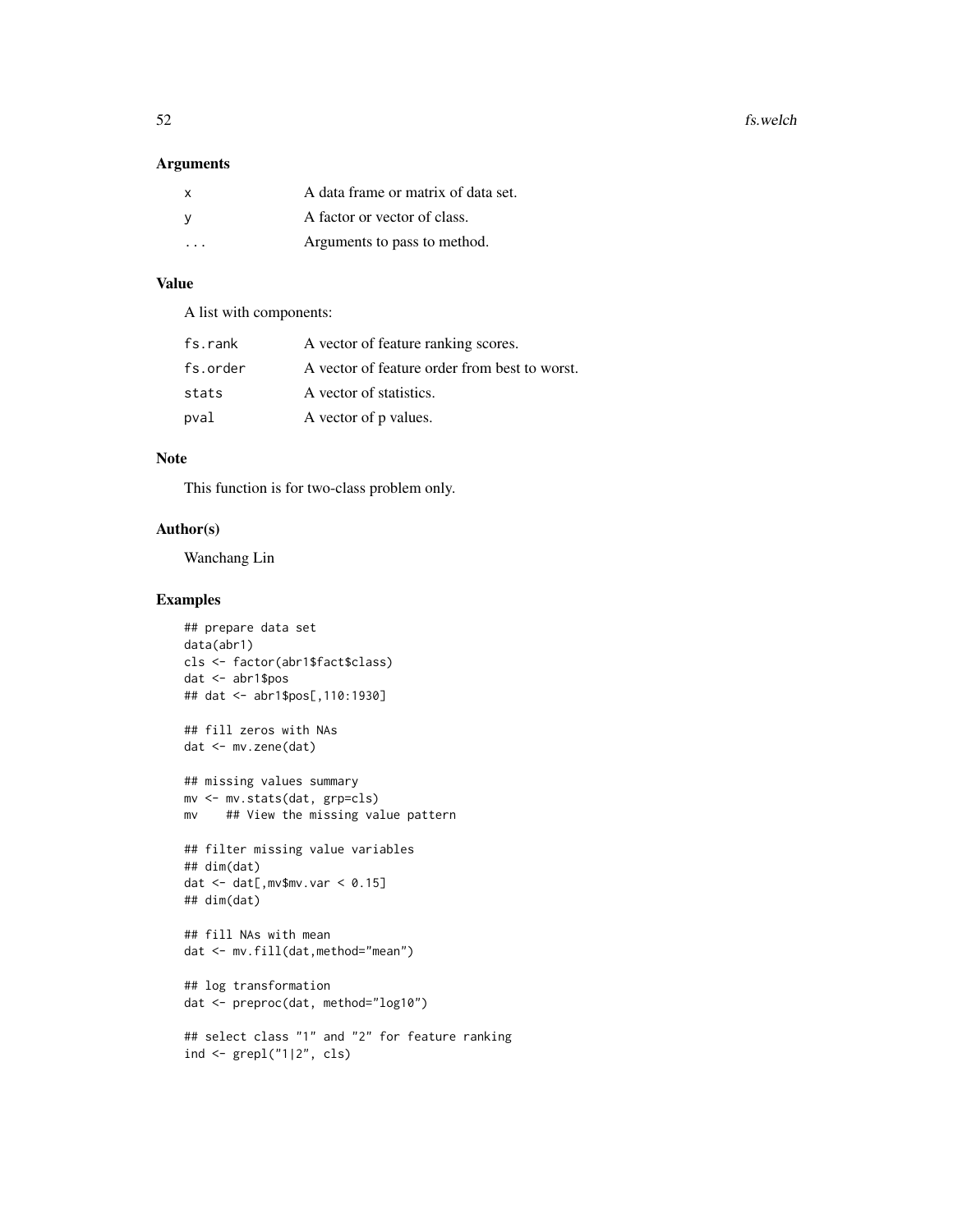#### fs.wilcox 53

```
mat <- dat[ind,,drop=FALSE]
mat <- as.matrix(mat)
grp <- cls[ind, drop=TRUE]
## apply Welch method for feature selection/ranking
res <- fs.welch(mat,grp)
names(res)
```
# fs.wilcox *Feature Selection Using Wilcoxon Test*

## Description

Feature selection using Wilcoxon test.

# Usage

fs.wilcox(x,y,...)

## Arguments

| X | A data frame or matrix of data set. |
|---|-------------------------------------|
| V | A factor or vector of class.        |
|   | Arguments to pass to method.        |

# Value

A list with components:

| fs.rank  | A vector of feature ranking scores.           |
|----------|-----------------------------------------------|
| fs.order | A vector of feature order from best to worst. |
| stats    | A vector of statistics.                       |
| pval     | A vector of p values.                         |

# Note

This function is for two-class problem only.

### Author(s)

Wanchang Lin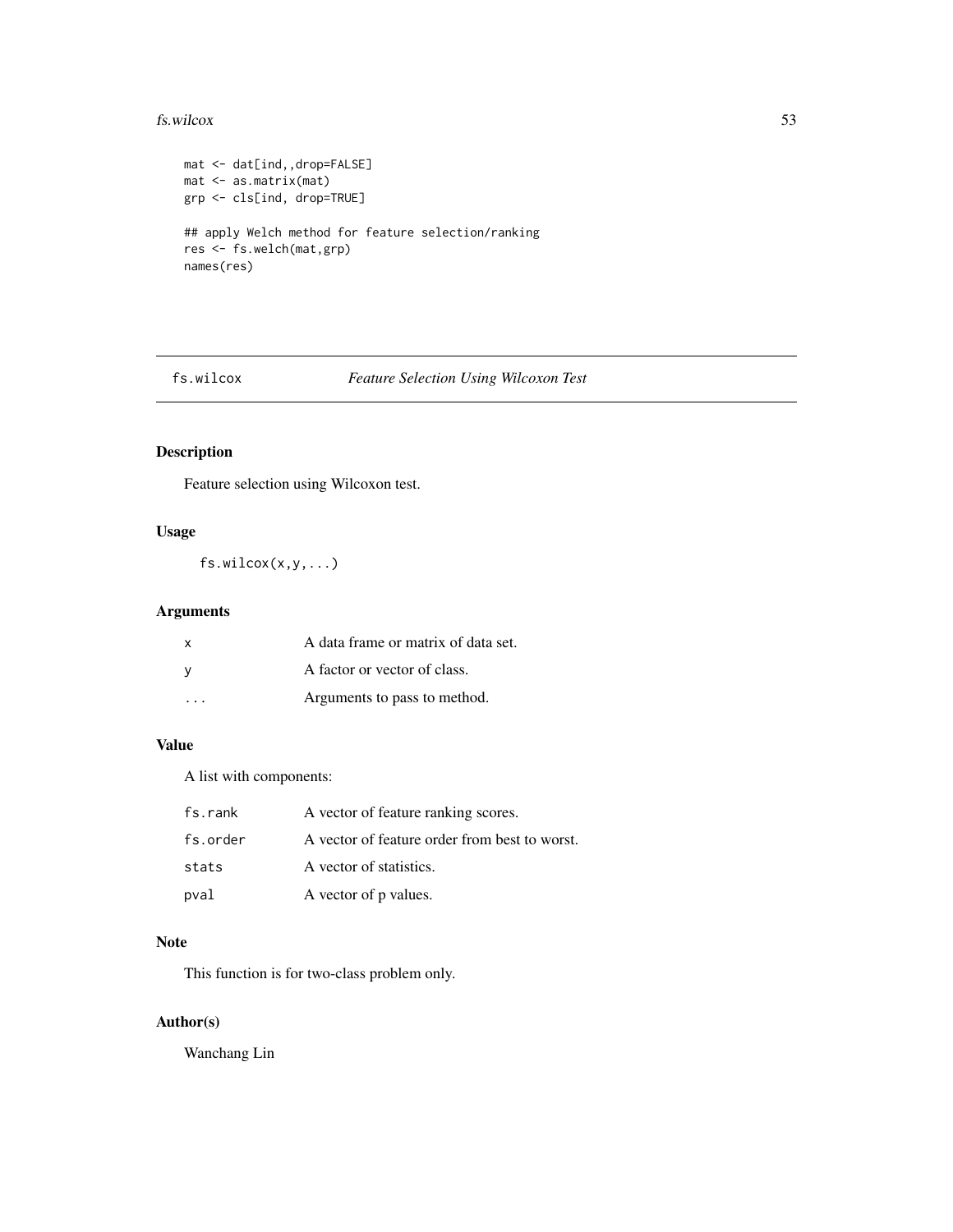### Examples

```
## prepare data set
data(abr1)
cls <- factor(abr1$fact$class)
dat <- abr1$pos
## dat <- abr1$pos[,110:1930]
## fill zeros with NAs
dat <- mv.zene(dat)
## missing values summary
mv <- mv.stats(dat, grp=cls)
mv ## View the missing value pattern
## filter missing value variables
## dim(dat)
dat \leq dat[, mv$mv.var \leq 0.15]
## dim(dat)
## fill NAs with mean
dat <- mv.fill(dat,method="mean")
## log transformation
dat <- preproc(dat, method="log10")
## select class "1" and "2" for feature ranking
ind <- grepl("1|2", cls)
mat <- dat[ind,,drop=FALSE]
mat <- as.matrix(mat)
grp <- cls[ind, drop=TRUE]
## apply Welch method for feature selection/ranking
res <- fs.wilcox(mat,grp)
names(res)
```
<span id="page-53-0"></span>get.fs.len *Get Length of Feature Subset for Validation*

#### Description

Get feature lengths for feature selection validation by classification.

### Usage

get.fs.len(p,fs.len=c("power2"))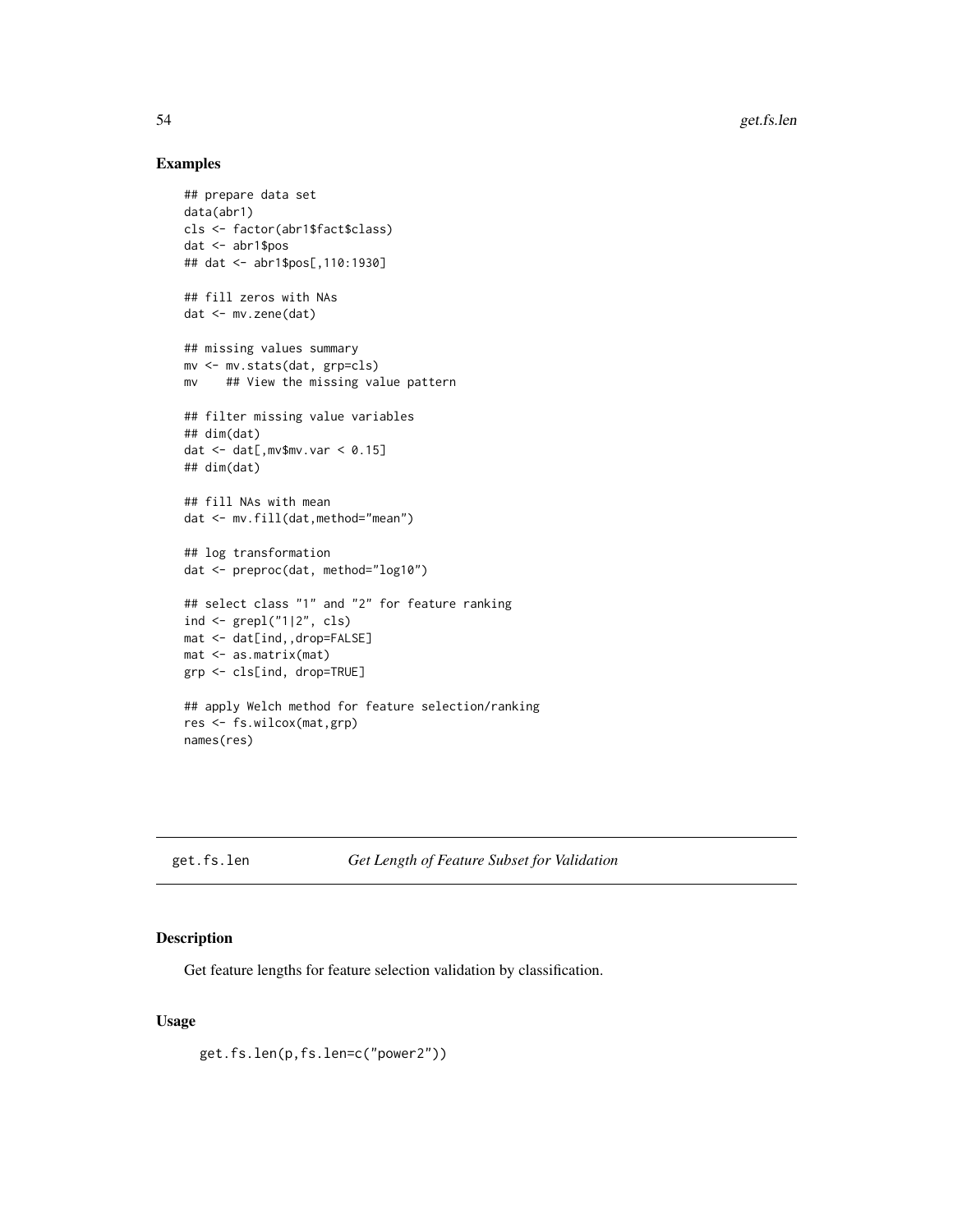#### get.fs.len 55

#### Arguments

| p      | Number of features in the data set.                                                                                                                                  |
|--------|----------------------------------------------------------------------------------------------------------------------------------------------------------------------|
| fs.len | Method or numeric sequence for feature lengths. It can be a numeric vector as<br>user-defined feature lengths, or methods:                                           |
|        | • full. The feature lengths are $p, \ldots, 2, 1$ . This is an exhaustive method. If<br>p is too large, it will consume a lot of time and hence it is not practical. |
|        | • half. The feature lengths are the sequence of $p, p/2, p/2/2, , 1$ .                                                                                               |
|        | • power 2. The feature lengths are the sequence of $p$ , $2^{(10g2(p)-1)}$ , , $2^{(10g2(p)-1)}$ , , $2^{(10g2(p)-1)}$                                               |
|        |                                                                                                                                                                      |

### Details

The generation of feature length is used in the validation of feature subsets by classification. The feature length decide the lengths of feature subset starting from top of the full feature order list.

## Value

An descending order numeric vector of feature lengths.

#### Note

The last length of feature returned is always p.

#### Author(s)

Wanchang Lin

### See Also

[fs.rfe](#page-47-0), [frank.err](#page-30-0), [frankvali](#page-32-0)

```
data(abr1)
dat <- abr1$pos
## number of featres
p \leftarrow \text{ncol}(\text{dat})## predefined feature lengths. The returned will be descending order
## vector with the first one is p.
(vec <- get.fs.len(p, fs.len=c(1,2,3,4,5,6,7,8,9,10)))
## use all features as feature lengths
(vec.full <- get.fs.len(p, fs.len="full"))
## use "half"
(vec.half <- get.fs.len(p, fs.len="half"))
## use "power2"
```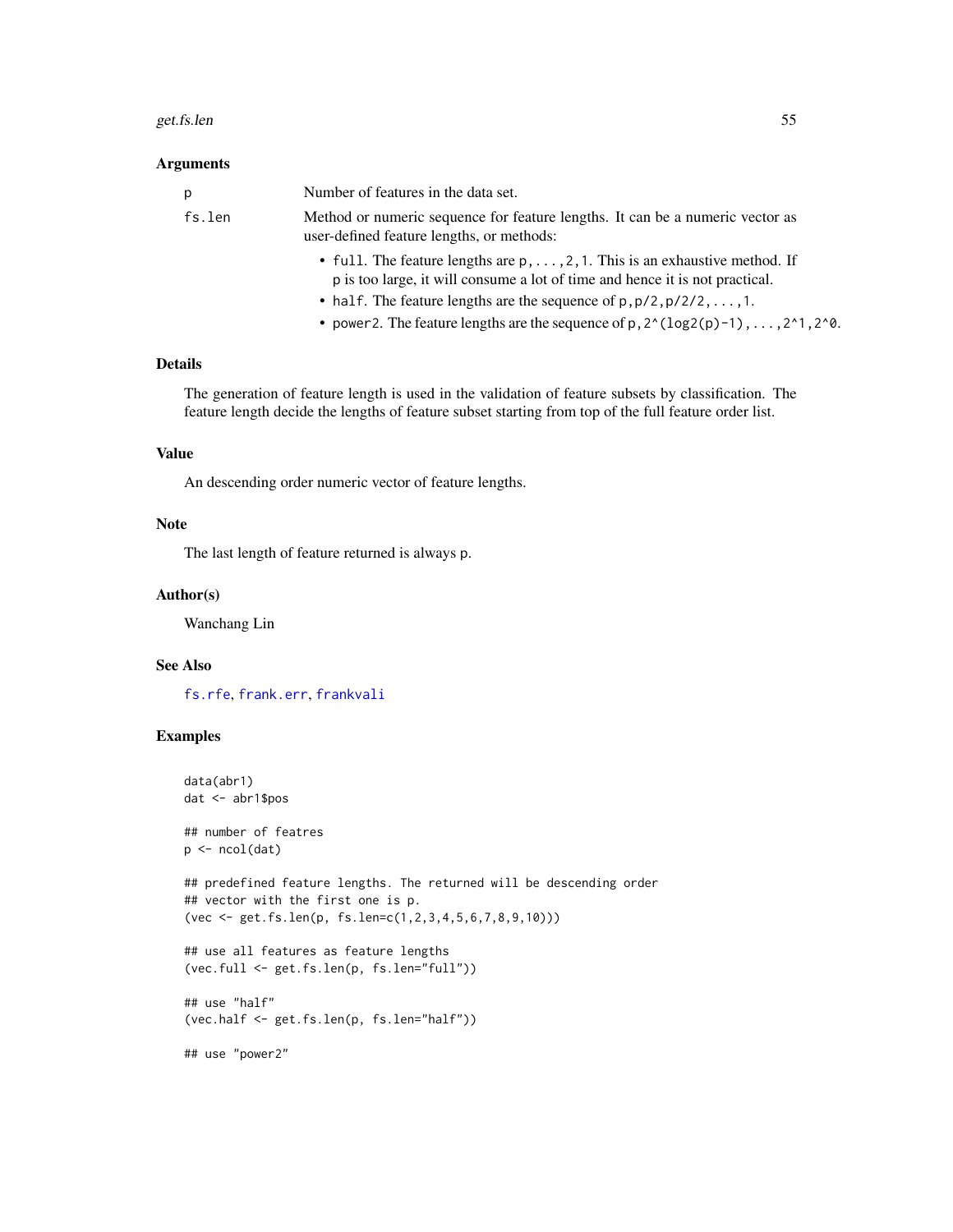(vec.power2 <- get.fs.len(p, fs.len="power2"))

### <span id="page-55-0"></span>grpplot *Plot Matrix-Like Object by Group*

### Description

Plot matrix-like object by group

### Usage

```
graphot(x, y, plot = "pairs", ...)
```
### Arguments

| x    | A matrix or data frame to be plotted.                                                                                                                                                                                                                    |
|------|----------------------------------------------------------------------------------------------------------------------------------------------------------------------------------------------------------------------------------------------------------|
| v    | A factor or vector giving group information of columns of x.                                                                                                                                                                                             |
| plot | One of plot types: strip, box, density and pairs.                                                                                                                                                                                                        |
| .    | Further arguments. See corresponding entry in xyplot for non-trivial details.<br>One argument is ep: an integer for plotting ellipse. 1 and 2 for plotting overall<br>and group ellipse, respectively. Otherwise, none. For details, see panel. elli. 1. |

## Value

An object of class "trellis".

### Author(s)

Wanchang Lin

#### See Also

[panel.elli.1](#page-74-0), [pcaplot](#page-85-0), [pca.plot.wrap](#page-80-0), [lda.plot.wrap](#page-80-1), [pls.plot.wrap](#page-80-1).

```
data(iris)
grpplot(iris[,1:4], iris[,5],plot="strip", main="IRIS DATA")
grpplot(iris[,1:4], iris[,5],plot="box", main="IRIS DATA")
grpplot(iris[,1:4], iris[,5],plot="density", main="IRIS DATA")
grpplot(iris[,1:4], iris[,5],plot="pairs",main="IRIS DATA",ep=2)
## returns an object of class "trellis".
tmp <- grpplot(iris[,c(2,1)], iris[,5],main="IRIS DATA",ep=2)
tmp
## change symbol's color, type and size
```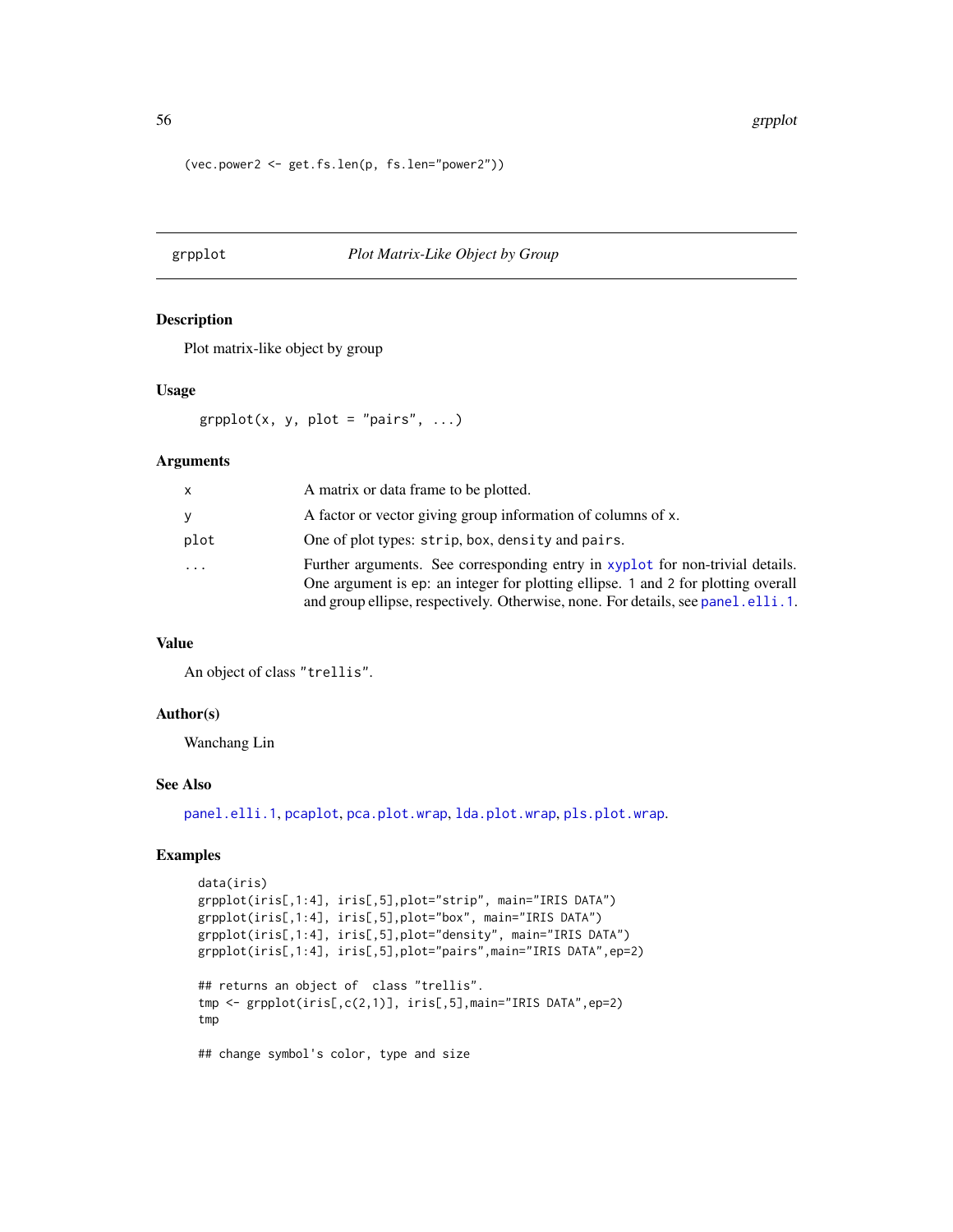#### list.util 57

```
grpplot(iris[,c(2,1)], iris[,5],main="IRIS DATA", cex=1.5,
       auto.key=list(space="right", col=c("black","blue","red")),
       par.settings = list(superpose.symbol = list(col=c("black","blue","red"),
                                                   pch=c(1:3))))
```
list.util *List Manipulation Utilities*

### Description

Functions to handle manipulation of list.

## Usage

```
list2df(x)
```
un.list $(x, y="")$ 

shrink.list(x)

## Arguments

| $\boldsymbol{\mathsf{x}}$ | A list to be manipulated.           |
|---------------------------|-------------------------------------|
| <b>V</b>                  | A character or string of separator. |

## Details

list2df converts a list with components of vector to a data frame. Shorter vectors will be filled with NA. It is useful to convert rugged vectors into a data frame which can be written to an Excel file.

un.list collapses higher-depths list to 1-depth list. This function uses recursive programming skill to tackle any depths of list.

shrink.list removes all NULL or NA entries from a list.

### Value

list2df returns a data frame. un.list returns a list. shrink.list retuns a list.

## Author(s)

Wanchang Lin

## See Also

[feat.mfs](#page-26-0)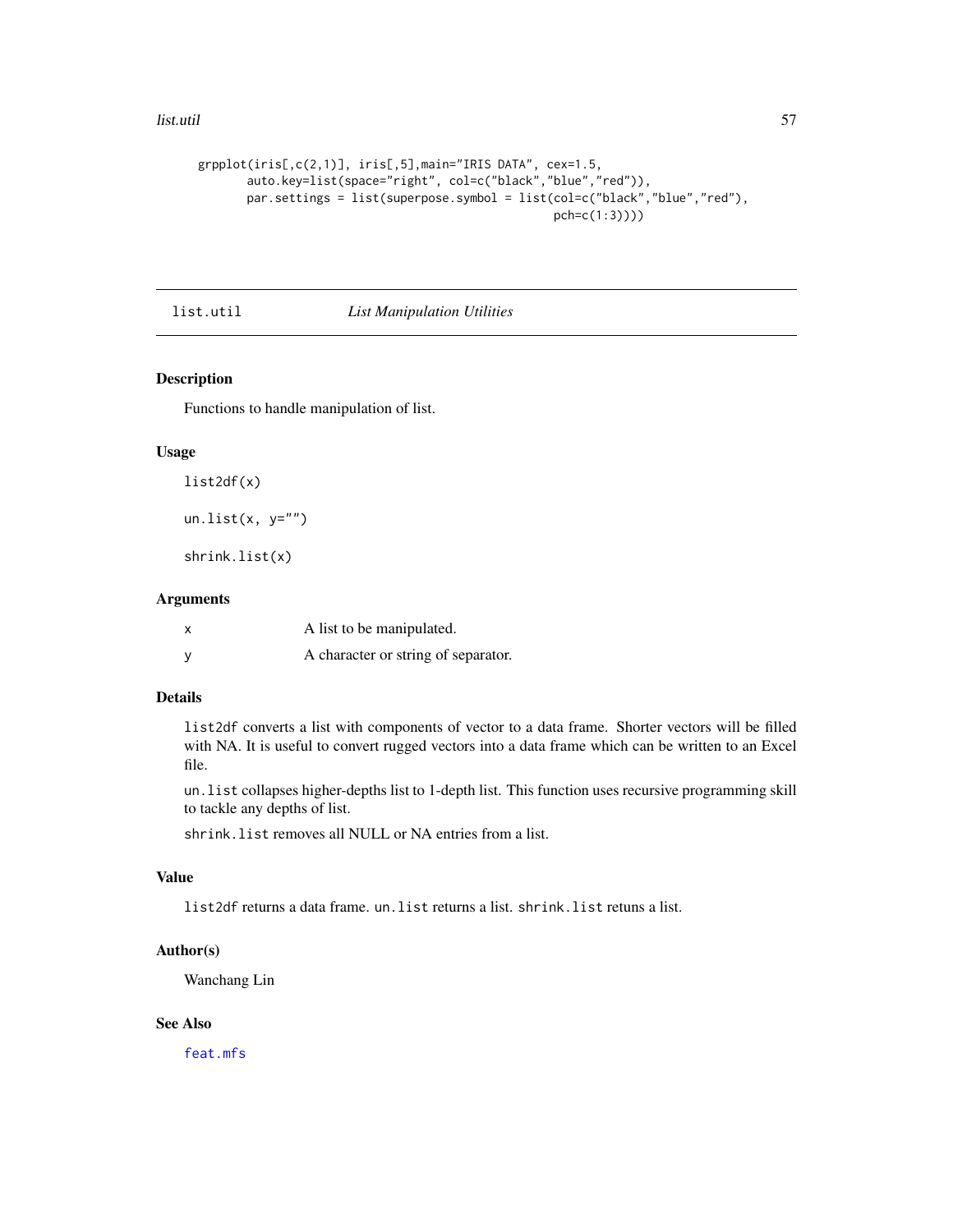## Examples

```
## See examples of function feat.mfs for the usages of list2df and un.list.
a \leftarrow list(x=1, y=NA, z=NULL)b \leftarrow list(x=1, y=NA)c \leftarrow list(x=1, z=NULL)shrink.list(a)
shrink.list(b)
shrink.list(c)
```
<span id="page-57-0"></span>maccest *Estimation of Multiple Classification Accuracy*

# Description

Estimation of classification accuracy by multiple classifiers with resampling procedure and comparisons of multiple classifiers.

### Usage

```
maccest(dat, ...)
## Default S3 method:
maccest(dat, cl, method="svm", pars = valipars(),
        tr.idx = NULL, comp="anova",...)
## S3 method for class 'formula'
maccest(formula, data = NULL, ..., subset, na.action = na.omit)
```
## Arguments

| formula | A formula of the form groups $\sim x1 + x2 + $ That is, the response is the group-<br>ing factor and the right hand side specifies the (non-factor) discriminators.                                                                            |
|---------|------------------------------------------------------------------------------------------------------------------------------------------------------------------------------------------------------------------------------------------------|
| data    | Data frame from which variables specified in formula are preferentially to be<br>taken.                                                                                                                                                        |
| dat     | A matrix or data frame containing the explanatory variables if no formula is<br>given as the principal argument.                                                                                                                               |
| cl      | A factor specifying the class for each observation if no formula principal argu-<br>ment is given.                                                                                                                                             |
| method  | A vector of multiple classification methods to be used. Classifiers, such as<br>randomForest, svm, knn and 1da, can be used. For details, see note below.                                                                                      |
| pars    | A list of resampling scheme such as <i>Leave-one-out cross-validation</i> , <i>Cross-</i><br>validation, Randomised validation (holdout) and Bootstrap, and control param-<br>eters for the calculation of accuracy. See valipars for details. |
| tr.idx  | User defined index of training samples. Can be generated by trainind.                                                                                                                                                                          |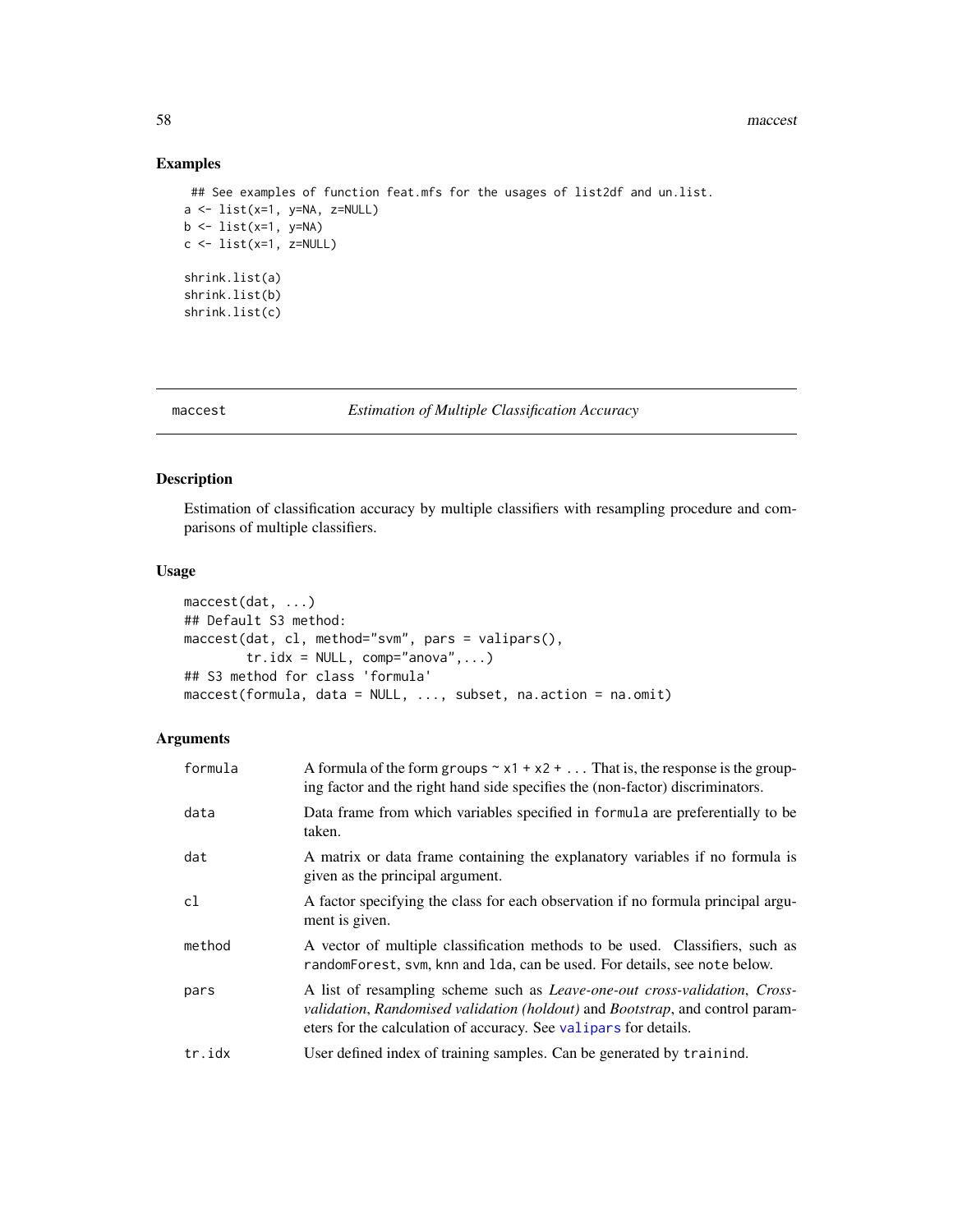#### maccest 59

| comp       | Comparison method of multiple classifier. If comp is anova, the multiple com-<br>parisons are performed by ANOVA and then the pairwise comparisons are per-<br>formed by HSDTukey. If comp is fried, the multiple comparisons are performed<br>by Friedman Test and the pairwise comparisons are performed by Wilcoxon<br>Test. |
|------------|---------------------------------------------------------------------------------------------------------------------------------------------------------------------------------------------------------------------------------------------------------------------------------------------------------------------------------|
| $\ddots$ . | Additional parameters to method.                                                                                                                                                                                                                                                                                                |
| subset     | Optional vector, specifying a subset of observations to be used.                                                                                                                                                                                                                                                                |
| na.action  | Function which indicates what should happen when the data contains NA's, de-<br>faults to na. omit.                                                                                                                                                                                                                             |

## Details

The accuracy rates for classification are obtained used techniques such as *Random Forest*, *Support Vector Machine*, *k-Nearest Neighbour Classification*, *Linear Discriminant Analysis* and *Linear Discriminant Analysis* based on sampling methods, including *Leave-one-out cross-validation*, *Cross-validation*, *Randomised validation (holdout)* and *Bootstrap*.

### Value

An object of class maccest, including the components:

| method   | Classification method used.                                                            |
|----------|----------------------------------------------------------------------------------------|
| acc      | Accuracy rate.                                                                         |
| acc.iter | Accuracy rate of each iteration.                                                       |
| acc.std  | Standard derivation of accuracy rate.                                                  |
| mar      | Prediction margin.                                                                     |
| mar.iter | Prediction margin of each iteration.                                                   |
| auc      | The area under receiver operating curve (AUC).                                         |
| auc.iter | AUC of each iteration.                                                                 |
| comp     | Multiple comparison method used.                                                       |
| h.test   | Hypothesis test results of multiple comparison.                                        |
| gl.pval  | Global or overall p-value.                                                             |
| mc.pyal  | Pairwise comparison p-values.                                                          |
| sampling | Sampling scheme used.                                                                  |
| niter    | Number of iteration.                                                                   |
| nreps    | Number of replications in each iteration.                                              |
| conf.mat | Overall confusion matrix.                                                              |
| acc.boot | A list of bootrap error such as .632 and .632+ if the validation method is<br>bootrap. |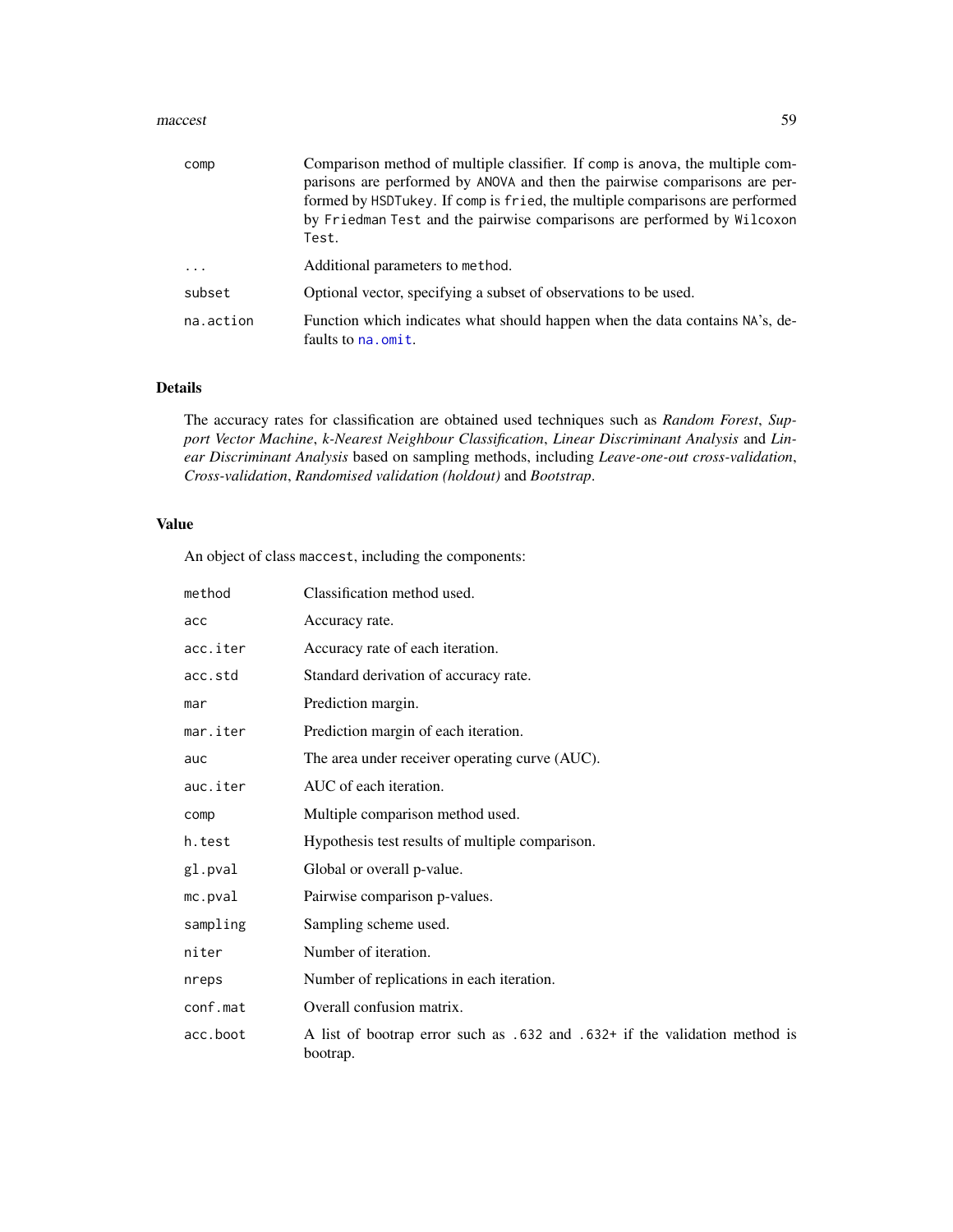### Note

The maccest can take any classification model if its argument format is model (formula, data, subset, na. action, ...) and their corresponding method predict.model(object,newdata,...) can either return the only predicted class label or in a list with name as class, such as lda and pcalda.

As for the multiple comparisons by ANOVA, the following assumptions should be considered:

- The samples are randomly and independently selected.
- The populations are normally distributed.
- The populations all have the same variance.

All the comparisons are based on the results of all iteration.

[aam.mcl](#page-3-0) is a simplified version which returns acc (accuracy), auc(area under ROC curve) and mar(class margin).

#### Author(s)

Wanchang Lin

### See Also

[accest](#page-3-1), [aam.mcl](#page-3-0), [valipars](#page-107-0), [plot.maccest](#page-88-0) [trainind](#page-104-0), [boxplot.maccest](#page-10-0),[classifier](#page-14-0)

```
# Iris data
data(iris)
x <- subset(iris, select = -Species)
y <- iris$Species
method <- c("randomForest","svm","pcalda","knn")
pars <- valipars(sampling="boot", niter = 3, nreps=5, strat=TRUE)
res <- maccest(Species~., data = iris, method=method, pars = pars,
                 comp="anova")
## or
res <- maccest(x, y, method=method, pars=pars, comp="anova")
res
summary(res)
plot(res)
boxplot(res)
oldpar <- par(mar = c(5, 10, 4, 2) + 0.1)
plot(res$h.test$tukey,las=1) ## plot the tukey results
par(oldpar)
```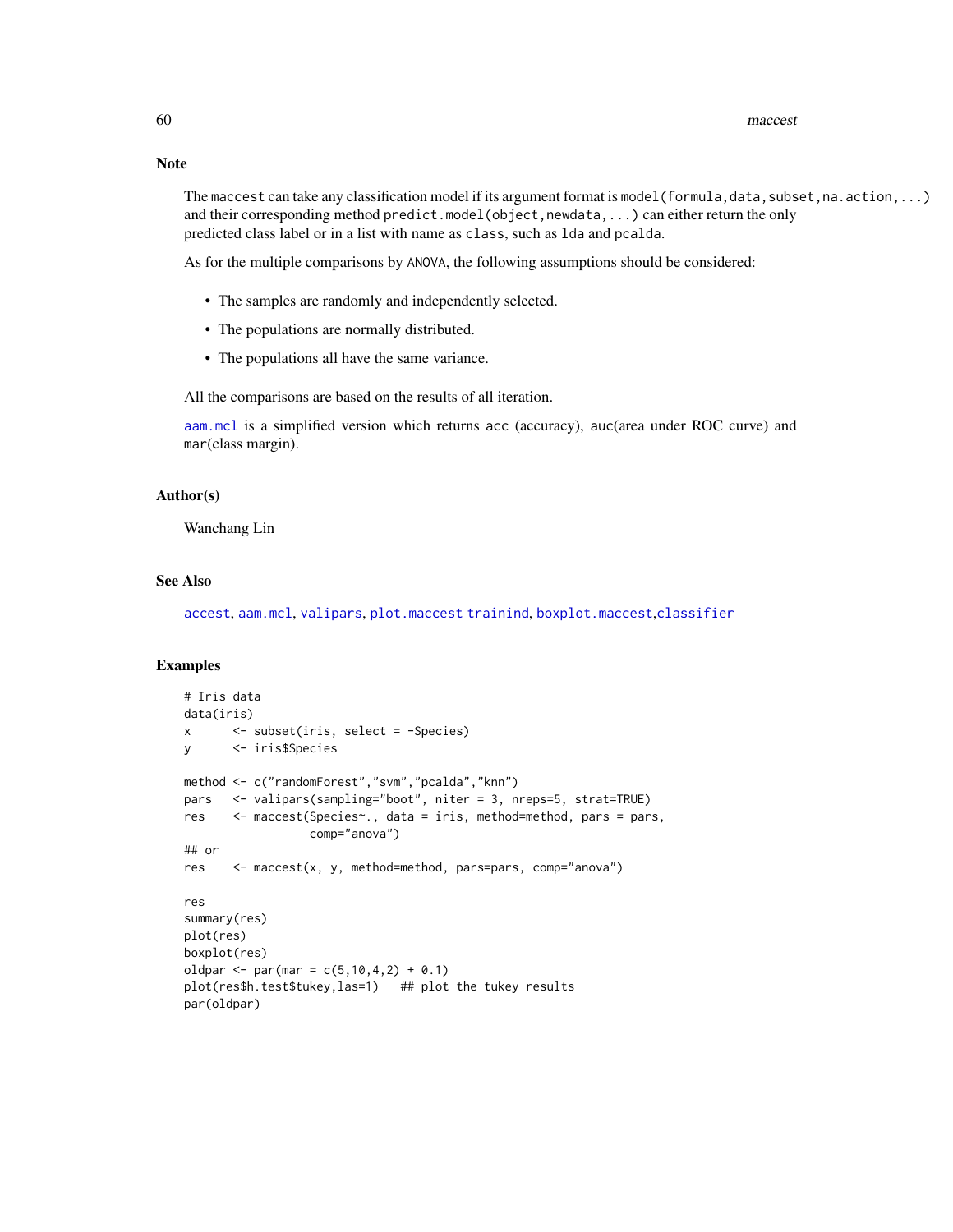## Description

Binary classification by multiple classifier.

## Usage

 $mbinest(data, cl, choices = NULL, method, pars=valipars(),...)$ 

## Arguments

| dat      | A matrix or data frame containing the explanatory variables.                                             |
|----------|----------------------------------------------------------------------------------------------------------|
| cl       | A factor specifying the class for each observation.                                                      |
| choices  | The vector or list of class labels to be chosen for binary classification. For<br>details, see dat. sel. |
| method   | Multiple classification methods to be used. For details, see maccest.                                    |
| pars     | A list of parameters of the resampling method. See valipars for details.                                 |
| $\cdots$ | Additional parameters to method.                                                                         |

# Value

A list with components:

| all      | All results of classification.                                     |
|----------|--------------------------------------------------------------------|
| com      | A matrix of the combinations of the binary class labels.           |
| acc      | A table of classification accuracy for the binary combination.     |
| mar      | Prediction margin.                                                 |
| auc      | The area under receiver operating curve (AUC).                     |
| method   | Classification methods used.                                       |
| niter    | Number of iterations.                                              |
| sampling | Sampling scheme used.                                              |
| nreps    | Number of replications in each iteration if sampling is not loocv. |

## Author(s)

Wanchang Lin

## See Also

[maccest](#page-57-0), [maccest](#page-57-0),[valipars](#page-107-0), [dat.sel](#page-20-0)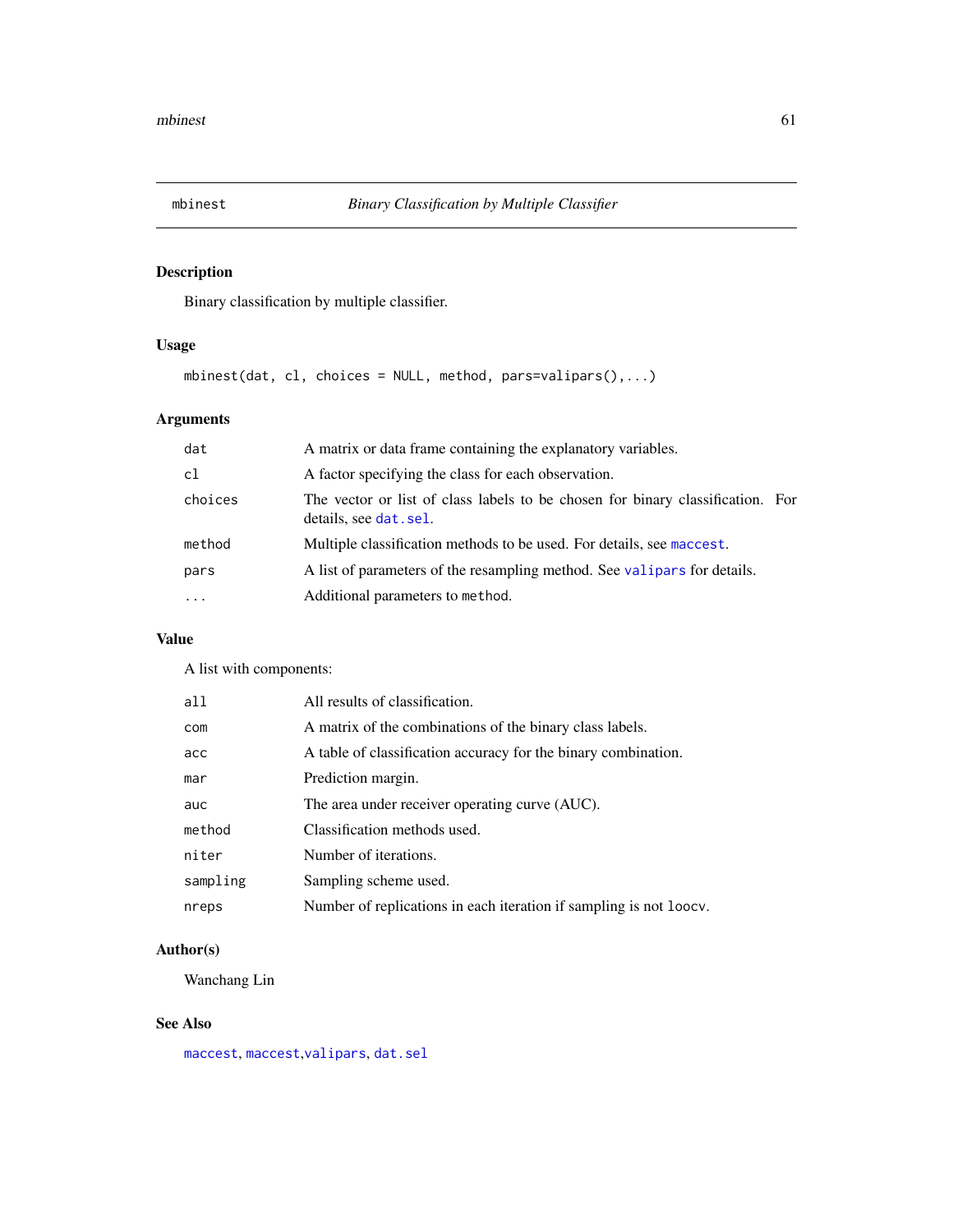# Examples

```
## iris data set
data(iris)
dat <- subset(iris, select = -Species)
cl <- iris$Species
method <- c("svm","pcalda")
pars <- valipars(sampling="cv",niter = 10, nreps = 5)
res <- mbinest(dat,cl,choices=c("setosa"), method=method,
                 pars = pars, kernel="linear")
## combine prediction accuracy, AUC and margin
z <- round(cbind(res$acc,res$auc,res$mar),digits=3)
colnames(z) <- c(paste(method,".acc", sep=""),paste(method,".auc", sep=""),
                paste(method,".mar", sep=""))
```
<span id="page-61-0"></span>mc.anova *Multiple Comparison by 'ANOVA' and Pairwise Comparison by 'HS-DTukey Test'*

## Description

Performs multiple comparison by ANOVA and pairwise comparison by HSDTukey Test.

#### Usage

 $mc.annotation(x, ...)$ 

### Arguments

|          | A matrix or data frame to be tested.                 |
|----------|------------------------------------------------------|
| $\cdots$ | Additional arguments pass to anova or HSDTukey test. |

#### Value

A list with components:

| anova   | Hypothesis test results of anova.            |
|---------|----------------------------------------------|
| tukev   | Hypothesis test results of HSDTukey. test.   |
| gl.pval | Global or overall p value returned by anova. |
| mc.pval | Pairwise p value returned by HSDTukey. test. |

### Author(s)

Wanchang Lin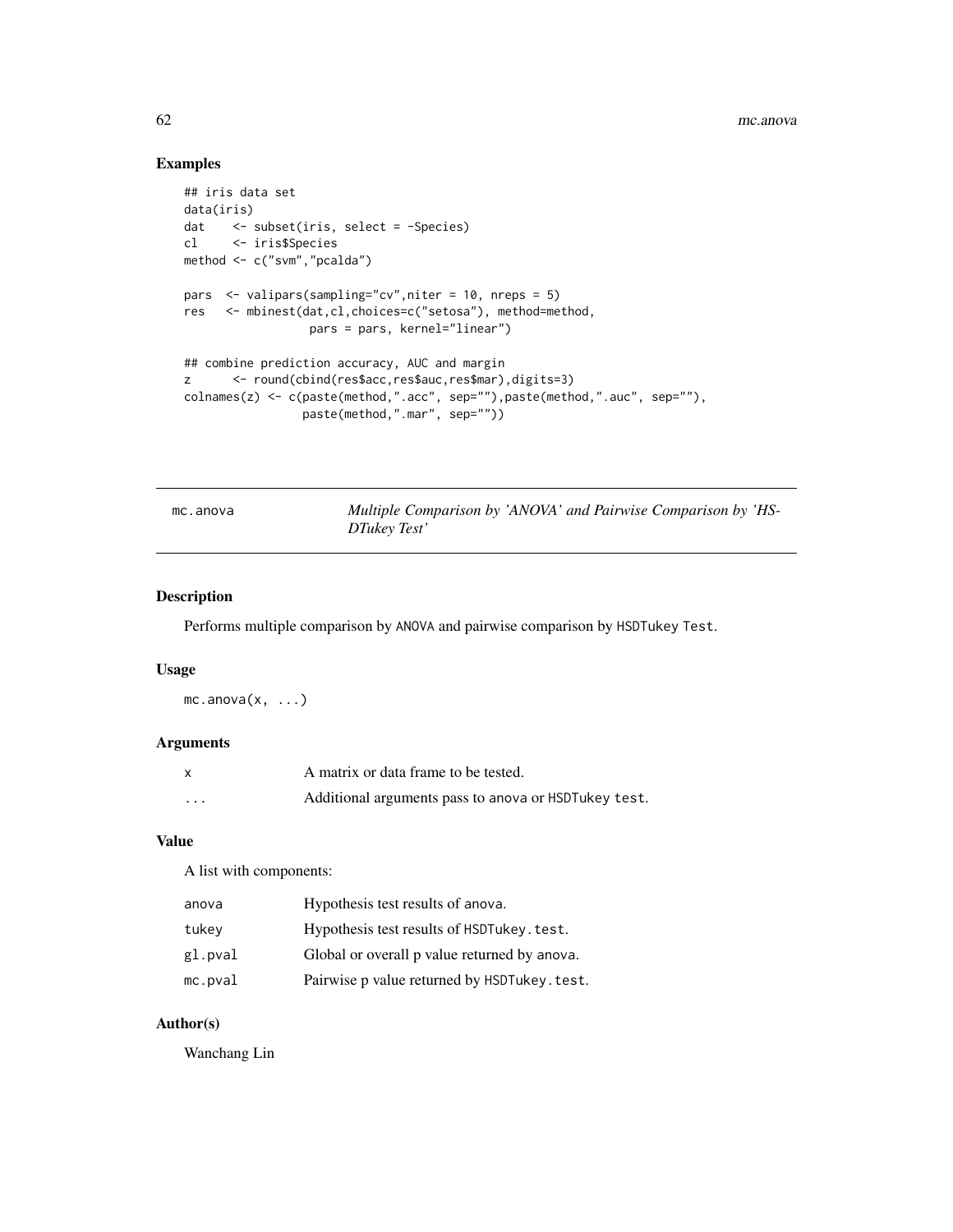#### $\epsilon$  mc.fried 63

# See Also

[maccest](#page-57-0), [mc.fried](#page-62-0)

## Examples

```
# Iris data
data(iris)
x <- subset(iris, select = -Species)
y <- iris$Species
method <- c("randomForest","svm","pcalda","knn")
pars <- valipars(sampling="boot", niter = 10, nreps=4)
res <- maccest(x, y, method=method, pars=pars, comp="anova")
res
htest <- mc.anova(res$acc.iter)
oldpar <- par(mar = c(5, 10, 4, 2) + 0.1)
plot(htest$tukey,las=1) ## plot the tukey results
par(oldpar)
```
<span id="page-62-0"></span>

| mc.fried | Multiple Comparison by 'Friedman Test' and Pairwise Comparison by |
|----------|-------------------------------------------------------------------|
|          | 'Wilcoxon Test'                                                   |

### Description

Performs multiple comparison by Friedman test and pairwise comparison by Wilcoxon Test.

### Usage

 $mc.fried(x, p.addjust.method = p.addjust.methods,...)$ 

## Arguments

| p.adjust.method         | A matrix or data frame to be tested.                                   |
|-------------------------|------------------------------------------------------------------------|
|                         | Method for adjusting p values (see p. adjust).                         |
| $\cdot$ $\cdot$ $\cdot$ | Additional arguments pass to friedman. test or pairwise. wilcox. test. |

### Value

A list with components:

| fried   | Hypothesis test results of friedman. test.            |
|---------|-------------------------------------------------------|
| wilcox  | Hypothesis test results of pairwise.wilcox.test.      |
| gl.pval | Global or overall p value returned by friedman. test. |
| mc.pval | Pairwise p value returned by pairwise.wilcox.test.    |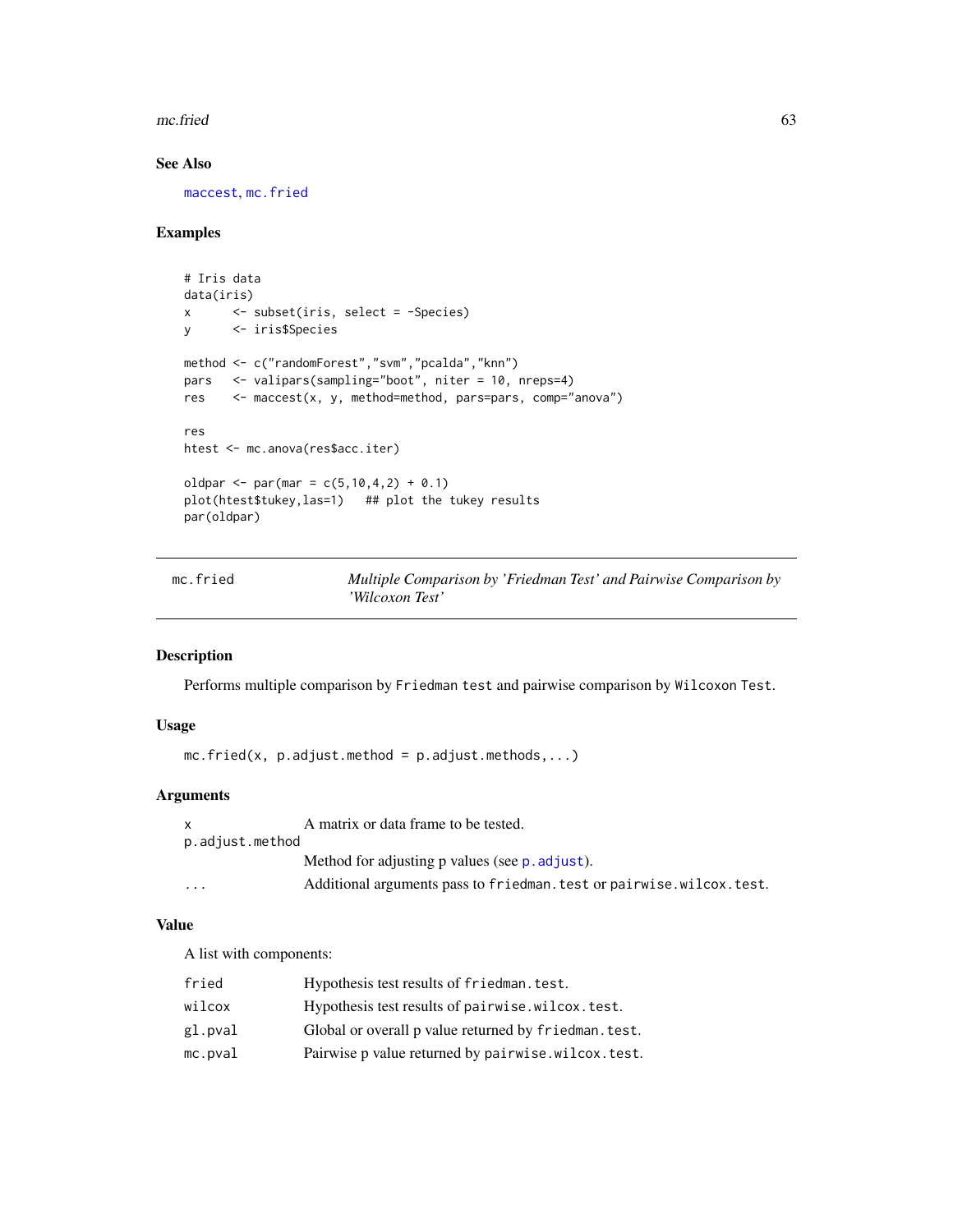### Author(s)

Wanchang Lin

## See Also

[maccest](#page-57-0), [mc.anova](#page-61-0)

## Examples

```
# Iris data
data(iris)
x <- subset(iris, select = -Species)
y <- iris$Species
method <- c("randomForest","svm","pcalda","knn")
pars <- valipars(sampling="cv", niter = 10, nreps=4)
res <- maccest(x, y, method=method, pars=pars,
                 comp="fried",kernel="linear")
res
```

```
htest <- mc.fried(res$acc.iter)
```
### mc.norm *Normality Test by Shapiro-Wilk Test*

### Description

Perform Shapiro-Wilk normality test by shapiro. test and plot the density function and boxplot.

### Usage

 $mc.norm(x, \ldots)$ 

### Arguments

| x       | A matrix or data frame to be tested.        |
|---------|---------------------------------------------|
| $\cdot$ | Additional arguments pass to shapiro. test. |

### Value

Object of shapiro.test, boxplot and histogram.

## Author(s)

Wanchang Lin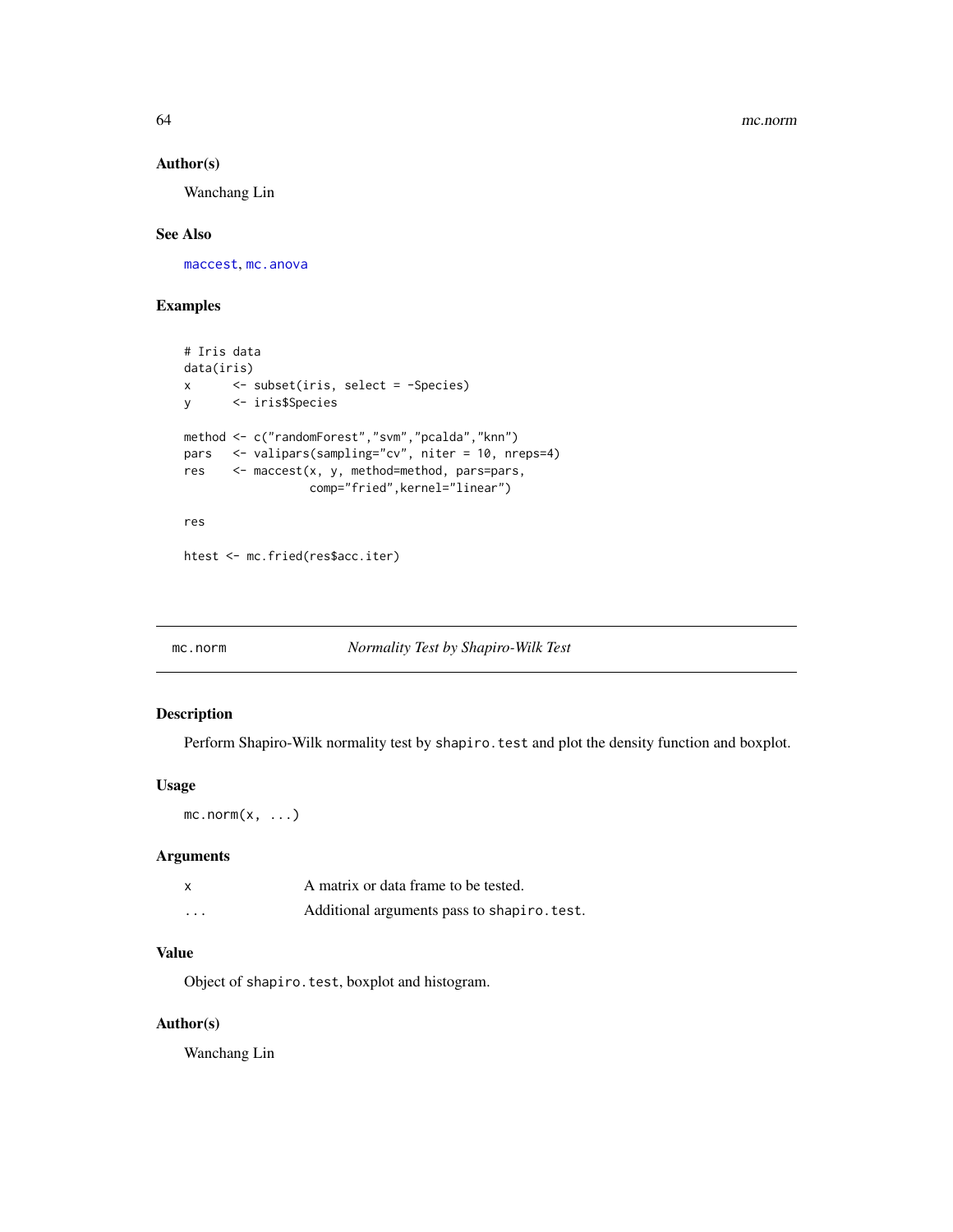#### mdsplot 65

## See Also

[maccest](#page-57-0), [mc.anova](#page-61-0)

### Examples

```
data(iris)
x <- subset(iris, select = -Species)
y <- iris$Species
method <- c("randomForest","svm","pcalda","knn")
pars <- valipars(sampling="boot", niter = 10, nreps=10)
res <- maccest(x, y, method=method, pars=pars,
                 comp="anova")
res
res$acc.iter
mc.norm(res$acc.iter)
```
mdsplot *Plot Classical Multidimensional Scaling*

### Description

Plot metric MDS with categorical information.

### Usage

```
mdsplot(x, y, method = "euclidean", dimen = c(1,2), ...)
```
## Arguments

| $\mathsf{x}$ | A matrix or data frame to be plotted.                                                                                                                                                                                                                                                                       |
|--------------|-------------------------------------------------------------------------------------------------------------------------------------------------------------------------------------------------------------------------------------------------------------------------------------------------------------|
| У            | A factor or vector giving group information of columns of x.                                                                                                                                                                                                                                                |
| method       | The distance measure to be used. This must be one of "euclidean", "maximum",<br>"manhattan", "canberra", "binary" or "minkowski". Any unambiguous substring<br>can be given. It is only for mds. plot. wrap.                                                                                                |
| dimen        | A vector of index of dimentonal to be plotted. Only two dimentions are are<br>allowed.                                                                                                                                                                                                                      |
|              | Further arguments to promp or lattice. See corresponding entry in xyplot<br>for non-trivial details of lattice. For peaplot, one argument is ep: an in-<br>teger for plotting 95% ellipse. 1 and 2 for plotting overall and group ellipse,<br>respectively. Otherwise, none. For details, see panel.elli.1. |

### Value

mdsplot returns an object of class "trellis".

## Author(s)

Wanchang Lin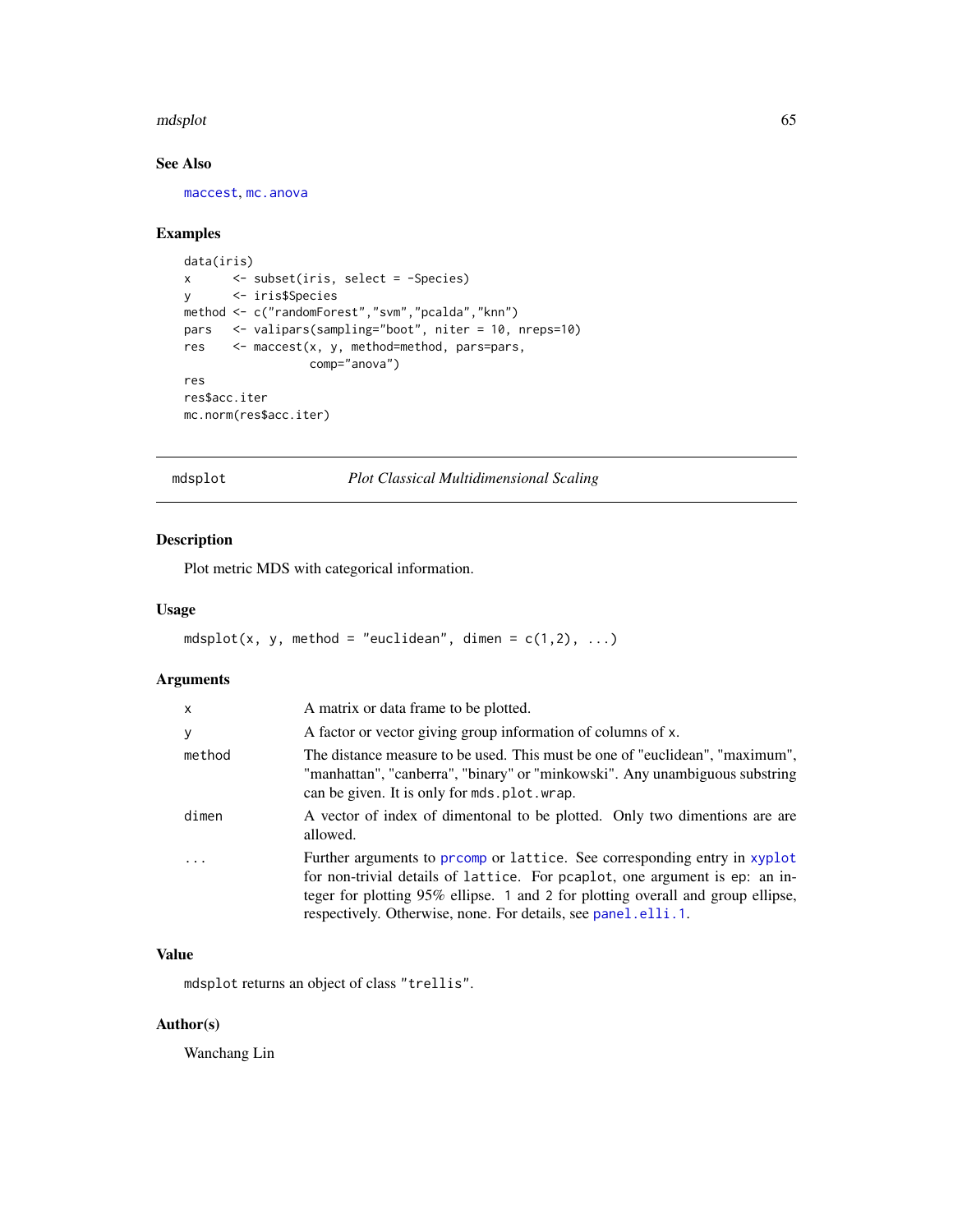66 mv.util

## See Also

[grpplot](#page-55-0), [panel.elli](#page-74-0), [mds.plot.wrap](#page-80-1), [pcaplot](#page-85-0)

### Examples

```
## examples of 'mdsplot'
data(iris)
x \leftarrow \text{iris}[, 1:4]y \leftarrow \text{iris}[, 5]mdsplot(x,y, dimen=c(1,2),ep=2)
mdsplot(x,y, dimen=c(2,1),ep=1)tmp \leftarrow mdsplot(x, y, ep=2, conf.level = 0.9)tmp
## change symbol's color, type and size
mdsplot(x, y, main="IRIS DATA", cex=1.2,
  auto.key=list(space="right", col=c("black","blue","red"), cex=1.2),
  par.settings = list(superpose.symbol = list(col=c("black","blue","red"),
                                                   pch=c(1:3))))
```
## mv.util *Missing Value Utilities*

### Description

Functions to handle missing values of data set.

### Usage

```
mv.stats(dat,grp=NULL,...)
```
mv.fill(dat,method="mean",ze\_ne = FALSE)

mv.zene(dat)

## Arguments

| dat      | A data frame or matrix of data set.                                                               |
|----------|---------------------------------------------------------------------------------------------------|
| grp      | A factor or vector of class.                                                                      |
| method   | Univariate imputation method for missing value. For details, see examples be-<br>low.             |
| ze_ne    | A logical value indicating whether the zeros or negatives should be treated as<br>missing values. |
| $\ddots$ | Additional parameters to mv. stats for plotting using <b>lattice</b> .                            |
|          |                                                                                                   |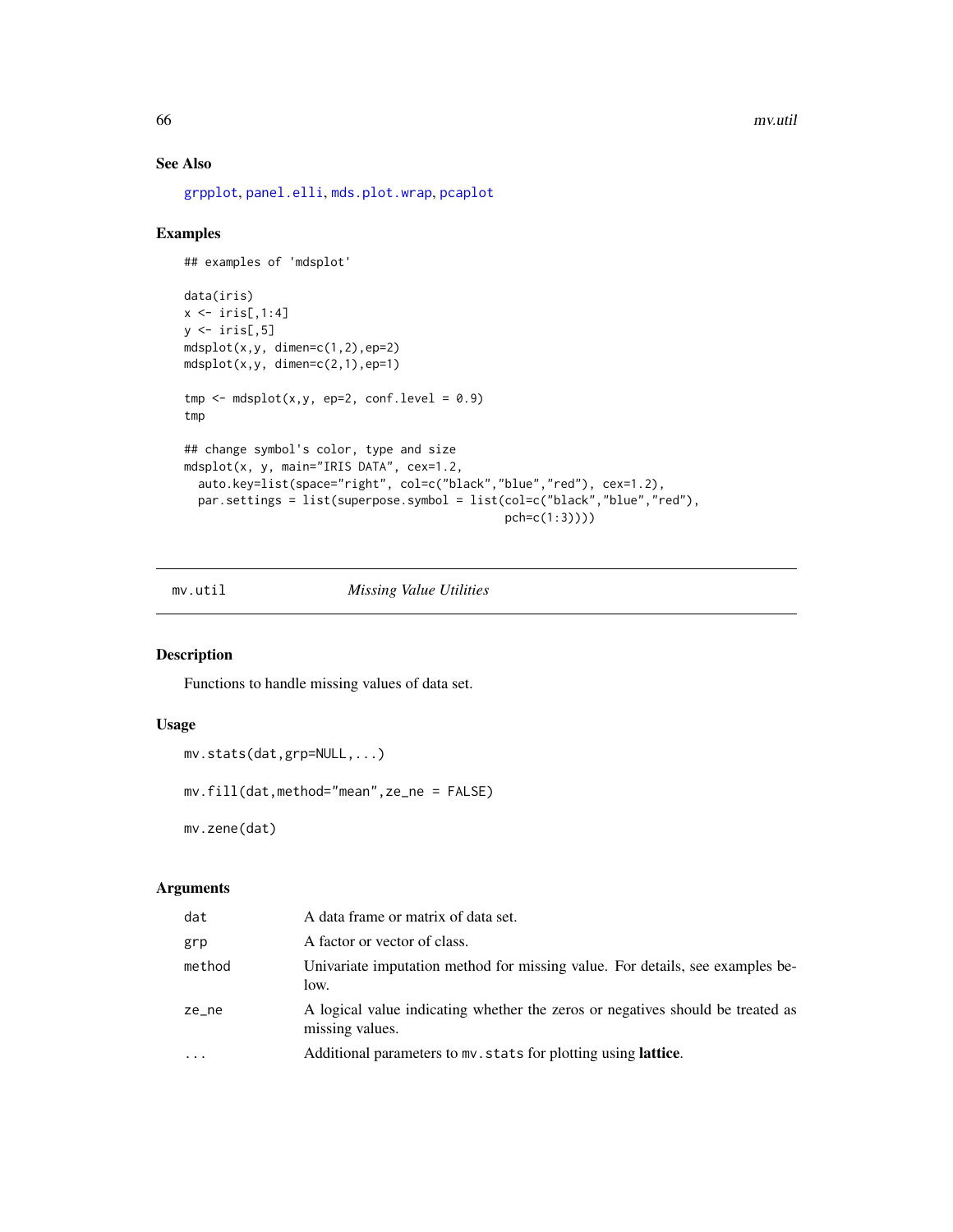#### mv.util 67

### Value

mv.fill returns an imputed data frame.

mv.zene returns an NA-filled data frame.

mv.stats returns a list including the components:

- mv.overall: Overall missng value rate.
- mv.var: Missing value rate per variable (column).
- mv.grp: A matrix of missing value rate for different groups if argument grp is given.
- mv.grp.plot: An object of class trellis for plotting of mv.grp if argument grp is given.

### Author(s)

Wanchang Lin

```
data(abr1)
dat <- abr1$pos[,1970:1980]
cls <- factor(abr1$fact$class)
## fill zeros with NAs
dat <- mv.zene(dat)
## missing values summary
mv <- mv.stats(dat, grp=cls)
plot(mv$mv.grp.plot)
## fill NAs with mean
dat.mean <- mv.fill(dat,method="mean")
## fill NAs with median
dat.median <- mv.fill(dat,method="median")
## -----------------------------------------------------------------------
## fill NAs with user-defined methods: two examples given here.
## a.) Random imputation function:
rand <- function(x,...) sample(x[!is.na(x)], sum(is.na(x)), replace=TRUE)
## test this function:
(tmp < - \text{dat}[, 1]) ## an vector with NAs
## get the randomised values for NAs
rand(tmp)
## fill NAs with method "rand"
dat.rand <- mv.fill(dat,method="rand")
## b.) "Low" imputation function:
"low" \leq function(x, ...) {
 max(mean(x, ...) - 3 * sd(x, ...), min(x, ...)/2)
}
```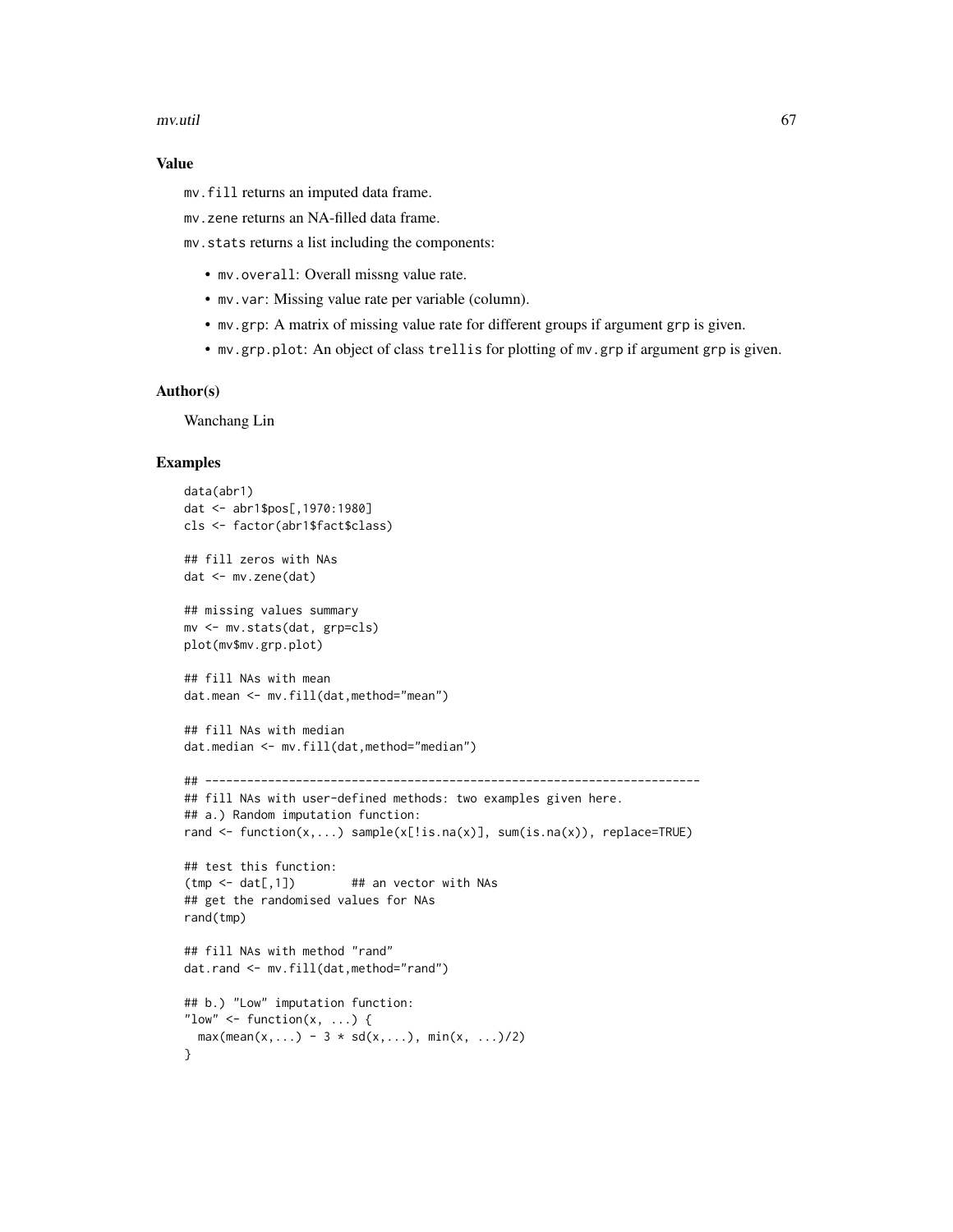68 oscillation of the contract of the contract of the contract of the contract of the contract of the contract of the contract of the contract of the contract of the contract of the contract of the contract of the contract

```
## fill NAs with method "low"
dat.low <- mv.fill(dat, method="low")
## summary of imputed data set
df.summ(dat.mean)
```
# <span id="page-67-0"></span>osc *Orthogonal Signal Correction (OSC)*

## Description

Data pre-processing by orthogonal signal correction (OSC).

## Usage

```
osc(x, \ldots)## Default S3 method:
osc(x, y, method="wold",center=TRUE,osc.ncomp=4,pls.ncomp=10,
   tol=1e-3, iter=20,...)
## S3 method for class 'formula'
osc(formula, data = NULL, ..., subset, na.action = na.omit)
```
# Arguments

| formula      | A formula of the form groups $\sim x1 + x2 + $ That is, the response is the group-<br>ing factor and the right hand side specifies the (non-factor) discriminators. |
|--------------|---------------------------------------------------------------------------------------------------------------------------------------------------------------------|
| data         | Data frame from which variables specified in formula are preferentially to be<br>taken.                                                                             |
| $\mathsf{x}$ | A matrix or data frame containing the explanatory variables if no formula is<br>given as the principal argument.                                                    |
| У            | A factor specifying the class for each observation if no formula principal argu-<br>ment is given.                                                                  |
| method       | A method for calculating OSC weights, loadings and scores. The following<br>methods are supported:                                                                  |
|              | • wold: Original Wold et al approach.                                                                                                                               |
|              | • sjoblom: Sjoblom et al approach.                                                                                                                                  |
|              | • wise: Wise and Gallagher approach.                                                                                                                                |
| center       | A logical value indicating whether the data set should be centred by column-<br>wise.                                                                               |
| osc.ncomp    | The number of components to be used in the OSC calculation.                                                                                                         |
| pls.ncomp    | The number of components to be used in the PLS calculation.                                                                                                         |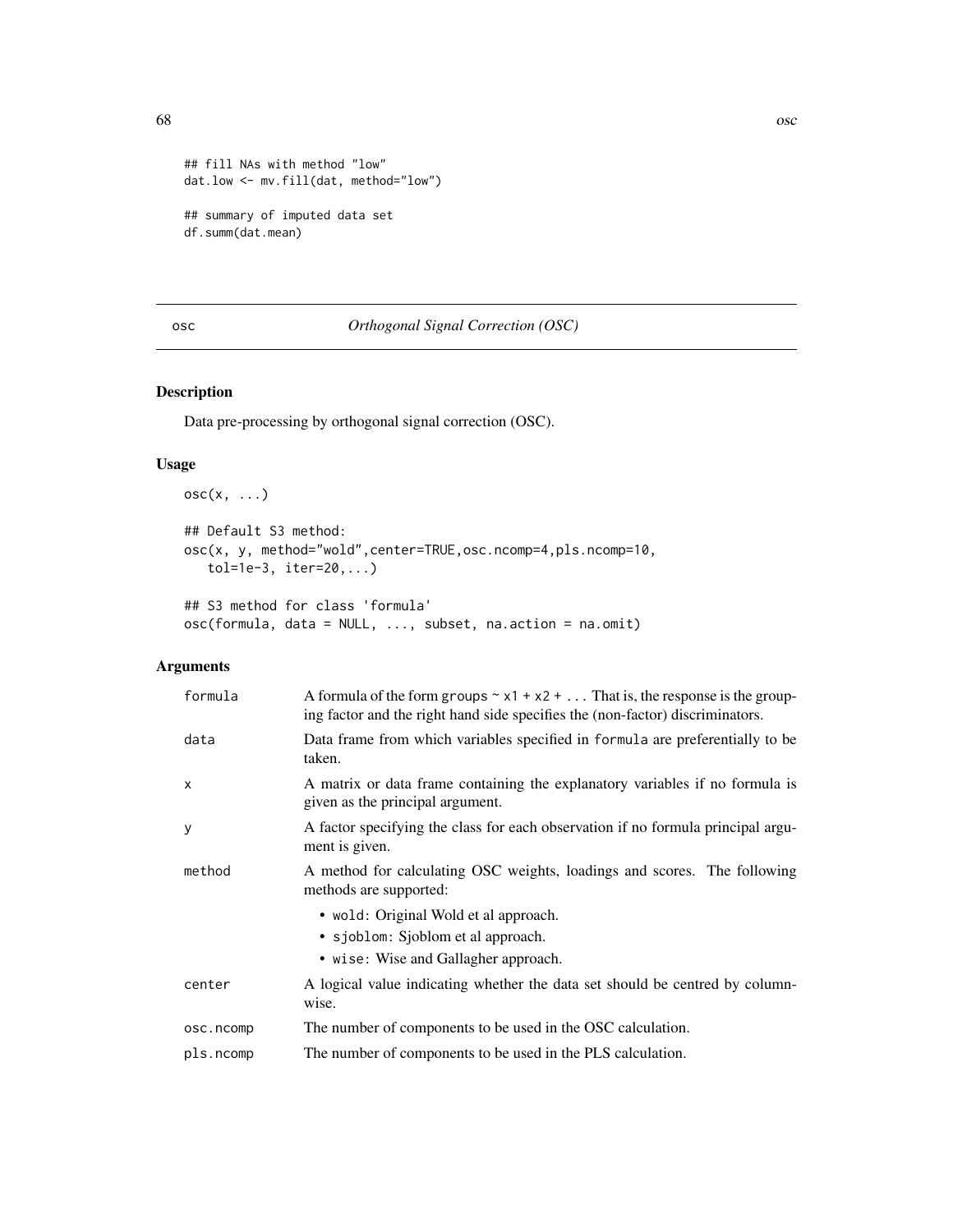| tol       | A scalar value of tolerance for OSC computation.                                                                                                                                                                                                             |
|-----------|--------------------------------------------------------------------------------------------------------------------------------------------------------------------------------------------------------------------------------------------------------------|
| iter      | The number of iteration used in OSC calculation.                                                                                                                                                                                                             |
| $\cdots$  | Arguments passed to or from other methods.                                                                                                                                                                                                                   |
| subset    | An index vector specifying the cases to be used in the training sample.                                                                                                                                                                                      |
| na.action | A function to specify the action to be taken if NAs are found. The default action is<br>na.omit, which leads to rejection of cases with missing values on any required<br>variable. An alternative is na. fail, which causes an error if NA cases are found. |
|           |                                                                                                                                                                                                                                                              |

#### Value

An object of class osc containing the following components:

| $\times$       | A matrix of OSC corrected data set.                                                                                                                       |
|----------------|-----------------------------------------------------------------------------------------------------------------------------------------------------------|
| R <sub>2</sub> | R2 statistics. It is calculated as the fraction of variation in X after OSC correc-<br>tion for the calibration (training) data.                          |
| angle          | An angle used for checking if scores t is orthogonal to y. An angle close to 90<br>degree means that orthogonality is achieved in the correction process. |
| W              | A matrix of OSC weights.                                                                                                                                  |
| p              | A matrix of OSC loadings.                                                                                                                                 |
| t              | A matrix of OSC scores.                                                                                                                                   |
| call           | The (matched) function call.                                                                                                                              |
| center         | A logical value indicating whether the data set has been centred by column-wise.                                                                          |
| osc.ncomp      | The number of component used in OSC computation.                                                                                                          |
| pls.ncomp      | The number of component used in PLS computation.                                                                                                          |
| method         | The OSC algorithm used.                                                                                                                                   |

#### Note

This function may be called giving either a formula and optional data frame, or a matrix and grouping factor as the first two arguments.

### Author(s)

Wanchang Lin

#### References

Wold, S., Antti, H., Lindgren, F., Ohman, J.(1998). Orthogonal signal correction of near infrared spectra. *Chemometrics Intell. Lab. Syst.*, 44: 175-185.

Westerhuis, J. A., de Jong, S., Smilde, A, K. (2001). Direct orthogonal signal correction. *Chemometrics Intell. Lab. Syst.*, 56: 13-25.

Sjoblom. J., Svensson, O., Josefson, M., Kullberg, H., Wold, S. (1998). An evaluation of orthogonal signal correction applied to calibration transfer of near infrared spectra. *Chemometrics Intell. Lab. Syst.*,44: 229-244.

Svensson, O., Kourti, T. and MacGregor, J.F. (2002). An investigation of orthogonal correction algorithms and their characteristics. *Journal of Chemometrics*, 16:176-188.

Wise, B. M. and Gallagher, N.B. *http://www.eigenvector.com/MATLAB/OSC.html*.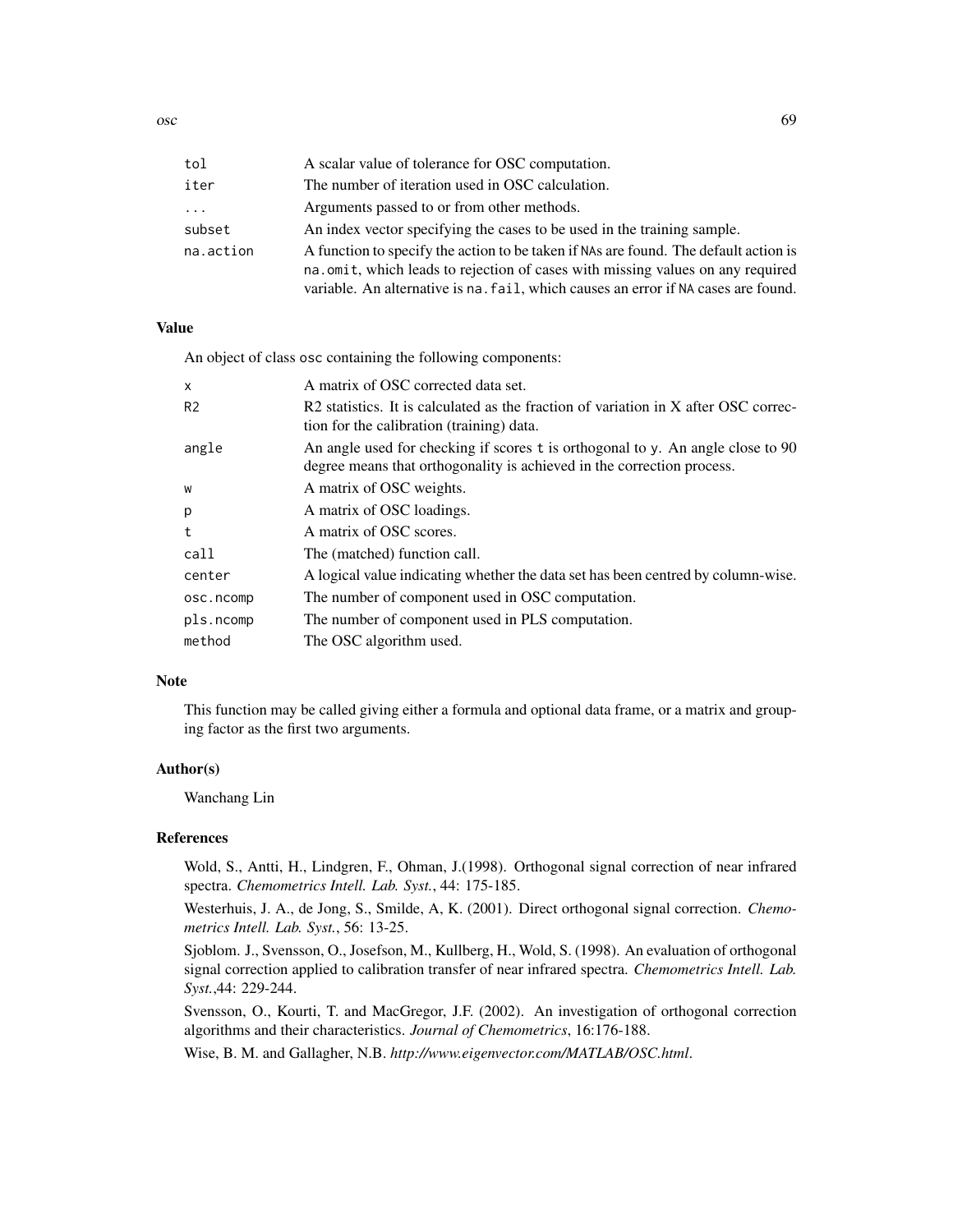## See Also

[predict.osc](#page-94-0), [osc\\_wold](#page-73-0), [osc\\_sjoblom](#page-69-0), [osc\\_wise](#page-71-0)

## Examples

```
data(abr1)
cl <- factor(abr1$fact$class)
dat <- abr1$pos
## divide data as training and test data
idx <- sample(1:nrow(dat), round((2/3)*nrow(dat)), replace=FALSE)
## construct train and test data
train.dat <- dat[idx,]
train.t <- cl[idx]
test.dat \leq dat[-idx,]
test.t <- cl[-idx]
## build OSC model based on the training data
res <- osc(train.dat, train.t, method="wise", osc.ncomp=2, pls.ncomp=4)
names(res)
res
summary(res)
## pre-process test data by OSC
test.dat.1 <- predict(res,test.dat)$x
```
<span id="page-69-0"></span>osc\_sjoblom *Orthogonal Signal Correction (OSC) Approach by Sjoblom et al.*

## Description

Orthogonal signal correction (OSC) approach by Sjoblom et al.

### Usage

```
osc_sjoblom(x, y, center=TRUE,osc.ncomp=4,pls.ncomp=10,
            tol=1e-3,iter=20,...)
```
#### Arguments

| X         | A numeric data frame or matrix to be pre-processed.                                   |
|-----------|---------------------------------------------------------------------------------------|
| V         | A vector or factor specifying the class for each observation.                         |
| center    | A logical value indicating whether the data set should be centred by column-<br>wise. |
| osc.ncomp | The number of components to be used in the OSC calculation.                           |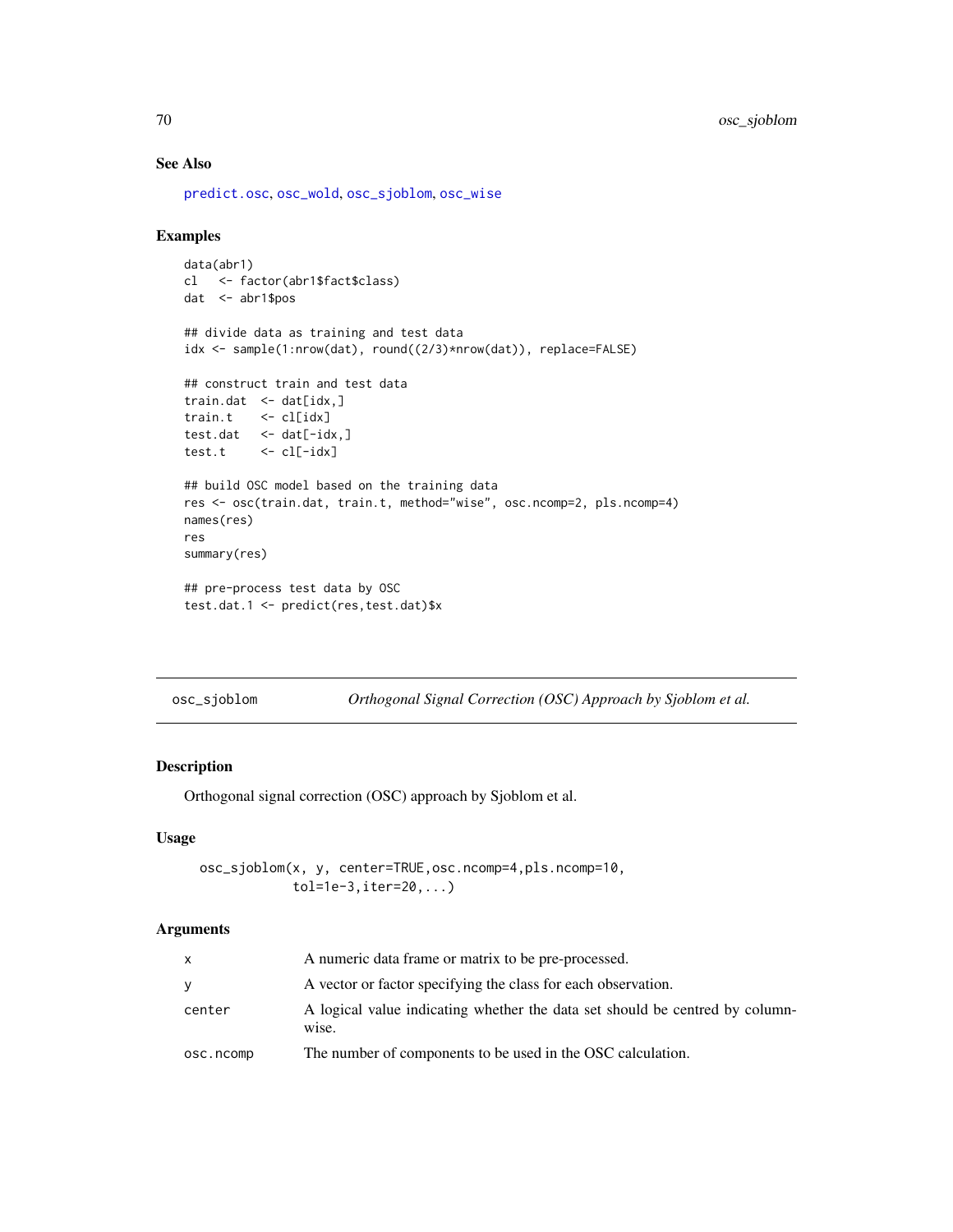| pls.ncomp | The number of components to be used in the PLS calculation. |
|-----------|-------------------------------------------------------------|
| tol       | A scalar value of tolerance for OSC computation.            |
| iter      | The number of iteration used in OSC calculation.            |
| $\cdots$  | Arguments passed to or from other methods.                  |

### Value

A list containing the following components:

| $\mathsf{x}$   | A matrix of OSC corrected data set.                                                                                                                       |
|----------------|-----------------------------------------------------------------------------------------------------------------------------------------------------------|
| R <sub>2</sub> | R2 statistics. It is calculated as the fraction of variation in X after OSC correc-<br>tion.                                                              |
| angle          | An angle used for checking if scores t is orthogonal to y. An angle close to 90<br>degree means that orthogonality is achieved in the correction process. |
| W              | A matrix of OSC weights.                                                                                                                                  |
| p              | A matrix of OSC loadings.                                                                                                                                 |
| t              | A matrix of OSC scores.                                                                                                                                   |
| center         | A logical value indicating whether the data set has been centred by column-wise.                                                                          |

## Author(s)

Wanchang Lin

### References

Sjoblom. J., Svensson, O., Josefson, M., Kullberg, H., Wold, S. (1998). An evaluation of orthogonal signal correction applied to calibration transfer of near infrared spectra. *Chemometrics Intell. Lab. Syst.*,44: 229-244.

Svensson, O., Kourti, T. and MacGregor, J.F. (2002). An investigation of orthogonal correction algorithms and their characteristics. *Journal of Chemometrics*, 16:176-188.

Westerhuis, J. A., de Jong, S., Smilde, A, K. (2001). Direct orthogonal signal correction. *Chemometrics Intell. Lab. Syst.*, 56: 13-25.

## See Also

[osc](#page-67-0), [predict.osc](#page-94-0), [osc\\_wold](#page-73-0), [osc\\_wise](#page-71-0)

```
data(abr1)
cl <- factor(abr1$fact$class)
dat <- abr1$pos
## divide data as training and test data
idx <- sample(1:nrow(dat), round((2/3)*nrow(dat)), replace=FALSE)
## construct train and test data
```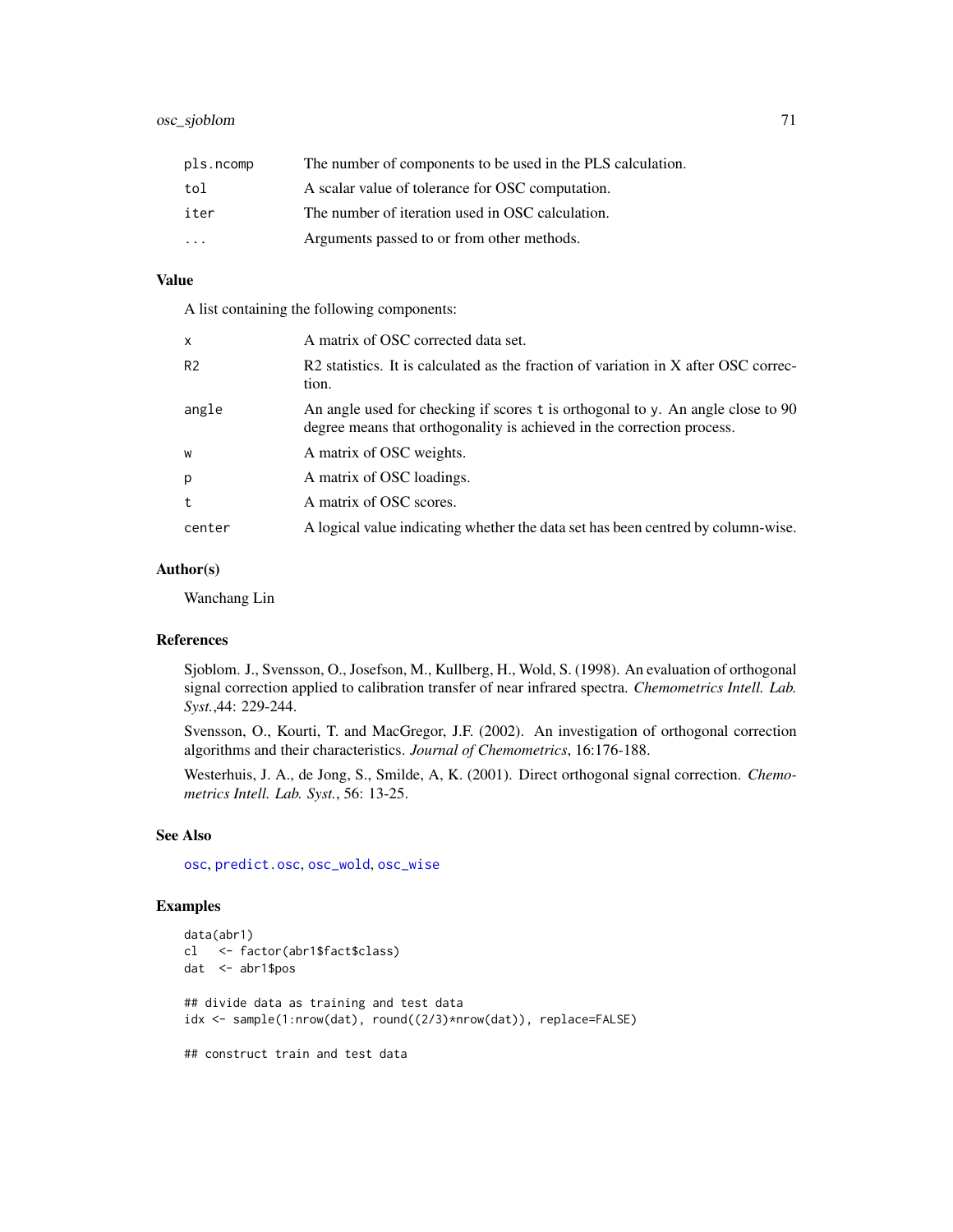```
train.dat <- dat[idx,]
train.t <- cl[idx]
test.dat <- dat[-idx,]
test.t \leftarrow cl[-idx]
## build OSC model based on the training data
res <- osc_sjoblom(train.dat, train.t)
names(res)
## pre-process test data by OSC
test.dat.1 <- predict.osc(res,test.dat)$x
```
<span id="page-71-0"></span>

| Orthogonal Signal Correction (OSC) Approach by Wise and Gal- |
|--------------------------------------------------------------|
|                                                              |

# Description

Orthogonal signal correction (OSC) approach by Wise and Gallagher.

### Usage

```
osc_wise(x, y, center=TRUE,osc.ncomp=4,pls.ncomp=10,
        tol=1e-3,iter=20,...)
```
## Arguments

| $\mathsf{x}$ | A numeric data frame or matrix to be pre-processed.                                   |
|--------------|---------------------------------------------------------------------------------------|
| У            | A vector or factor specifying the class for each observation.                         |
| center       | A logical value indicating whether the data set should be centred by column-<br>wise. |
| osc.ncomp    | The number of components to be used in the OSC calculation.                           |
| pls.ncomp    | The number of components to be used in the PLS calculation.                           |
| tol          | A scalar value of tolerance for OSC computation.                                      |
| iter         | The number of iteration used in OSC calculation.                                      |
| $\ddotsc$    | Arguments passed to or from other methods.                                            |
|              |                                                                                       |

### Value

A list containing the following components:

|                | A matrix of OSC corrected data set.                                                 |
|----------------|-------------------------------------------------------------------------------------|
| R <sub>2</sub> | R2 statistics. It is calculated as the fraction of variation in X after OSC correc- |
|                | tion.                                                                               |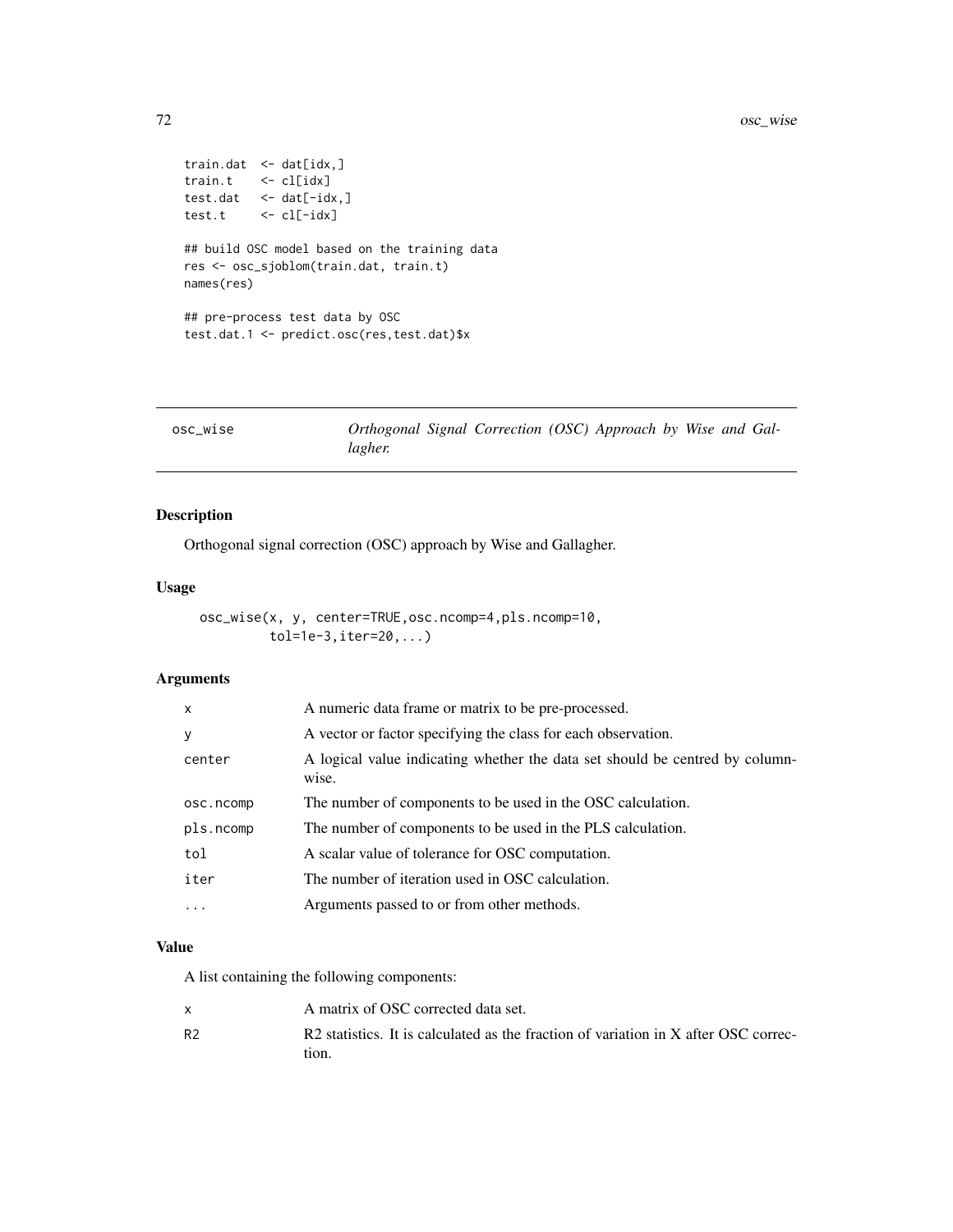#### osc\_wise 73

| angle  | An angle used for checking if scores t is orthogonal to y. An angle close to 90<br>degree means that orthogonality is achieved in the correction process. |
|--------|-----------------------------------------------------------------------------------------------------------------------------------------------------------|
| W      | A matrix of OSC weights.                                                                                                                                  |
| p      | A matrix of OSC loadings.                                                                                                                                 |
| t      | A matrix of OSC scores.                                                                                                                                   |
| center | A logical value indicating whether the data set has been centred by column-wise.                                                                          |

### Author(s)

Wanchang Lin

### References

Westerhuis, J. A., de Jong, S., Smilde, A, K. (2001). Direct orthogonal signal correction. *Chemometrics Intell. Lab. Syst.*, 56: 13-25.

Wise, B. M. and Gallagher, N.B. *http://www.eigenvector.com/MATLAB/OSC.html*.

# See Also

[osc](#page-67-0), [predict.osc](#page-94-0), [osc\\_sjoblom](#page-69-0), [osc\\_wold](#page-73-0)

```
data(abr1)
cl <- factor(abr1$fact$class)
dat <- abr1$pos
## divide data as training and test data
idx <- sample(1:nrow(dat), round((2/3)*nrow(dat)), replace=FALSE)
## construct train and test data
train.dat <- dat[idx,]
train.t <- cl[idx]
test.dat <- dat[-idx,]
test.t <- cl[-idx]
## build OSC model based on the training data
res <- osc_wise(train.dat, train.t)
names(res)
## pre-process test data by OSC
test.dat.1 <- predict.osc(res,test.dat)$x
```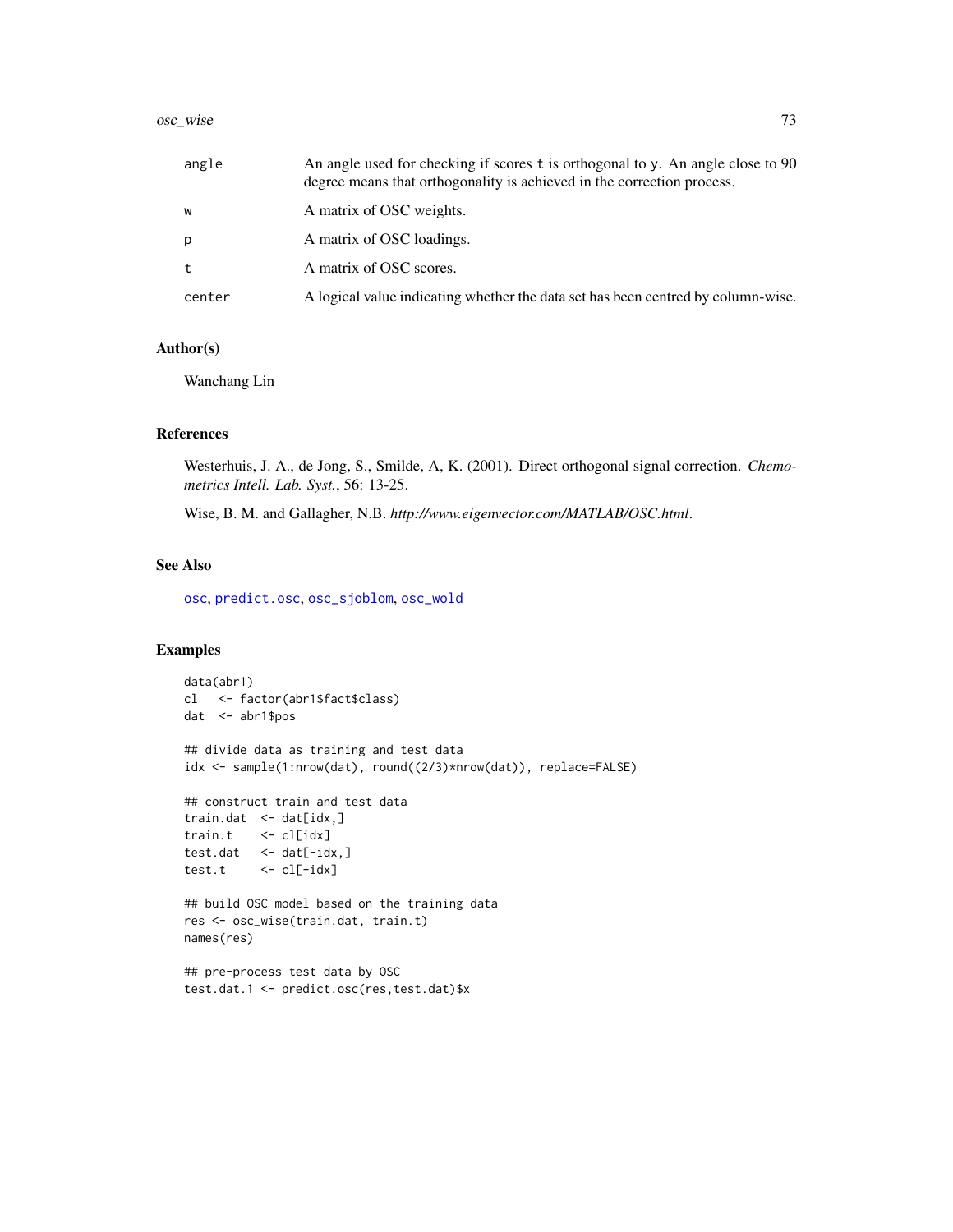<span id="page-73-0"></span>

# Description

Orthogonal signal correction (OSC) approach by Wold et al.

## Usage

```
osc_wold(x, y, center=TRUE,osc.ncomp=4,pls.ncomp=10,
         tol=1e-3,iter=20,...)
```
## Arguments

| $\mathsf{x}$ | A numeric data frame or matrix to be pre-processed.                                   |
|--------------|---------------------------------------------------------------------------------------|
| y            | A vector or factor specifying the class for each observation.                         |
| center       | A logical value indicating whether the data set should be centred by column-<br>wise. |
| osc.ncomp    | The number of components to be used in the OSC calculation.                           |
| pls.ncomp    | The number of components to be used in the PLS calculation.                           |
| tol          | A scalar value of tolerance for OSC computation.                                      |
| iter         | The number of iteration used in OSC calculation.                                      |
| $\ddotsc$    | Arguments passed to or from other methods.                                            |

# Value

A list containing the following components:

| $\mathsf{x}$   | A matrix of OSC corrected data set.                                                                                                                       |
|----------------|-----------------------------------------------------------------------------------------------------------------------------------------------------------|
| R <sub>2</sub> | R2 statistics. It is calculated as the fraction of variation in X after OSC correc-<br>tion.                                                              |
| angle          | An angle used for checking if scores t is orthogonal to y. An angle close to 90<br>degree means that orthogonality is achieved in the correction process. |
| W              | A matrix of OSC weights.                                                                                                                                  |
| p              | A matrix of OSC loadings.                                                                                                                                 |
| t              | A matrix of OSC scores.                                                                                                                                   |
| center         | A logical value indicating whether the data set has been centred by column-wise.                                                                          |

# Author(s)

Wanchang Lin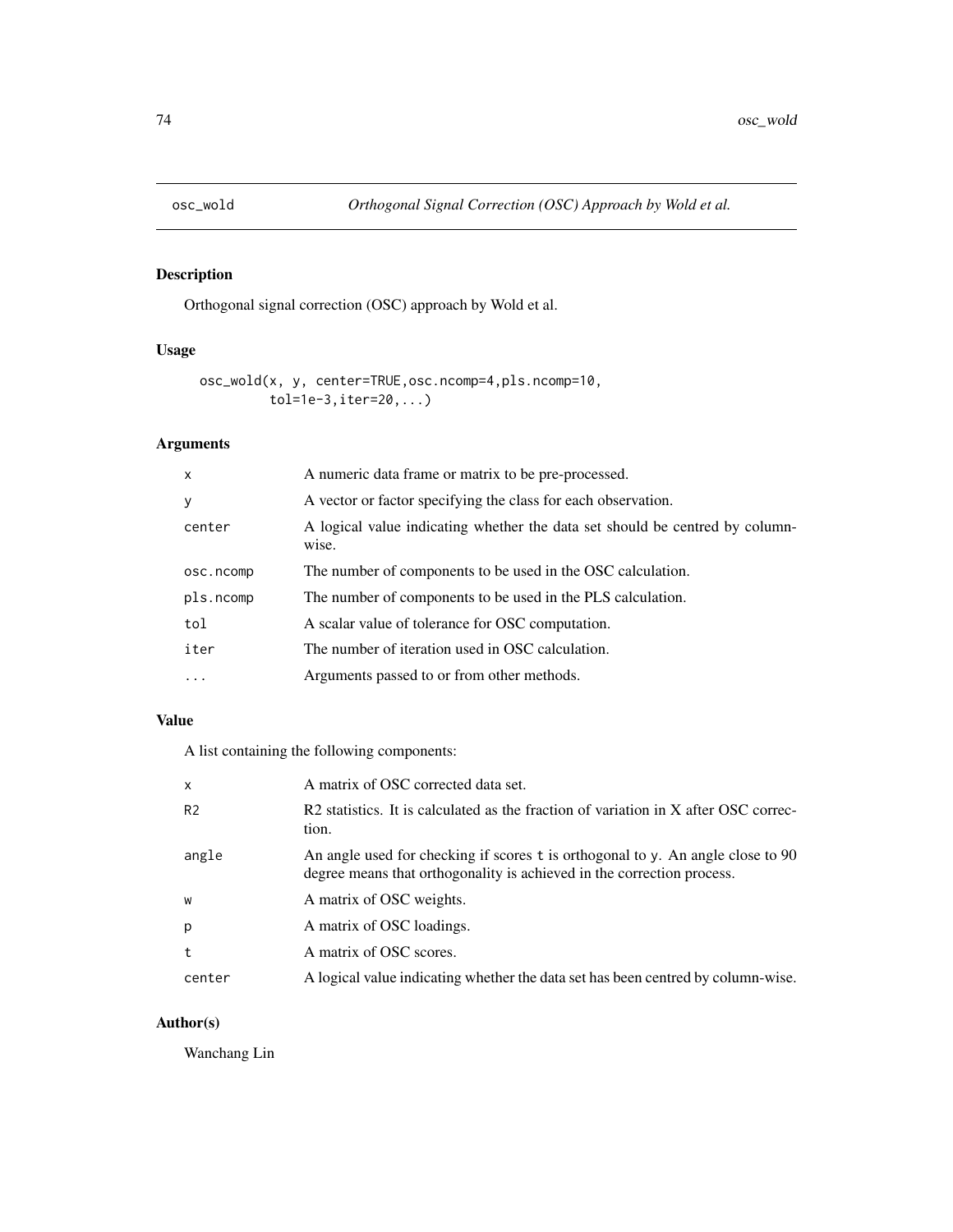#### panel.elli 75

### References

Wold, S., Antti, H., Lindgren, F., Ohman, J.(1998). Orthogonal signal correction of nearinfrared spectra. *Chemometrics Intell. Lab. Syst.*, 44: 175-185.

Svensson, O., Kourti, T. and MacGregor, J.F. (2002). An investigation of orthogonal correction algorithms and their characteristics. *Journal of Chemometrics*, 16:176-188.

Westerhuis, J. A., de Jong, S., Smilde, A, K. (2001). Direct orthogonal signal correction. *Chemometrics Intell. Lab. Syst.*, 56: 13-25.

### See Also

[osc](#page-67-0), [predict.osc](#page-94-0), [osc\\_sjoblom](#page-69-0), [osc\\_wise](#page-71-0)

#### Examples

```
data(abr1)
cl <- factor(abr1$fact$class)
dat <- abr1$pos
## divide data as training and test data
idx <- sample(1:nrow(dat), round((2/3)*nrow(dat)), replace=FALSE)
## construct train and test data
train.dat <- dat[idx,]
train.t <- cl[idx]
test.dat <- dat[-idx,]
test.t <- cl[-idx]
## build OSC model based on the training data
res <- osc_wold(train.dat, train.t)
names(res)
## pre-process test data by OSC
test.dat.1 <- predict.osc(res,test.dat)$x
```
<span id="page-74-0"></span>

```
panel.elli Panel Function for Plotting Ellipse and outlier
```
### <span id="page-74-1"></span>**Description**

lattice panel functions for plotting grouped ellipse and outlier

#### Usage

```
panel.elli(x, y, groups = NULL,conf.level = 0.975, ...)
panel.elli.1(x, y, subscripts, groups=NULL, conf.level = 0.975,
             ep=0, com.grp=NULL, no.grp=NULL, ell.grp=NULL, ...)
panel.outl(x, y, subscripts, groups=NULL, conf.level = 0.975, labs, ...)
```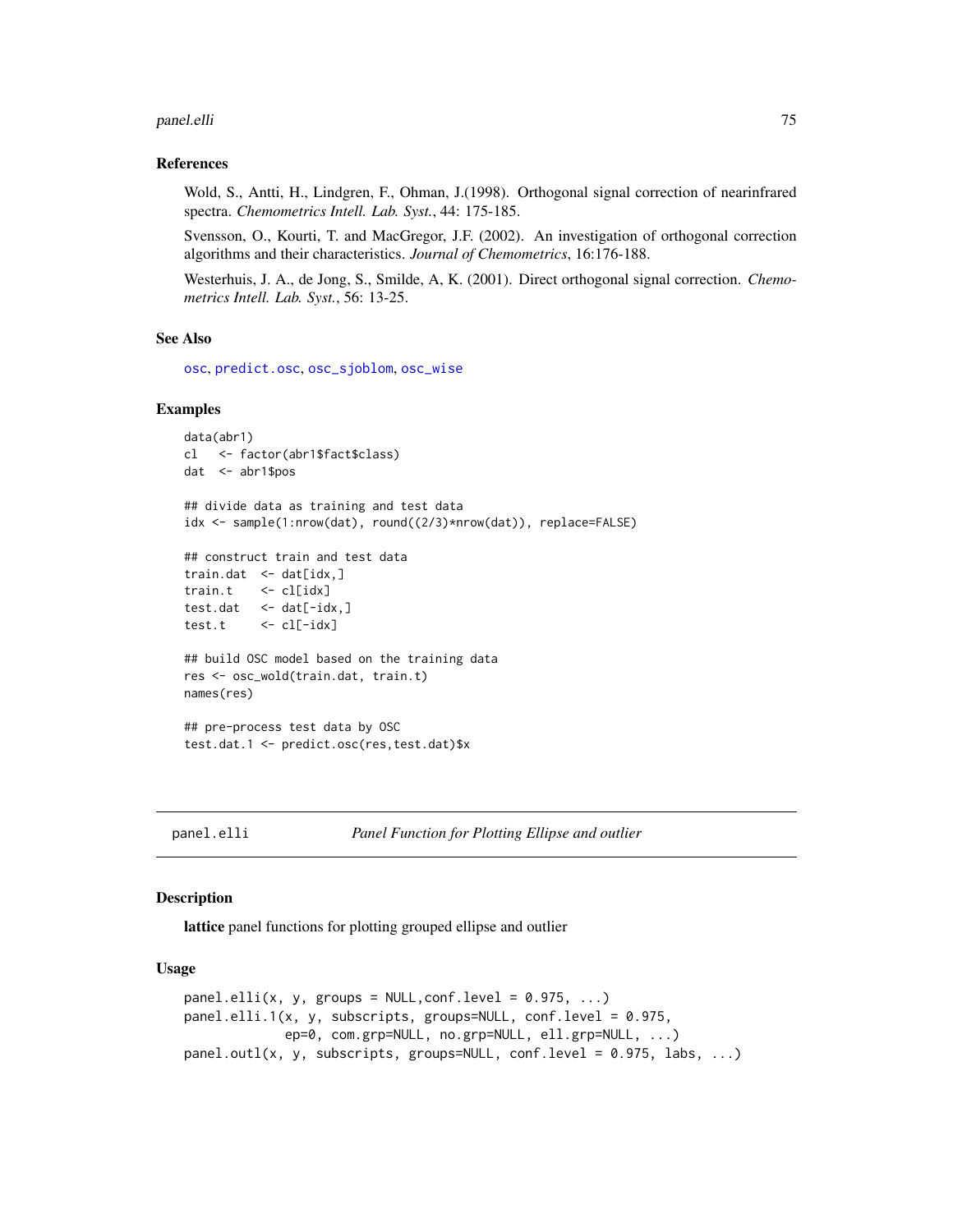### Arguments

| x, y               | Variables to be plotted.                                                                                                                                                                                                       |
|--------------------|--------------------------------------------------------------------------------------------------------------------------------------------------------------------------------------------------------------------------------|
| conf.level         | Confident level for ellipse                                                                                                                                                                                                    |
| groups, subscripts |                                                                                                                                                                                                                                |
|                    | Internal parameters for Lattice.                                                                                                                                                                                               |
| labs               | Labels for potential outliers.                                                                                                                                                                                                 |
| ep                 | An integer for plotting ellipse. 1 and 2 for plotting overall and group ellipse,<br>respectively. Otherwise, none.                                                                                                             |
| com.grp            | A list of characters to select which combination of groups to be plotted.                                                                                                                                                      |
| no.grp             | A list of characters to select which individual group not to be plotted. Note it<br>will be overridden by com.grp. If no com.grp and no.grp, ellipses of each<br>individual group will be plotted.                             |
| ell.grp            | Another categorical vector used for plotting ellipse. If provided, ep,com.grp<br>and no.grp will be ignored. It should be different from default groups, but has<br>the same length of groups. For details, see example below. |
|                    | Further arguments. See corresponding entry in xyplot for non-trivial details.                                                                                                                                                  |

## Details

panel.elli is modified from function [panel.ellipse](#page-0-0) in package latticeExtra.

panel.elli.1 gives more control on how to plot ellipse for the current group. It also provides an option to plot ellipse based on another user-defined groups.

panel. out1 plots the labels of data points outside the ellipse. These data points can be treated as potential outliers.

### Value

Retuns objects of class "trellis".

## Note

panel.elli.1 can be called by functions grpplot, pcaplot, mdsplot, pca.plot.wrap, mds.plot.wrap, pls.plot.wrap and lda.plot.wrap by passing argument of ep. See examples of these function for details.

## Author(s)

Wanchang Lin

## See Also

[grpplot](#page-55-0), [pcaplot](#page-85-0), [mdsplot](#page-64-0).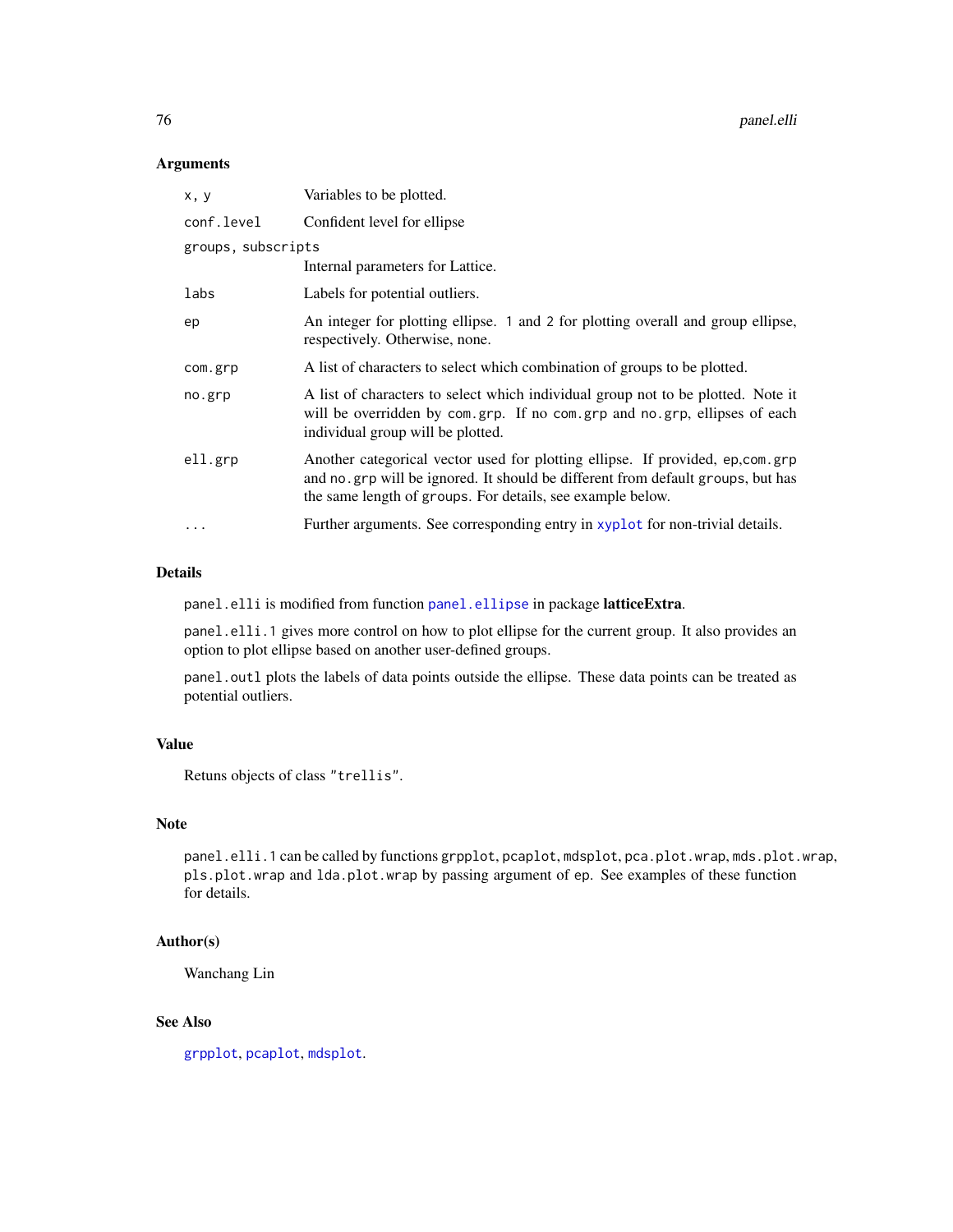#### panel.elli 77

```
library(lattice)
data(iris)
## =====================================================================
## Examples of calling 'panel.elli' and 'panel.outl'
xyplot(Sepal.Length ~ Petal.Length, data = iris, groups=Species,
       par.settings = list(superpose.symbol = list(pch=c(15:17)),
                            superpose.line = list(lwd=2, lty=1:3)),panel = function(x, y, ...) {
           panel.xyplot(x, y, ...)
           panel.elli(x, y, ..., type="l",lwd=2)
           panel.outl(x,y, ...)},
       auto.key = list(x = .1, y = .8, corner = c(0, 0)),
       labs=rownames(iris), conf.level=0.9,adj = -0.5)
## Without groups
xyplot(Sepal.length ~ Petal.length, data = iris,par.settings = list(plot.symbol = list(cex = 1.1, pch=16)),panel = function(x, y, ...) {
           panel.xyplot(x, y, ...)
           panel.elli(x, y, ..., type="l", lwd = 2)
           panel.outl(x,y, ...)
       },
       auto.key = list(x = .1, y = .8, corner = c(0, 0)),labs=rownames(iris), conf.level=0.9,adj = -0.5)
## With conditioning
xyplot(Sepal.Length ~ Petal.Length|Species, data = iris,
       par.settings = list(plot.symbol = list(cex = 1.1, pch=16)),layout=c(2,2),
       panel = function(x, y, ...) {
           panel.xyplot(x, y, ...)
           panel.elli(x, y, ..., type="l", lwd = 2)
           panel.outl(x,y, ...)},
        auto.key = list(x = .6, y = .8, corner = c(0, 0)),
       adj = 0,labs=rownames(iris), conf.level=0.95)
## =====================================================================
## Examples of 'panel.elli.1'
xyplot(Sepal.Length ~ Petal.Length, data = iris, groups=Species,
       ## ---------------------------------------------------
       ## Select what to be plotted.
       ep=2.
       ## com.grp = list(a="setosa",b=c("versicolor", "virginica")),
       ## no.grp = "setosa", ## Not draw ellipse for "setosa"
       ## ---------------------------------------------------
       par.settings = list(superpose.symbol = list(pch=c(15:17)),
                            superposeline = list(lwd=2, lty=1:3)),
```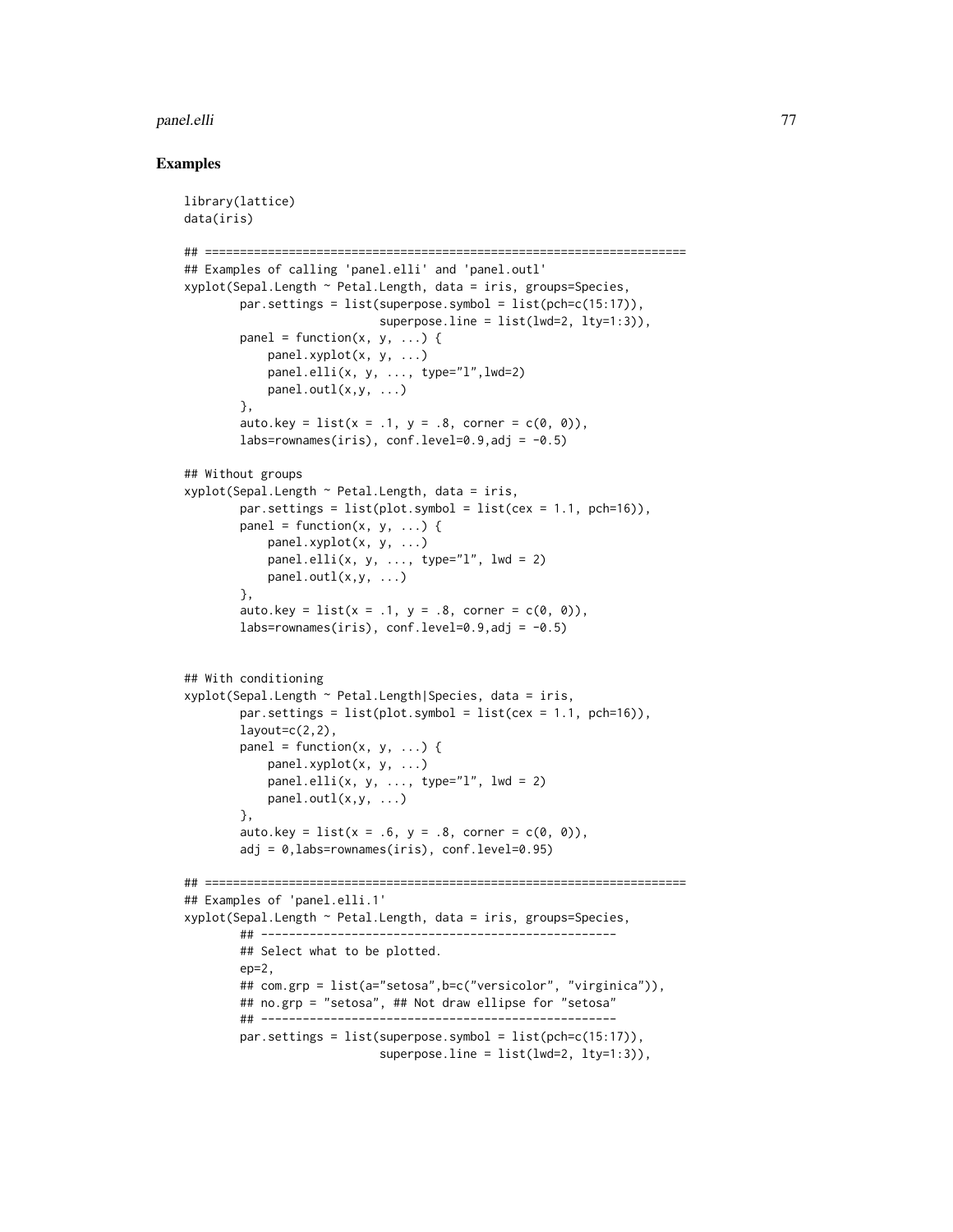```
panel = function(x, y, ...) {
            panel.xyplot(x, y, ...)
            panel.elli.1(x, y, ...)
            panel.outl(x,y, ...)},
       auto.key = list(points = TRUE, rectangles = FALSE, space = "right"),
       adj = 0,labs=rownames(iris), conf.level=0.95)
xyplot(Sepal.Length ~ Petal.Length, data = iris, groups=Species,
       ## ---------------------------------------------------
       ## Select what to be plotted.
       ep=2,
       ## com.grp = list(a="setosa",b=c("versicolor", "virginica")),
       no.grp = c("setosa", "versicolor"),## Only draw "virginica"
       ## ---------------------------------------------------
       par.settings = list(superpose.symbol = list(pch=c(15:17)),
                            superpose.line = list(lwd=2, lty=1:3)),
       panel = function(x, y, ...) {
            panel.xyplot(x, y, ...)
            panel.elli.1(x, y, ...)
       },
       auto.key = list(x = .1, y = .8, corner = c(0, 0)))xyplot(Sepal.Length ~ Petal.Length, data = iris, groups=Species,
       ## ---------------------------------------------------
       ## Select what to be plotted.
       ep=2,
       com.grp = list(a="setosa",b=c("versicolor", "virginica")),
       ## no.grp = "setosa", ## Not draw ellipse for "setosa"
       ## ---------------------------------------------------
       par.settings = list(superpose.symbol = list(pch=c(15:17)),
                            superposeline = list(lwd=2, lty=1:3)),panel = function(x, y, ...) {
            panel.xyplot(x, y, ...)
            panel.elli.1(x, y, ...)
       },
       auto.key = list(x = .1, y = .8, corner = c(0, 0)))xyplot(Sepal.Length ~ Petal.Length, data = iris, groups=Species, ep=1,
       par.settings = list(superpose.symbol = list(pch=c(15:17)),
                            superpose.line = list(lwd=2, lty=1:3)),panel = function(x, y, ...)panel.xyplot(x, y, ...)
            panel.elli.1(x, y, ...)
       },
        auto.key = list(points = TRUE, rectangles = FALSE, space = "right"))
## =====================================================================
## Another data set from package MASS
require(MASS)
data(Cars93)
```
## Plot ellipse based on original groups: DriveTrain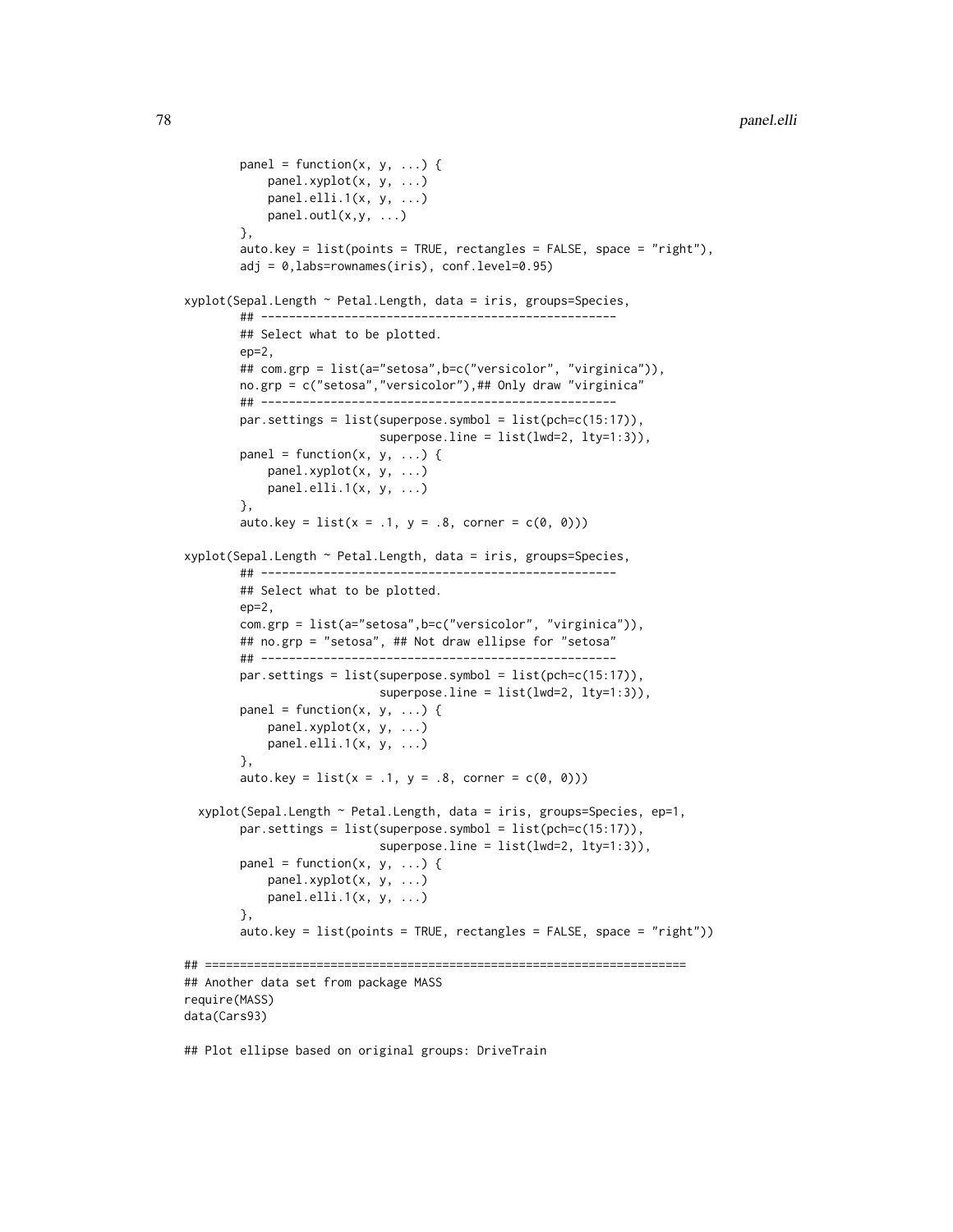```
xyplot(Price~EngineSize, data=Cars93, groups=DriveTrain, ep=2,
       par.settings = list(superpose.symbol = list(pch=c(15:17)),
                            superpose.line = list(lwd=2, lty=1:3)),
       panel = function(x, y, ...) {
           panel.xyplot(x, y, ...)
           panel.elli.1(x, y, ...)
       },
       auto.key = list(points = TRUE, rectangles = FALSE, space = "right"))
## But we want to plot ellipse using AirBags
xyplot(Price~EngineSize, data=Cars93, groups=DriveTrain,
       ell.grp=Cars93$AirBags,
       par.settings = list(superpose.symbol = list(pch=c(15:17)),
                            superposeline = list(lwd=2, lty=1:3)),panel = function(x, y, ...) {
           panel.xyplot(x, y, ...)
           panel.elli.1(x, y, ...)
       },
       auto.key = list(points = TRUE, rectangles = FALSE, space = "right")
```
panel.smooth.line *Panel Function for Plotting Regression Line*

### Description

lattice panel function for plotting regression line with red colour.

#### Usage

panel.smooth.line(x, y,...)

### Arguments

| x, y    | Variables to be plotted.                                                      |
|---------|-------------------------------------------------------------------------------|
| $\cdot$ | Further arguments. See corresponding entry in xyplot for non-trivial details. |

### Value

An object of class "trellis".

### Author(s)

Wanchang Lin

```
library(lattice)
data(iris)
splom(\text{riris}[,1:4], \text{ varname.cex = } 1.0, \text{ pscales = } 0, \text{ panel = panel. smooth. line})
```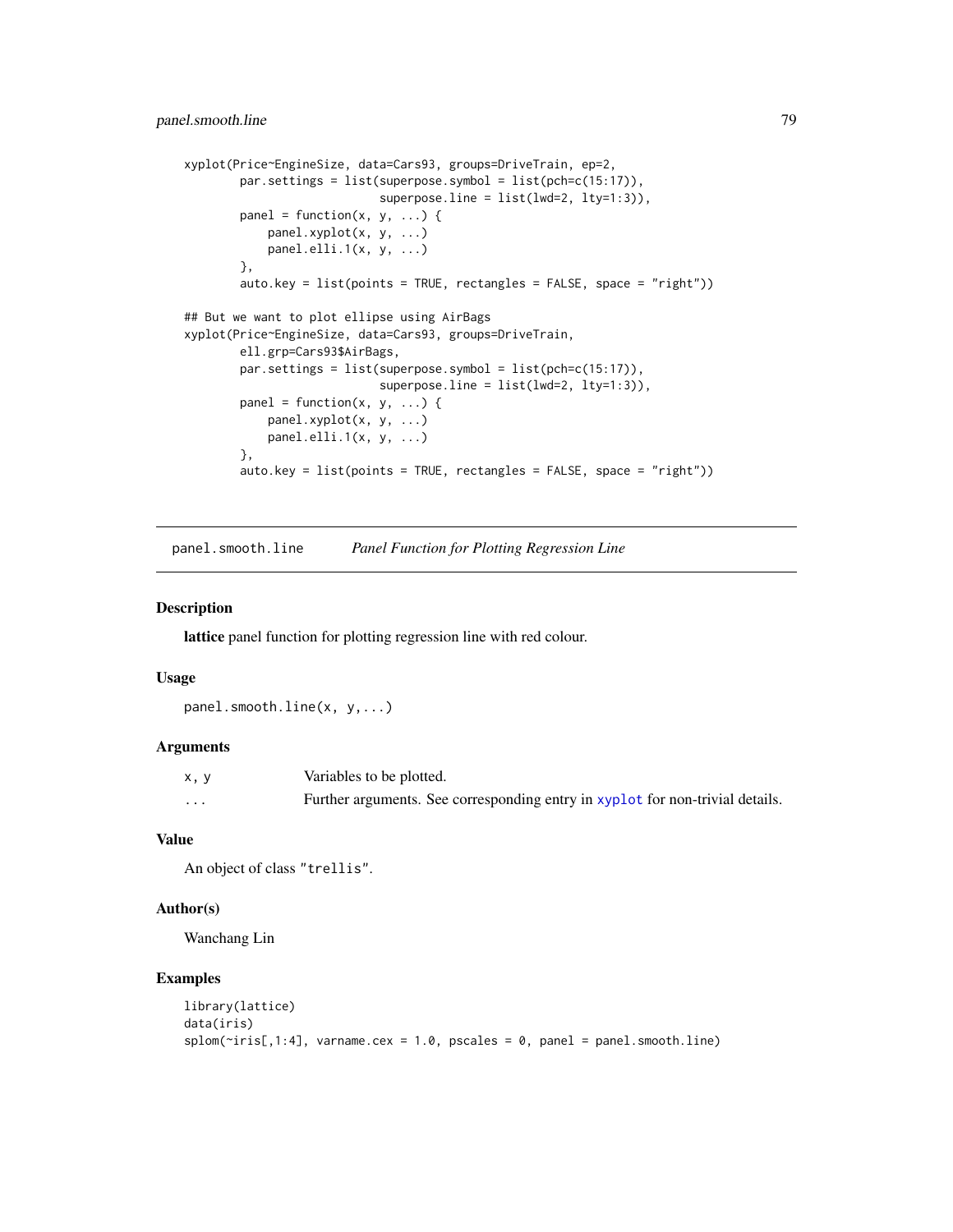## Description

Outlier detection by the Mahalanobis distances of PC1 and PC2. Also plot PC1 and PC2 with its confidence ellipse.

#### Usage

```
pca.outlier(x, center = TRUE, scale=TRUE,conf.level = 0.975,...)
pca.outlier.1(x, center = TRUE, scale=TRUE, conf.level = 0.975,
            group=NULL, main = "PCA", cex=0.7,...)
```
## Arguments

| x          | A data frame or matrix.                                                                                                     |
|------------|-----------------------------------------------------------------------------------------------------------------------------|
| center     | A logical value indicating whether the variables should be shifted to be zero<br>centred before PCA analysis takes place.   |
| scale      | A logical value indicating whether the variables should be scaled to have unit<br>variance before PCA analysis takes place. |
| conf.level | The confidence level for controlling the cutoff of the Mahalanobis distances.                                               |
| group      | A string character or factor indicating group information of row of x. It is used<br>only for plotting.                     |
| main       | An overall title for PCA plot.                                                                                              |
| cex        | A numerical value giving the amount by which plotting text and symbols should<br>be magnified relative to the default.      |
| .          | Further arguments for plotting                                                                                              |
|            |                                                                                                                             |

# Value

A list with components:

| plot       | plot object of class "trellis" by pca.outlier only.         |
|------------|-------------------------------------------------------------|
| outlier    | Outliers detected.                                          |
| conf.level | Confidence level used.                                      |
| mah.dist   | Mahalanobis distances of each data sample.                  |
| cutoff     | Cutoff of Mahalanobis distances used for outlier detection. |

### Note

Examples of [panel.elli](#page-74-0) and [panel.outl](#page-74-1) give more general information about ellipses and outliers. If you ONLY want to plot outliers based on PCA in a general way, for example, outliers in different groups or in conditional panel, you can write an wrapper function combining with [pca.comp](#page-85-1), [panel.elli](#page-74-0) and [panel.outl](#page-74-1). It is quite similiar to the implementation of [pca.plot.wrap](#page-80-0).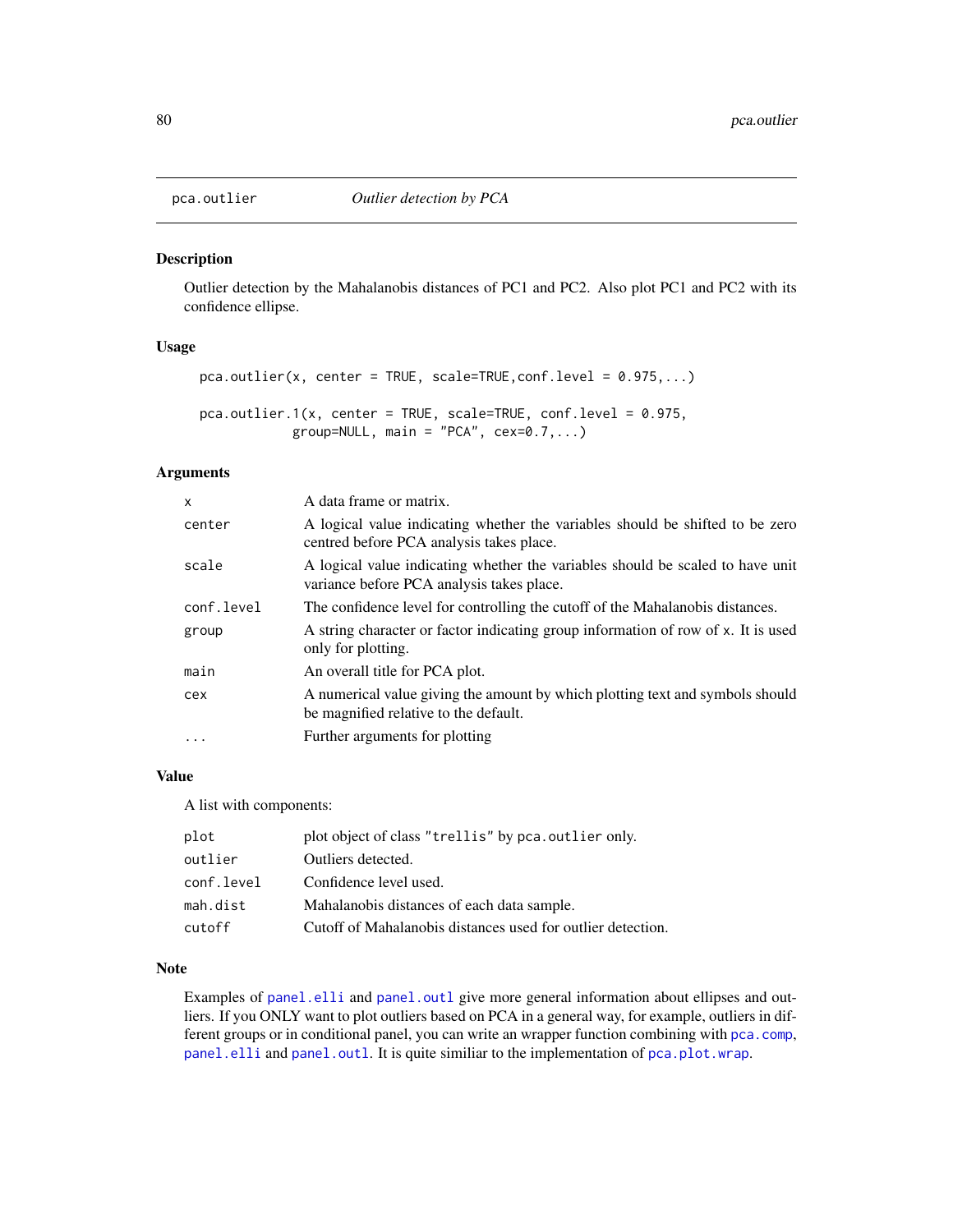## pca.plot.wrap 81

## Author(s)

Wanchang Lin

# See Also

[pcaplot](#page-85-0), [grpplot](#page-55-0), [panel.outl](#page-74-1),[panel.elli](#page-74-0), [pca.plot.wrap](#page-80-0)

# Examples

```
data(iris)
```

```
## call lattice version
pca.outlier(iris[,1:4], adj=-0.5)
## plot group
pca.outlier(iris[,1:4], adj=-0.5,groups=iris[,5])
## more information about groups
pca.outlier(iris[,1:4],groups=iris[,5],adj = -0.5, xlim=c(-5, 5),
              auto.key = list(x = .05, y = .9, corner = c(0, 0)),par.settings = list(superpose.symbol=list(pch=rep(1:25))))
## call basic graphic version
pca.outlier.1(iris[,1:4])
```

```
## plot group
pca.outlier.1(iris[,1:4], group=iris[,5])
```
<span id="page-80-0"></span>

| pca.plot.wrap |  |  | Grouped Data Visualisation by PCA, MDS, PCADA and PLSDA |
|---------------|--|--|---------------------------------------------------------|
|               |  |  |                                                         |

#### <span id="page-80-1"></span>Description

Grouped data visualisation by PCA, MDS, PCADA and PLSDA.

## Usage

```
pca.plot.wrap(data.list,title="plotting",...)
```
mds.plot.wrap(data.list,method="euclidean",title="plotting",...)

pca.plot.wrap(data.list,title="plotting",...)

lda.plot.wrap.1(data.list,title="plotting",...)

pls.plot.wrap(data.list,title="plotting",...)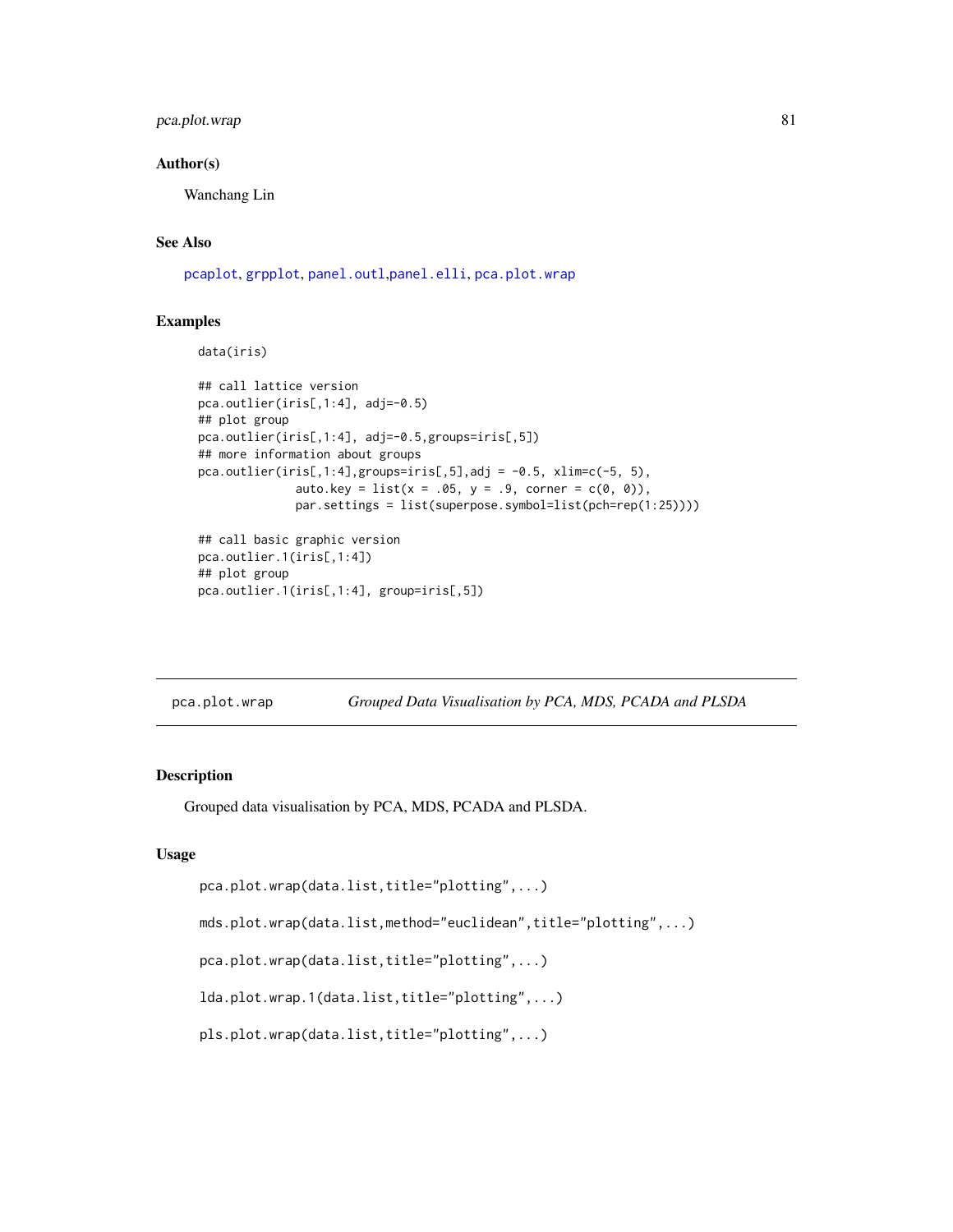### Arguments

| data.list | A two-layer list structure, in which the second layer include a data frame called<br>dat and a factor of class label called cls. Noticed that names of the first layer<br>of data. list should be given. data. list can be produced by dat. sel.                             |
|-----------|------------------------------------------------------------------------------------------------------------------------------------------------------------------------------------------------------------------------------------------------------------------------------|
| method    | The distance measure to be used. This must be one of "euclidean", "maximum",<br>"manhattan", "canberra", "binary" or "minkowski". Any unambiguous substring<br>can be given. It is only for mds. plot. wrap.                                                                 |
| title     | A part of title string for plotting.                                                                                                                                                                                                                                         |
| .         | Further arguments to lattice. See corresponding entry in xyplot for non-<br>trivial details of lattice. One argument is ep: an integer flag for ellipse. 1<br>and 2 for plotting overall and group ellipse, respectively. Otherwise, none. For<br>details, see panel.elli.1. |

## Value

mds.plot.wrap returns a handle for MDS plot.

All other four functions return a list with components: the first one is an object of class "trellis" for data visualisation; the second one is also an object of class "trellis" but plotting the corresponding variables, PCs (principal components), LDs (linear discrimniants) and LCs (latent components); and the third one is a matrix of these variables.

### Note

There is a slight differences between lda.plot.wrap.1 and lda.plot.wrap. The former plots the two-class grouped data, which has one linear discriminant (LD1), with strip plot. The later plots the two-class data by LD1 vs LD2 which is identical to LD1. Hence lda.plot.wrap is more general and can be applied to fusion of two and more class data sets.

### Author(s)

Wanchang Lin

#### See Also

[pcaplot](#page-85-0), [mdsplot](#page-64-0), [plot.pcalda](#page-89-0), [plot.plsc](#page-90-0), [dat.sel](#page-20-0), [grpplot](#page-55-0), [panel.elli.1](#page-74-0).

```
data(iris)
x <- subset(iris, select = -Species)
y <- iris$Species
## generate data list by dat.sel
iris.pw <- dat.sel(x,y,choices=NULL)
names(iris.pw)
pca.p <- pca.plot.wrap(iris.pw, ep=2)
pca.p[[1]] ## visualised by PCA
pca.p[[2]] ## plot PCA variables
```

```
pca.p[[3]] ## matrix of PCA variables
```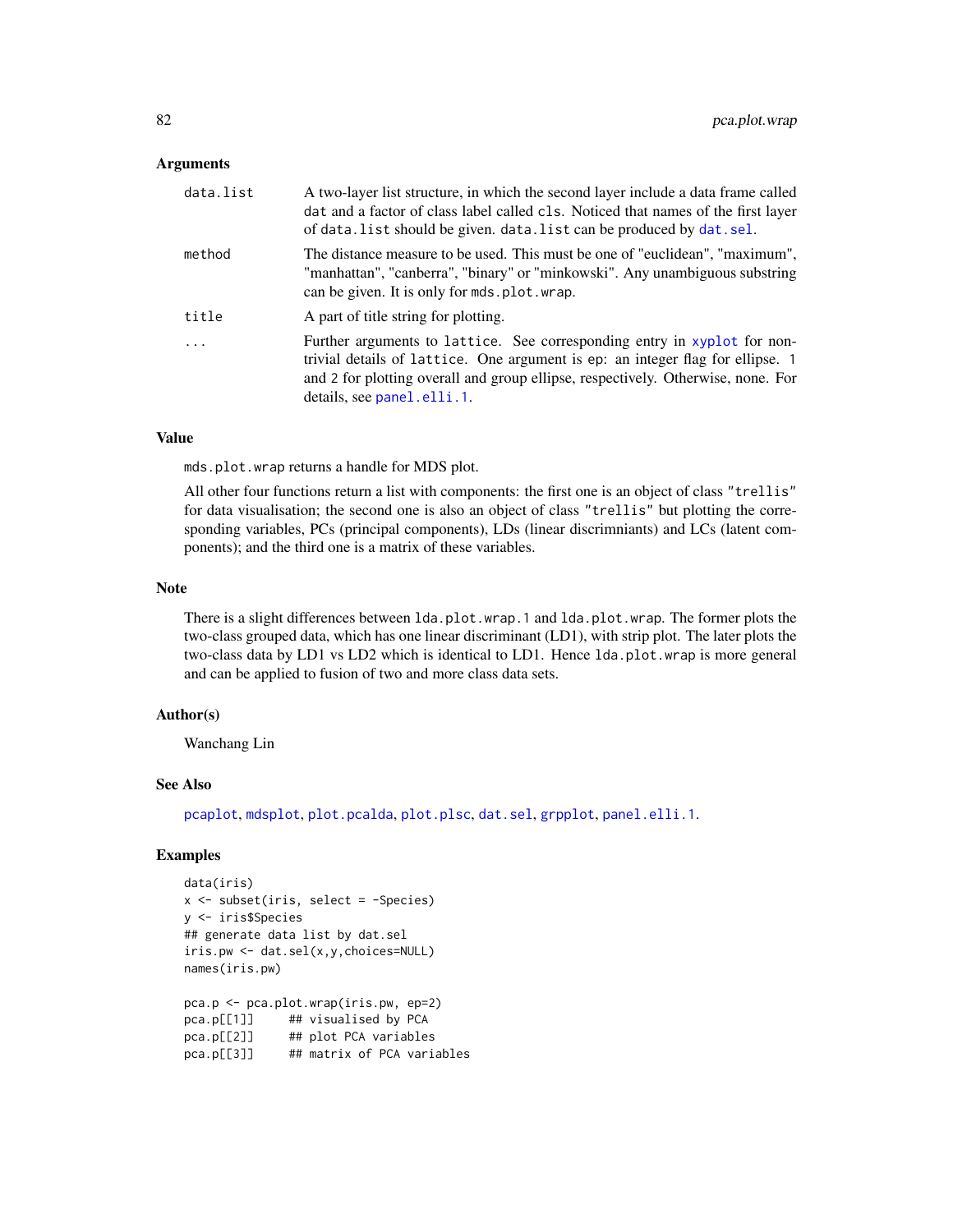```
mds.p <- mds.plot.wrap(iris.pw)
mds.p
pls.p <- pls.plot.wrap(iris.pw)
pls.p[[1]]
pls.p[[2]]
pls.p[[3]]
lda.p <- lda.plot.wrap.1(iris.pw)
lda.p[[1]]
lda.p[[2]]
lda.p[[3]]
lda.plot.wrap(iris.pw)$lda.p
## only plot iris data
ph <- pca.plot.wrap(list(list(dat=x, cls=y)))$pca.p
## Not given data names
ph
update(ph, strip=FALSE) ## strip is an argument of lattice
tmp <- list(iris.dat=list(dat=x, cls=y))
pca.plot.wrap(tmp)$pca.p
pca.plot.wrap(tmp,strip=FALSE)$pca.p
pls.plot.wrap(tmp,strip=FALSE)$pls.p
lda.plot.wrap(tmp,strip=FALSE)$lda.p
data(abr1)
cls <- factor(abr1$fact$class)
dat <- preproc(abr1$pos, method="log")
## pair-wise data set
dat.pw <- dat.sel(dat, cls,choices=c("2","3","4"))
## add mult-class
idx <- grep("2|3|4",cls)
cls.234 <- factor(cls[idx])
dat.234 \leq dat[idx,,drop = FALSE]
## combine all
dat.tmp <- c(dat.pw,
             "2~3~4"=list(list(dat=dat.234,cls=cls.234)),
             all=list(list(dat=dat, cls=cls)))
## PCA
ph <- pca.plot.wrap(dat.tmp, title="abr1", par.strip.text = list(cex=0.75),
                     scales=list(cex =.75,relation="free"), ep=2)
## See function grpplot for usage of ep.
ph[[1]]
ph[[2]]
##PLSDA
ph <- pls.plot.wrap(dat.tmp, title="abr1", par.strip.text = list(cex=0.75),
                     scales=list(cex =.75,relation="free"), ep=2)
```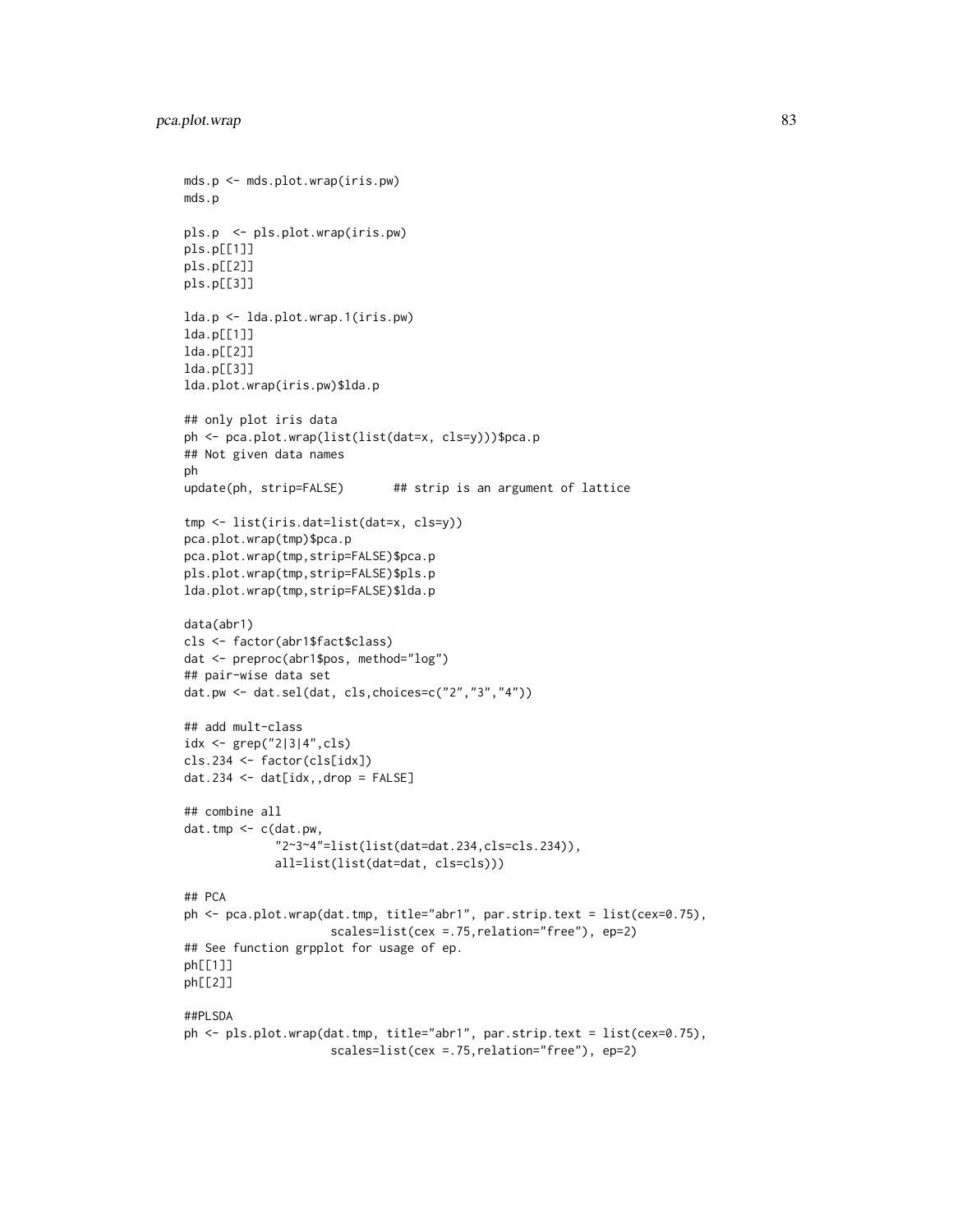84 pcalda

```
ph[[1]]
ph[[2]]
## PCADA
ph <- lda.plot.wrap(dat.tmp, title="abr1", par.strip.text = list(cex=0.75),
                     scales=list(cex =.75,relation="free"))
ph[[1]]
ph[[2]]
```
<span id="page-83-0"></span>

pcalda *Classification with PCADA*

## Description

Classification with combination of principal component analysis (PCA) and linear discriminant analysis (LDA).

### Usage

```
pcalda(x, \ldots)## Default S3 method:
pcalda(x, y, center = TRUE, scale. = FALSE, ncomp = NULL,
       tune=FALSE,...)
## S3 method for class 'formula'
pcalda(formula, data = NULL, ..., subset, na.action = na.omit)
```
## Arguments

| formula | A formula of the form groups $\sim x1 + x2 + $ That is, the response is the group-<br>ing factor and the right hand side specifies the (non-factor) discriminators.                                                               |
|---------|-----------------------------------------------------------------------------------------------------------------------------------------------------------------------------------------------------------------------------------|
| data    | Data frame from which variables specified in formula are preferentially to be<br>taken.                                                                                                                                           |
| x       | A matrix or data frame containing the explanatory variables if no formula is<br>given as the principal argument.                                                                                                                  |
| y       | A factor specifying the class for each observation if no formula principal argu-<br>ment is given.                                                                                                                                |
| center  | A logical value indicating whether x should be shifted to zero centred by column-<br>wise.                                                                                                                                        |
| scale.  | A logical value indicating whether x should be scaled to have unit variance by<br>column-wise before the analysis takes place.                                                                                                    |
| ncomp   | The number of principal components to be used in the classification. If NULL<br>and tune=TRUE, it is the row number of x minus the number of class indicating<br>in y. If NULL and tune=FALSE, it is the half of row number of x. |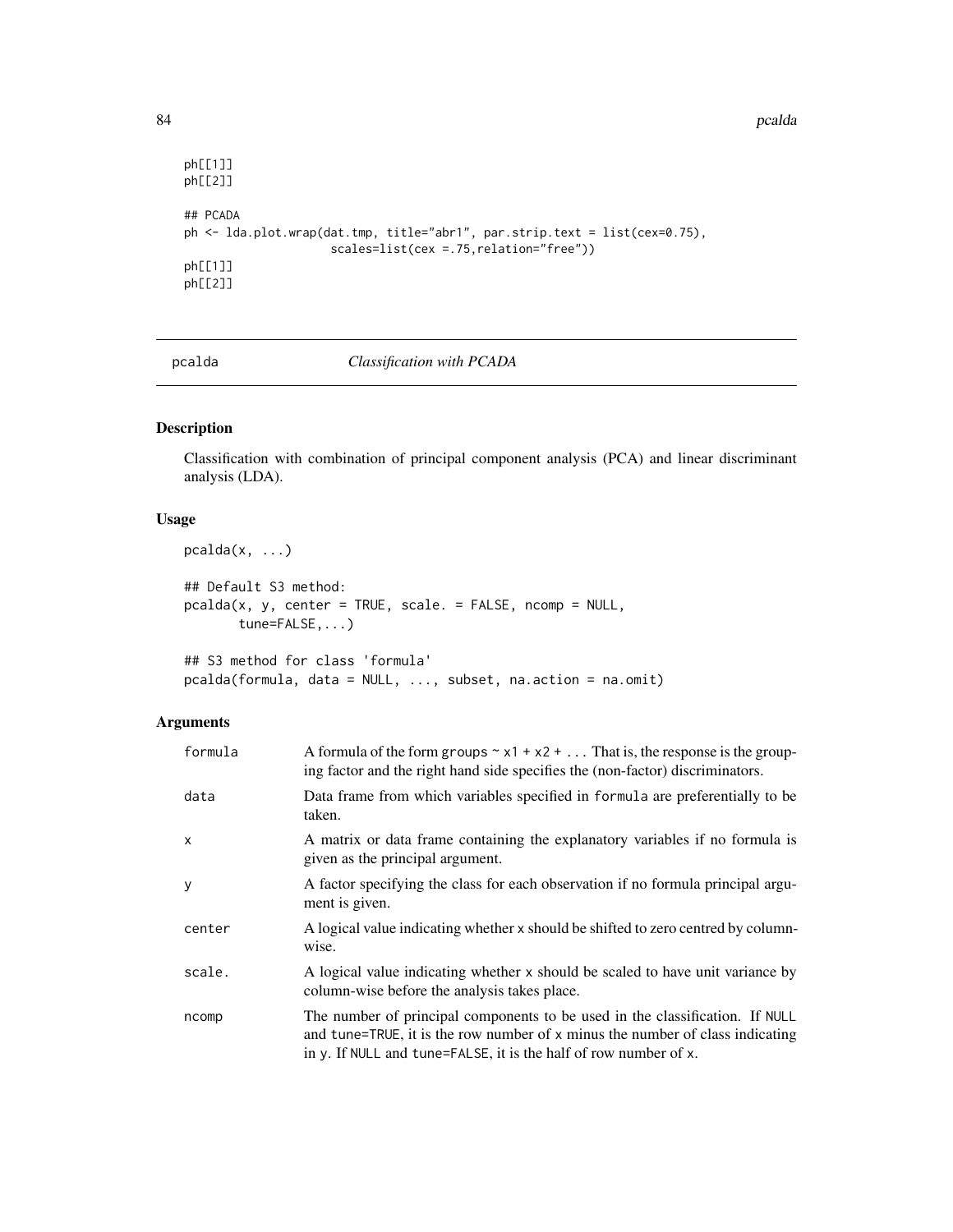#### pcalda and the set of the set of the set of the set of the set of the set of the set of the set of the set of the set of the set of the set of the set of the set of the set of the set of the set of the set of the set of th

| tune      | A logical value indicating whether the best number of components should be<br>tuned.                                                                                                                                                                          |
|-----------|---------------------------------------------------------------------------------------------------------------------------------------------------------------------------------------------------------------------------------------------------------------|
| $\cdots$  | Arguments passed to or from other methods.                                                                                                                                                                                                                    |
| subset    | An index vector specifying the cases to be used in the training sample.                                                                                                                                                                                       |
| na.action | A function to specify the action to be taken if NAs are found. The default action is<br>na. omit, which leads to rejection of cases with missing values on any required<br>variable. An alternative is na. fail, which causes an error if NA cases are found. |

# Details

A critical issue of applying linear discriminant analysis (LDA) is both the singularity and instability of the within-class scatter matrix. In practice, there are often a large number of features available, but the total number of training patterns is limited and commonly less than the dimension of the feature space. To tackle this issue, pcalda combines PCA and LDA for classification. It uses PCA for dimension reduction. The rotated data resulted from PCA will be the input variable to LDA for classification.

### Value

An object of class pcalda containing the following components:

| $\mathsf{x}$ | The rotated data on discriminant variables.                 |
|--------------|-------------------------------------------------------------|
| c1           | The observed class labels of training data.                 |
| pred         | The predicted class labels of training data.                |
| posterior    | The posterior probabilities for the predicted classes.      |
| conf         | The confusion matrix based on training data.                |
| acc          | The accuracy rate of training data.                         |
| ncomp        | The number of principal components used for classification. |
| pca.out      | The output of PCA.                                          |
| lda.out      | The output of LDA.                                          |
| call         | The (matched) function call.                                |

#### Note

This function may be called giving either a formula and optional data frame, or a matrix and grouping factor as the first two arguments.

## Author(s)

Wanchang Lin

### See Also

[predict.pcalda](#page-96-0), [plot.pcalda](#page-89-0), [tune.func](#page-105-0)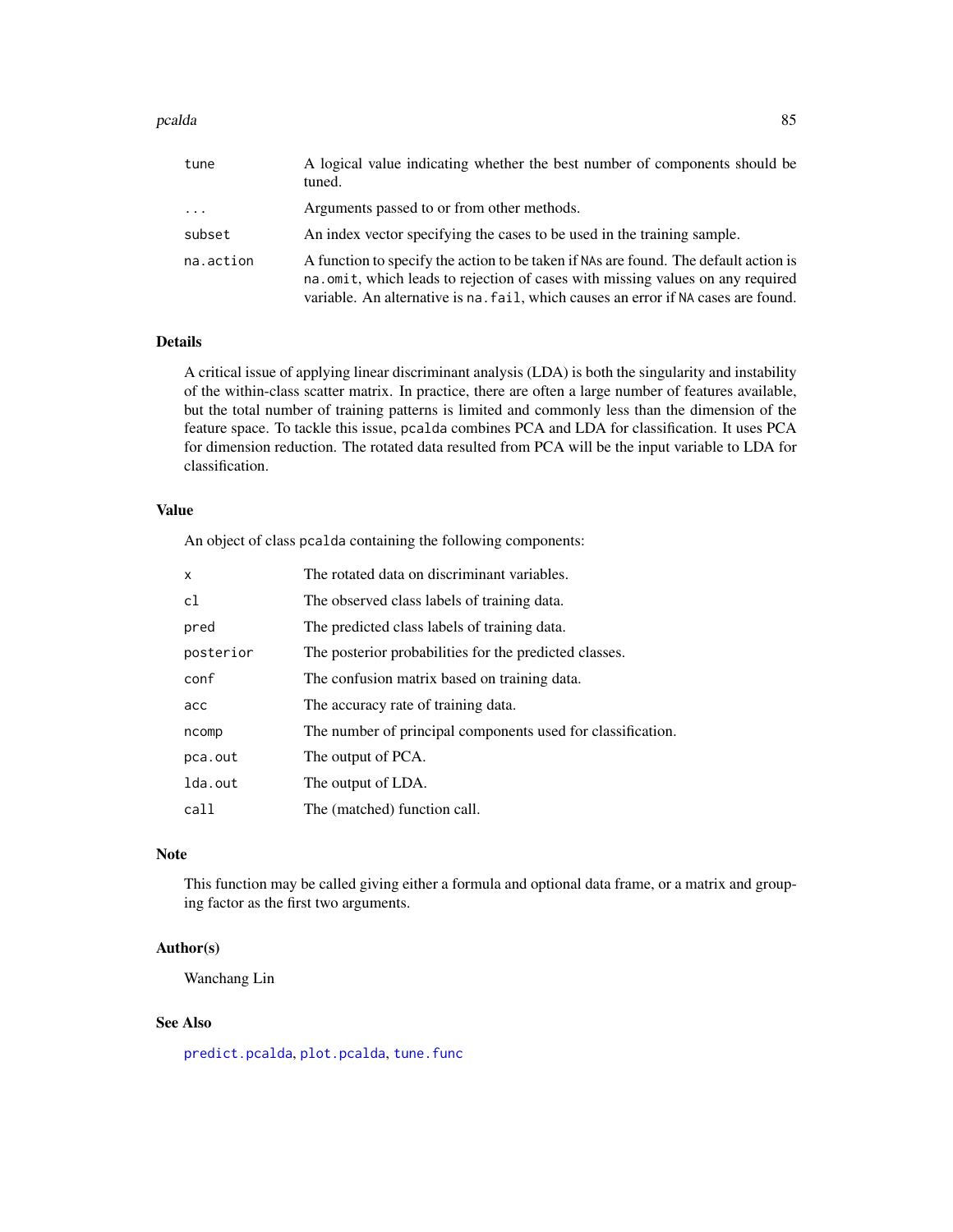## Examples

```
data(abr1)
cl <- factor(abr1$fact$class)
dat <- abr1$pos
## divide data as training and test data
idx <- sample(1:nrow(dat), round((2/3)*nrow(dat)), replace=FALSE)
## construct train and test data
train.dat \leq dat[idx,]
train.t <- cl[idx]
test.dat <- dat[-idx,]
test.t <- cl[-idx]
## apply pcalda
model <- pcalda(train.dat,train.t)
model
summary(model)
## plot
plot(model,dimen=c(1,2),main = "Training data",abbrev = TRUE)
plot(model,main = "Training data",abbrev = TRUE)
## confusion matrix
pred.te <- predict(model, test.dat)$class
table(test.t,pred.te)
```
<span id="page-85-0"></span>pcaplot *Plot Function for PCA with Grouped Values*

### <span id="page-85-1"></span>Description

Plot function for PCA with grouped values.

### Usage

```
pcaplot(x, y, scale = TRUE, pcs = 1:2, ...)
pca.plot(x, y, scale=TRUE, abbrev = FALSE, ep.plot=FALSE,...)
pca.comp(x, scale=FALSE, pcs=1:2,...)
```
## Arguments

|       | A matrix or data frame to be plotted.                               |
|-------|---------------------------------------------------------------------|
|       | A factor or vector giving group information of columns of x.        |
| scale | A logical value indicating whether the data set x should be scaled. |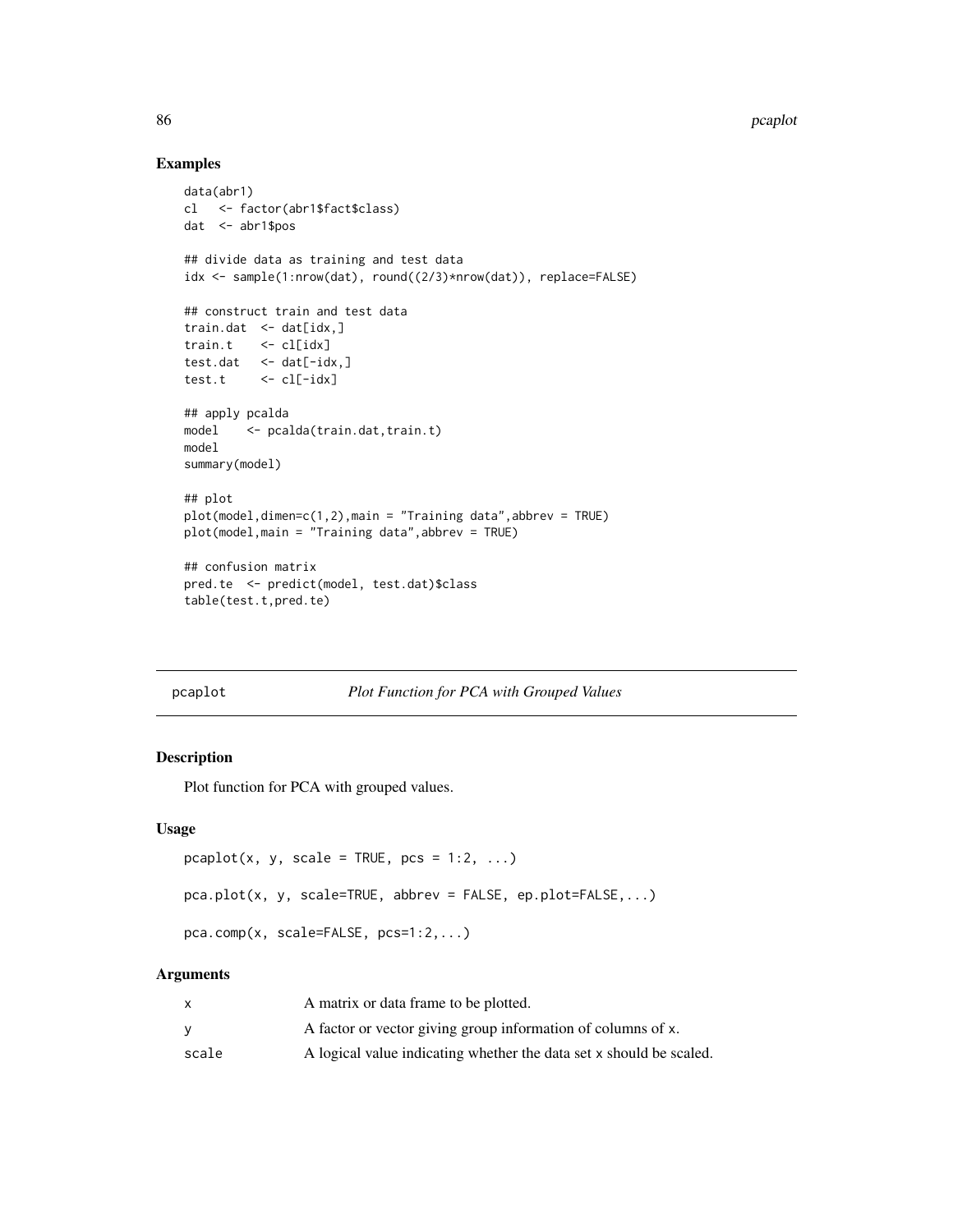#### pcaplot 87

| pcs      | A vector of index of PCs to be plotted.                                                                                                                                                                                                                                                               |
|----------|-------------------------------------------------------------------------------------------------------------------------------------------------------------------------------------------------------------------------------------------------------------------------------------------------------|
| ep.plot  | A logical value indicating whether the ellipse should be plotted.                                                                                                                                                                                                                                     |
| abbrev   | Whether the group labels are abbreviated on the plots. If abbrev $> 0$ this gives<br>minlength in the call to abbreviate.                                                                                                                                                                             |
| $\cdots$ | Further arguments to promp or lattice. See corresponding entry in xyplot<br>for non-trivial details of lattice. For peaplot, one argument is ep: an integer<br>for plotting ellipse. 1 and 2 for plotting overall and group ellipse, respectively.<br>Otherwise, none. For details, see panel.elli.1. |

## Value

pcaplot returns an object of class "trellis".

pca.comp returns a list with components:

| scores | <b>PCA</b> scores                                         |
|--------|-----------------------------------------------------------|
| vars   | Proportion of variance                                    |
| varsn  | A vector of string indicating the percentage of variance. |

## Note

Number of columns of x must be larger than 1. pcaplot uses lattice to plot PCA while pca.plot uses the basic graphics to do so. pca.plot plots PC1 and PC2 only.

### Author(s)

Wanchang Lin

## See Also

[grpplot](#page-55-0), [panel.elli.1](#page-74-0), [pca.plot.wrap](#page-80-0)

```
## examples of 'pcaplot'
data(iris)
pcaplot(iris[,1:4], iris[,5],pcs=c(2,1),ep=2)
## change confidence interval (see 'panel.elli.1')
pcaplot(iris[, 1:4], iris[, 5], pcs=c(1,2), ep=2, conf.level = 0.9)pcaplot(iris[,1:4], iris[,5],pcs=c(2,1),ep=1,
       auto.key=list(space="top", columns=3))
pcaplot(iris[,1:4], iris[,5], pcs=c(1,3,4))tmp <- pcaplot(iris[,1:4], iris[,5],pcs=1:3,ep=2)
tmp
## change symbol's color, type and size
pcaplot(iris[,1:4], iris[,5],pcs=c(2,1),main="IRIS DATA", cex=1.2,
  auto.key=list(space="right", col=c("black","blue","red"), cex=1.2),
  par.settings = list(superpose.symbol = list(col=c("black","blue","red"),
```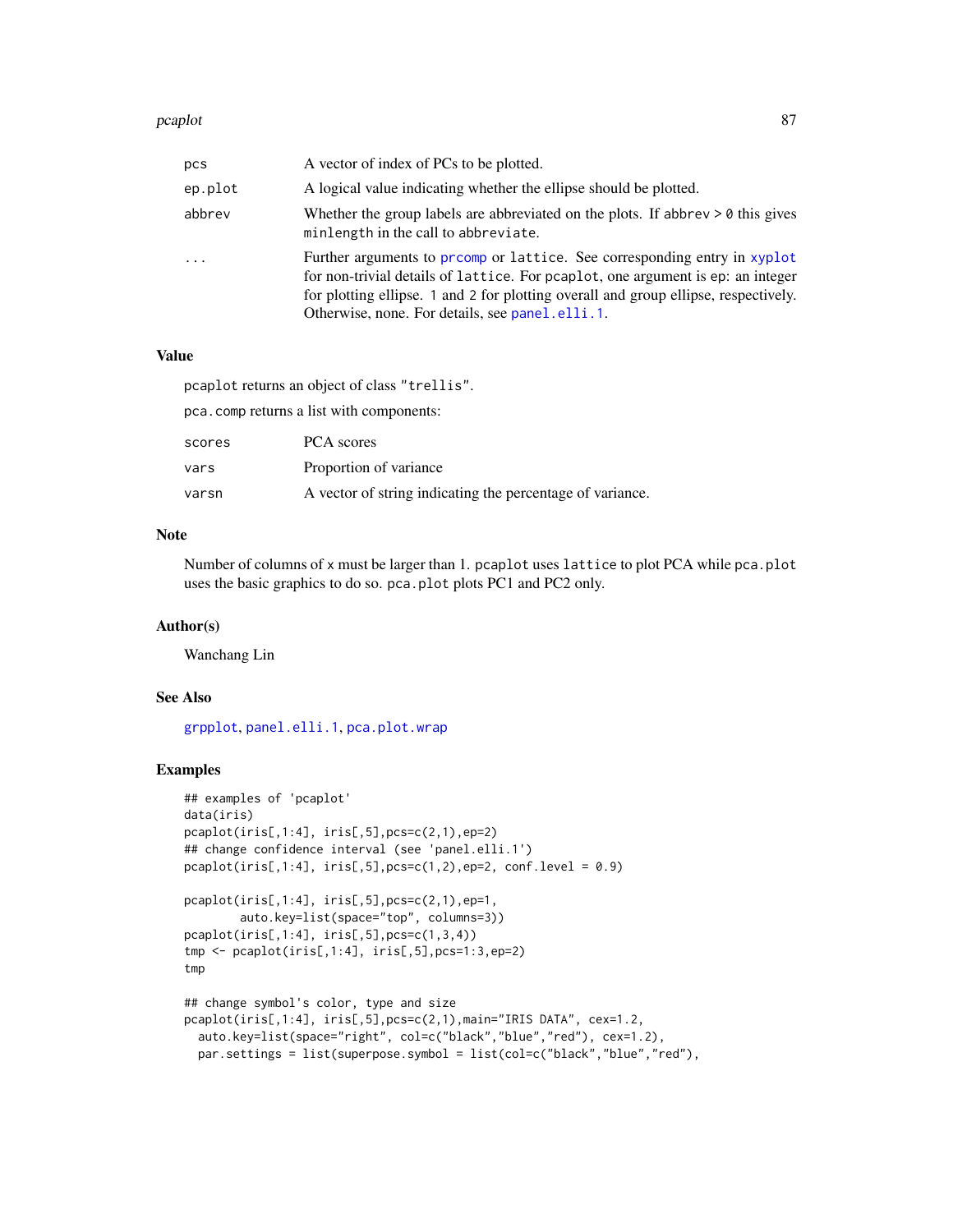## 88 plot.accest

pch=c(1:3))))

```
## compare pcaplot and pca.plot.
pcaplot(iris[,1:4], iris[,5],pcs=c(1,2),ep=2)
pca.plot(iris[,1:4], iris[,5], ep.plot = TRUE)
## an example of 'pca.comp'
pca.comp(iris[,1:4], scale = TRUE, pcs=1:3)
```
plot.accest *Plot Method for Class 'accest'*

## Description

Plot accuracy rate of each iteration.

### Usage

```
## S3 method for class 'accest'
plot(x, main = NULL, xlab = NULL, ylab = NULL, ...)
```
#### Arguments

| x    | An object of class accest.        |
|------|-----------------------------------|
| main | An overall title for the plot.    |
| xlab | A title for the x axis.           |
| vlab | A title for the y axis.           |
|      | Additional arguments to the plot. |

## Details

This function is a method for the generic function plot() for class accest. It plots the accuracy rate against the index of iterations.

### Value

Returns plot of class accest.

### Author(s)

Wanchang Lin

## See Also

[accest](#page-3-0)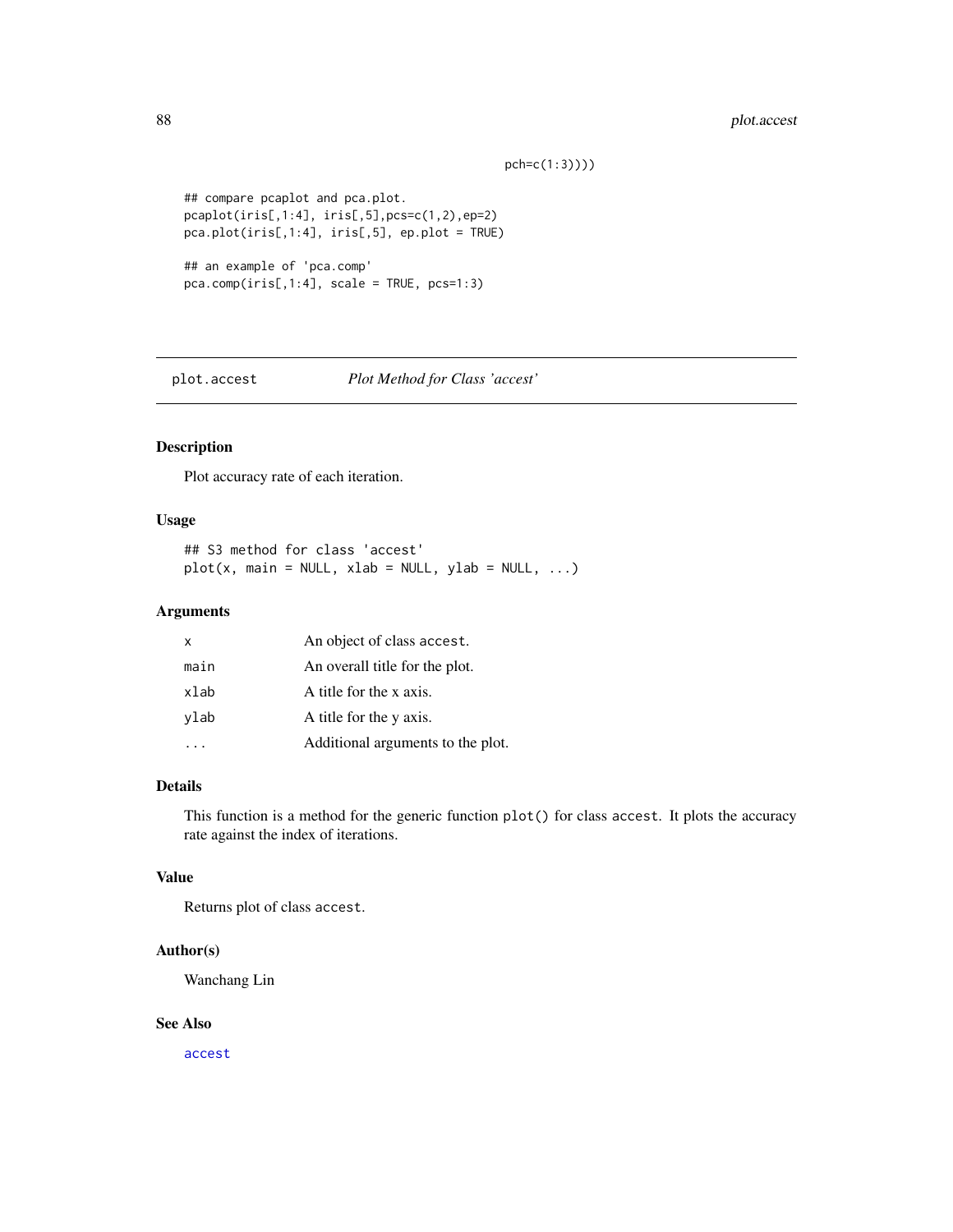## plot.maccest 89

## Examples

```
# Iris data
data(iris)
# Stratified cross-validation of PCALDA for Iris data
pars <- valipars(sampling="cv", niter=10, nreps=10, strat=TRUE)
acc <- accest(Species~., data = iris, method = "pcalda", pars = pars)
acc
summary(acc)
plot(acc)
```
plot.maccest *Plot Method for Class 'maccest'*

## Description

Plot accuracy rate with standard derivation of each classifier.

### Usage

## S3 method for class 'maccest'  $plot(x, main = NULL, xlab = NULL, ylab = NULL, ...)$ 

## Arguments

| X    | An object of class maccest.       |
|------|-----------------------------------|
| main | An overall title for the plot.    |
| xlab | A title for the x axis.           |
| ylab | A title for the y axis.           |
|      | Additional arguments to the plot. |

### Details

This function is a method for the generic function plot() for class maccest. It plots the accuracy rate with standard derivation against the classifiers.

## Value

Returns plot of class maccest.

### Author(s)

Wanchang Lin

## See Also

[maccest](#page-57-0), [boxplot.maccest](#page-10-0)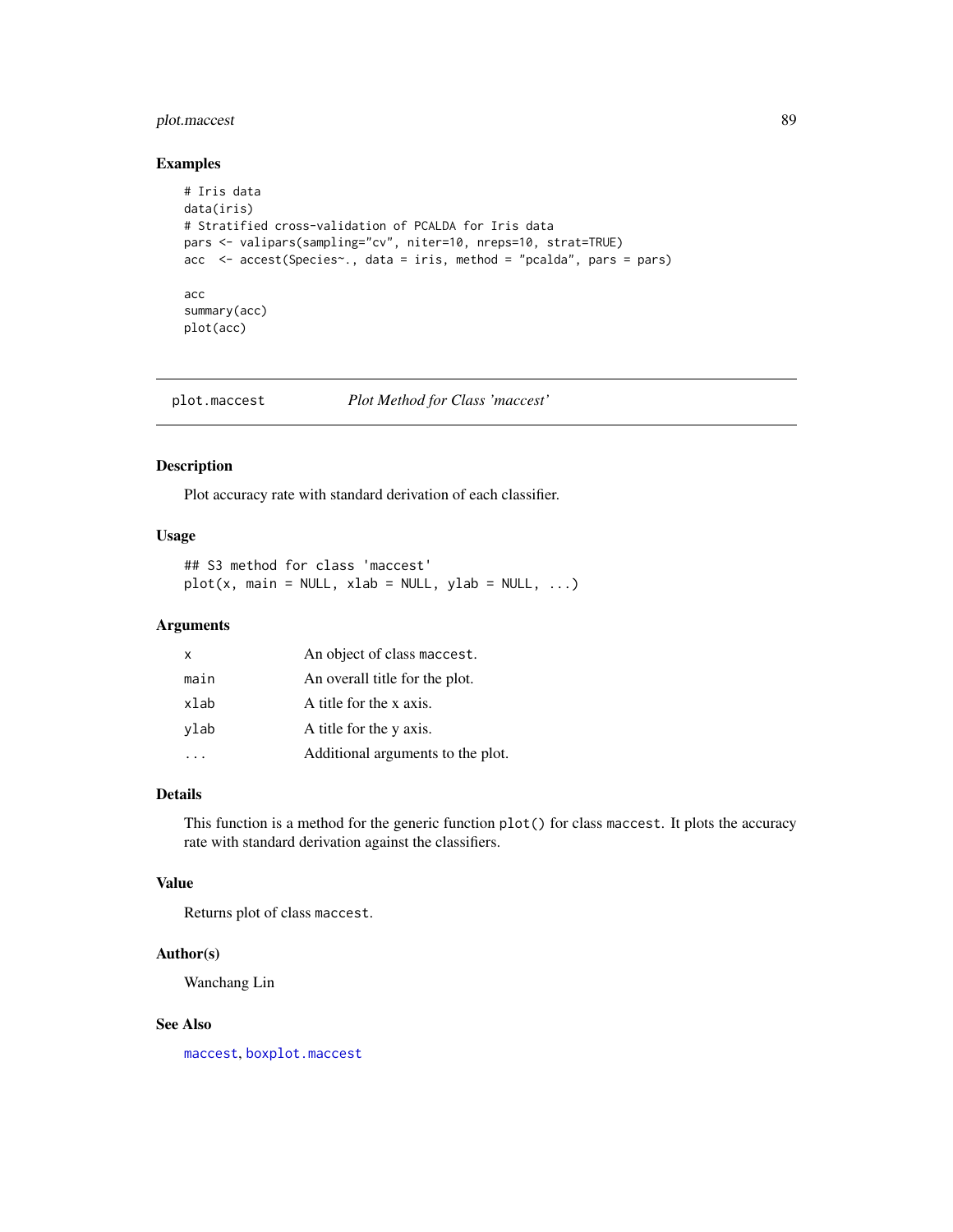# Examples

```
# Iris data
data(iris)
x <- subset(iris, select = -Species)
y <- iris$Species
method <- c("randomForest","svm","pcalda","knn")
pars <- valipars(sampling="boot", niter = 10, nreps=4)
res <- maccest(x, y, method=method, pars=pars,
                 comp="anova",kernel="linear")
res
plot(res)
```
<span id="page-89-0"></span>plot.pcalda *Plot Method for Class 'pcalda'*

## Description

Plot linear discriminants of pcalda.

#### Usage

## S3 method for class 'pcalda' plot(x, dimen, ...)

## Arguments

| x.    | An object of class pealda.                                                                                                                                                                                                                               |
|-------|----------------------------------------------------------------------------------------------------------------------------------------------------------------------------------------------------------------------------------------------------------|
| dimen | The index of linear discriminants to be used for the plot.                                                                                                                                                                                               |
| .     | Further arguments. See corresponding entry in xyplot for non-trivial details.<br>One argument is ep: an integer for plotting ellipse. 1 and 2 for plotting overall<br>and group ellipse, respectively. Otherwise, none. For details, see panel. elli. 1. |

## Details

This function is a method for the generic function plot() for class pcalda. If the length of dimen is greater than 2, a pairs plot is used. If the length of dimen is equal to 2, a scatter plot is drawn. Otherwise, the dot plot is drawn for the single component.

# Value

An object of class "trellis".

## Author(s)

Wanchang Lin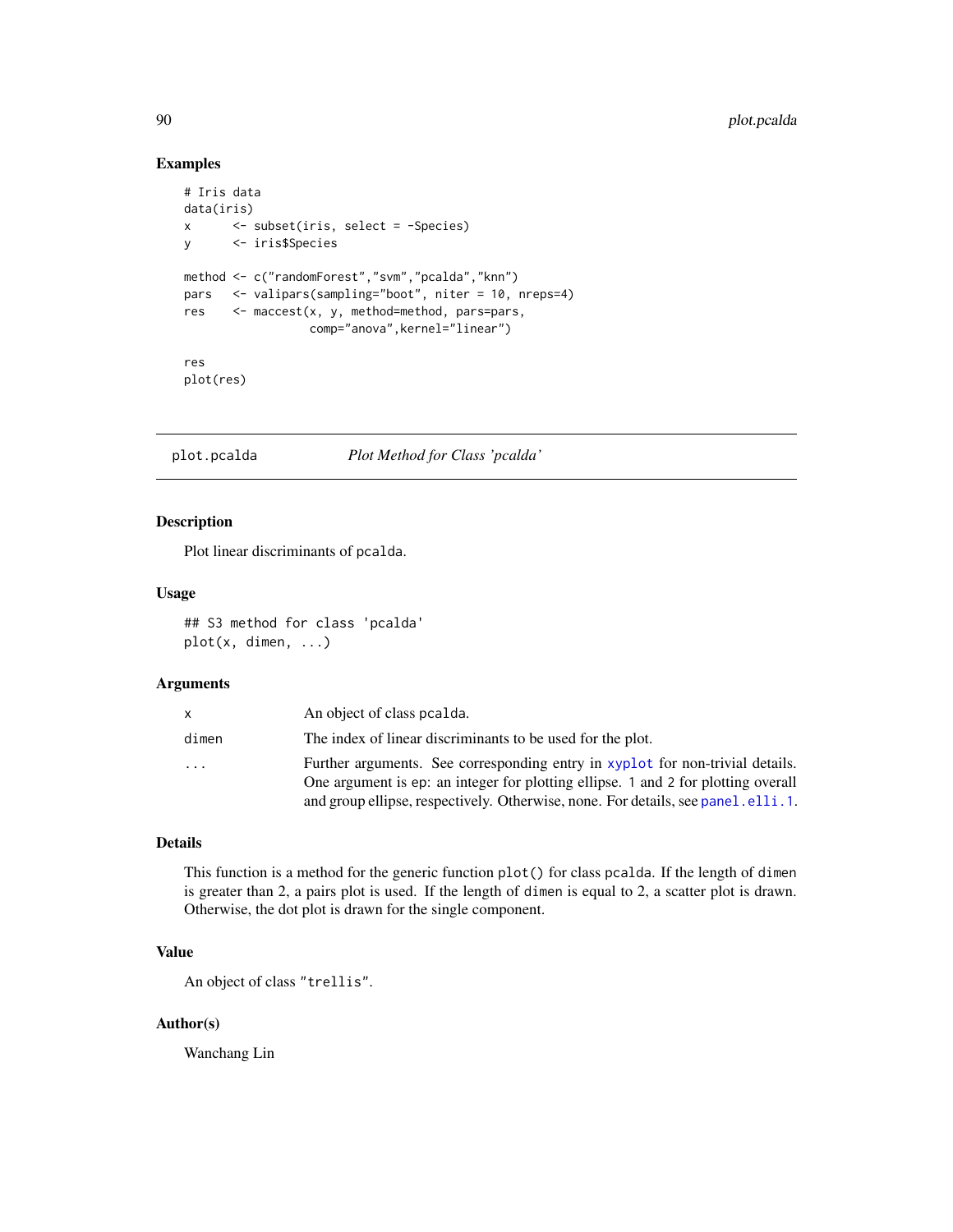#### plot.plsc 91

## See Also

[pcalda](#page-83-0), [predict.pcalda](#page-96-0), [lda.plot.wrap](#page-80-1),[panel.elli.1](#page-74-0).

#### Examples

```
data(abr1)
cl <- factor(abr1$fact$class)
dat <- abr1$pos
model <- pcalda(dat,cl)
## Second component versus first
plot(model, dimen=c(1,2),main = "Training data", ep=2)## Pairwise scatterplots of several components
plot(model,main = "Training data",ep=1)
## The first component
plot(model,dimen=c(1),main = "Training data")
```
<span id="page-90-0"></span>plot.plsc *Plot Method for Class 'plsc' or 'plslda'*

### <span id="page-90-1"></span>Description

Plot latent components of plsc or plslda.

#### Usage

```
## S3 method for class 'plsc'
plot(x, dimen, ...)
```
## S3 method for class 'plslda' plot(x, dimen, ...)

## Arguments

| x.        | An object of class plsc or plslda.                                                                                                                                                                                                                       |
|-----------|----------------------------------------------------------------------------------------------------------------------------------------------------------------------------------------------------------------------------------------------------------|
| dimen     | The index of latent components to be used for the plot.                                                                                                                                                                                                  |
| $\ddotsc$ | Further arguments. See corresponding entry in xyplot for non-trivial details.<br>One argument is ep: an integer for plotting ellipse. 1 and 2 for plotting overall<br>and group ellipse, respectively. Otherwise, none. For details, see panel. elli. 1. |

### Details

Two functions are methods for the generic function plot() of class plsc and plslda.

If the length of dimen is greater than 2, a pairs plot is used. If the length of dimen is equal to 2, a scatter plot is drawn. Otherwise, the dot plot is drawn for the single component.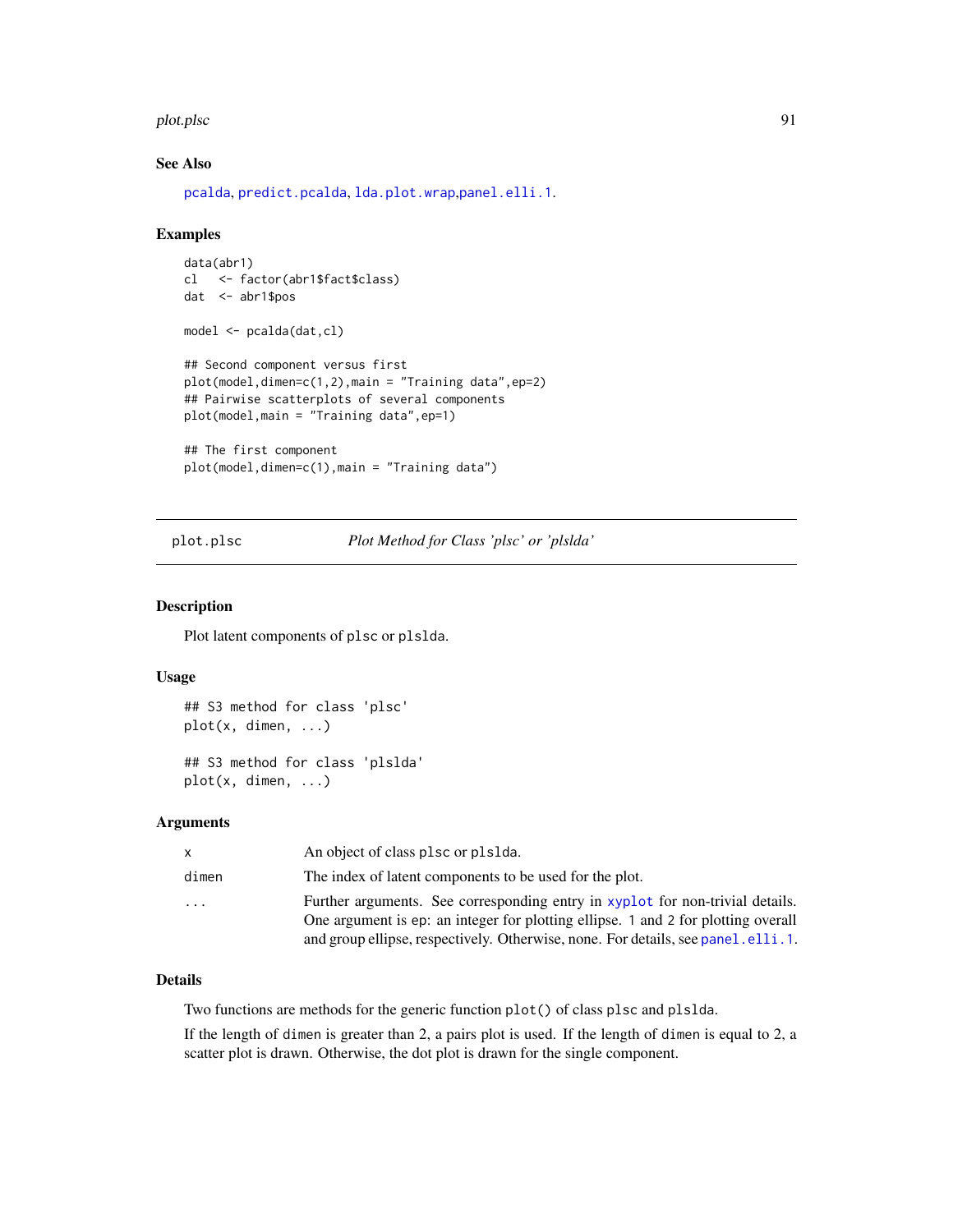# Value

An object of class "trellis".

### Author(s)

Wanchang Lin

## See Also

[plsc](#page-91-0), [predict.plsc](#page-97-0),[plslda](#page-91-1), [predict.plslda](#page-97-1), [pls.plot.wrap](#page-80-1), [panel.elli.1](#page-74-0).

### Examples

```
data(abr1)
cl <- factor(abr1$fact$class)
dat <- abr1$pos
mod.plsc <- plsc(dat,cl,ncomp=4)
mod.plslda <- plslda(dat,cl,ncomp=4)
## Second component versus first
plot(mod. p lsc, dimen=c(1,2), main = "Training data", ep = 2)plot(mod.plslda,dimen=c(1,2),main = "Training data", ep = 2)
## Pairwise scatterplots of several components
plot(mod.plsc, main = "Training data", ep = 1)
plot(mod.plslda, main = "Training data", ep = 1)
## single component
plot(mod.plsc,dimen=c(1),main = "Training data")
plot(mod.plslda,dimen=c(1),main = "Training data")
```
<span id="page-91-0"></span>plsc *Classification with PLSDA*

#### <span id="page-91-1"></span>Description

Classification with partial least squares (PLS) or PLS plus linear discriminant analysis (LDA).

### Usage

```
plsc(x, \ldots)plslda(x, ...)
## Default S3 method:
plsc(x, y, pls="simpls",ncomp=10, tune=FALSE,...)
```
92 plsc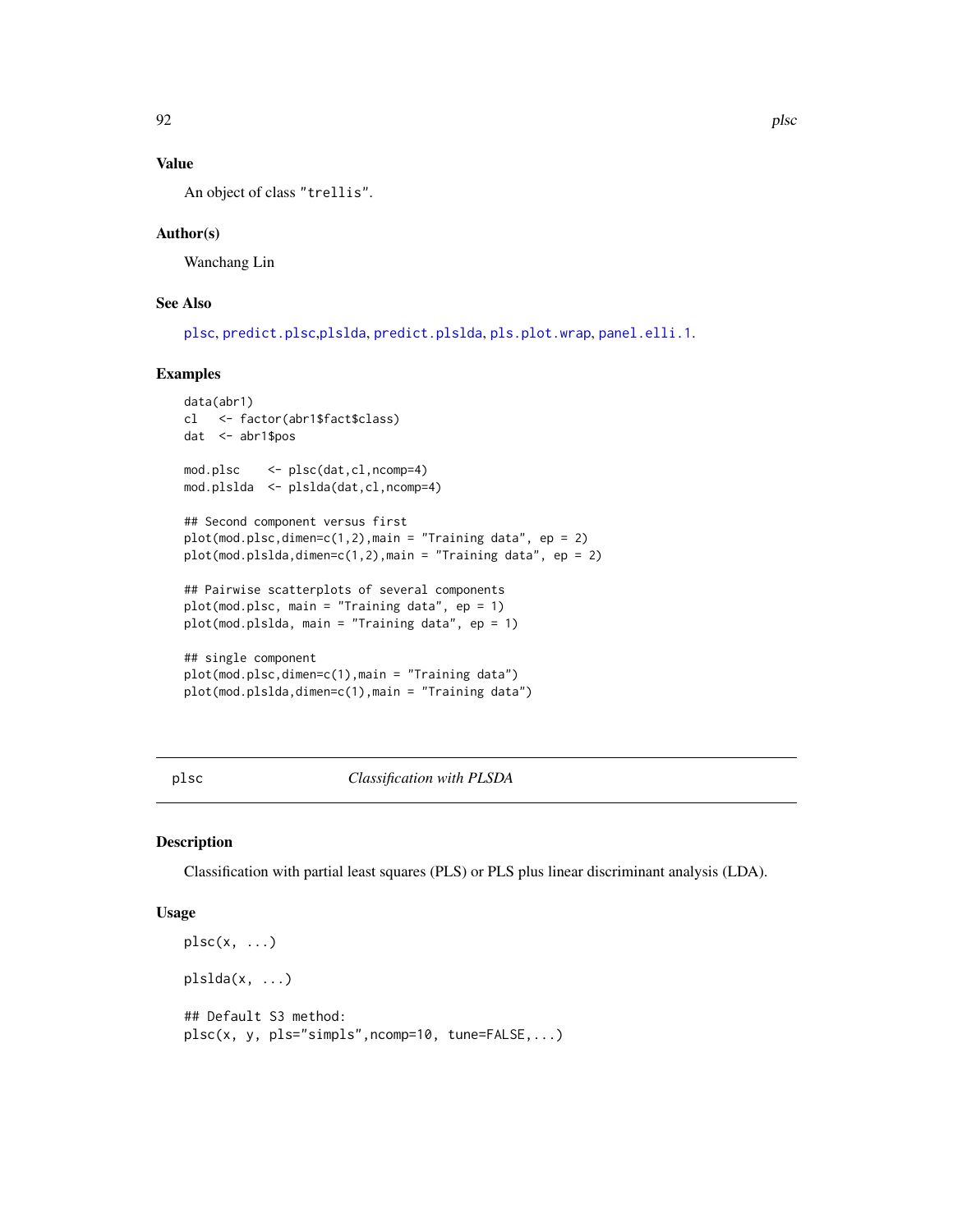```
## S3 method for class 'formula'
plsc(formula, data = NULL, ..., subset, na.action = na.omit)
## Default S3 method:
plslda(x, y, pls="simpls",ncomp=10, tune=FALSE,...)
## S3 method for class 'formula'
plslda(formula, data = NULL, ..., subset, na.action = na.omit)
```
### Arguments

| formula   | A formula of the form groups $\sim x1 + x2 + $ That is, the response is the group-<br>ing factor and the right hand side specifies the (non-factor) discriminators.                                                                                           |
|-----------|---------------------------------------------------------------------------------------------------------------------------------------------------------------------------------------------------------------------------------------------------------------|
| data      | Data frame from which variables specified in formula are preferentially to be<br>taken.                                                                                                                                                                       |
| X         | A matrix or data frame containing the explanatory variables if no formula is<br>given as the principal argument.                                                                                                                                              |
| y         | A factor specifying the class for each observation if no formula principal argu-<br>ment is given.                                                                                                                                                            |
| pls       | A method for calculating PLS scores and loadings. The following methods are<br>supported:                                                                                                                                                                     |
|           | • simpls: SIMPLS algorithm.                                                                                                                                                                                                                                   |
|           | • kernelpls: kernel algorithm.                                                                                                                                                                                                                                |
|           | • oscorespls: orthogonal scores algorithm.                                                                                                                                                                                                                    |
|           | For details, see simpls. fit, kernelpls. fit and oscorespls. fit in package<br>pls.                                                                                                                                                                           |
| ncomp     | The number of components to be used in the classification.                                                                                                                                                                                                    |
| tune      | A logical value indicating whether the best number of components should be<br>tuned.                                                                                                                                                                          |
| $\cdots$  | Arguments passed to or from other methods.                                                                                                                                                                                                                    |
| subset    | An index vector specifying the cases to be used in the training sample.                                                                                                                                                                                       |
| na.action | A function to specify the action to be taken if NAs are found. The default action is<br>na. omit, which leads to rejection of cases with missing values on any required<br>variable. An alternative is na. fail, which causes an error if NA cases are found. |

#### Details

plcs implements PLS for classification. In details, the categorical response vector y is converted into a numeric matrix for regression by PLS and the output of PLS is convert to posteriors by softmax method. The classification results are obtained based on the posteriors. plslda combines PLS and LDA for classification, in which, PLS is for dimension reduction and LDA is for classification based on the data transformed by PLS.

Three PLS functions, [simpls.fit](#page-0-0), [kernelpls.fit](#page-0-0) and [oscorespls.fit](#page-0-0), are implemented in package pls.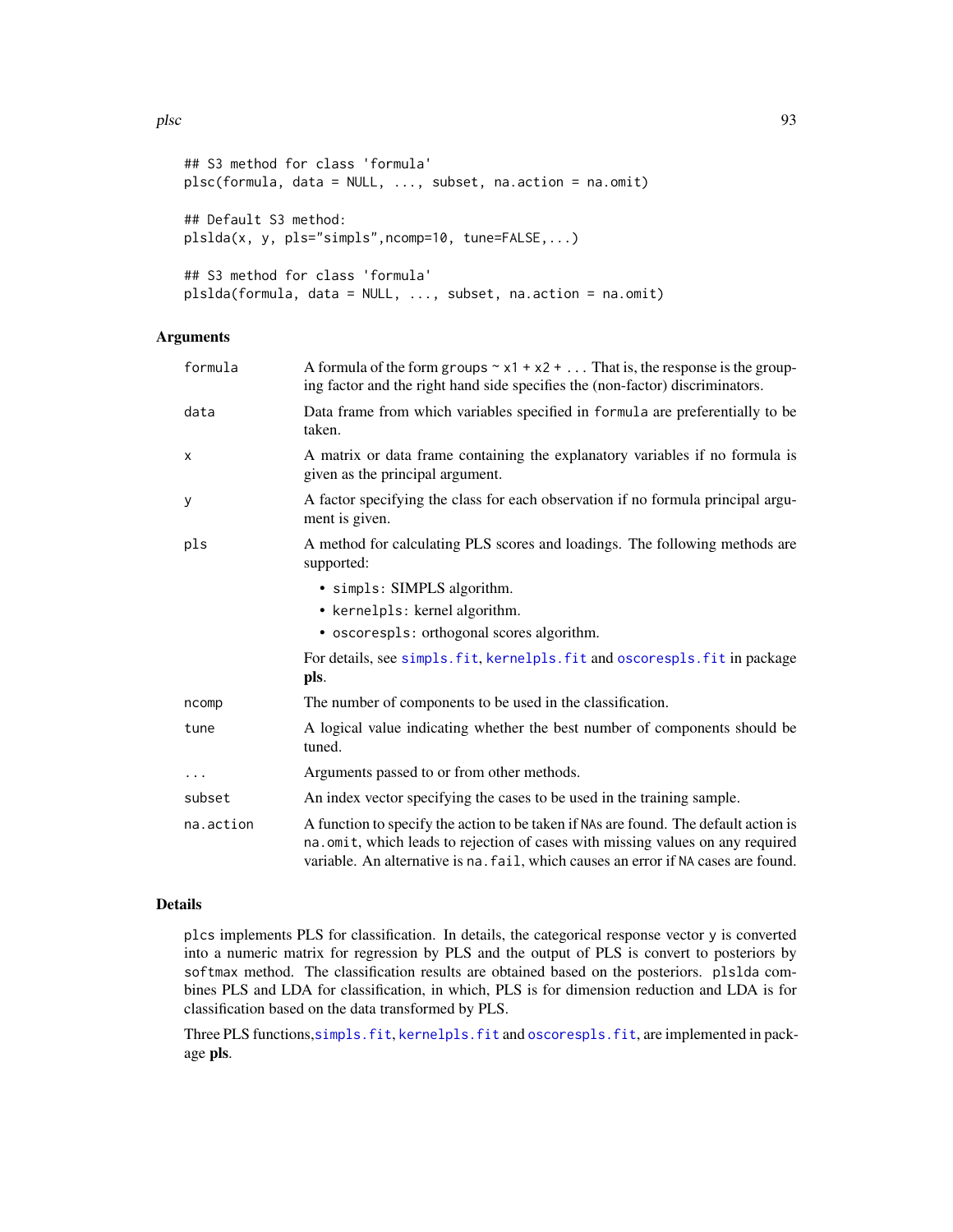## Value

An object of class plsc or plslda containing the following components:

| $\mathsf{x}$ | A matrix of the latent components or scores from PLS.   |
|--------------|---------------------------------------------------------|
| c1           | The observed class labels of training data.             |
| pred         | The predicted class labels of training data.            |
| conf         | The confusion matrix based on training data.            |
| acc          | The accuracy rate of training data.                     |
| posterior    | The posterior probabilities for the predicted classes.  |
| ncomp        | The number of latent component used for classification. |
| pls.method   | The PLS algorithm used.                                 |
| pls.out      | The output of PLS.                                      |
| lda.out      | The output of LDA used only by plslda.                  |
| call         | The (matched) function call.                            |

### Note

Two functions may be called giving either a formula and optional data frame, or a matrix and grouping factor as the first two arguments.

## Author(s)

Wanchang Lin

## References

Martens, H. and Nas, T. (1989) *Multivariate calibration.* John Wiley & Sons.

### See Also

[kernelpls.fit](#page-0-0), [simpls.fit](#page-0-0), [oscorespls.fit](#page-0-0), [predict.plsc](#page-97-0), [plot.plsc](#page-90-0), [tune.func](#page-105-0)

```
library(pls)
data(abr1)
cl <- factor(abr1$fact$class)
dat <- preproc(abr1$pos , y=cl, method=c("log10"),add=1)[,110:500]
## divide data as training and test data
idx <- sample(1:nrow(dat), round((2/3)*nrow(dat)), replace=FALSE)
## construct train and test data
train.dat <- dat[idx,]
train.t <- cl[idx]
test.dat <- dat[-idx,]
test.t <- cl[-idx]
```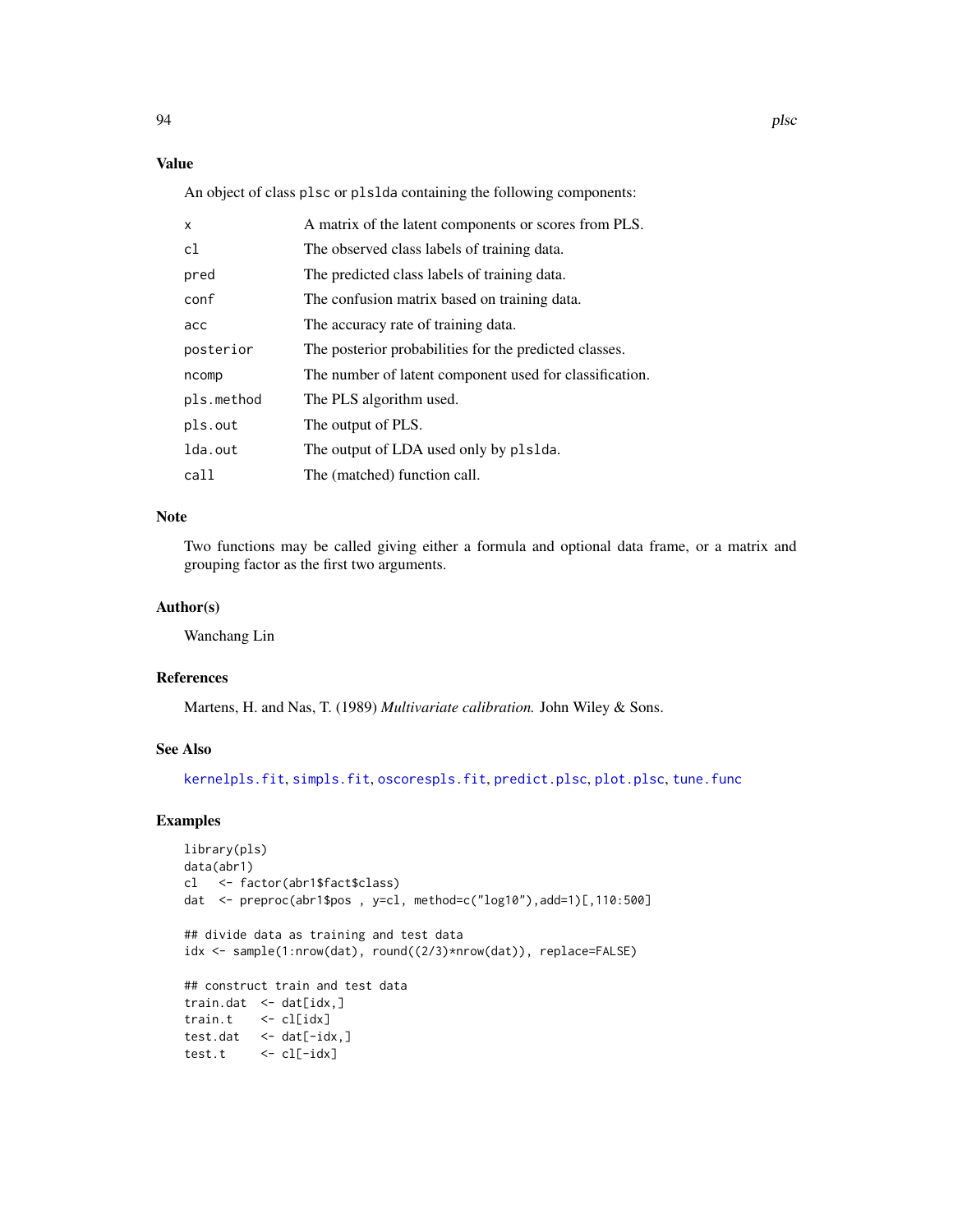#### predict.osc 95

```
## apply plsc and plslda
(res <- plsc(train.dat,train.t, ncomp = 20, tune = FALSE))
## Estimate the mean squared error of prediction (MSEP), root mean squared error
## of prediction (RMSEP) and R^2 (coefficient of multiple determination) for
## fitted PLSR model
MSEP(res$pls.out)
RMSEP(res$pls.out)
R2(res$pls.out)
(res.1 <- plslda(train.dat,train.t, ncomp = 20, tune = FALSE))
## Estimate the mean squared error of prediction (MSEP), root mean squared error
## of prediction (RMSEP) and R^2 (coefficient of multiple determination) for
## fitted PLSR model
MSEP(res.1$pls.out)
RMSEP(res.1$pls.out)
R2(res.1$pls.out)
## Not run:
## with function of tuning component numbers
(z.plsc <- plsc(train.dat,train.t, ncomp = 20, tune = TRUE))
(z.plslda <- plslda(train.dat,train.t, ncomp = 20, tune = TRUE))
## check nomp tuning results
z.plsc$ncomp
plot(z.plsc$acc.tune)
z.plslda$ncomp
plot(z.plslda$acc.tune)
## plot
plot(z.plsc,dimen=c(1,2,3),main = "Training data",abbrev = TRUE)
plot(z.plslda,dimen=c(1,2,3),main = "Training data",abbrev = TRUE)
## predict test data
pred.plsc <- predict(z.plsc, test.dat)$class
pred.plslda <- predict(z.plslda, test.dat)$class
## classification rate and confusion matrix
cl.rate(test.t, pred.plsc)
cl.rate(test.t, pred.plslda)
```
## End(Not run)

<span id="page-94-0"></span>predict.osc *Predict Method for Class 'osc'*

### **Description**

Pre-processing of new data by osc.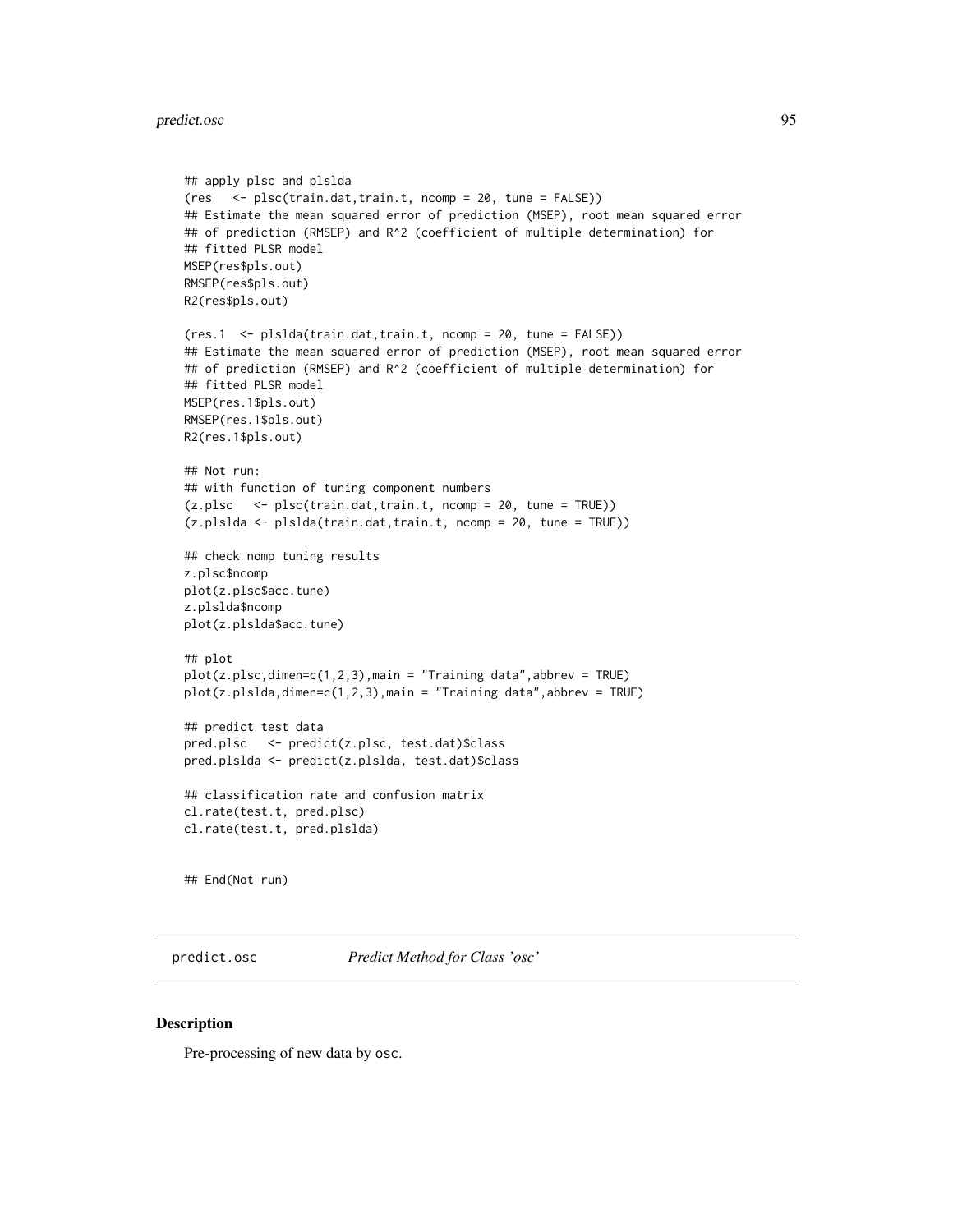### Usage

```
## S3 method for class 'osc'
predict(object, newdata,...)
```
### Arguments

| object                  | Object of class osc.                                    |
|-------------------------|---------------------------------------------------------|
| newdata                 | A matrix or data frame of cases to be corrected by OSC. |
| $\cdot$ $\cdot$ $\cdot$ | Arguments based from or to other methods.               |

## Details

This function is a method for the generic function predict() for class osc. If newdata is omitted, the corrected data set used in model of osc will be returned.

### Value

A list containing the following components:

|    | A matrix of OSC corrected data set.                                   |
|----|-----------------------------------------------------------------------|
| 02 | The fraction of variation in X after OSC correction for the new data. |

## Author(s)

Wanchang Lin

### See Also

[osc](#page-67-0), [osc\\_wold](#page-73-0), [osc\\_sjoblom](#page-69-0), [osc\\_wise](#page-71-0)

```
data(abr1)
cl <- factor(abr1$fact$class)
dat <- abr1$pos
## divide data as training and test data
idx <- sample(1:nrow(dat), round((2/3)*nrow(dat)), replace=FALSE)
## construct train and test data
train.dat <- dat[idx,]
train.t <- cl[idx]
test.dat <- dat[-idx,]
test.t <- cl[-idx]
## build OSC model based on the training data
res <- osc(train.dat, train.t, method="wold",osc.ncomp=2, pls.ncomp=4)
names(res)
res
summary(res)
```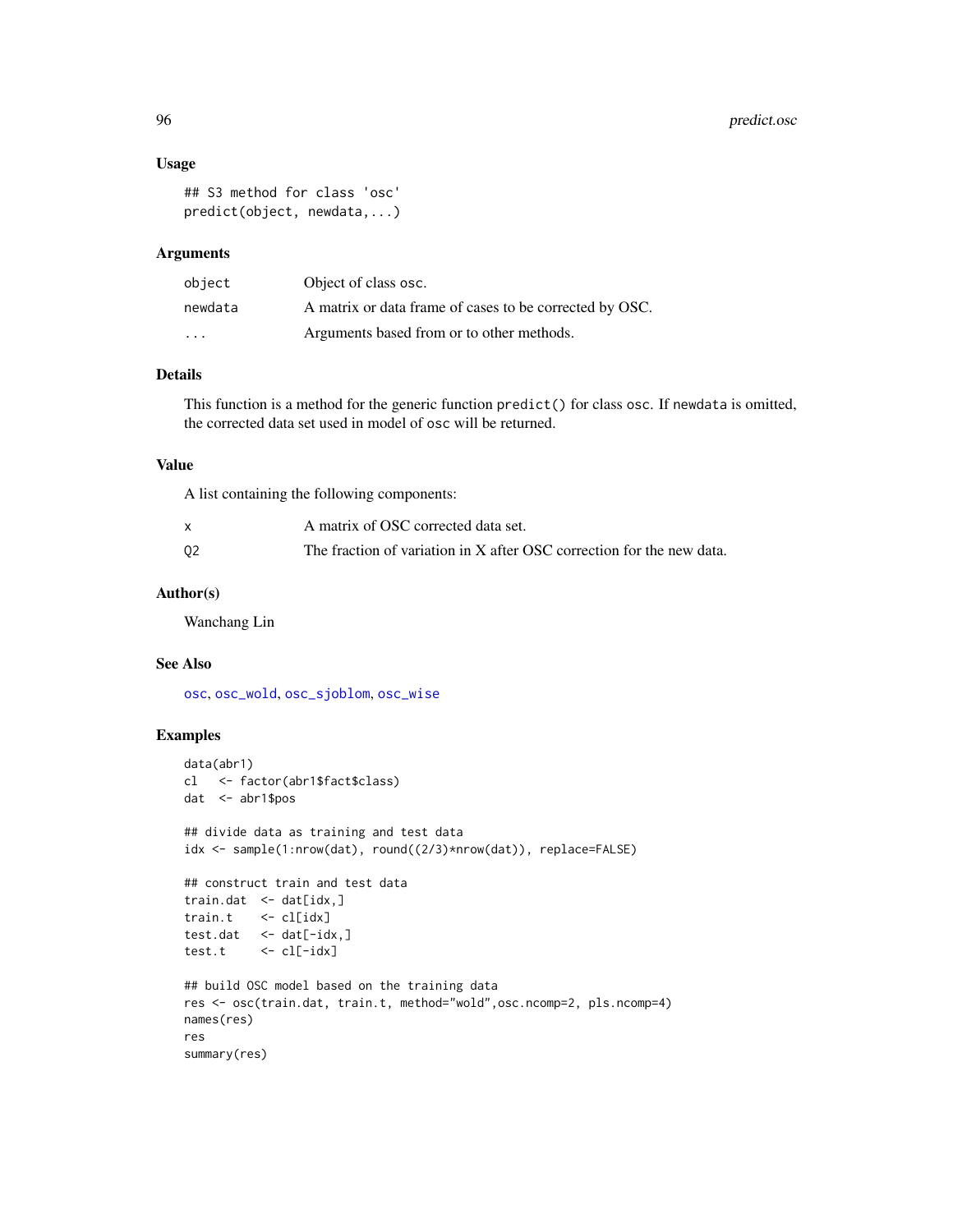## predict.pcalda 97

```
## pre-process test data by OSC
test <- predict(res,test.dat)
test.dat.1 <- test$x
```
<span id="page-96-0"></span>predict.pcalda *Predict Method for Class 'pcalda'*

## Description

Prediction of test data using pcalda.

## Usage

## S3 method for class 'pcalda' predict(object, newdata,...)

# Arguments

| object  | Object of class pealda.                           |
|---------|---------------------------------------------------|
| newdata | A matrix or data frame of cases to be classified. |
| .       | Arguments based from or to other methods.         |

#### Details

This function is a method for the generic function predict() for class pcalda. If newdata is omitted, the results of training data in pcalda object will be returned.

# Value

A list with components:

| class     | The predicted class (a factor).                        |
|-----------|--------------------------------------------------------|
| posterior | The posterior probabilities for the predicted classes. |
| X         | The rotated test data by the projection matrix of LDA. |

## Author(s)

Wanchang Lin

#### See Also

[pcalda](#page-83-0), [plot.pcalda](#page-89-0)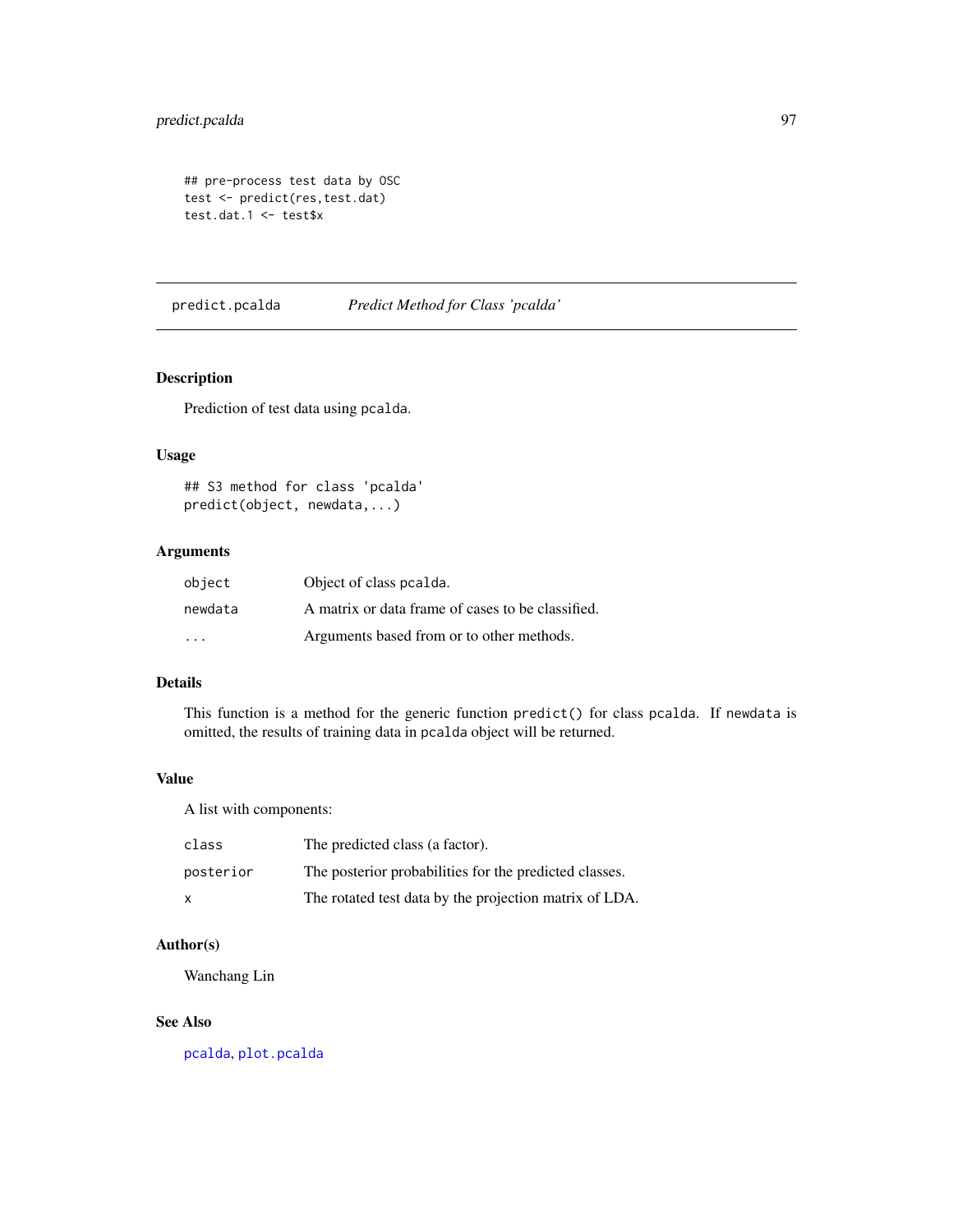### Examples

data(iris3)

```
tr <- sample(1:50, 25)
train <- rbind(iris3[tr,,1], iris3[tr,,2], iris3[tr,,3])
test <- rbind(iris3[-tr,,1], iris3[-tr,,2], iris3[-tr,,3])
cl <- factor(c(rep("s",25), rep("c",25), rep("v",25)))
z <- pcalda(train, cl)
pred <- predict(z, test)
## plot the projected data.
grpplot(pred$x, pred$class, main="PCALDA: Iris")
```
<span id="page-97-0"></span>predict.plsc *Predict Method for Class 'plsc' or 'plslda'*

#### <span id="page-97-1"></span>Description

Prediction of test data using plsc or plslda.

## Usage

```
## S3 method for class 'plsc'
predict(object, newdata,...)
## S3 method for class 'plslda'
predict(object, newdata,...)
```
#### Arguments

| object                  | Object of class plsc or plslda.                   |
|-------------------------|---------------------------------------------------|
| newdata                 | A matrix or data frame of cases to be classified. |
| $\cdot$ $\cdot$ $\cdot$ | Arguments based from or to other methods.         |

### Details

Two functions are methods for the generic function predict() for class plsc or plslda. If newdata is omitted, the results of training data in plsc or plslda object will be returned.

## Value

A list with components:

| class     | The predicted class (a factor).                        |
|-----------|--------------------------------------------------------|
| posterior | The posterior probabilities for the predicted classes. |
| x         | The rotated test data by the projection matrix of PLS. |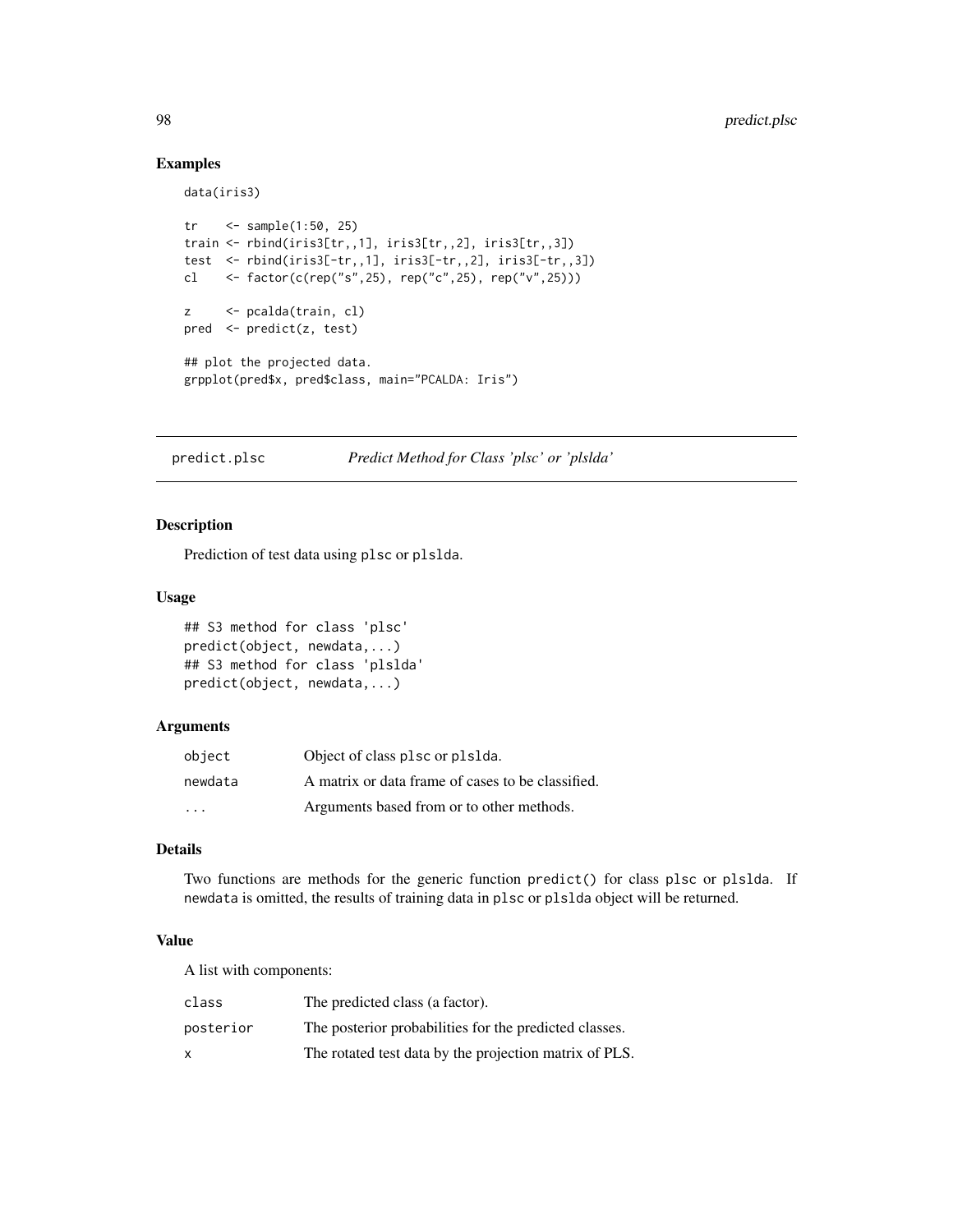preproc that the set of the set of the set of the set of the set of the set of the set of the set of the set of the set of the set of the set of the set of the set of the set of the set of the set of the set of the set of

### Author(s)

Wanchang Lin

### See Also

[plsc](#page-91-0), [plot.plsc](#page-90-0),[plslda](#page-91-1), [plot.plslda](#page-90-1)

### Examples

data(iris3)

```
tr <- sample(1:50, 25)
train <- rbind(iris3[tr,,1], iris3[tr,,2], iris3[tr,,3])
test <- rbind(iris3[-tr,,1], iris3[-tr,,2], iris3[-tr,,3])
cl <- factor(c(rep("s",25), rep("c",25), rep("v",25)))
## model fit using plsc and plslda without tuning of ncomp
(z.plsc <- plsc(train, cl))
(z.plslda <- plslda(train, cl))
## predict for test data
pred.plsc <- predict(z.plsc, test)
pred.plslda <- predict(z.plslda, test)
## plot the projected test data.
grpplot(pred.plsc$x, pred.plsc$class, main="PLSC: Iris")
grpplot(pred.plslda$x, pred.plslda$class, main="PLSLDA: Iris")
```
#### preproc *Pre-process Data Set*

#### Description

Pre-process a data frame or matrix by different methods.

### Usage

```
preproc (x, y=NULL,method="log",add=1)
```

```
preproc.sd(x, y=NULL, na.rm = FALSE)
```

```
preproc.const(x, y, tol = 1.0e-4)
```
## Arguments

|        | A numeric data frame or matrix to be pre-processed.                               |
|--------|-----------------------------------------------------------------------------------|
|        | A factor specifying the group. It is only used by the method TIC norm in preproc. |
| method | A method used to pre-process the data set. The following methods are sup-         |
|        | ported:                                                                           |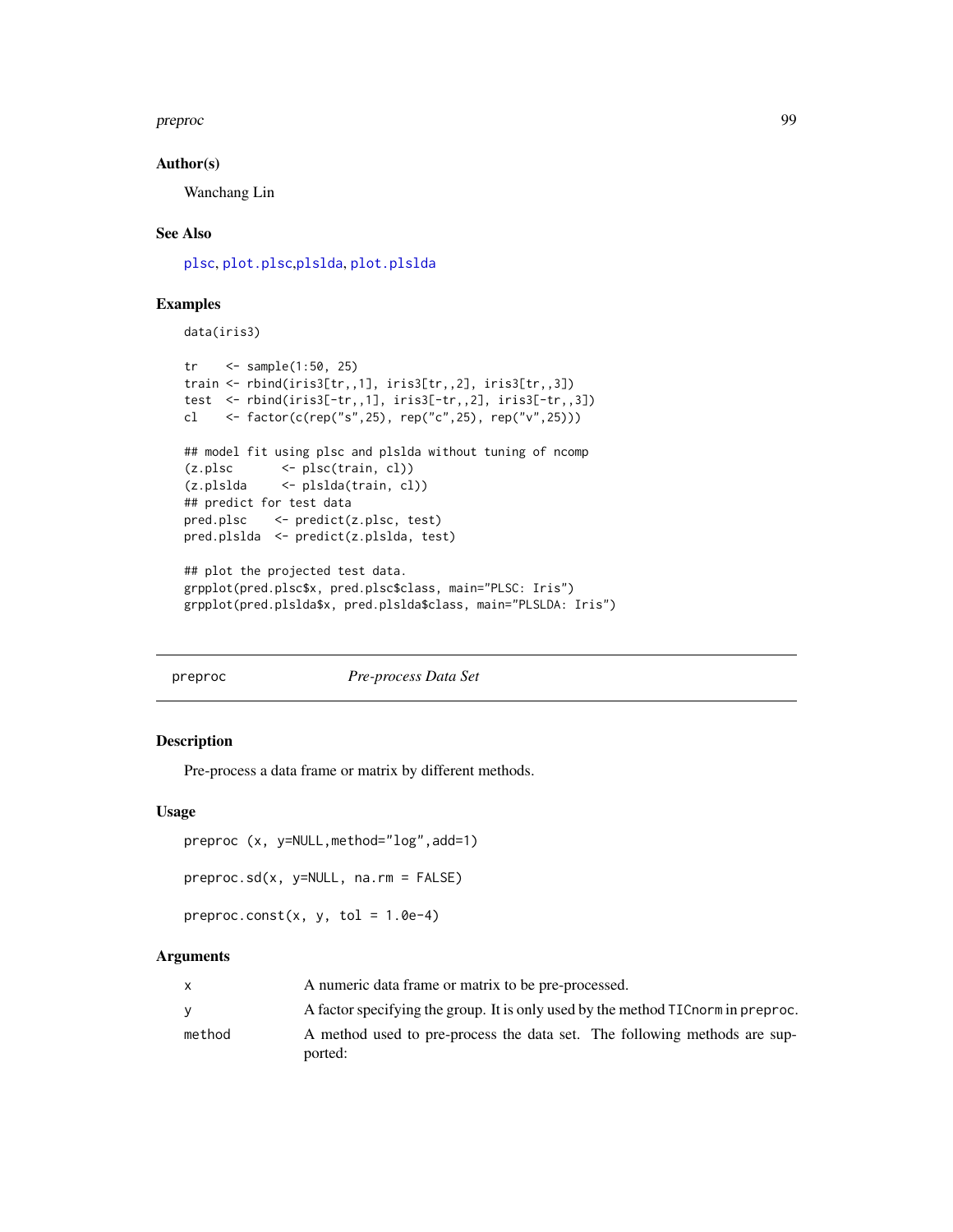|       | • center: Centering                                                                                                                                                           |
|-------|-------------------------------------------------------------------------------------------------------------------------------------------------------------------------------|
|       | • auto: Auto scaling                                                                                                                                                          |
|       | • range: Range scaling                                                                                                                                                        |
|       | • pareto: Pareto scaling                                                                                                                                                      |
|       | • vast: Vast scaling                                                                                                                                                          |
|       | • level: Level scaling                                                                                                                                                        |
|       | • log: Log transformation (default)                                                                                                                                           |
|       | • log10: Log 10 transformation                                                                                                                                                |
|       | • sqrt: Square root transformation                                                                                                                                            |
|       | • as inh: Inverse hyperbolic sine transformation                                                                                                                              |
|       | • TICnorm: TIC normalisation                                                                                                                                                  |
| na.rm | A logical value indicating whether NA values should be stripped before the com-<br>putation proceeds.                                                                         |
| add   | A numeric value for addition used in the logarmath transformation log and<br>$log10$ .                                                                                        |
| tol   | A tolerance to decide if a matrix is singular; it will reject variables and linear<br>combinations of unit-variance variables whose variance is less than tol <sup>1</sup> 2. |

## Details

preproc transforms data set by provided method.

preproc.sd removes variables which have (near) zero S.D with or without respect to class/grouped information.

preproc.const removes variables appears to be constant within groups / classes.

### Value

A pre-processed data set.

#### Author(s)

Wanchang Lin

### References

Berg, R., Hoefsloot, H., Westerhuis, J., Smilde, A. and Werf, M. (2006), Centering, scaling, and transformations: improving the biological information content of metabolomics data, *BMC Genomics*, 7:142

```
data(abr1)
cl <- factor(abr1$fact$class)
dat <- abr1$pos
## normalise data set using "TICnorm"
z.1 <- preproc(dat, y=cl, method="TICnorm")
```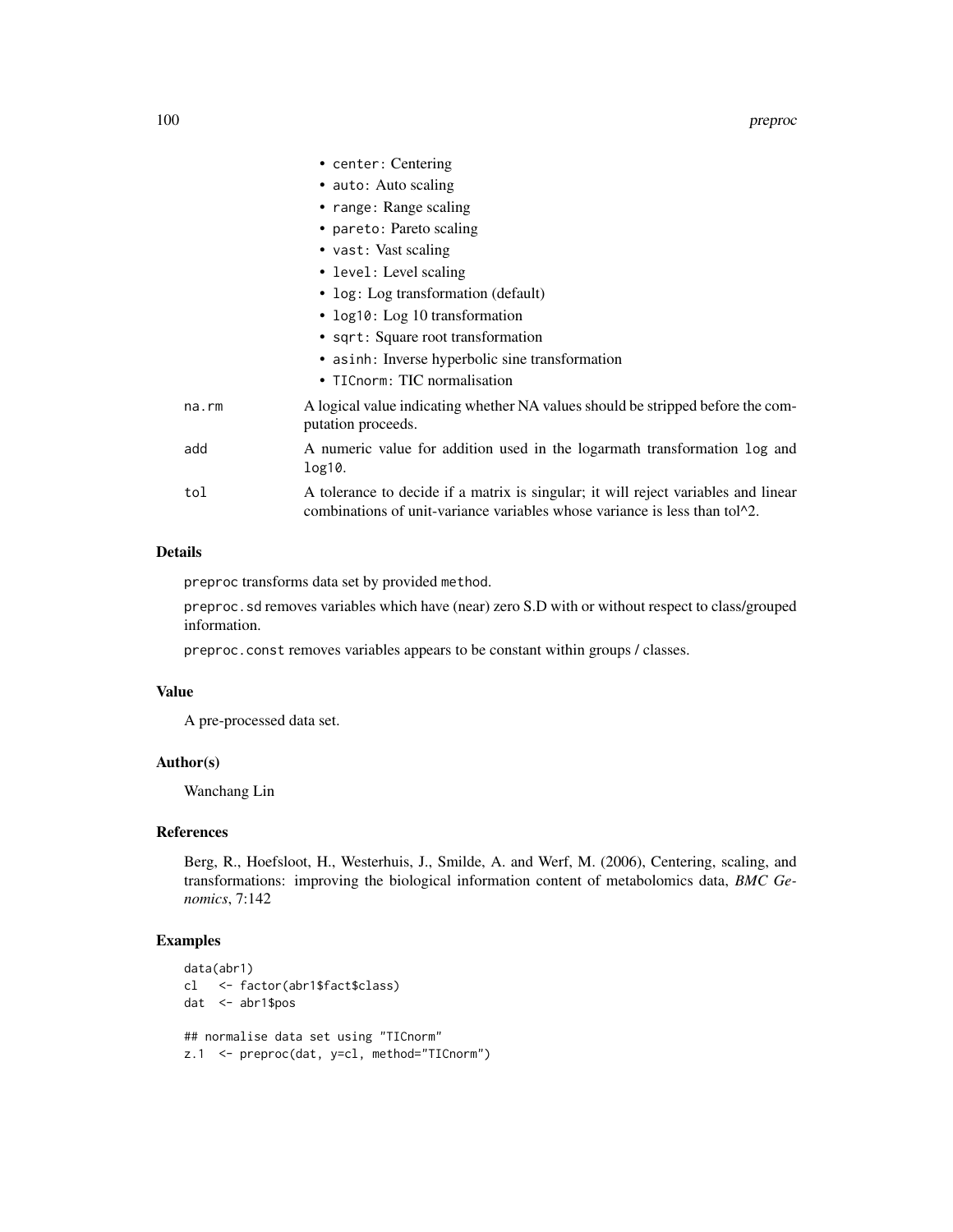#### pval.util 101

```
## scale data set using "log10"
z.2 <- preproc(dat,method="log10", add=1)
## or scale data set using "log" and "TICnorm" sequentially
z.3 <- preproc(dat,method=c("log","TICnorm"), add=0.1)
```
### pval.util *P-values Utilities*

# Description

Functions to handle p-values of data set.

### Usage

pval.test(x,y, method="oneway.test",...)

pval.reject(adjp,alpha)

# Arguments

| $\mathsf{x}$ | A data frame or matrix of data set.                  |
|--------------|------------------------------------------------------|
| <b>V</b>     | A factor or vector of class.                         |
| method       | Hypothesis test such as t. test and wilcox. test.    |
| adjp         | A matrix-like p-values of simultaneously testing.    |
| alpha        | A vector of cutoff of p-values or Type I error rate. |
|              | Arguments to pass.                                   |

# Value

pval.test returns a vector of p-values.

pval.reject returns a matrix indicating rejected number according to cutoff.

# Author(s)

Wanchang Lin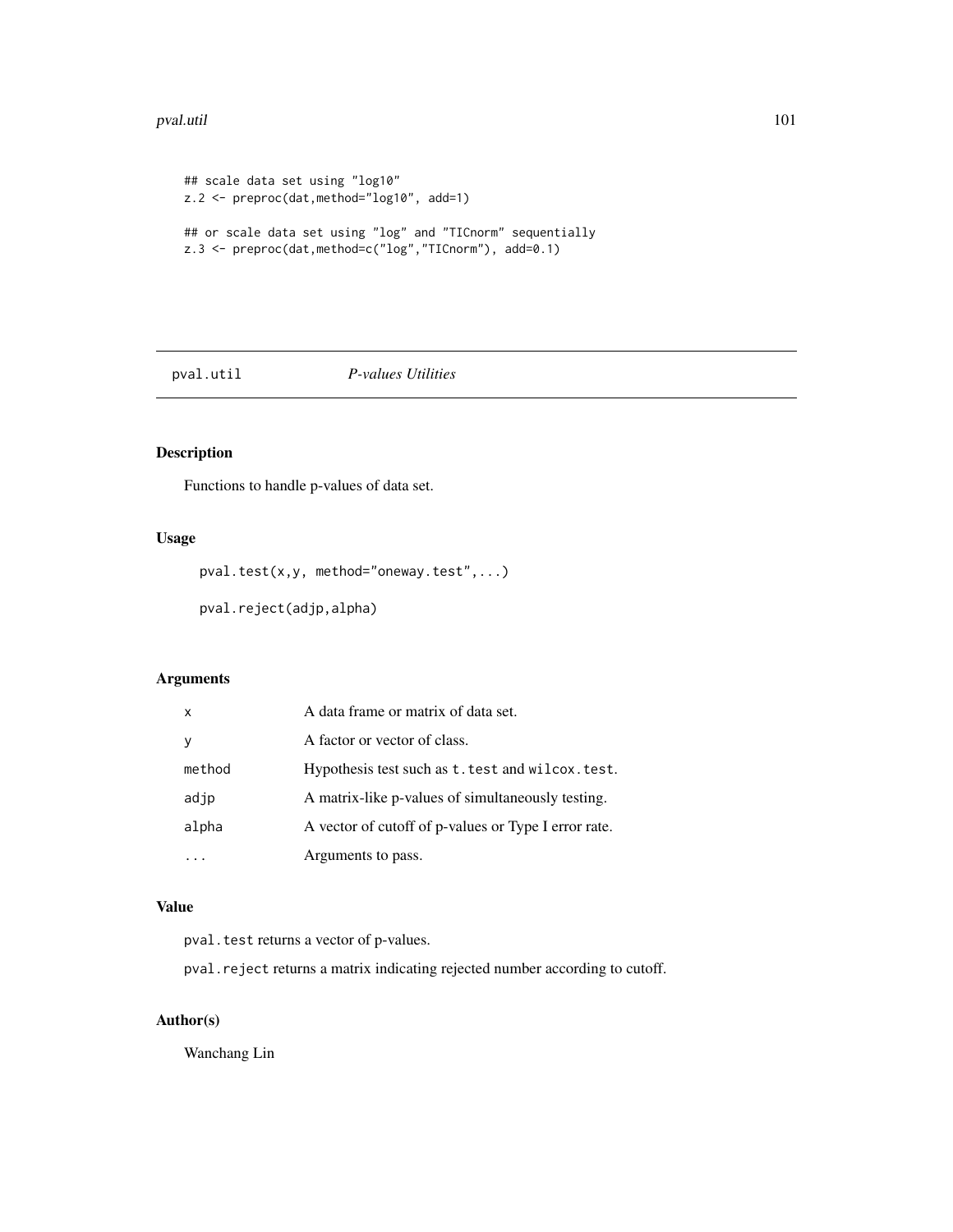### Examples

```
library(lattice)
```

```
## Example for pval.test and pval.reject
## prepare data set
data(abr1)
cls <- factor(abr1$fact$class)
dat <- abr1$pos[,200:500]
dat <- preproc(dat, method="log")
## select class "1" and "2" for feature ranking
ind <- grepl("1|2", cls)
dat <- dat[ind,,drop=FALSE]
cls <- cls[ind, drop=TRUE]
## univariate p-values and its adjusted p-values
pval <- sort(pval.test(dat, cls, method="t.test"))
## adjust p-values
pval.ad <- sapply(c("fdr","bonferroni","BY"), function(y){
  p.adjust(pval, method=y)
})
pval.ad <- cbind(raw=pval, pval.ad)
pval.reject(pval.ad,c(0.005, 0.01, 0.05))
## plot the all p-values
tmp <- cbind(pval.ad, idx=1:nrow(pval.ad))
tmp <- data.frame(tmp)
# pval_long <- melt(tmp, id="idx")
pval_long <- data.frame(idx = tmp$idx, stack(tmp, select = -idx))
pval_long <- pval_long[c("idx", "ind", "values")]
names(pval_long) <- c("idx", "variable", "value")
pval.p <- xyplot(value~idx, data=pval_long, groups=variable,
                par.settings = list(superpose.line = list(lty=c(1:7))),
                as.table = TRUE, type="1",
                par.strip.text = list(cex=0.65), ylim=c(-0.005, 1.0),
                ylab="P-values", xlab="Index of variables",
                main="p-values",
                auto.key = list(lines=TRUE, points = FALSE, space="right"),
                panel = function(x, y,...) {
                  panel.xyplot(x, y, ...)
                  panel.abline(h = 0.05, col = "red", lty =2)
                })
pval.p
```
save.tab *Save List of Data Frame or Matrix into CSV File*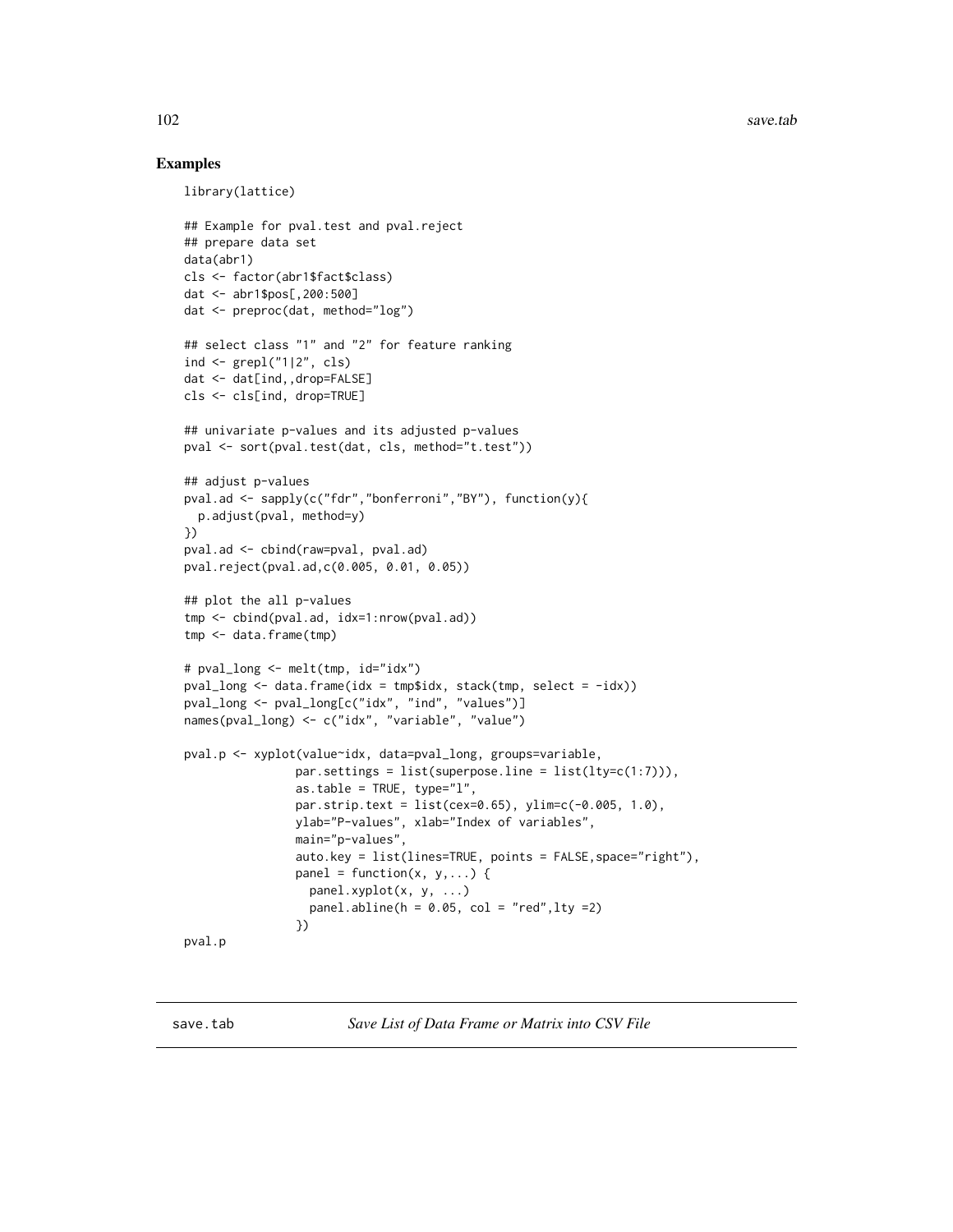#### save.tab 103

## Description

Save a list of data frame or matrix into a CSV file

### Usage

```
save.tab(x, filename="temp.csv", firstline="\n")
```
### Arguments

| X         | A list of data frame or matrix.                     |
|-----------|-----------------------------------------------------|
| filename  | A character string for saved file name.             |
| firstline | A string giving some description of the saved file. |

## Details

This function gives a quick option to save a set of data frame or matrix into a single table file.

### Value

No return value, called for side effects.

### Author(s)

Wanchang Lin

## See Also

[write.table](#page-0-0)

```
## Not run:
data(abr1)
dat <- preproc(abr1$pos[,200:400], method="log10")
cls <- factor(abr1$fact$class)
tmp <- dat.sel(dat, cls, choices=c("1","2"))
x \leq -\text{tmp}[[1]]$dat
y <- tmp[[1]]$cls
fs.method <- c("fs.anova","fs.rf","fs.rfe")
fs.pars <- valipars(sampling="cv",niter=10,nreps=5)
fs \le feat.mfs(x, y, fs.method, fs.pars) ## with resampling
names(fs)
fs < -fs[1:3]## save consistency of feature selection
filename <- "fs.csv"
firstline <- paste('\nResults of feature selection', sep='')
```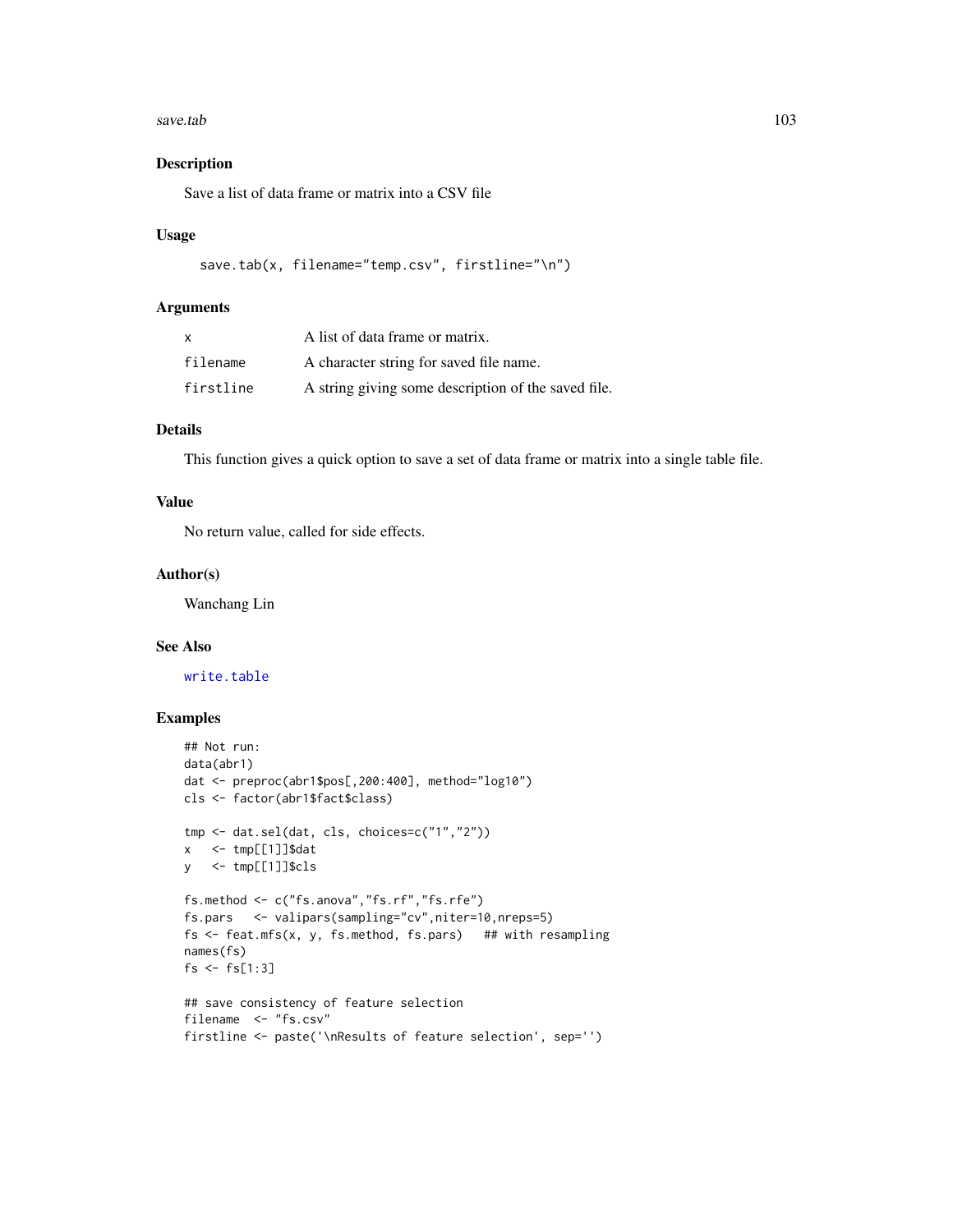```
save.tab(fs, filename, firstline)
## End(Not run)
```
## stats.util *Statistical Summary Utilities for Two-Classes Data*

## Description

Functions to summarise two-group data.

## Usage

```
stats.vec(x,y, method="mean",test.method = "wilcox.test",fc=TRUE,...)
stats.mat(x,y, method="mean",test.method = "wilcox.test",
         padj.method= "fdr",fc=TRUE,...)
```
# Arguments

| $\mathsf{x}$ | A data frame or matrix of data set for stats mat or data vector for stats vec.                                                                 |
|--------------|------------------------------------------------------------------------------------------------------------------------------------------------|
| y            | A factor or vector of class. Two classes only.                                                                                                 |
| method       | method for group center such as mean or median.                                                                                                |
| test.method  | method for p-values from parametric test such as t. test or non-parametric test<br>such as wilcox. test.                                       |
| padj.method  | method for p-values correction. Can be one in p. adjust. methods: "holm",<br>"hochberg", "hommel", "bonferroni", "BH", "BY", "fdr" and "none". |
| fc           | a flag for fold-change.                                                                                                                        |
| $\cdots$     | Additional parameters.                                                                                                                         |

#### Value

stats.vec returns an vector of center, group center, fold change, log2 fold change, AUC and pvalue.

stats.mat, which is an wrapper function of stats.vec, returns an data frame of center, group center, fold change, log2 fold-change, AUC, p-value and adjusted p-values.

### Note

If x has negative values, the results of fold-change and log2 fold-change are not reliable.

### Author(s)

Wanchang Lin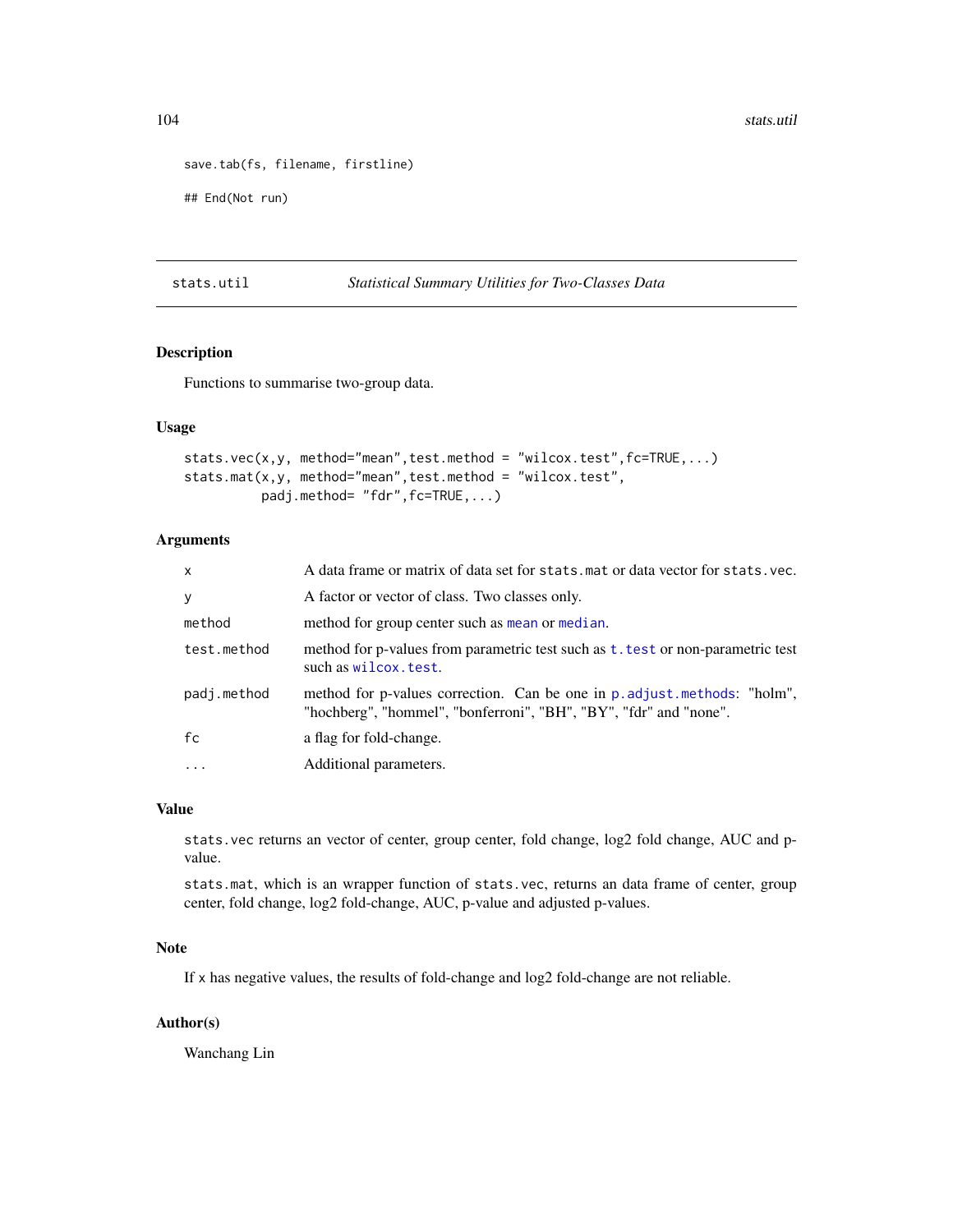#### trainind the contract of the contract of the contract of the contract of the contract of the contract of the contract of the contract of the contract of the contract of the contract of the contract of the contract of the c

## Examples

```
data(iris)
sel <- c("setosa", "versicolor")
grp \leftarrow iris[,5]
idx \leq match(iris[,5],sel,nomatch = 0) > 0
cls <- factor(iris[idx,5])
dat <- iris[idx,1:4]
## stats for the single vector
stats.vec(dat[[1]],cls, method = "median",test.method = "wilcox.test")
## use matrix format
tab <- stats.mat(dat,cls, method = "median",test.method = "wilcox.test",
                 padj.method = "BH")
sapply(tab, class)
```
trainind *Generate Index of Training Samples*

### Description

Generate index of training samples. The sampling scheme includes leave-one-out cross-validation (loocv), cross-validation (cv), randomised validation (random) and bootstrap (boot).

#### Usage

```
trainind(cl, pars = valipars())
```
# Arguments

| cl   | A factor or vector of class.                                                 |  |
|------|------------------------------------------------------------------------------|--|
| pars | A list of sampling parameters for generating training index. It has the same |  |
|      | structure as the output of valipars. See valipars for details.               |  |

## Value

Returns a list of training index.

## Author(s)

Wanchang Lin

# See Also

[valipars](#page-107-0)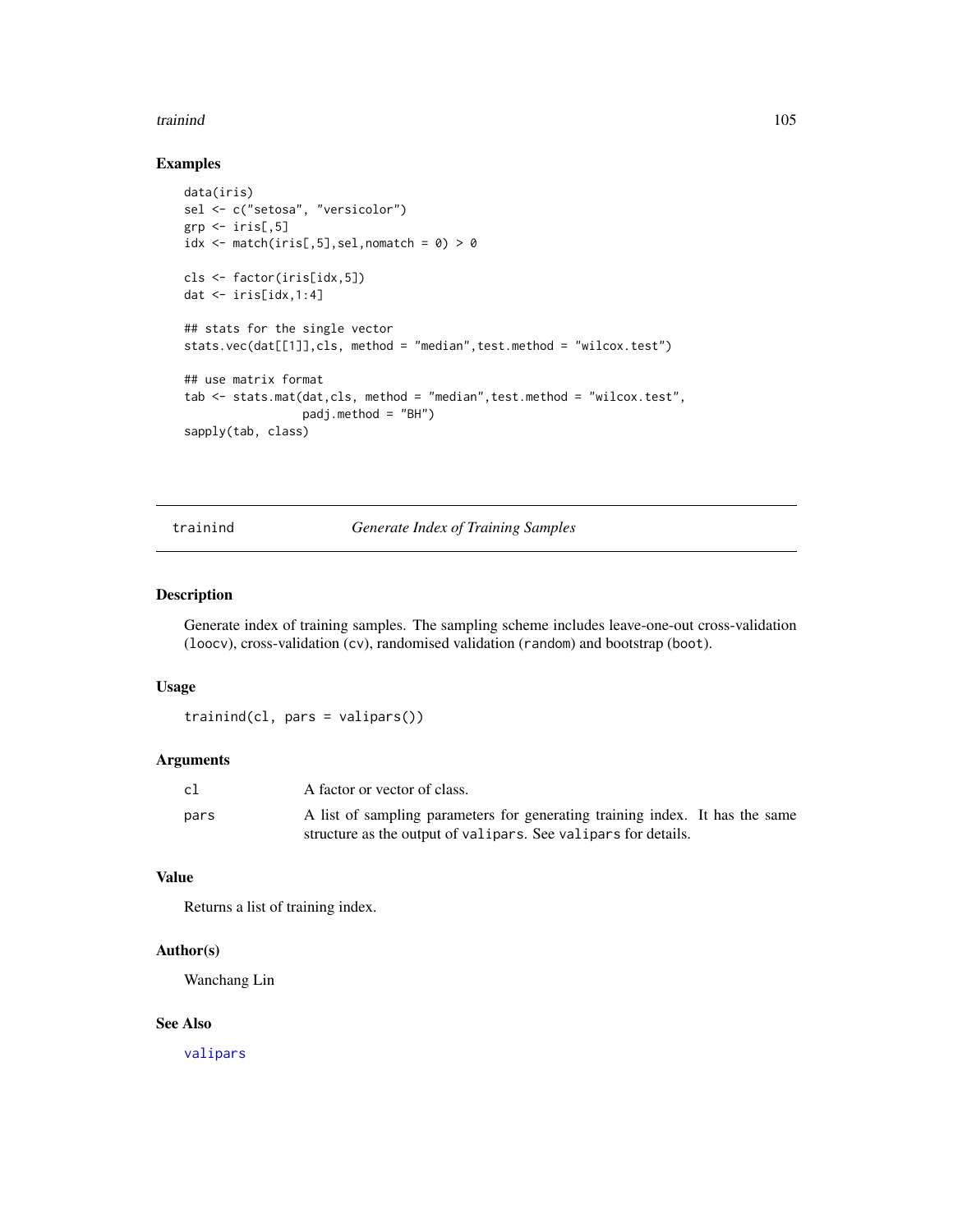### Examples

```
## A trivia example
x <- as.factor(sample(c("a","b"), 20, replace=TRUE))
table(x)
pars <- valipars(sampling="rand", niter=2, nreps=4, strat=TRUE,div=2/3)
(temp <- trainind(x,pars=pars))
(tmp <- temp[[1]])
x[tmp[[1]]];table(x[tmp[[1]]]) ## train idx
x[tmp[[2]]];table(x[tmp[[2]]])
x[tmp[[3]]];table(x[tmp[[3]]])
x[tmp[[4]]];table(x[tmp[[4]]])
x[-tmp[[1]]];table(x[-tmp[[1]]]) ## test idx
x[-tmp[[2]]];table(x[-tmp[[2]]])
x[-tmp[[3]]];table(x[-tmp[[3]]])
x[-tmp[[4]]];table(x[-tmp[[4]]])
# iris data set
data(iris)
dat <- subset(iris, select = -Species)
cl <- iris$Species
## generate 5-fold cross-validation samples
cv.idx <- trainind(cl, pars = valipars(sampling="cv", niter=2, nreps=5))
## generate leave-one-out cross-validation samples
loocv.idx <- trainind(cl, pars = valipars(sampling = "loocv"))
## generate bootstrap samples with 25 replications
boot.idx <- trainind(cl, pars = valipars(sampling = "boot", niter=2,
                                           nreps=25))
## generate randomised samples with 1/4 division and 10 replications.
rand.idx <- trainind(cl, pars = valipars(sampling = "rand", niter=2,
                                           nreps=10, div = 1/4)
```
<span id="page-105-0"></span>tune.func *Functions for Tuning Appropriate Number of Components*

## Description

Tune appropriate number of components (ncomp) for plsc, plslda or pcalda.

#### Usage

```
tune.plsc(x,y, pls="simpls",ncomp=10, tune.pars,...)
```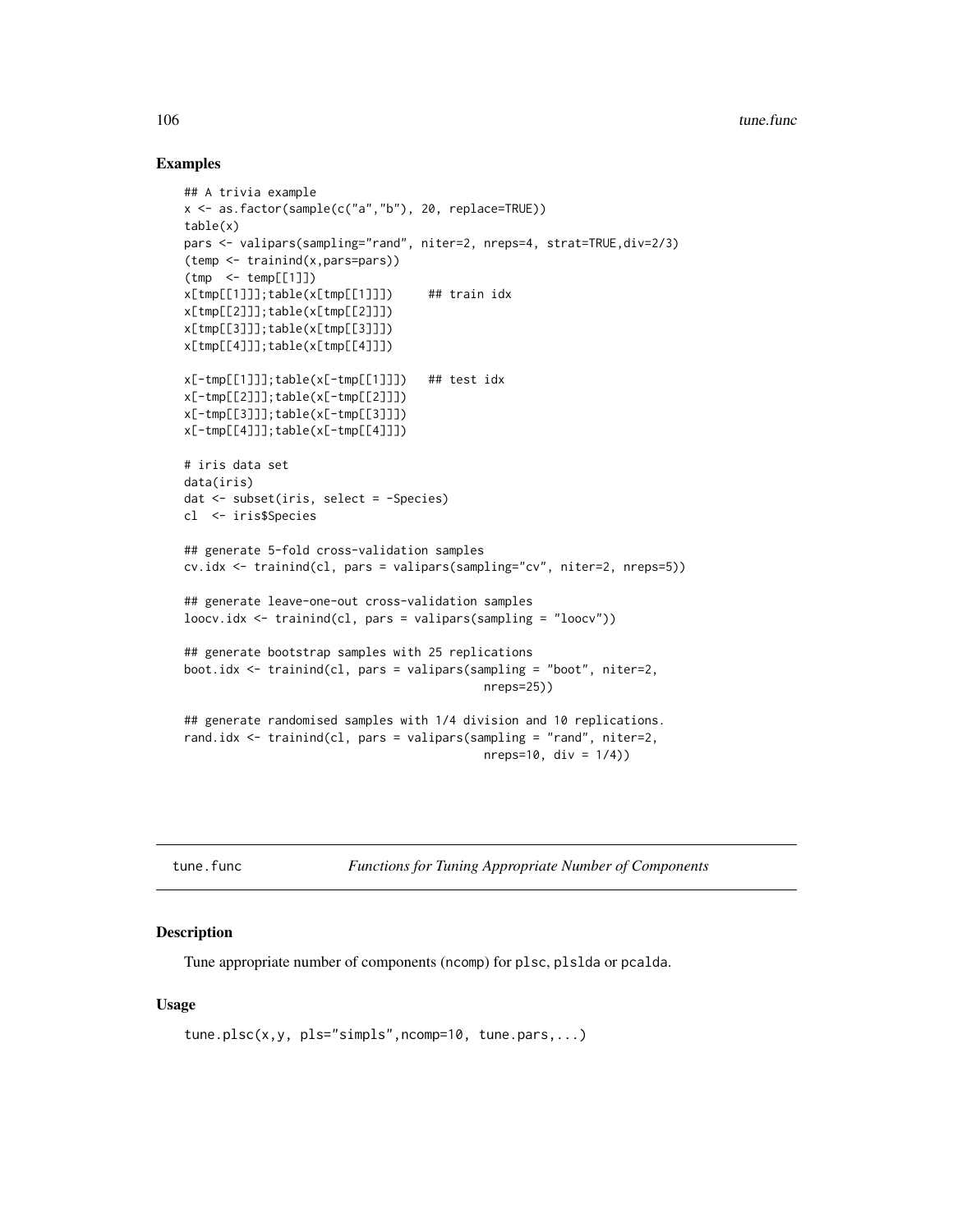#### tune.func 107

tune.plslda(x,y, pls="simpls",ncomp=10, tune.pars,...)

```
tune.pcalda(x,y, ncomp=NULL, tune.pars,...)
```
## Arguments

| $\mathsf{x}$ | A matrix or data frame containing the explanatory variables if no formula is<br>given as the principal argument. |
|--------------|------------------------------------------------------------------------------------------------------------------|
| y            | A factor specifying the class for each observation if no formula principal argu-<br>ment is given.               |
| pls          | A method for calculating PLS scores and loadings. The following methods are<br>supported:                        |
|              | • simpls: SIMPLS algorithm.                                                                                      |
|              | • kernelpls: kernel algorithm.                                                                                   |
|              | • oscorespls: orthogonal scores algorithm.                                                                       |
|              | For details, see simpls. fit, kernelpls. fit and oscorespls. fit in package                                      |
|              | pls.                                                                                                             |
| ncomp        | The number of components to be used in the classification.                                                       |
| tune.pars    | A list of parameters using by the resampling method. See valipars for details.                                   |
| .            | Further parameters passed to tune.                                                                               |

### Value

A list including:

| ncomp    | The best number of components. |
|----------|--------------------------------|
| acc.tune | Accuracy rate of components.   |

## Author(s)

Wanchang Lin

## See Also

[plsc](#page-91-0), [plslda](#page-91-1), [pcalda](#page-83-0),[valipars](#page-107-0)

```
## Not run:
data(abr1)
cl <- factor(abr1$fact$class)
dat <- preproc(abr1$pos , y=cl, method=c("log10"),add=1)[,110:500]
## divide data as training and test data
idx <- sample(1:nrow(dat), round((2/3)*nrow(dat)), replace=FALSE)
## construct train and test data
train.dat <- dat[idx,]
```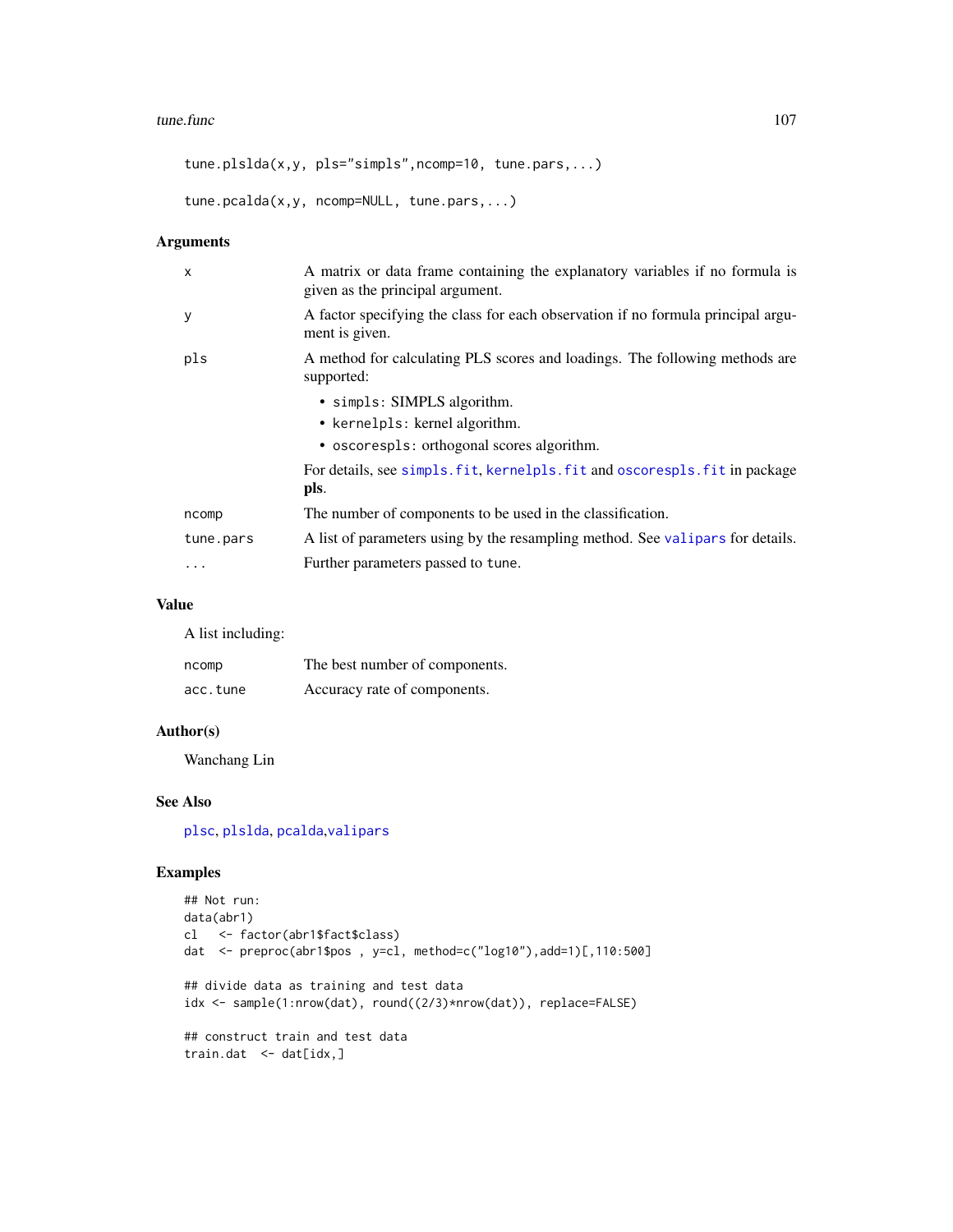#### 108 valipars and the contract of the contract of the contract of the contract of the contract of the contract of the contract of the contract of the contract of the contract of the contract of the contract of the contract

```
train.t <- cl[idx]
test.dat <- dat[-idx,]
test.t <- cl[-idx]
## tune the best number of components
ncomp.plsc <- tune.plsc(dat,cl, pls="simpls",ncomp=20)
ncomp.plslda <- tune.plslda(dat,cl, pls="simpls",ncomp=20)
ncomp.pcalda <- tune.pcalda(dat,cl, ncomp=60)
## model fit
(z.plsc <- plsc(train.dat,train.t, ncomp=ncomp.plsc$ncomp))
(z.plslda <- plslda(train.dat,train.t, ncomp=ncomp.plslda$ncomp))
(z.pcalda <- pcalda(train.dat,train.t, ncomp=ncomp.pcalda$ncomp))
## or indirect use tune function in model fit
z.plsc <- plsc(train.dat,train.t, ncomp=20, tune=TRUE)
z.plslda <- plslda(train.dat,train.t, ncomp=20, tune=TRUE)
z.pcalda <- pcalda(train.dat,train.t, ncomp=60, tune=TRUE)
## predict test data
pred.plsc <- predict(z.plsc, test.dat)$class
pred.plslda <- predict(z.plslda, test.dat)$class
pred.pcalda <- predict(z.pcalda, test.dat)$class
## classification rate and confusion matrix
cl.rate(test.t, pred.plsc)
cl.rate(test.t, pred.plslda)
cl.rate(test.t, pred.pcalda)
```
## End(Not run)

<span id="page-107-0"></span>valipars *Generate Control Parameters for Resampling*

#### Description

Generate the control parameters for resampling process.

#### Usage

```
valipars(sampling="cv", niter=10, nreps=10, strat=FALSE,div = 2/3)
```
#### Arguments

sampling Sampling scheme. Valid options are:

- loocv. Leave-one-out cross-validation
- cv. Cross-validation (default)
- rand. Randomised validation (holdout)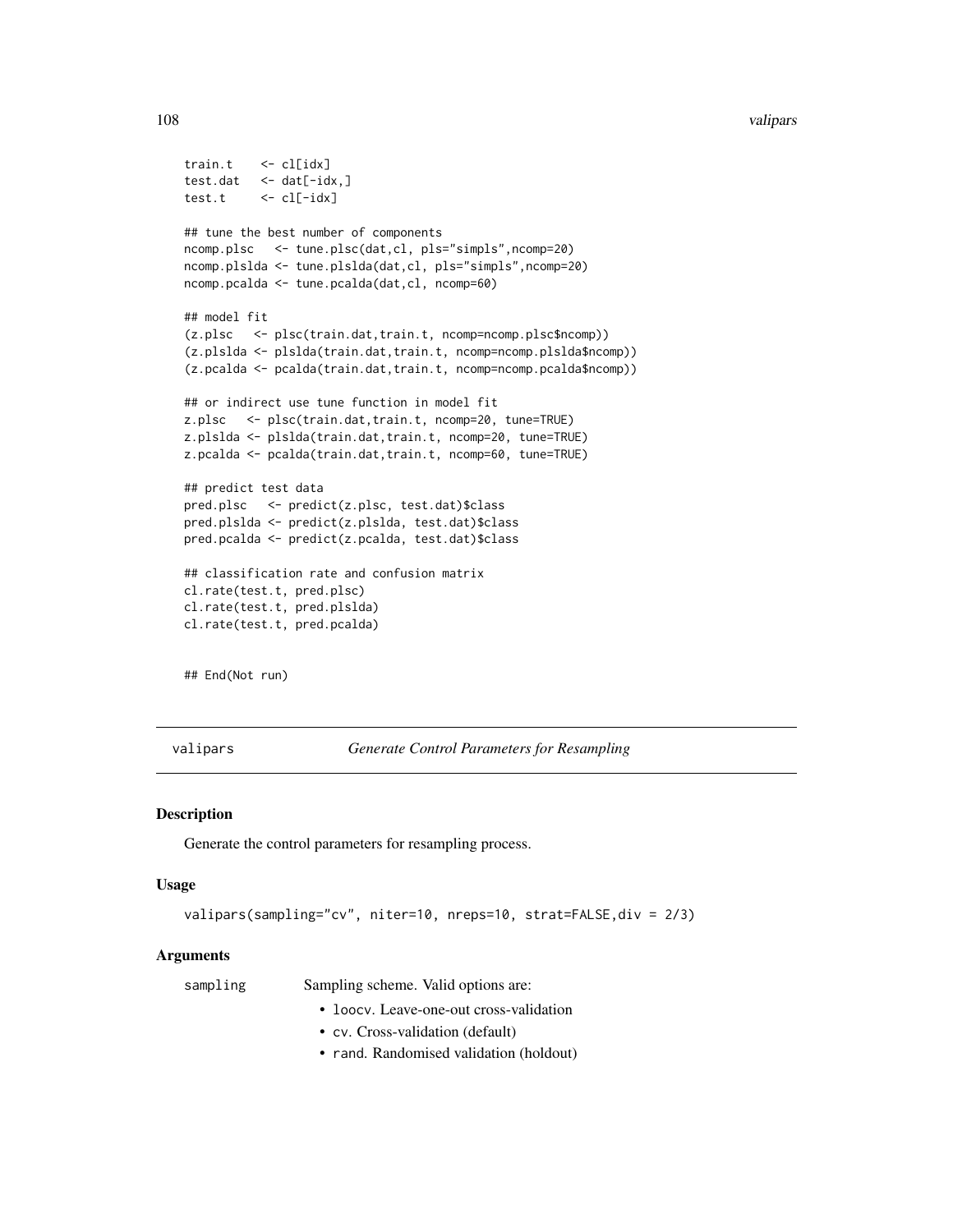#### <span id="page-108-0"></span>valipars to the contract of the contract of the contract of the contract of the contract of the contract of the contract of the contract of the contract of the contract of the contract of the contract of the contract of th

|       | • boot. Bootstrap                                                                                |
|-------|--------------------------------------------------------------------------------------------------|
| niter | Number of iteration or repeat for validation.                                                    |
| nreps | Number of replications in each iteration.                                                        |
| strat | A logical value indicating whether the stratification should be applied to cv,<br>rand and boot. |
| div   | Proportion of data used for training in randomised validation method.                            |

## Details

valipars provides a list of control parameters for the resampling or validation in the process of accuracy evaluation or feature selection process.

### Value

An object of class valipars containing all the above parameters (either the defaults or the user specified values).

#### Author(s)

Wanchang Lin

# See Also

[trainind](#page-104-0)

# Examples

```
## generate control parameters for the re-sampling scheme with 5-fold
## cross-validation and iteration of 10 times
valipars(sampling = "cv", niter = 10, nreps = 5)
```

```
## generate control parameters for the re-sampling scheme with
## 25-replication bootstrap and iteration of 100 times
valipars(sampling = "boot", niter = 100, nreps = 25,strat=TRUE)
```

```
## generate control parameters for the re-sampling scheme with
## leave-one-out cross-validation
valipars(sampling = "loocv")
```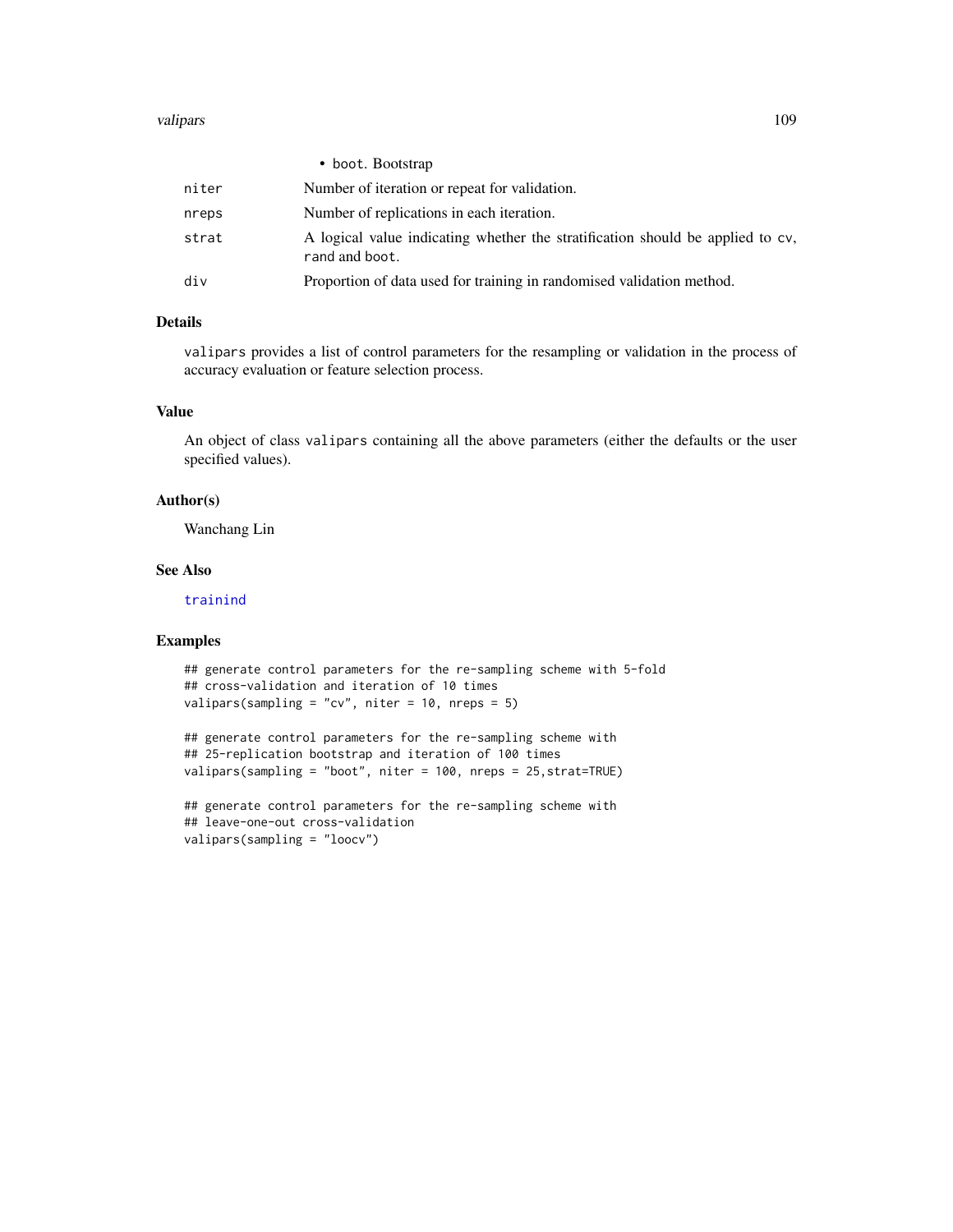# Index

∗ classif accest , [4](#page-3-0) binest , [7](#page-6-0) boot.err , [9](#page-8-0) cl.rate , [12](#page-11-0) classifier , [15](#page-14-0) feat.agg, [24](#page-23-0) feat.freq, [25](#page-24-0) feat.mfs, [27](#page-26-0) feat.rank.re, [29](#page-28-0) frank.err , [31](#page-30-0) frankvali , [33](#page-32-0) fs.anova, [36](#page-35-0) fs.auc , [38](#page-37-0) fs.bw , [39](#page-38-0) fs.kruskal , [40](#page-39-0) fs.pca , [42](#page-41-0) fs.pls , [43](#page-42-0) fs.relief, [45](#page-44-0) fs.rf , [47](#page-46-0) fs.rfe, [48](#page-47-0) fs.snr , [50](#page-49-0) fs.welch , [51](#page-50-0) fs.wilcox , [53](#page-52-0) maccest, <mark>[58](#page-57-0)</mark> mbinest , [61](#page-60-0) mc.anova, [62](#page-61-0) mc.fried, [63](#page-62-0) mc.norm, [64](#page-63-0) pcalda , [84](#page-83-0) plsc , [92](#page-91-0) predict.pcalda , [97](#page-96-0) predict.plsc , [98](#page-97-0) ∗ datasets abr1 , [3](#page-2-0) ∗ manip dat.sel , [21](#page-20-0) get.fs.len , [54](#page-53-0) osc , [68](#page-67-0)

osc\_sjoblom , [70](#page-69-0) osc\_wise , [72](#page-71-0) osc\_wold , [74](#page-73-0) predict.osc , [95](#page-94-0) preproc , [99](#page-98-0) save.tab, [102](#page-101-0) trainind , [105](#page-104-1) valipars, [108](#page-107-0) ∗ models tune.func, [106](#page-105-0) ∗ plot boxplot.frankvali , [10](#page-9-0) boxplot.maccest , [11](#page-10-0) grpplot , [56](#page-55-0) mdsplot , [65](#page-64-0) panel.elli , [75](#page-74-0) panel.smooth.line , [79](#page-78-0) pca.outlier, $80$ pca.plot.wrap , [81](#page-80-0) pcaplot , [86](#page-85-0) plot.accest , [88](#page-87-0) plot.maccest , [89](#page-88-0) plot.pcalda , [90](#page-89-0) plot.plsc , [91](#page-90-0) ∗ util cor.util , [17](#page-16-0) df.util , [22](#page-21-0) list.util , [57](#page-56-0) mv.util, [66](#page-65-0) pval.util , [101](#page-100-0) stats.util, [104](#page-103-0) aam.cl *(*accest *)* , [4](#page-3-0) aam.mcl , *[60](#page-59-0)* aam.mcl *(*accest *)* , [4](#page-3-0) abr1 , [3](#page-2-0) accest , [4](#page-3-0) , *[8](#page-7-0)* , *[16](#page-15-0)* , *[60](#page-59-0)* , *[88](#page-87-0)* binest , *[6](#page-5-0)* , [7](#page-6-0) boot.err , [9](#page-8-0)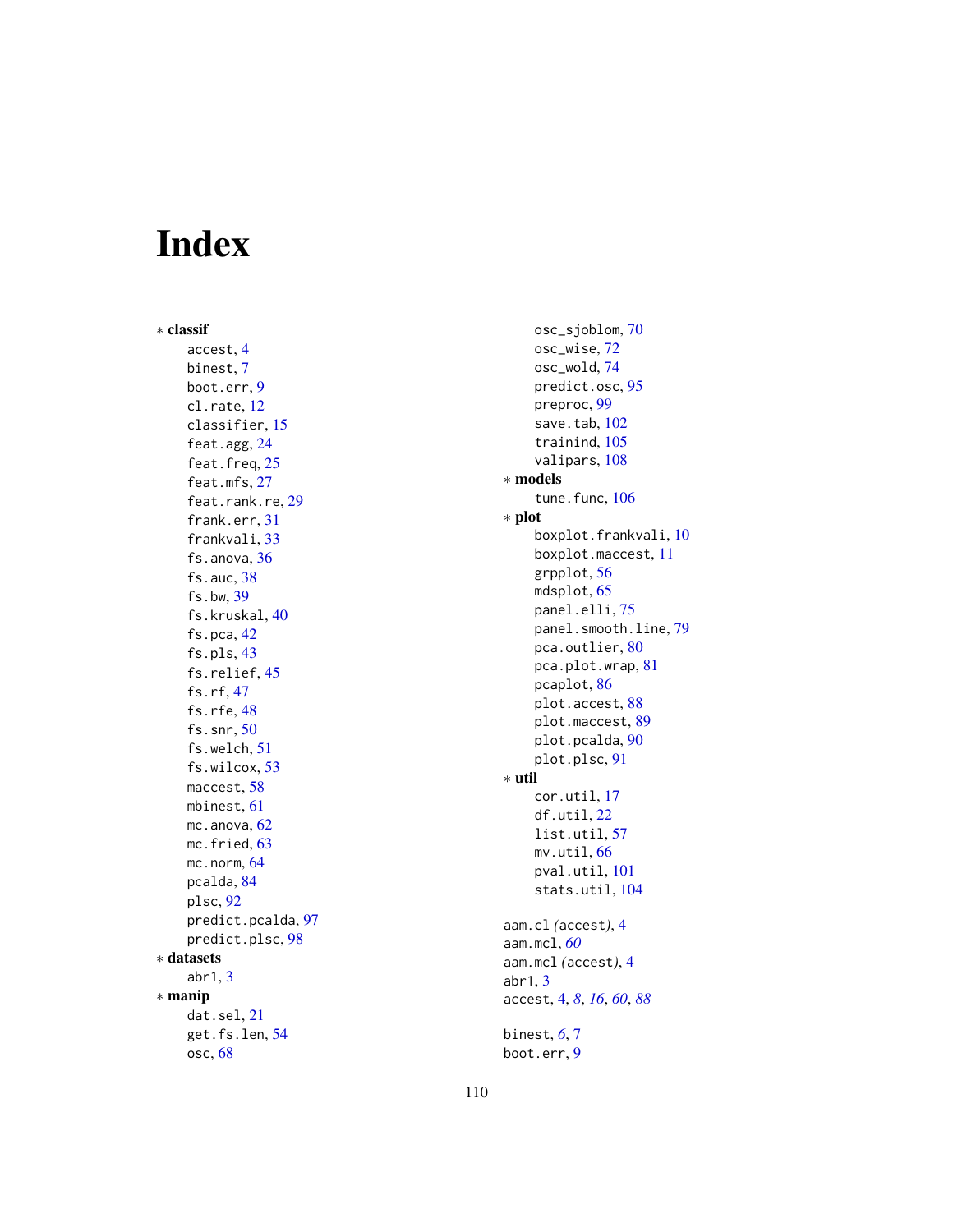#### INDEX 111

boxplot.frankvali, [10,](#page-9-0) *[35](#page-34-0)* boxplot.maccest, [11,](#page-10-0) *[60](#page-59-0)*, *[89](#page-88-0)* cl.auc *(*cl.rate*)*, [12](#page-11-0) cl.perf *(*cl.rate*)*, [12](#page-11-0) cl.rate, [12](#page-11-0) cl.roc *(*cl.rate*)*, [12](#page-11-0) classifier, *[6](#page-5-0)*, *[9,](#page-8-0) [10](#page-9-0)*, [15,](#page-14-0) *[60](#page-59-0)* combn.pw *(*dat.sel*)*, [21](#page-20-0) cor, *[18](#page-17-0)* cor.cut *(*cor.util*)*, [17](#page-16-0) cor.hcl *(*cor.util*)*, [17](#page-16-0) cor.heat *(*cor.util*)*, [17](#page-16-0) cor.util, [17](#page-16-0) corrgram.circle *(*cor.util*)*, [17](#page-16-0) corrgram.ellipse *(*cor.util*)*, [17](#page-16-0) dat.sel, *[8](#page-7-0)*, [21,](#page-20-0) *[61](#page-60-0)*, *[82](#page-81-0)* df.summ *(*df.util*)*, [22](#page-21-0) df.util, [22](#page-21-0) feat.agg, [24](#page-23-0) feat.freq, [25,](#page-24-0) *[28](#page-27-0)*, *[30](#page-29-0)* feat.mfs, *[25](#page-24-0)*, [27,](#page-26-0) *[57](#page-56-0)* feat.rank.re, *[25,](#page-24-0) [26](#page-25-0)*, *[28](#page-27-0)*, [29,](#page-28-0) *[35](#page-34-0)*, *[43,](#page-42-0) [44](#page-43-0)*, *[49](#page-48-0)* frank.err, [31,](#page-30-0) *[35](#page-34-0)*, *[55](#page-54-0)* frankvali, *[11](#page-10-0)*, *[30](#page-29-0)*, *[32](#page-31-0)*, [33,](#page-32-0) *[55](#page-54-0)* fs.anova, [36](#page-35-0) fs.auc, [38](#page-37-0) fs.bw, [39](#page-38-0) fs.cl *(*frankvali*)*, [33](#page-32-0) fs.kruskal, [40](#page-39-0) fs.pca, [42](#page-41-0) fs.pls, [43](#page-42-0) fs.plsvip *(*fs.pls*)*, [43](#page-42-0) fs.relief, [45](#page-44-0) fs.rf, [47](#page-46-0) fs.rfe, [48,](#page-47-0) *[55](#page-54-0)* fs.snr, [50](#page-49-0) fs.welch, [51](#page-50-0) fs.wilcox, [53](#page-52-0) get.fs.len, *[32](#page-31-0)*, *[34,](#page-33-0) [35](#page-34-0)*, *[47](#page-46-0)*, *[49](#page-48-0)*, [54](#page-53-0) grpplot, [56,](#page-55-0) *[66](#page-65-0)*, *[76](#page-75-0)*, *[81,](#page-80-0) [82](#page-81-0)*, *[87](#page-86-0)* hm.cols *(*cor.util*)*, [17](#page-16-0)

kernelpls.fit, *[44](#page-43-0)*, *[93,](#page-92-0) [94](#page-93-0)*, *[107](#page-106-0)* knn, *[16](#page-15-0)*

lda, *[16](#page-15-0)* lda.plot.wrap, *[21](#page-20-0)*, *[56](#page-55-0)*, *[91](#page-90-0)* lda.plot.wrap *(*pca.plot.wrap*)*, [81](#page-80-0) list.util, [57](#page-56-0) list2df *(*list.util*)*, [57](#page-56-0) maccest, *[6](#page-5-0)*, *[12](#page-11-0)*, *[16](#page-15-0)*, [58,](#page-57-0) *[61](#page-60-0)*, *[63](#page-62-0)[–65](#page-64-0)*, *[89](#page-88-0)* margin, *[16](#page-15-0)* mbinest, [61](#page-60-0) mc.anova, [62,](#page-61-0) *[64,](#page-63-0) [65](#page-64-0)* mc.fried, *[63](#page-62-0)*, [63](#page-62-0) mc.norm, [64](#page-63-0) mds.plot.wrap, *[66](#page-65-0)* mds.plot.wrap *(*pca.plot.wrap*)*, [81](#page-80-0) mdsplot, [65,](#page-64-0) *[76](#page-75-0)*, *[82](#page-81-0)* mean, *[104](#page-103-0)* median, *[104](#page-103-0)* mv.fill *(*mv.util*)*, [66](#page-65-0) mv.stats *(*mv.util*)*, [66](#page-65-0) mv.util, [66](#page-65-0) mv.zene *(*mv.util*)*, [66](#page-65-0) na.omit, *[5](#page-4-0)*, *[34](#page-33-0)*, *[59](#page-58-0)* osc, [68,](#page-67-0) *[71](#page-70-0)*, *[73](#page-72-0)*, *[75](#page-74-0)*, *[96](#page-95-0)* osc\_sjoblom, *[70](#page-69-0)*, [70,](#page-69-0) *[73](#page-72-0)*, *[75](#page-74-0)*, *[96](#page-95-0)* osc\_wise, *[70,](#page-69-0) [71](#page-70-0)*, [72,](#page-71-0) *[75](#page-74-0)*, *[96](#page-95-0)* osc\_wold, *[70,](#page-69-0) [71](#page-70-0)*, *[73](#page-72-0)*, [74,](#page-73-0) *[96](#page-95-0)* oscorespls.fit, *[44](#page-43-0)*, *[93,](#page-92-0) [94](#page-93-0)*, *[107](#page-106-0)* p.adjust, *[63](#page-62-0)* p.adjust.methods, *[104](#page-103-0)* panel.elli, *[66](#page-65-0)*, [75,](#page-74-0) *[80,](#page-79-0) [81](#page-80-0)* panel.elli.1, *[56](#page-55-0)*, *[65](#page-64-0)*, *[82](#page-81-0)*, *[87](#page-86-0)*, *[90](#page-89-0)[–92](#page-91-0)* panel.ellipse, *[76](#page-75-0)* panel.outl, *[80,](#page-79-0) [81](#page-80-0)* panel.outl *(*panel.elli*)*, [75](#page-74-0) panel.smooth.line, [79](#page-78-0) pca.comp, *[80](#page-79-0)* pca.comp *(*pcaplot*)*, [86](#page-85-0) pca.outlier, [80](#page-79-0) pca.plot *(*pcaplot*)*, [86](#page-85-0) pca.plot.wrap, *[21](#page-20-0)*, *[56](#page-55-0)*, *[80,](#page-79-0) [81](#page-80-0)*, [81,](#page-80-0) *[87](#page-86-0)* pcalda, *[16](#page-15-0)*, [84,](#page-83-0) *[91](#page-90-0)*, *[97](#page-96-0)*, *[107](#page-106-0)* pcaplot, *[56](#page-55-0)*, *[66](#page-65-0)*, *[76](#page-75-0)*, *[81,](#page-80-0) [82](#page-81-0)*, [86](#page-85-0) plot.accest, [88](#page-87-0) plot.default, *[18](#page-17-0)* plot.dendrogram, *[19](#page-18-0)* plot.hclust, *[18](#page-17-0)*